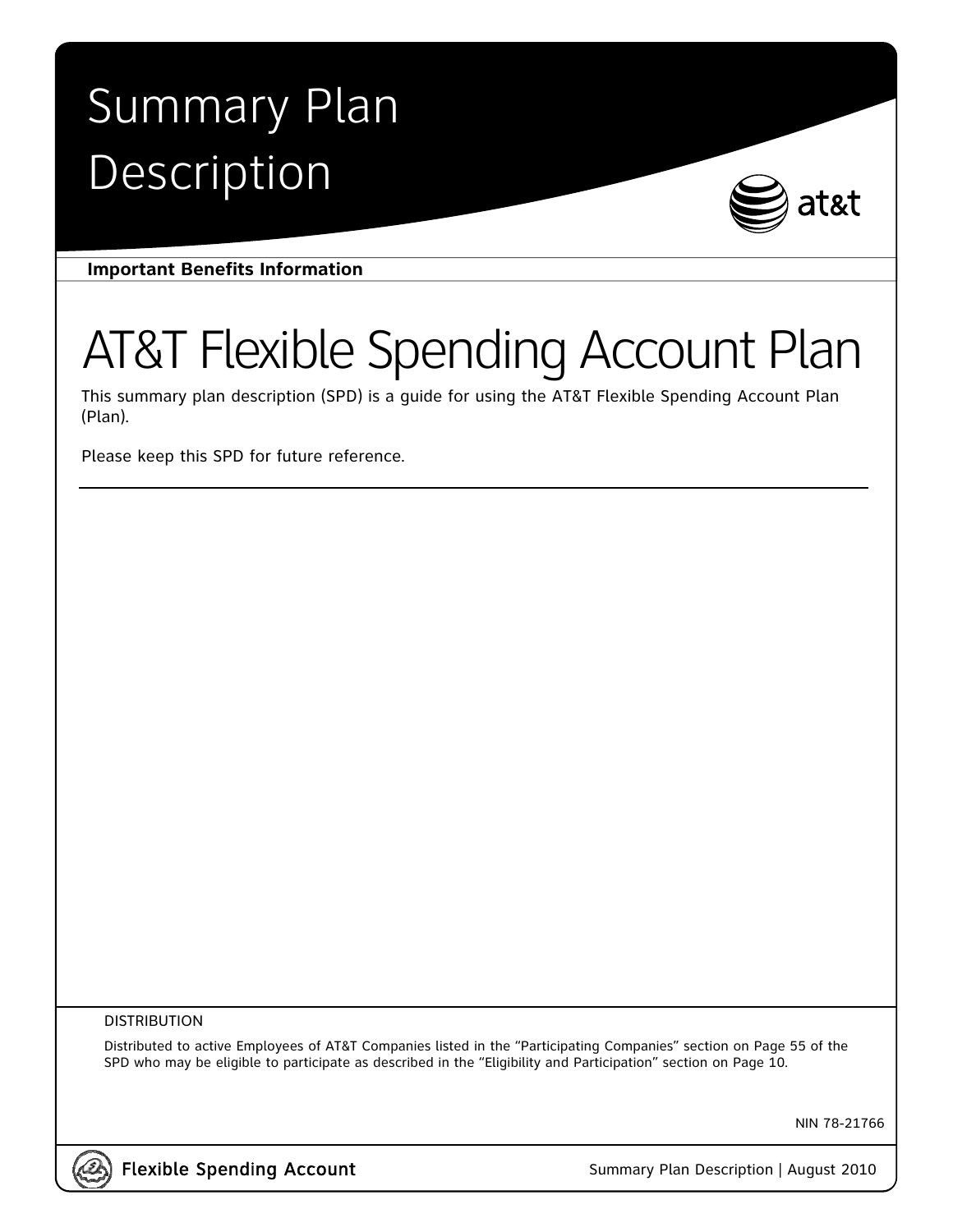## IMPORTANT INFORMATION

In all cases, the official documents for the Plan govern and are the final authority on the terms of the Plan. AT&T reserves the right to terminate or amend any and all of its employee benefit plans or programs. Participation in the plans and programs is neither a contract nor a guarantee of future employment.

## What is this document?

This summary plan description (SPD) is a guide to using the AT&T Flexible Spending Account Plan (Plan) and constitutes the Plan document.

## Why did I receive this document?

You are eligible to participate in the AT&T Flexible Spending Account Plan as described in this SPD.

## What action do I need to take?

Please review this document carefully for detailed information about the Plan provisions and keep it for future reference.

## How do I use this document?

It is important that you read this SPD to get a complete picture of the Plan provisions that may apply to you, including:

- Before-Tax Premium Option
- Health Savings Account Payroll **Contributions**
- Health Care Flexible Spending Account
- Dependent Care Flexible Spending Account

## Questions?

If you have questions regarding information in this SPD, contact the applicable administrators. Contact information is provided in the "Contact Information" section on Page 64.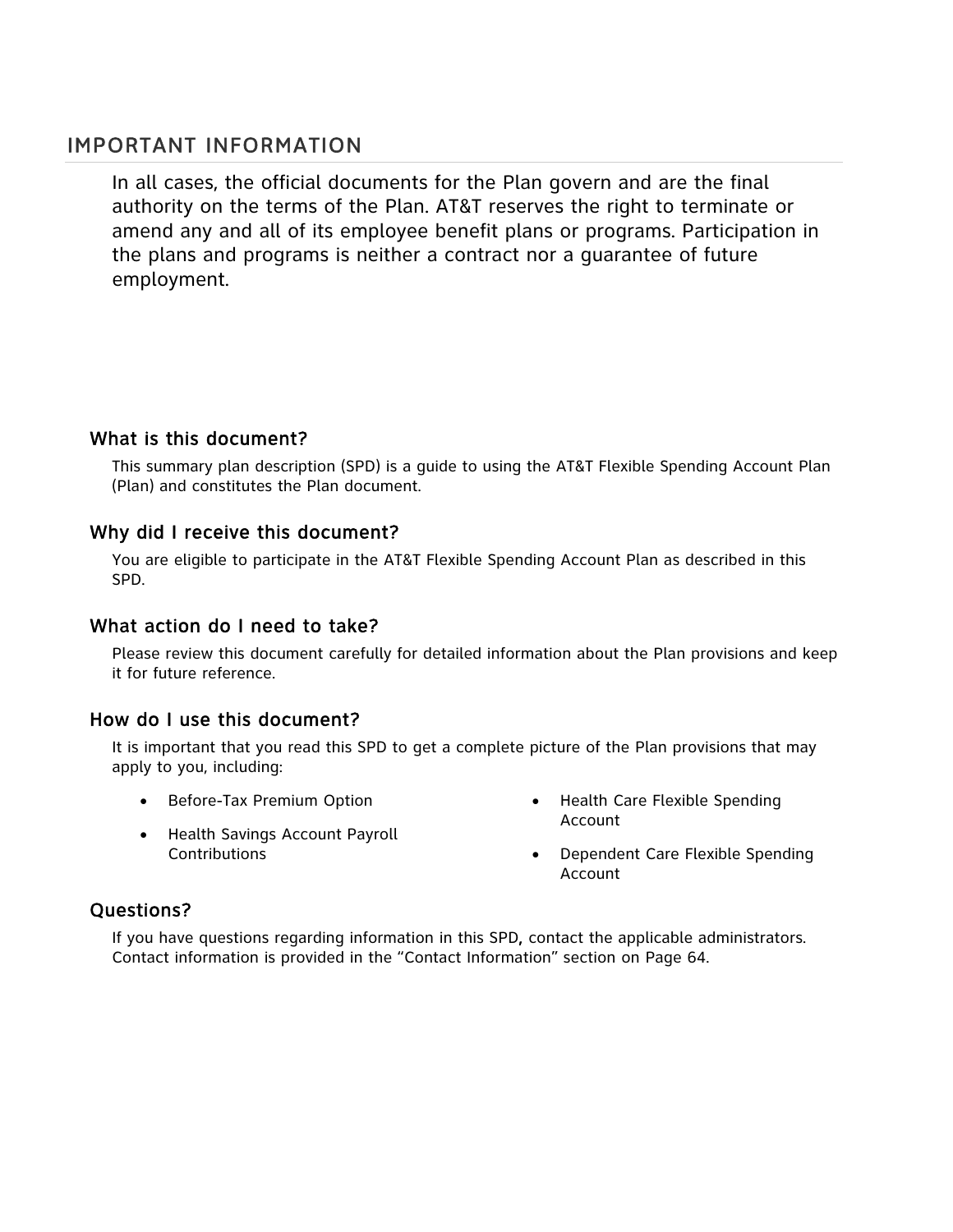# **CONTENTS AT A GLANCE**

Appendix A: Employee Group Terms Used in This SPD

Appendix B: Eligibility, Enrollment, Eligibility Waiting Period, and Contribution Limits Matrix Appendix C: Qualified Status Changes Matrix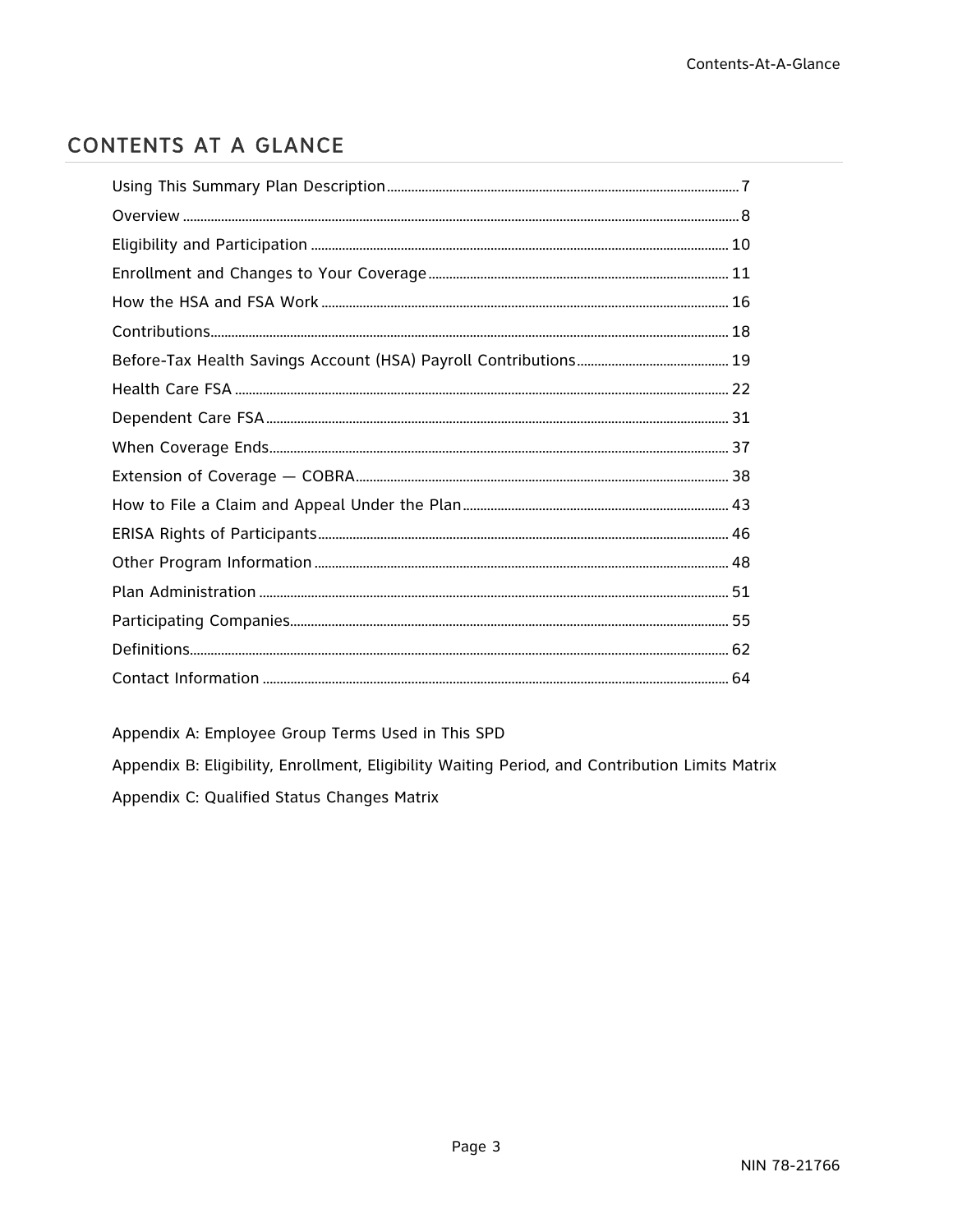# **CONTENTS**

| Special Enrollment for Employees and their Dependents who lose Eligibility for<br>Medicaid or CHIP Coverage or Gain Eligibility for State Subsidies to Participate in |  |
|-----------------------------------------------------------------------------------------------------------------------------------------------------------------------|--|
|                                                                                                                                                                       |  |
|                                                                                                                                                                       |  |
| Changing Your BTPO, Health Care FSA and/or Dependent Care FSA Elections 14                                                                                            |  |
|                                                                                                                                                                       |  |
|                                                                                                                                                                       |  |
|                                                                                                                                                                       |  |
|                                                                                                                                                                       |  |
|                                                                                                                                                                       |  |
|                                                                                                                                                                       |  |
|                                                                                                                                                                       |  |
|                                                                                                                                                                       |  |
|                                                                                                                                                                       |  |
|                                                                                                                                                                       |  |
|                                                                                                                                                                       |  |
|                                                                                                                                                                       |  |
|                                                                                                                                                                       |  |
|                                                                                                                                                                       |  |
|                                                                                                                                                                       |  |
|                                                                                                                                                                       |  |
|                                                                                                                                                                       |  |
|                                                                                                                                                                       |  |
|                                                                                                                                                                       |  |
|                                                                                                                                                                       |  |
| Filing Written Claims for Processing of Your Health Care FSA                                                                                                          |  |
|                                                                                                                                                                       |  |
|                                                                                                                                                                       |  |
|                                                                                                                                                                       |  |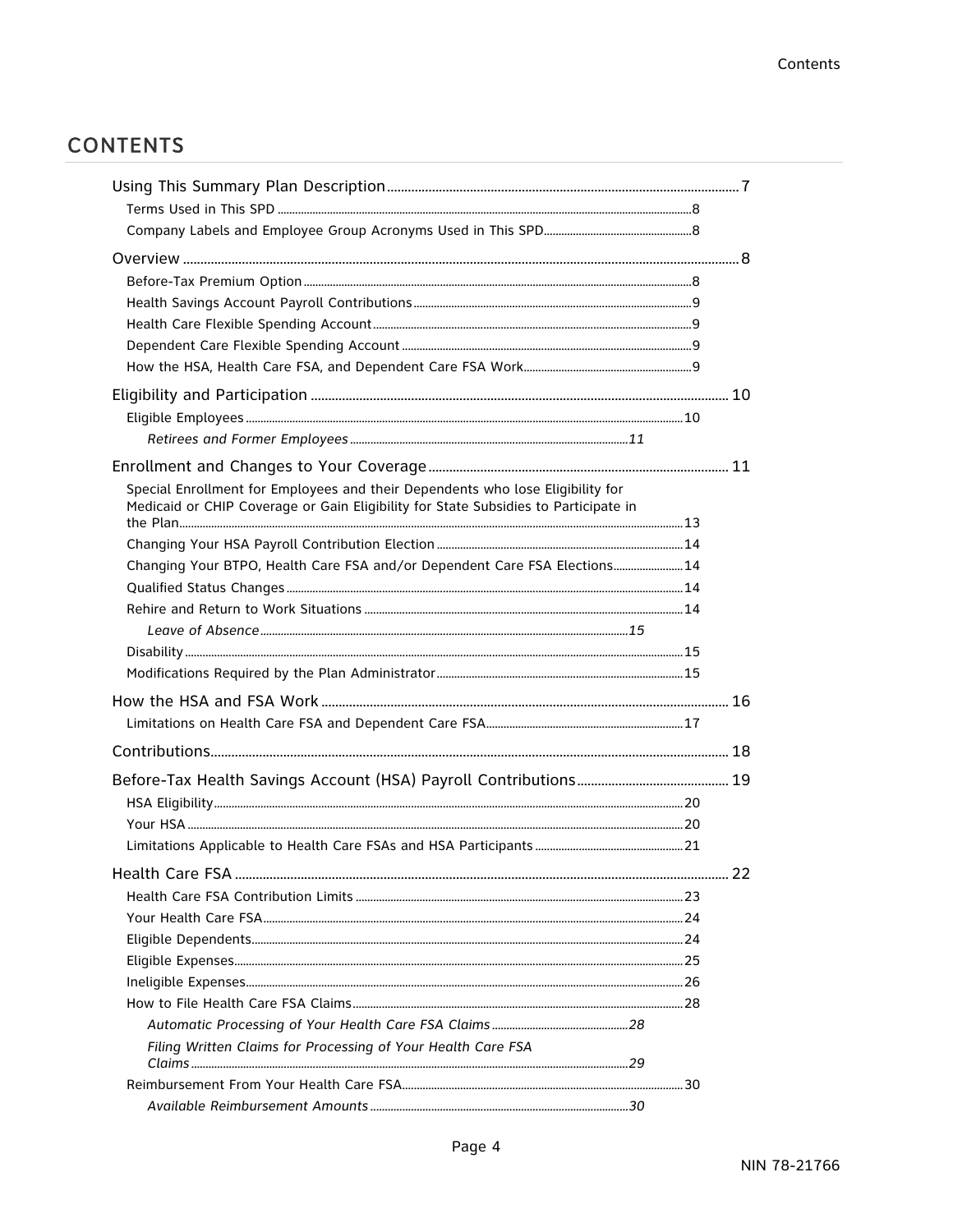| Limitations Based on Spouse's Participation in Another Dependent                |  |  |
|---------------------------------------------------------------------------------|--|--|
|                                                                                 |  |  |
|                                                                                 |  |  |
|                                                                                 |  |  |
|                                                                                 |  |  |
|                                                                                 |  |  |
|                                                                                 |  |  |
|                                                                                 |  |  |
|                                                                                 |  |  |
|                                                                                 |  |  |
|                                                                                 |  |  |
|                                                                                 |  |  |
|                                                                                 |  |  |
|                                                                                 |  |  |
|                                                                                 |  |  |
|                                                                                 |  |  |
|                                                                                 |  |  |
|                                                                                 |  |  |
|                                                                                 |  |  |
|                                                                                 |  |  |
|                                                                                 |  |  |
|                                                                                 |  |  |
|                                                                                 |  |  |
|                                                                                 |  |  |
|                                                                                 |  |  |
|                                                                                 |  |  |
|                                                                                 |  |  |
| Termination of COBRA Coverage Before the End of the Maximum Coverage Period  42 |  |  |
|                                                                                 |  |  |
|                                                                                 |  |  |
|                                                                                 |  |  |
| Health Care FSA and/or Dependent Care FSA Reimbursement                         |  |  |
|                                                                                 |  |  |
|                                                                                 |  |  |
|                                                                                 |  |  |
|                                                                                 |  |  |
| Appeal of Denied Health Care FSA and/or Dependent Care FSA                      |  |  |
| Appeal of Denied Claim Regarding BTPO or Before-Tax HSA                         |  |  |
|                                                                                 |  |  |
| Appeal of Denied Claim for Eligibility or Participation in the Plan 45          |  |  |
|                                                                                 |  |  |
|                                                                                 |  |  |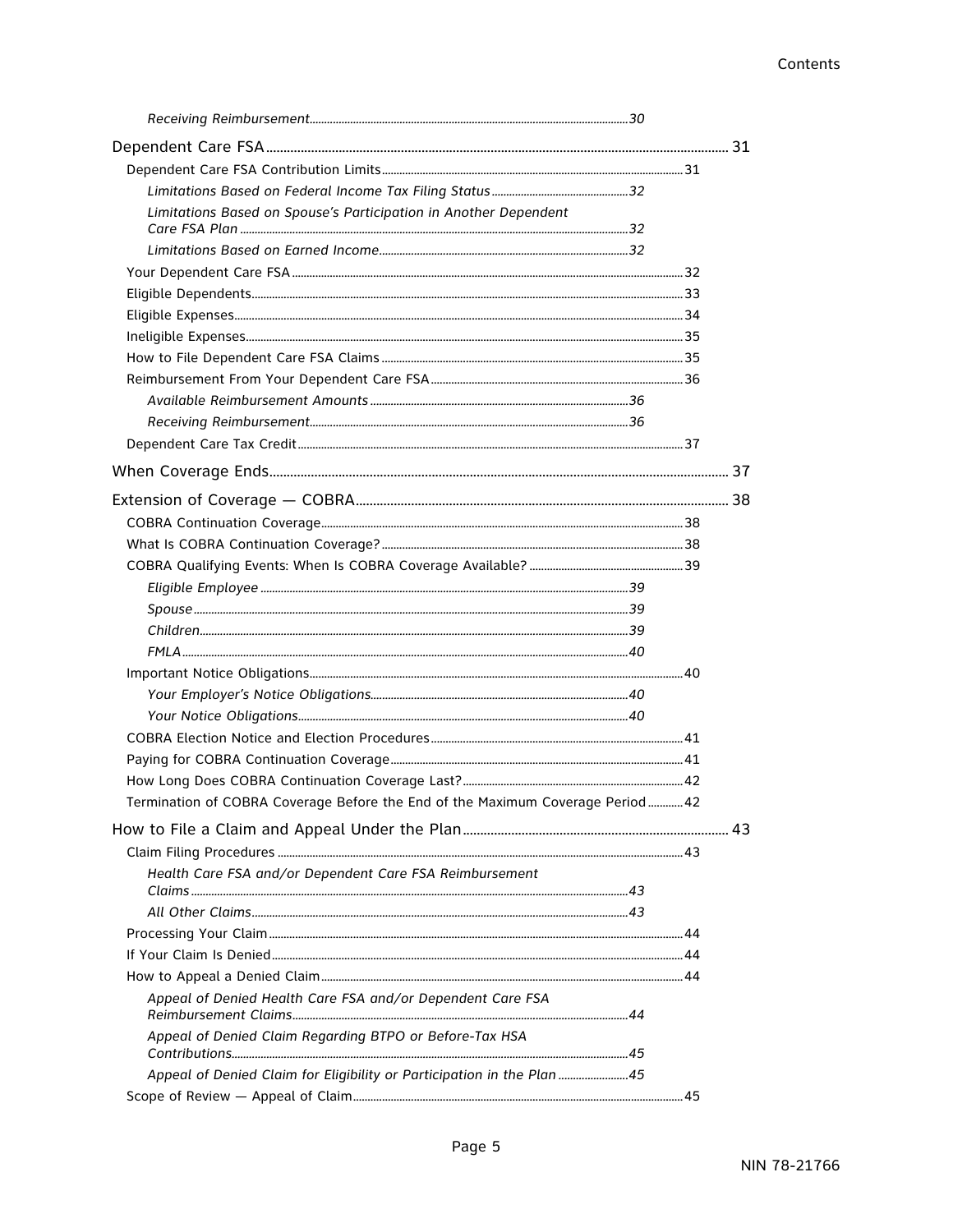Appendix A: Employee Group Terms Used in This SPD

Appendix B: Eligibility, Enrollment, Eligibility Waiting Period, and Contribution Limits Matrix

Appendix C: Qualified Status Changes Matrix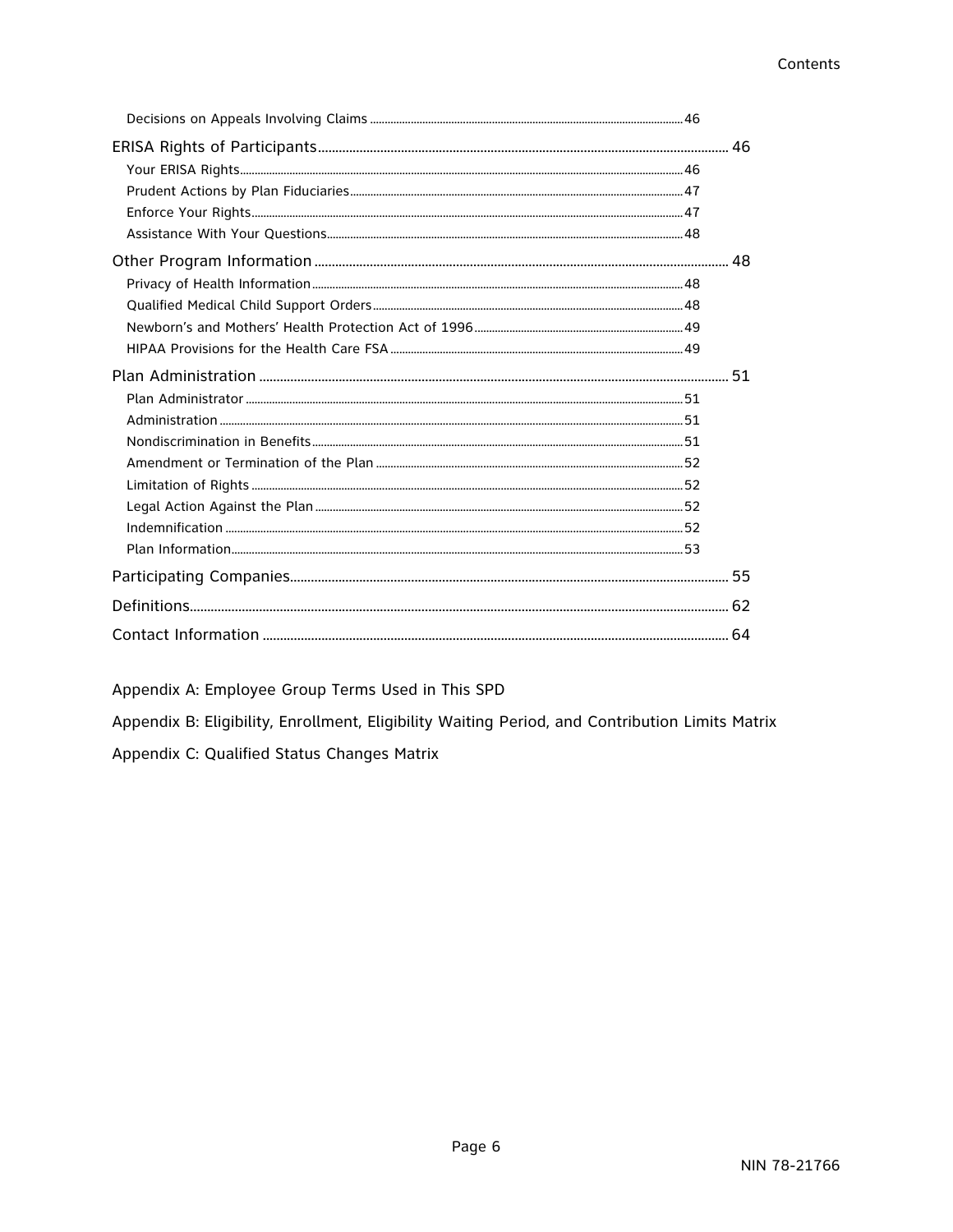# USING THIS SUMMARY PLAN DESCRIPTION

This summary plan description (SPD) is a guide to using the AT&T Flexible Spending Account Plan (Plan) and constitutes the Plan document. The Plan was established Jan. 1, 1990.

This SPD provides information regarding eligibility and benefits under the Plan for Active Employees of Participating Companies listed in the "Participating Companies" section on Page 55. See the "Eligibility and Participation" section on Page 10 for information on your eligibility to participate in the Plan.

This SPD provides information about the following benefits for Eligible Employees:

- Before-Tax Premium Option
- Health Savings Account Payroll Contributions
- Health Care Flexible Spending Account
- Dependent Care Flexible Spending Account

This SPD does not provide information about Health Reimbursement Accounts (HRAs), which are Company-funded accounts that can be used by Eligible Employees to reimburse themselves for eligible medical expenses. HRAs are available to certain bargained employees and retirees.

Understanding what the Plan offers will help you take advantage of the benefits it provides and make the most of your total compensation package.

Many sections of this SPD are related to other sections of the document. You may not have all of the information you need by reading just one section. Therefore, it is important that you review all sections that apply to a specific topic. In addition, footnotes and notes imbedded in the text are used throughout this SPD where needed to provide clarification or additional information or to identify an exception or other distinction. These notes provide information that is important to fully understand the Plan and the benefits it provides.

Please review this SPD. This SPD replaces information in the following documents related to the Plan provisions described in this SPD to the extent those documents describe provisions of the Plan:

- Prior version of the AT&T Flexible Spending Account Plan SPD dated March 2006 and any later SMMs to that SPD.
- Prior version of the Health and Insurance Plans for Represented Employees SPD dated April 1, 2006 and any later SMMs to that SPD as they apply to BLS Represented Employees.
- Prior version of the Health and Insurance Plans for Special Represented Employees SPD dated April 1, 2006 and any later SMMs to that SPD as they apply to BLS Special Represented Employees.
- Prior version of the following Cingular Wireless SPDs as they apply to Cingular Wireless Bargained Employees:
	- Cingular Wireless Flexible Benefits Plan for Bargained Employees SPD dated Jan. 2007, and any later SMMs to that SPD.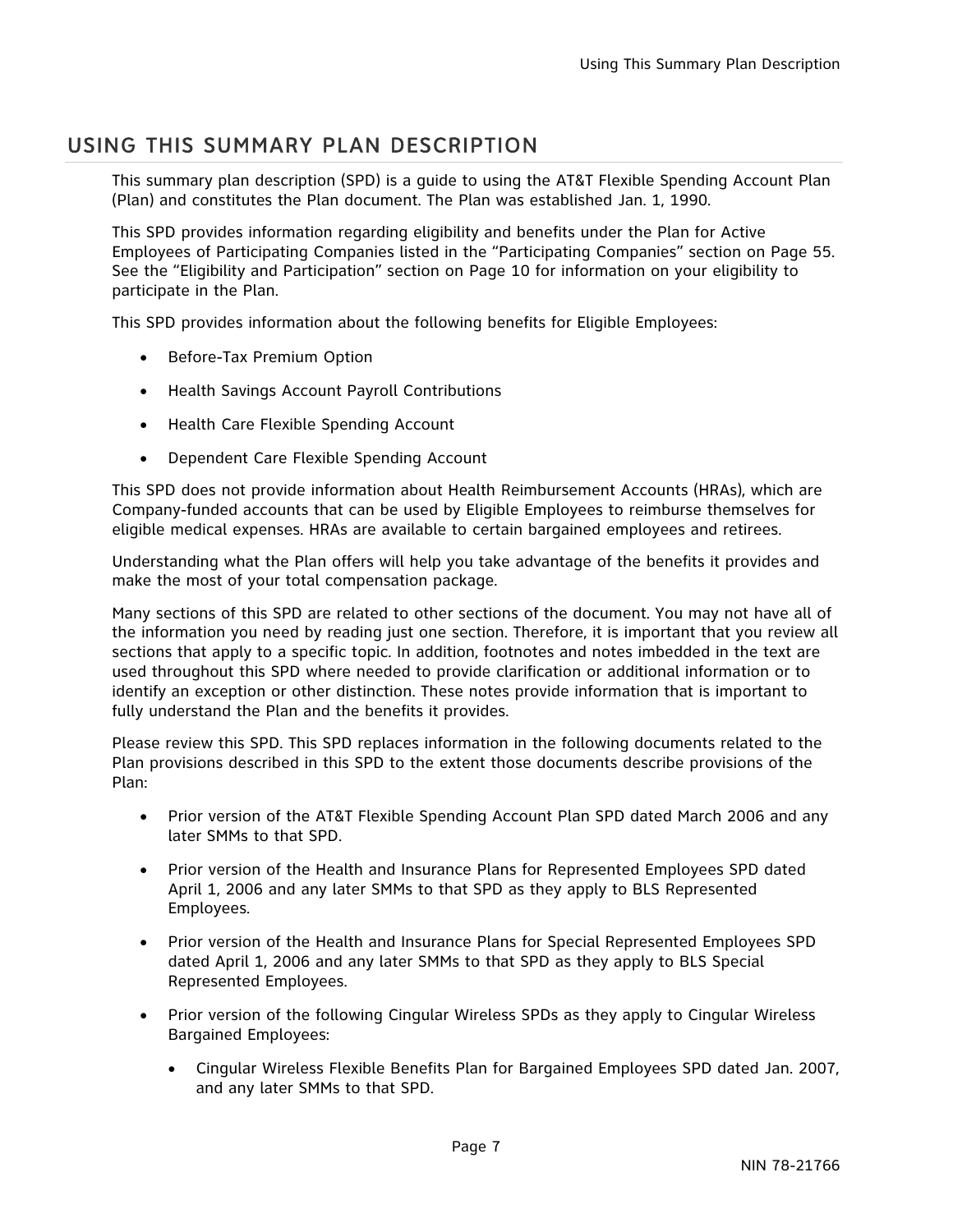- Plan information in the Eligibility, Enrollment and Other Administrative Provisions SPD dated Jan. 2007, and any later SMMs to that SPD.
- Plan information in the Cingular Wireless LLC Other Important Information For Nonbargained and Bargained Employees SPD dated Jan. 2007, and any later SMMs to that SPD.

## Terms Used in This SPD

Certain terms used in this SPD have specific meanings when applied to your participation. Terms that use initial capital letters, such as Participant and Eligible Dependent, are defined in the "Definitions" section beginning on Page 62. Understanding the defined terms will help you to better understand the information provided in this SPD.

"Plan" refers to the AT&T Flexible Spending Account Plan described in this SPD.

## Company Labels and Employee Group Acronyms Used in This SPD

Not all information in this SPD is applicable to every Eligible Employee. Some Plan provisions regarding eligibility and provisions of the Health Savings Account Payroll Contributions, Health Care Flexible Spending Account and Dependent Care Flexible Spending Account benefits differ depending on your bargained classification, the Company you work for and other factors. These differences are noted in this SPD. In the interest of brevity, any time there is an exception pertaining to a particular Company or Employee group covered by a bargained contract, the Company or Employee group is referred to by an acronym rather than an official Company or Employee group name.

A complete list of Participating Company names is located in the "Participating Companies" section on Page 55. In addition, a complete list of the Employee groups referred to in this SPD and their associated terms (acronyms) is presented in *Appendix A*.

# **OVERVIEW**

The Plan permits Eligible Employees to choose from a menu of different benefits to suit their individual needs, and to pay for those benefits on a before-tax basis. This type of plan is commonly referred to as a 'cafeteria plan,' because you can pick and choose among several different benefits.

There are four separate components of the Plan: the Before-Tax Premium Option, the Health Savings Account Payroll Contributions, the Health Care Flexible Spending Account and the Dependent Care Flexible Spending Account. Not all Employees are eligible for all components. See the applicable sections for information on eligibility and other important provisions.

The Plan is intended to qualify as a "cafeteria plan" under Section 125 of the Internal Revenue Code of 1986, as amended (Code) and the regulations issued thereunder and shall be interpreted to accomplish that objective.

## Before-Tax Premium Option

The Before-Tax Premium Option (BTPO) enables Eligible Employees to pay contributions for Company-sponsored health care plans (including any option available under your Companysponsored health care plan) and certain welfare plans on a before-tax basis (Eligible Contributions). For this purpose, 'Company-sponsored health care plans' include your medical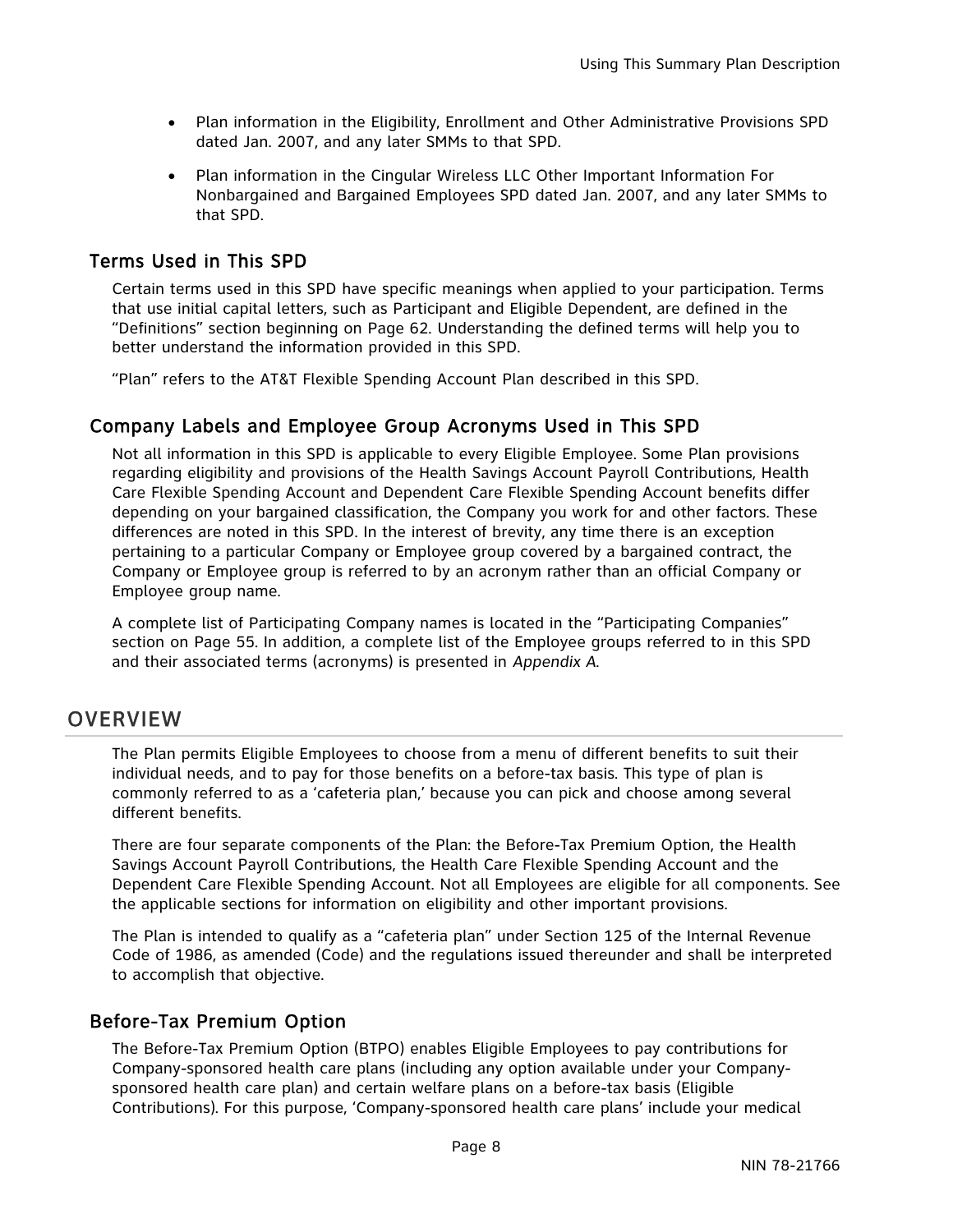(including CarePlus, MedPlus and HMOs), dental, and vision benefit plans. In addition, the BTPO also applies to contributions for supplemental accidental loss insurance and dependent accidental loss insurance programs sponsored by AT&T for Eligible Employees who are eligible to purchase such coverage. If you are an Eligible Employee and you participate in any of the Companysponsored health care plans, or you purchase supplemental accidental loss insurance and dependent accidental loss insurance sponsored by AT&T, your contributions are automatically deducted on a before-tax basis unless you elect otherwise.

## Health Savings Account Payroll Contributions

Health Savings Account (HSA) Payroll Contributions permit an Eligible Employee the opportunity to make before-tax contributions to an HSA established and maintained with the HSA trustee/custodian. Contributions to an HSA can be used to help pay for certain out-of-pocket health care expenses that a health plan does not cover. If you elect to participate in the HSA Payroll Contributions portion of the Plan, you authorize the Company to reduce your salary by the amount of your election.

In order to participate in an HSA, you must satisfy certain conditions, including that you must be enrolled in a medical plan that meets the Code requirements for a high-deductible health plan. The AT&T Medical Option (also referred to as the consumer-driven health plan) is designed to meet these requirements for nonbargained Employees and some bargained Employees. The Company may limit the HSA trustee/custodians to whom before-tax Payroll deductions can be contributed.

## Health Care Flexible Spending Account

The Health Care Flexible Spending Account (Health Care FSA) is a separate component of the Plan that offers Eligible Employees the option to pay, on a before-tax basis, for certain anticipated outof-pocket health care expenses that a health care plan does not cover. If you elect to participate in the Health Care FSA portion of the Plan, you authorize the Company to reduce your salary by the amount of your election.

## Dependent Care Flexible Spending Account

The Dependent Care Flexible Spending Account (Dependent Care FSA) is a separate component of the Plan that offers an Eligible Employee the option to pay, on a before-tax basis, for certain anticipated dependent care expenses that you incur so that you and your spouse, if applicable, can work outside the home. If you elect to participate in the Dependent Care FSA portion of the Plan, you authorize the Company to reduce your salary by the amount of your election.

## How the HSA, Health Care FSA, and Dependent Care FSA Work

When you enroll in an HSA, Health Care FSA or Dependent Care FSA, or any combination of them, you determine the amount of money you want contributed to these reimbursement accounts. Deposits are made on a before-tax basis through Payroll deduction and, when you incur eligible expenses, you receive tax-free reimbursements from the account throughout the year. Since you do not pay taxes on your contributions, you actually reduce your taxable pay and increase your take-home pay.

If you have not incurred enough eligible expenses by Dec. 31 to claim reimbursement of all of the contributions to your Health Care FSA and/or Dependent Care FSA contribution account(s) for that year, the law requires that you forfeit the money remaining in your account(s). You will not forfeit the unused balance in your HSA. Also, contributions to the Health Care FSA and HSA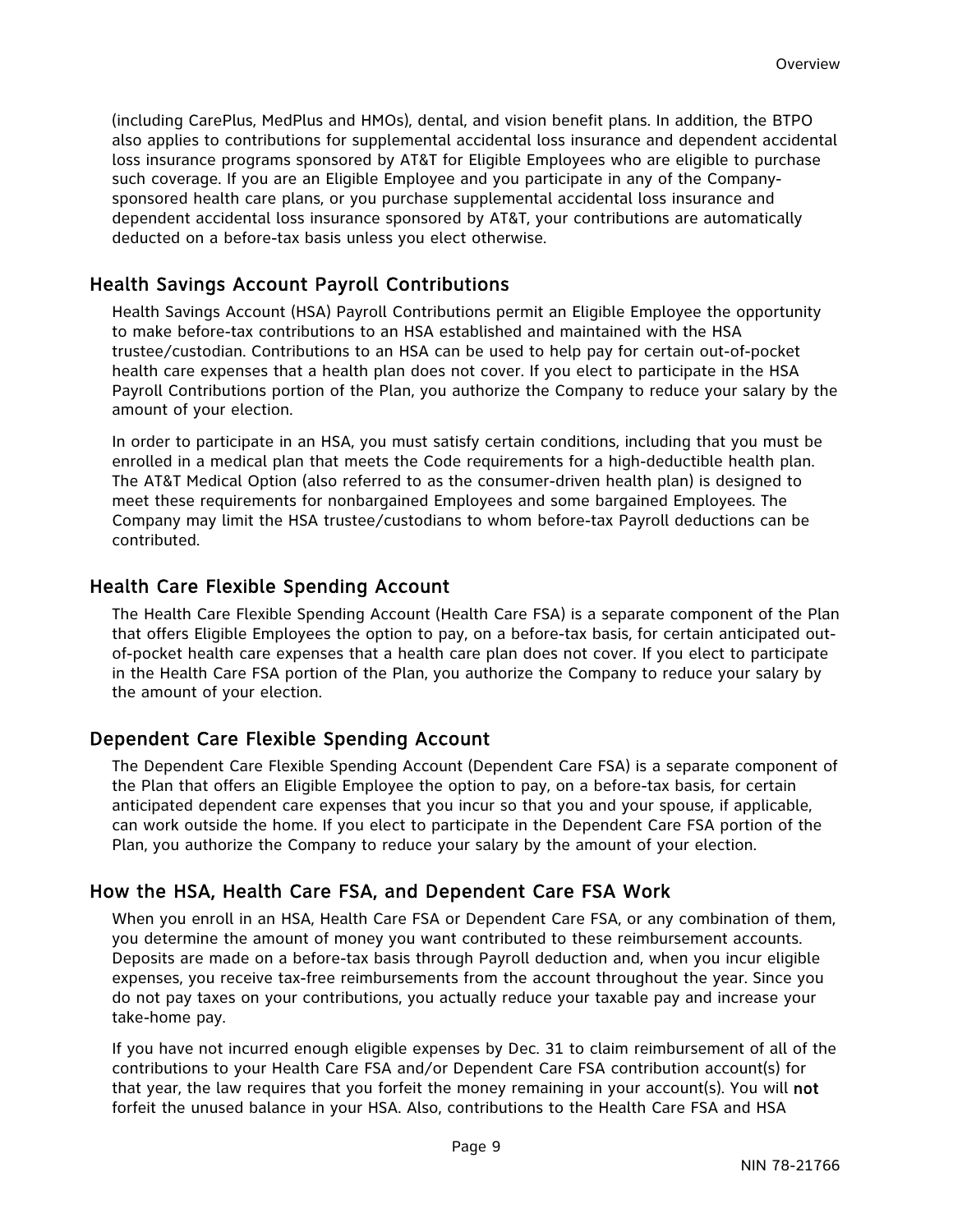cannot be used to cover expenses eligible for reimbursement under the Dependent Care FSA, and vice versa. You should, therefore, carefully plan your contributions.

# ELIGIBILITY AND PARTICIPATION

## KEY POINTS

- *A. You must be an Eligible Employee to participate in the Plan. An Eligible Employee is an individual who is on the United States Payroll of a Participating Company and satisfies all other eligibility requirements.*
- *B. If you are an Employee whose job title and classification are included in a collective bargaining agreement between a Participating Company and a union or you are a nonmanagement nonunion Employee who is extended bargained Employee benefits, you are an Eligible Employee only if the collective bargaining agreement provides coverage.*
- *C. You will not be eligible to enroll until you have completed your Eligibility Waiting Period. See* Appendix B *for the Eligibility Waiting Period that applies to you.*

This section summarizes the eligibility provisions of the Plan for Eligible Employees. If, after reading this information, you have additional questions or wish to confirm eligibility, contact the Eligibility and Enrollment Vendor. See the *Eligibility and Enrollment Vendor* table in the "Contact Information" section on Page 64 for contact information.

## Eligible Employees

You must be an Eligible Employee to participate in the Plan. An Eligible Employee is an individual who is on the United States Payroll of a Participating Company and satisfies all other eligibility requirements. See the "Participating Companies" section on Page 55 for a list of Participating Companies. In addition, if you are an Employee whose job title and classification are included in a collective bargaining agreement between a Participating Company and a union or you are a nonmanagement nonunion Employee who is extended bargained Employee benefits, you are an Eligible Employee only if the collective bargaining agreement provides coverage. However, an Eligible Employee does not include any common-law employee who is a leased employee or who is classified by the Participating Company as a contract worker or independent contractor.

If you are a management Employee, your coverage effective date is your date of hire, provided you timely enroll. If you are a bargained or nonmanagement nonunion Employee, your coverage effective date is determined by your Eligibility Waiting Period as explained in Appendix B, provided you timely enroll. If applicable, the Eligibility Waiting Period is the period after an Eligible Employee becomes employed by a Participating Company before he or she is eligible to enroll in the Plan.

See *Appendix A* for an explanation of the special groups referred to in this SPD and their associated terms (acronyms).See *Appendix B* for a summary of the eligibility, enrollment, Eligibility Waiting Period, and contribution limits that apply to you.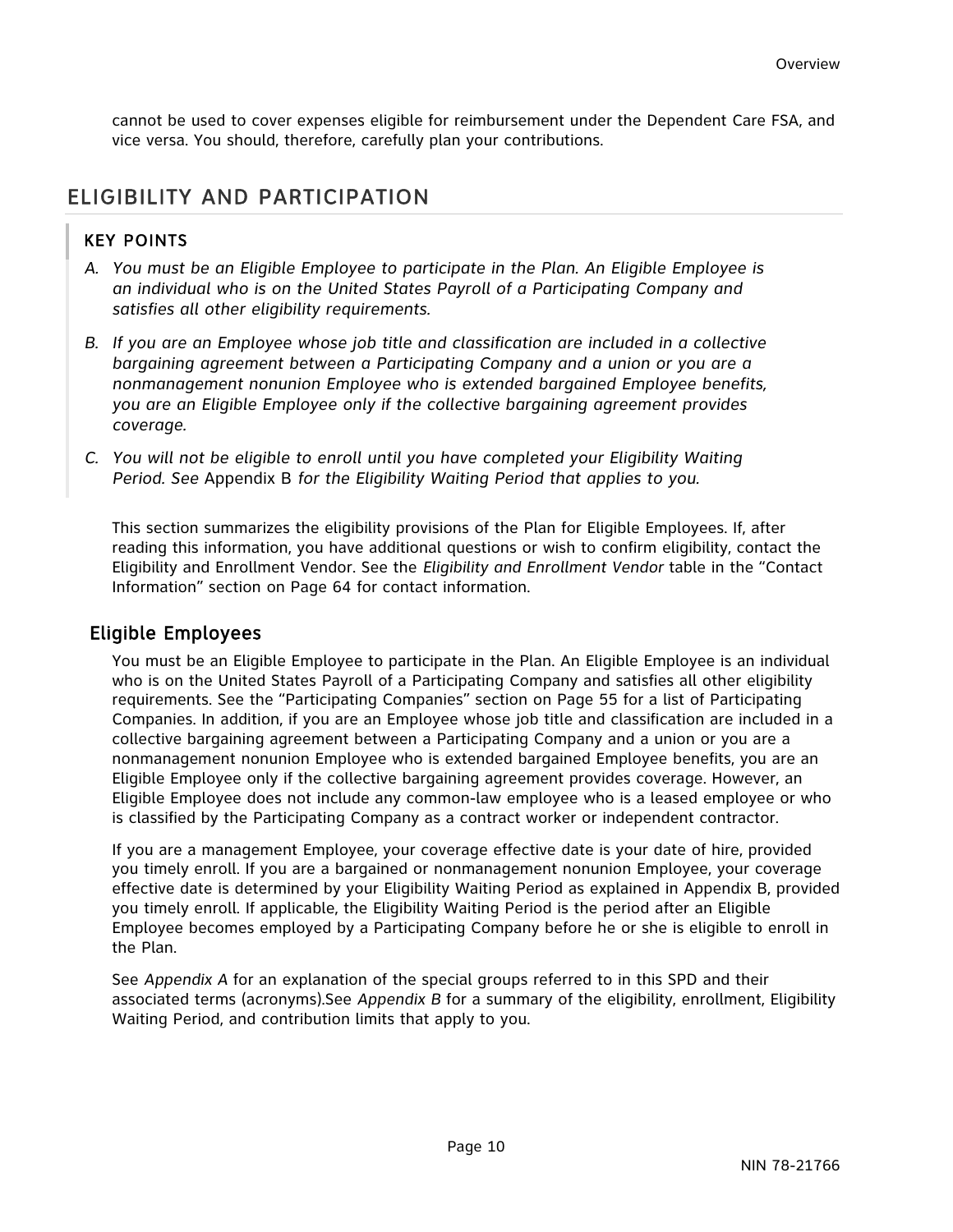## *Retirees and Former Employees*

The law does not allow former employees or retirees to participate in the Plan, except for COBRA coverage with respect to the Health Care Flexible Spending Account (see the "COBRA Continuation Coverage" section on Page 38 for information on COBRA coverage).

# ENROLLMENT AND CHANGES TO YOUR COVERAGE

## KEY POINTS

- *A. Your Before-tax Premium Option, Health Care FSA and/or Dependent Care FSA elections will begin on the first day of the month following your enrollment, provided you are eligible and have completed your Eligibility Waiting Period. See* Appendix B *for the Eligibility Waiting Period that applies to you.*
- *B. If you are a current Eligible Employee, your Before-tax Premium Option contributions are automatically deducted from your pay on a before-tax basis. If you do not want these contributions deducted on a before-tax basis, then you must elect to have them deducted on an after-tax basis during the annual enrollment process each year. You may enroll in the Health Care FSA and/or Dependent Care FSA during the annual enrollment process each year. You may not change your BTPO, Health Care FSA and/or Dependent Care FSA election unless you experience a Qualified Status Change.*
- *C. If you are a new Eligible Employee, your Before-tax Premium Option contributions are automatically deducted from your pay on a before-tax basis. If you do not want these contributions deducted on a before-tax basis or if you want to make Health Care FSA and/or Dependent Care contributions, you must contact the Eligibility and Enrollment Vendor within 31 days of your date of hire or the date you receive your enrollment kit, whichever is later.*
- *D. If you are eligible for an HSA, you may make an election for before-tax HSA Payroll Contributions at any time after you have opened your HSA with a trustee/custodian with whom the Company has made arrangements.*
- *E. Your BTPO, Health Care FSA and Dependent Care FSA elections cannot be changed during the calendar year unless you experience a Qualified Status Change and the election change you wish to make is timely and consistent with that Qualified Status Change event.*

You may make Plan elections during an annual enrollment period or within 31 days following a Qualified Status Change. You will be notified in advance of the timing and duration of the annual enrollment period so that you can make timely elections regarding Plan benefits.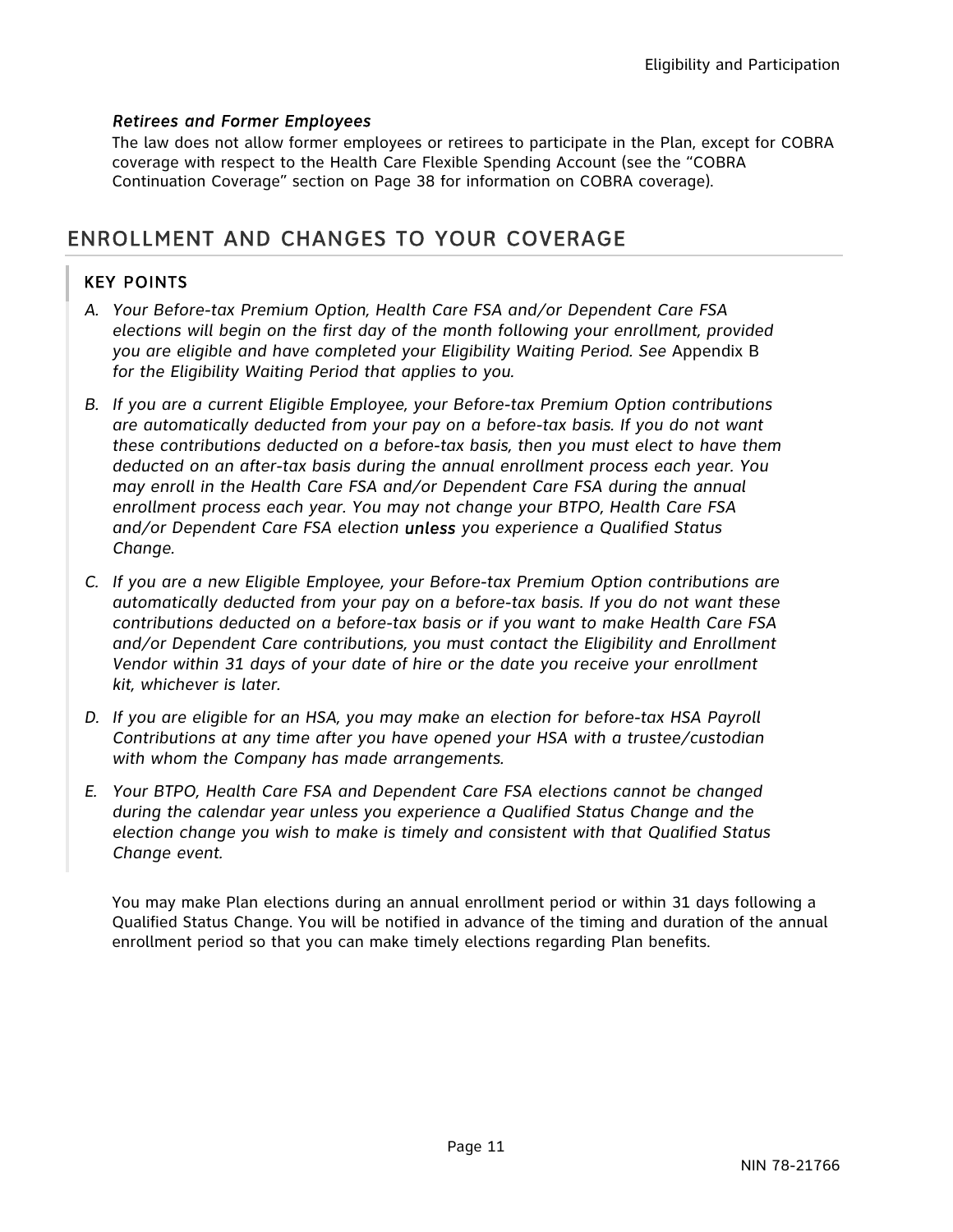| <b>Enrollment and Effective Dates for Eligible Employees</b> |                                                                                                                                                                                                                                                                                                                                                                                                                                                                                                                                                                                                                                                                                                                                                                                                                                                                                                                                                                                                                                                                                                              |  |
|--------------------------------------------------------------|--------------------------------------------------------------------------------------------------------------------------------------------------------------------------------------------------------------------------------------------------------------------------------------------------------------------------------------------------------------------------------------------------------------------------------------------------------------------------------------------------------------------------------------------------------------------------------------------------------------------------------------------------------------------------------------------------------------------------------------------------------------------------------------------------------------------------------------------------------------------------------------------------------------------------------------------------------------------------------------------------------------------------------------------------------------------------------------------------------------|--|
| If you are                                                   | Then                                                                                                                                                                                                                                                                                                                                                                                                                                                                                                                                                                                                                                                                                                                                                                                                                                                                                                                                                                                                                                                                                                         |  |
|                                                              | Before-tax Premium Option (BTPO). Under the BTPO, your Eligible Contributions are<br>automatically deducted from your pay on a before-tax basis. If you do not want these<br>contributions deducted on a before-tax basis, then you must elect to have them<br>deducted on an after-tax basis during the annual enrollment process each year. Your<br>election would be effective on the Jan. 1 immediately after it is made during annual<br>enrollment.                                                                                                                                                                                                                                                                                                                                                                                                                                                                                                                                                                                                                                                    |  |
| <b>Currently employed</b>                                    | You may not change your BTPO election unless you experience a Qualified Status<br>Change (see the "Qualified Status Changes" section on Page 14 and Appendix C for<br>more information). If you experience a Qualified Status Change and want to change<br>your BTPO election, you must contact the Eligibility and Enrollment Vendor within 31<br>days of your Qualified Status Change; provided if the Qualified Status Change event is<br>the death of your covered dependent, the 31-day notice period does not apply. See the<br>Eligibility and Enrollment Vendor table in the "Contact Information" section on Page 64<br>for contact information. A change to your BTPO election as a result of a Qualified<br>Status Change is effective as soon as administratively possible after you timely notify<br>the Eligibility and Enrollment Vendor.                                                                                                                                                                                                                                                     |  |
| <b>Currently employed</b>                                    | Health Care FSA and/or Dependent Care FSA. To enroll in either the Health Care<br>FSA and/or Dependent Care FSA, you may do so during the annual enrollment process<br>each year. Participation in an FSA begins on the Jan. 1 immediately after you enroll<br>during annual enrollment.<br>You may not change your Health Care FSA and/or Dependent Care FSA election<br>unless you experience a Qualified Status Change (see the "Qualified Status Changes"<br>section on Page 14 and Appendix C for more information). If you experience a Qualified<br>Status Change and want to enroll in or change your Health Care FSA and/or Dependent<br>Care FSA election, you must contact the Eligibility and Enrollment Vendor within 31<br>days of your Qualified Status Change; provided if the Qualified Status Change event is<br>the death of your covered dependent, the 31-day notice period does not apply. See the<br>See the Eligibility and Enrollment Vendor table in the "Contact Information" section on<br>Page 64 for contact information. FSA changes or enrollment as a result of a Qualified |  |
|                                                              | Status Change is effective as soon as administratively possible after you timely notify<br>the Eliqibility and Enrollment Vendor.                                                                                                                                                                                                                                                                                                                                                                                                                                                                                                                                                                                                                                                                                                                                                                                                                                                                                                                                                                            |  |
| <b>Currently employed</b>                                    | Health Savings Account (HSA) Payroll Contributions. To make before-tax HSA<br>Payroll Contributions, you must satisfy certain legal requirements, including that you<br>must be enrolled in a consumer-driven medical plan like the AT&T Medical Option<br>under the AT&T Medical Plan, which is designed to meet the Code requirements for a<br>high-deductible health plan with respect to nonbargained Employees and some<br>bargained Employees. You may make an election for before-tax HSA Payroll<br>Contributions during annual enrollment, but you must open your HSA with a<br>trustee/custodian to whom the Company has agreed to make before-tax contributions<br>on your behalf. If elected during annual enrollment, participation in an HSA begins as<br>soon as administratively possible after you open your HSA, but no sooner than Jan. 1.                                                                                                                                                                                                                                                |  |
|                                                              | You may change your before-tax HSA Payroll Contributions at any time. Your election<br>to change your before-tax HSA Payroll Contributions is effective as soon as<br>administratively possible after you timely notify the Eligibility and Enrollment Vendor.                                                                                                                                                                                                                                                                                                                                                                                                                                                                                                                                                                                                                                                                                                                                                                                                                                               |  |
|                                                              | <b>Table continued on next page</b>                                                                                                                                                                                                                                                                                                                                                                                                                                                                                                                                                                                                                                                                                                                                                                                                                                                                                                                                                                                                                                                                          |  |

The following chart describes how to enroll and the effective date of your participation: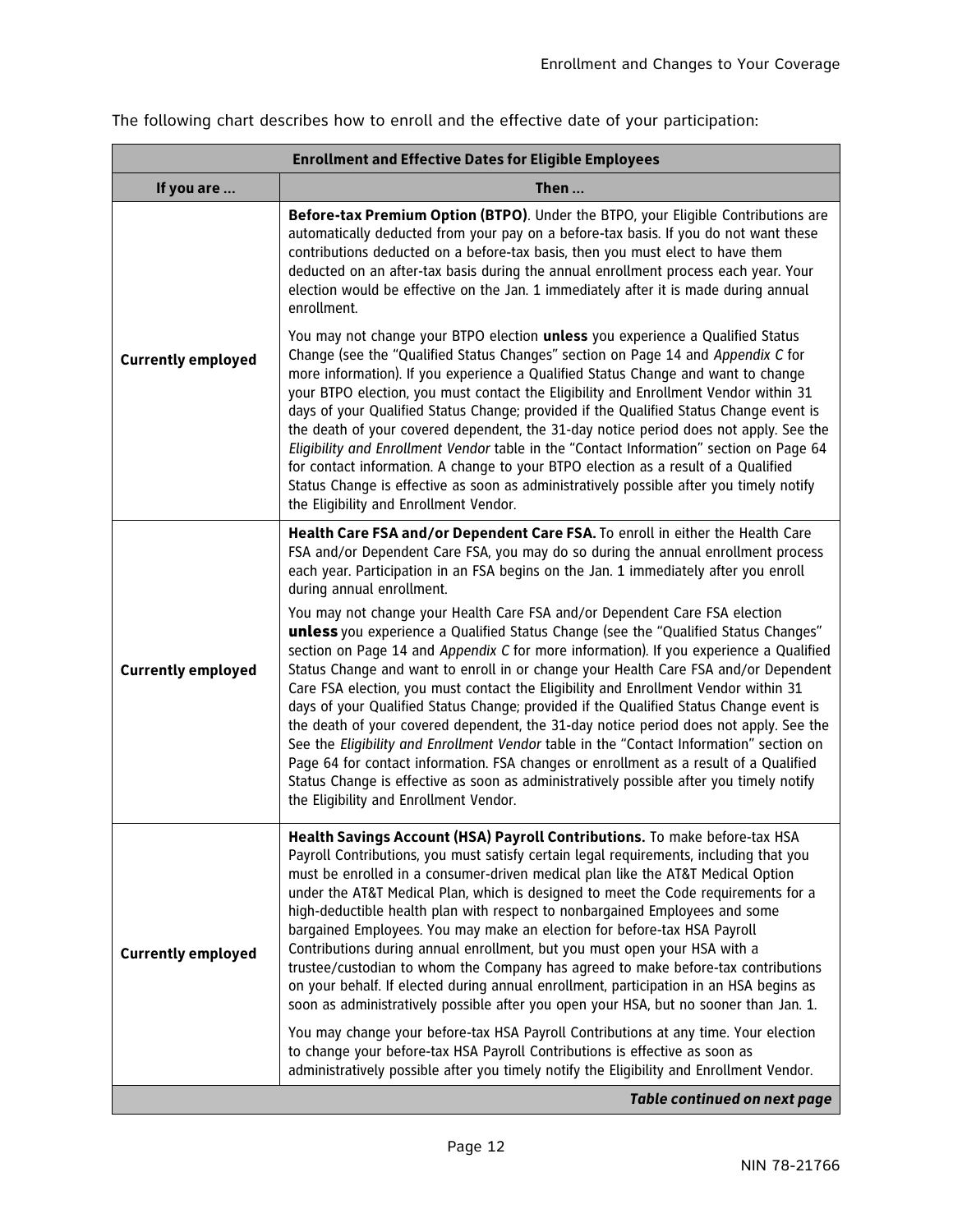| <b>Enrollment and Effective Dates for Eligible Employees</b>                                                                           |                                                                                                                                                                                                                                                                                                                                                                                                                                                                                                                                                                                                                                                                                                                                                                                                                                                                                                                                                                                                                                                                                              |  |
|----------------------------------------------------------------------------------------------------------------------------------------|----------------------------------------------------------------------------------------------------------------------------------------------------------------------------------------------------------------------------------------------------------------------------------------------------------------------------------------------------------------------------------------------------------------------------------------------------------------------------------------------------------------------------------------------------------------------------------------------------------------------------------------------------------------------------------------------------------------------------------------------------------------------------------------------------------------------------------------------------------------------------------------------------------------------------------------------------------------------------------------------------------------------------------------------------------------------------------------------|--|
| If you are                                                                                                                             | Then                                                                                                                                                                                                                                                                                                                                                                                                                                                                                                                                                                                                                                                                                                                                                                                                                                                                                                                                                                                                                                                                                         |  |
|                                                                                                                                        | Health Care FSA, Dependent Care FSA and/or BTPO. You must contact the<br>Eligibility and Enrollment Vendor within 31 days of your date of hire or the date you<br>receive your enrollment kit, whichever is later. Your BTPO, Health Care FSA and/or<br>Dependent Care FSA elections will begin as soon as administratively possible following<br>your enrollment; provided you are eligible and have completed your Eligibility Waiting<br>Period. See Appendix B for a summary of the eligibility, enrollment, Eligibility Waiting<br>Period, and contribution limits that apply to you.                                                                                                                                                                                                                                                                                                                                                                                                                                                                                                   |  |
| A new Eligible<br><b>Employee who wants</b><br>to make HSA Payroll<br><b>Contributions, enroll</b><br>in the Health Care<br>FSA and/or | If you do not enroll in the Health Care FSA and/or Dependent Care FSA within 31 days<br>of your date of hire or the date you receive your enrollment kit, you cannot enroll until<br>the next annual enrollment period, unless you have a Qualified Status Change. If you<br>do not elect after-tax treatment under the BTPO within 31 days of your date of hire,<br>your Eligible Contributions will be deducted from your paycheck on a before-tax basis;<br>and you cannot elect after-tax treatment until the next annual enrollment period unless<br>you have a Qualified Status Change.                                                                                                                                                                                                                                                                                                                                                                                                                                                                                                |  |
| <b>Dependent Care FSA</b><br>or elect after-tax<br>treatment under the<br><b>BTPO</b>                                                  | Health Savings Account (HSA) Payroll Contributions. To make before-tax HSA<br>Payroll Contributions, you must satisfy certain legal requirements, including that you<br>must be enrolled in a consumer-driven medical plan like the AT&T Medical Option<br>under the AT&T Medical Plan, which is designed to meet the Code requirements for a<br>high-deductible health plan with regard to nonbargained Employees and some<br>bargained Employees. You may make an election for before-tax HSA Payroll<br>Contributions at any time after you have opened your HSA with a trustee/custodian to<br>whom the Company has agreed to make before-tax contributions on your behalf. You<br>must contact the Eligibility and Enrollment Vendor to initiate your before-tax HSA<br>Payroll Contributions. Once your HSA account has been established with the HSA<br>vendor, your election to make before-tax HSA Payroll Contributions is effective as soon<br>as administratively possible after the Eliqibility and Enrollment Vendor receives<br>notification that the account is established. |  |

## Special Enrollment for Employees and their Dependents who lose Eligibility for Medicaid or CHIP Coverage or Gain Eligibility for State Subsidies to Participate in the Plan

An Eligible Employee who is not currently enrolled for coverage under the Plan may enroll in the Plan if either of the following conditions is met:

- The Eligible Employee requests coverage under the Plan within 60 days after the termination of either the Employee's or their dependents' coverage under Medicaid or Children's Health Insurance Program (CHIP) because they are no longer eligible for the coverage, or
- The Eligible Employee or their dependents become eligible for Medicaid or CHIP premium assistance subsidies and the Employee requests coverage within 60 days after the eligibility is determined.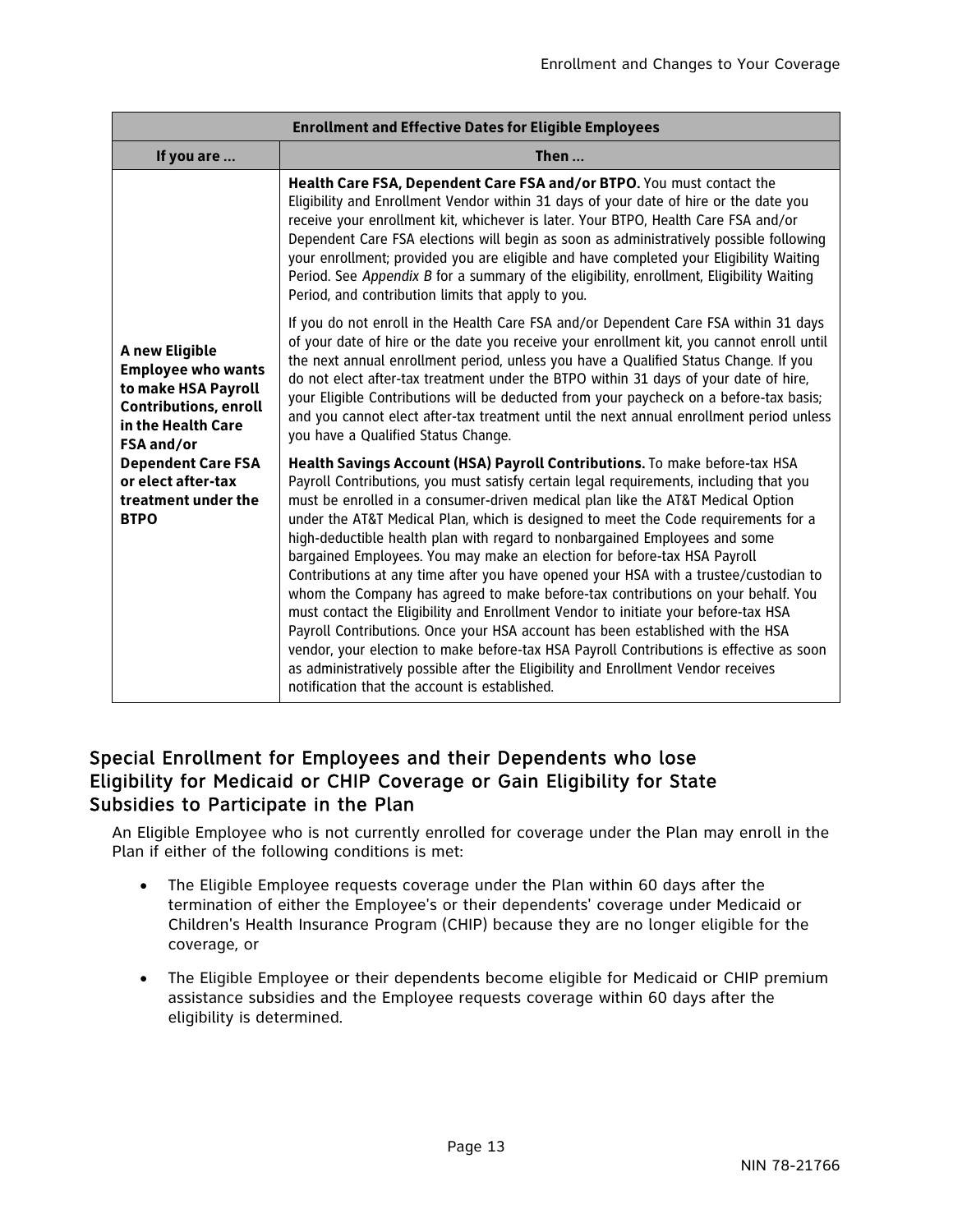## Changing Your HSA Payroll Contribution Election

You may change your before-tax HSA Payroll Contribution election at any time. To make a change to your HSA Payroll Contribution election, you must contact the Eligibility and Enrollment Vendor. Your election to change your before-tax HSA Payroll Contribution is effective as soon as administratively possible after you timely notify the Eligibility and Enrollment Vendor.

## Changing Your BTPO, Health Care FSA and/or Dependent Care FSA Elections

Generally, you may not enroll, change, or drop your BTPO, Health Care FSA or Dependent Care FSA election(s) during a calendar year. However, election changes during the calendar year are permitted if you experience a Qualified Status Change and the election change is on account of and consistent with the Qualified Status Change event. The Plan Administrator has the discretion to determine whether an election change is on account of and consistent with the Qualified Status Change event.

## Qualified Status Changes

The following events are examples of Qualified Status Changes that may allow you to enroll, change or drop your BTPO, Health Care FSA and/or Dependent Care FSA election(s):

- Marriage, divorce or legal separation of a Participant
- Birth or adoption of a child
- Death of a spouse, child or other dependent
- Gain or loss of a dependent
- Commencement or termination of employment of the Participant or spouse
- Switching from part-time to full-time employment status or vice versa by the Participant or spouse
- Taking or returning from an unpaid leave of absence of 30 days or more by the Participant or spouse

For more information regarding specific Qualified Status Changes, see *Appendix C.*

You must contact the Eligibility and Enrollment Vendor within 31 days of any Qualified Status Change if you want to change your BTPO, Health Care FSA or Dependent Care FSA election(s); provided if the Qualified Status Change event is the death of your covered dependent, the 31-day notice period does not apply. You will not be allowed to change these election(s) if you notify the Eligibility and Enrollment Vendor after this time period. The change in these election(s) will be effective as soon as administratively possible after you timely notify the Eligibility and Enrollment Vendor of your Qualified Status Change. See the *Eligibility and Enrollment Vendor* table in the "Contact Information" section on Page 64 for contact information.

## Rehire and Return to Work Situations

If your employment terminates or you go on a leave of absence and you subsequently return to work within the same calendar year, you may make new elections, provided that you return to the Payroll more than 30 days after you terminated employment or went on a leave of absence. If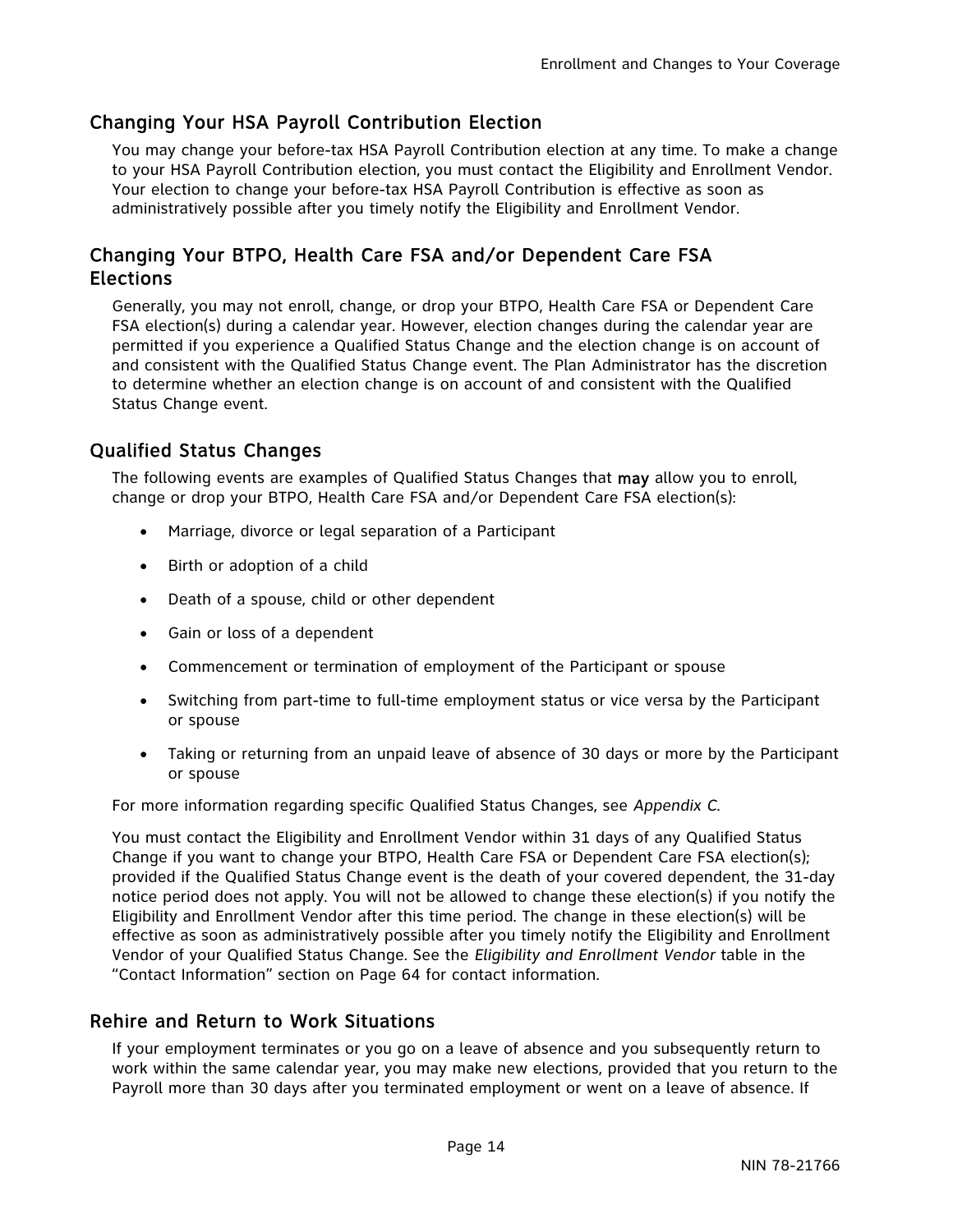you return to the Payroll within 30 days during the same calendar year, your prior elections will be reinstated.

#### *Leave of Absence*

If you go on a paid leave of absence, your participation in the Plan will continue as if you remained actively employed. If you go on an unpaid leave of absence, your before-tax contributions will cease, and you will be given the opportunity to continue making contributions through the end of the calendar year to your Health Care FSA on an after-tax basis through a direct bill process.

If you elect to make after-tax contributions to your Health Care FSA through the direct bill process, current guidelines provide that billing notices are sent on the  $15<sup>th</sup>$  of each month for the following month. Your full payment is due by the first day of each month, with a 60-day grace period. If full payment is not received before the end of your grace period, your right to make after-tax contributions while on a leave of absence shall terminate.

## **Disability**

If you are receiving short-term disability benefits under a Company-sponsored disability benefit plan, your Health Care FSA and Dependent Care FSA deductions will continue to be deducted from your benefits check. Since your disability does not affect your eligibility to participate in the Plan, your disability *is not* a Qualified Status Change for purposes of the Health Care FSA, and you may not elect to change your Health Care FSA contributions upon your disability. However, your disability *is* a Qualified Status Change for purposes of the Dependent Care FSA, and you may elect to change your Dependent Care FSA contributions upon your disability.

## Modifications Required by the Plan Administrator

The Plan Administrator may modify your election(s) downward during the Plan Year if you are a key Employee or highly compensated individual (as defined by the Code), if necessary to prevent the Plan from becoming discriminatory within the meaning of federal income tax law. Additionally, if a mistake is made (i) as to your eligibility or participation, (ii) the allocations made to your account(s), or (iii) the amount of benefits to be paid to you or another person, then the Plan Administrator shall, to the extent that it deems administratively possible and otherwise permissible under the Code and other applicable law, allocate, withhold, accelerate or otherwise adjust such amounts as will, in its judgment, accord the credits to the account or distributions to which you are or such other person is properly entitled under the Plan. Such action by the Plan Administrator may include withholding of any amounts due from your compensation.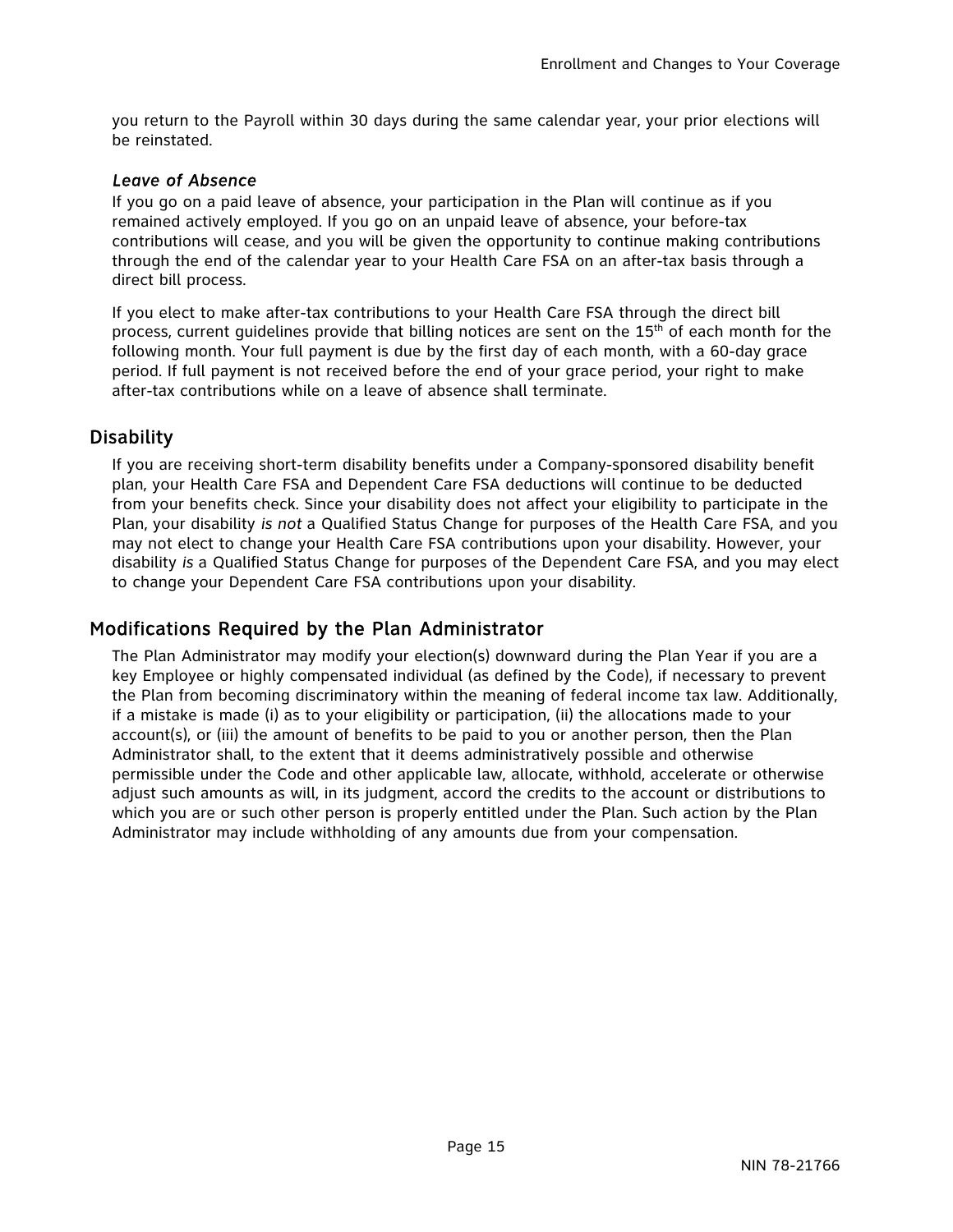# HOW THE HSA AND FSA WORK

## KEY POINTS

- *A. Your HSA, Health Care FSA and/or Dependent Care FSA, as applicable, are each a tax-effective way to pay for certain types of eligible expenses.*
- *B. Federal tax law places some restrictions on the use of HSA's, Health Care FSAs and Dependent Care FSAs because of their tax-free nature.*
- *C. The tax benefits of participation in the Plan do NOT extend to coverage for a Domestic Partner (DP) or Legally Recognized Partner (LRP) and the DP or LRP's children unless the DP, LRP, or their children are dependents within the meaning of the Code.*

You may use your HSA, Health Care FSA and/or Dependent Care FSA, as applicable, as a taxeffective way to pay for certain types of eligible expenses. When you elect to make before-tax HSA Payroll Contributions or enroll in a Health Care FSA or Dependent Care FSA, you agree for your salary to be reduced on a before-tax basis instead of receiving a corresponding amount of your regular pay that would otherwise be subject to taxes. The amount by which you elect to reduce your salary and contribute to your HSA, Health Care FSA and/or Dependent Care FSA is taken from each of your paychecks on a before-tax basis on a pro-rata basis throughout the calendar year.

When you have eligible expenses, you first pay the bills as you normally do, then you submit them for reimbursement. You then use the money in your HSA, Health Care FSA and/or Dependent Care FSA, like cash, to reimburse yourself for eligible expenses. You do not pay taxes on the money set aside in your HSA, Health Care FSA and Dependent Care FSA. The tax advantage of the account is that you pay less federal, state (in most states), and local income tax (if applicable) and Social Security taxes, which increases the amount of your take home pay.

For example, assume you earn \$30,000 per year, you elect to contribute \$3,000 to your Health Care FSA or Dependent Care FSA and you have \$3,000 in expenses eligible for reimbursement. Here's how participation in your FSA reimbursement accounts can reduce the amount of taxes you pay.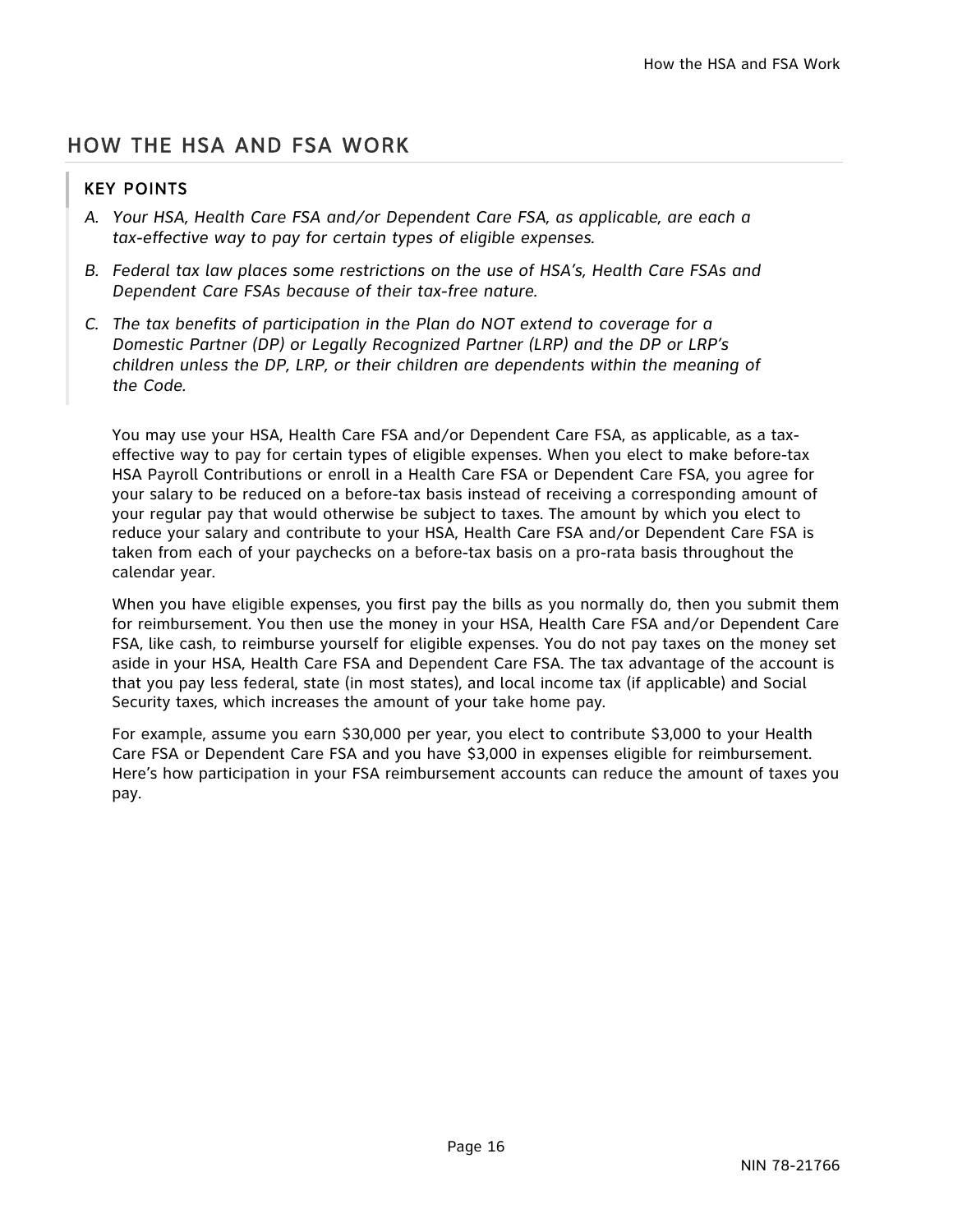|                                                                                                            | <b>With FSA</b><br>(Before-Tax) | <b>Without FSA</b><br>(After-Tax) |
|------------------------------------------------------------------------------------------------------------|---------------------------------|-----------------------------------|
| Annual Base Salary                                                                                         | \$30,000                        | \$30,000                          |
| Health Care FSA and/or Dependent<br>Care FSA contributions                                                 | $-3,000$                        | $-0$                              |
| Taxable salary                                                                                             | \$27,000                        | \$30,000                          |
| Federal income tax (estimated*)                                                                            | $-4.050$                        | $-4.500$                          |
| Social Security (FICA) tax (7.65%)                                                                         | $-2.066$                        | $-2,295$                          |
| After-tax expenses                                                                                         | - 0                             | $-3,000$                          |
| Take-home salary                                                                                           | \$20,884                        | \$20,205                          |
| <b>Tax Savings</b>                                                                                         | \$679                           |                                   |
| In this example, by contributing on a before-tax basis to a Health Care FSA and/or Dependent Care FSA, you |                                 |                                   |

*In this example, by contributing on a before-tax basis to a Health Care FSA and/or Dependent Care FSA, you would increase your take home pay by \$679.* 

*\*Based on 15% tax rate.*

## Limitations on Health Care FSA and Dependent Care FSA

Federal law places some restrictions on the use of Health Care FSAs and Dependent Care FSAs because of their tax-free nature. Unless otherwise noted, these limitations DO NOT apply to an HSA. Before you decide to have money deposited in a Health Care FSA or a Dependent Care FSA, you should understand the rules that govern their use.

- Contributions made to an HSA or a Health Care FSA cannot be used to cover expenses eligible for reimbursement under the Dependent Care FSA and vice versa.
- To be eligible for reimbursement from a Health Care FSA or a Dependent Care FSA, the eligible services need to be provided, or the eligible expense for products needs to be incurred, between Jan. 1 and Dec. 31 of the year during which you contributed to the Health Care FSA and/or Dependent Care FSA, and while you were an active Participant in the Health Care FSA and/or Dependent Care FSA.
- You have a three-month grace period after the year in which you contributed to the Health Care FSA and/or Dependent Care FSA to submit all requests for reimbursement of expenses incurred during that year. This means you must file all Claims by March 31 after the year during which you contributed to your Health Care FSA and/or Dependent Care FSA. If you do not timely file a Claim for reimbursement, you will forfeit any amounts remaining in your Health Care FSA or your Dependent Care FSA.
- Important: Federal law requires that you forfeit any funds remaining in your Health Care FSA and/or Dependent Care FSA after all eligible expenses for the year have been reimbursed. Therefore, you will want to carefully choose how much you elect to contribute to your Health Care FSA and/or Dependent Care FSA for the year.
- The amount available for reimbursement from your Health Care FSA at any time during the calendar year is the total amount you elected to have contributed for that year, less any reimbursements you already received for that year.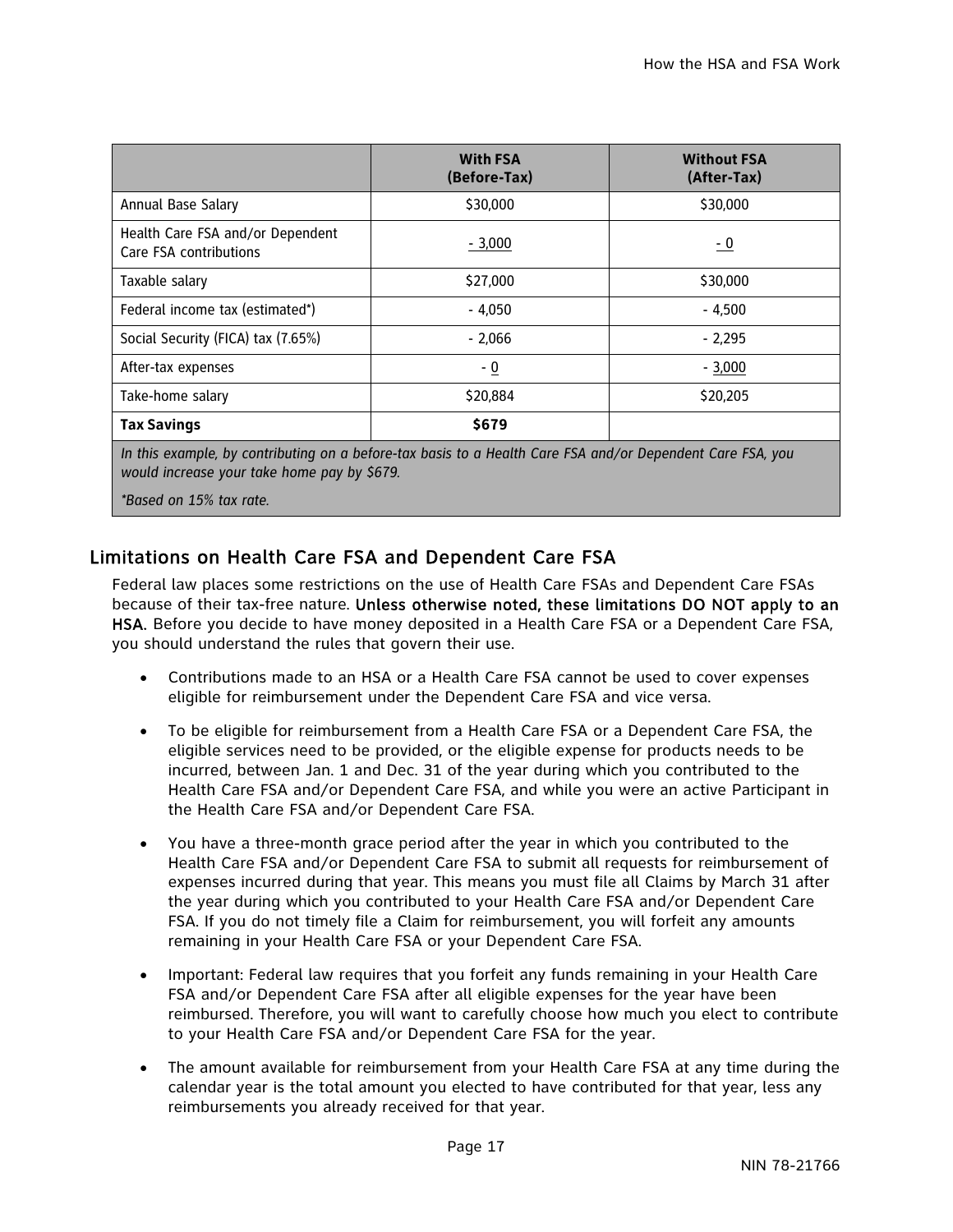- The amount available for reimbursement from your Dependent Care FSA at any time during the calendar year is limited to the total amount actually contributed to your Dependent Care FSA at the time of your reimbursement request, less any reimbursements you already received for that year.
- You do not receive interest on amounts you contribute to your Health Care FSA and/or Dependent Care FSA.
- The tax benefits of participation in the Plan do NOT extend to coverage for a Domestic Partner (DP) or Legally Recognized Partner (LRP) and the DP or LRP's children unless your DP or LRP also qualifies as your dependent within the meaning of federal tax laws. For example, unless your DP or LRP qualifies as your dependent for federal tax purposes, you cannot:
	- Pay for Company-sponsored medical plan coverage for your DP or LRP and the DP or LRP's children on a before-tax basis.
	- Receive reimbursement from a Health Care FSA for otherwise eligible expenses incurred on behalf of your DP/LRP or your DP's/LRP's children.
	- Receive reimbursement from your Dependent Care FSA for otherwise eligible expenses incurred on behalf of your DP/LRP or your DP's/LRP's children.

# CONTRIBUTIONS

If you decide to make before-tax HSA Payroll Contributions or to establish a Health Care FSA and/or Dependent Care FSA under the Plan, contributions are deducted from your paycheck each pay period before taxes are taken out. Also, Eligible Contributions such as your Companysponsored health care plan contributions and/or contributions for supplemental accidental loss insurance and dependent accidental loss insurance programs sponsored by AT&T, if any, will be deducted on a before-tax basis under the BTPO unless you elect otherwise.

If you are paying contributions for your Company-sponsored health care plan, including any option available under your Company-sponsored health care plan, on a before-tax basis and you elect to change your participation to another Company-sponsored health care plan that has a different monthly contribution, the amount deducted from your paycheck will not change for the remainder of the calendar year unless you experience a Qualified Status Change as described in the "Qualified Status Changes" section on Page 14 and in *Appendix C*. If you switch to another Company-sponsored health care plan within 31 days of a Qualified Status Change, then the amount of your contribution can change accordingly.

For example, if you elect to participate in an HMO under the Company-sponsored medical plan, you are required to pay contributions for that HMO coverage, and, if during the calendar year, you elect a different option (other than the HMO) with a higher or lower required employee contribution, but you do not experience a Qualified Status Change, the same amount as your original contributions will continue to be deducted from your pay on a before-tax basis. If the contribution for the newly elected Company-sponsored health care plan is more, the excess will be taken from your paycheck on an after-tax basis; if it is less, the higher amount will continue to be taken from your paycheck on a before-tax basis.

Your before-tax HSA Payroll Contributions and your Health Care FSA and/or Dependent Care FSA contributions are not subject to federal income taxes, state income taxes (in most states) or Social Security taxes. Because you reduce your income for Social Security tax purposes, your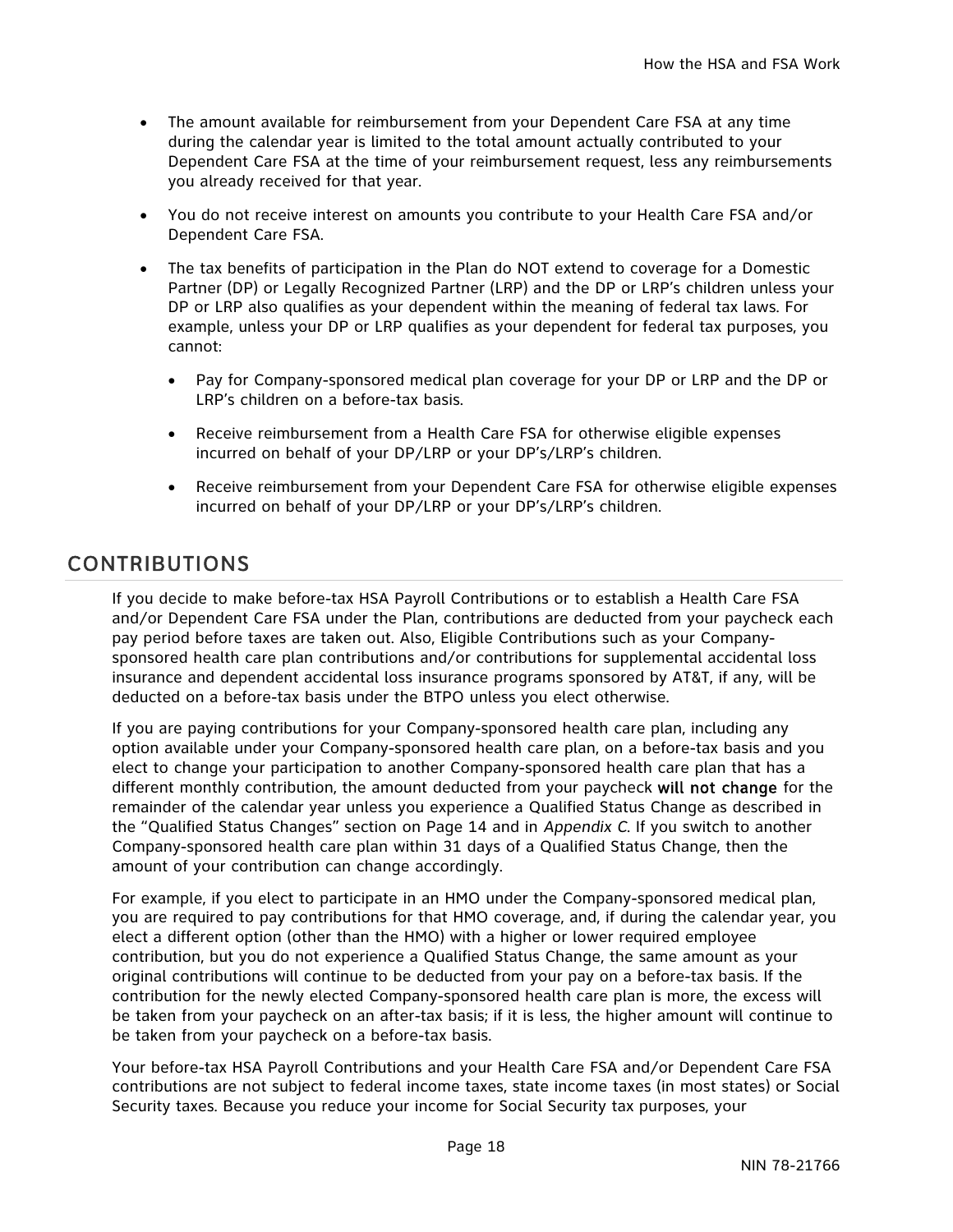contributions to Social Security will be reduced. However, since your final Social Security benefits are based on your entire earnings history, a reduction in your earnings for before-tax contributions under this Plan should have little effect on your final Social Security benefit. Participation in the Plan will not reduce your compensation for purposes of determining any other Company-sponsored benefits. Other Company-sponsored benefits (e.g., life insurance, pension and 401(k) savings) will continue to be based on your salary before your before-tax HSA Payroll Contributions or your contributions to your Dependent Care FSA and/or Health Care FSA are deducted from your paycheck. Before-tax HSA Payroll Contributions and Dependent Care FSA and Health Care FSA contributions will not be taken from special payments such as Team Award payments.

# BEFORE-TAX HEALTH SAVINGS ACCOUNT (HSA) PAYROLL CONTRIBUTIONS

## KEY POINTS

- *A. If you elect to make before-tax Payroll contributions to an HSA, your HSA custodian(s) or trustee(s) is limited to one with whom the Company has entered into an arrangement to accept before-tax Payroll contributions.*
- *B. To participate in the HSA, you must meet certain requirements: you cannot be enrolled in Medicare; you cannot be covered by another medical plan other than a high-deductible health plan, and you cannot be claimed as a dependent on someone else's tax return (for this purpose, a spouse is not considered a dependent).*
- *C. You will not be allowed to make before-tax Payroll contributions to your HSA if you participate in a Full Health Care FSA – one that reimburses all of your eligible medical expenses. You may, however, be eligible to make before-tax HSA Payroll Contributions and participate in a Limited Health Care FSA – one that reimburses only your eligible dental, vision, and preventive care expenses.*

Before-tax HSA Payroll Contributions under this Plan are permitted to be made only to the HSA custodian(s) or trustee(s) with whom the Company has entered into an arrangement to accept before-tax Payroll contributions.

Neither the HSA nor the ability to make before-tax HSA Payroll Contributions is a Companysponsored employee benefit plan – the HSA is an individual trust or custodial account that you open with an HSA trustee or custodian to be used primarily for reimbursement of eligible medical expenses. Consequently, the HSA trustee or custodian will establish and maintain your HSA. The Company has no authority or control over the funds deposited in your HSA. The Company's role is limited to allowing you to make before-tax Payroll contributions to an HSA and forwarding those funds to the HSA custodian or trustee that is authorized to accept before-tax HSA Payroll Contributions.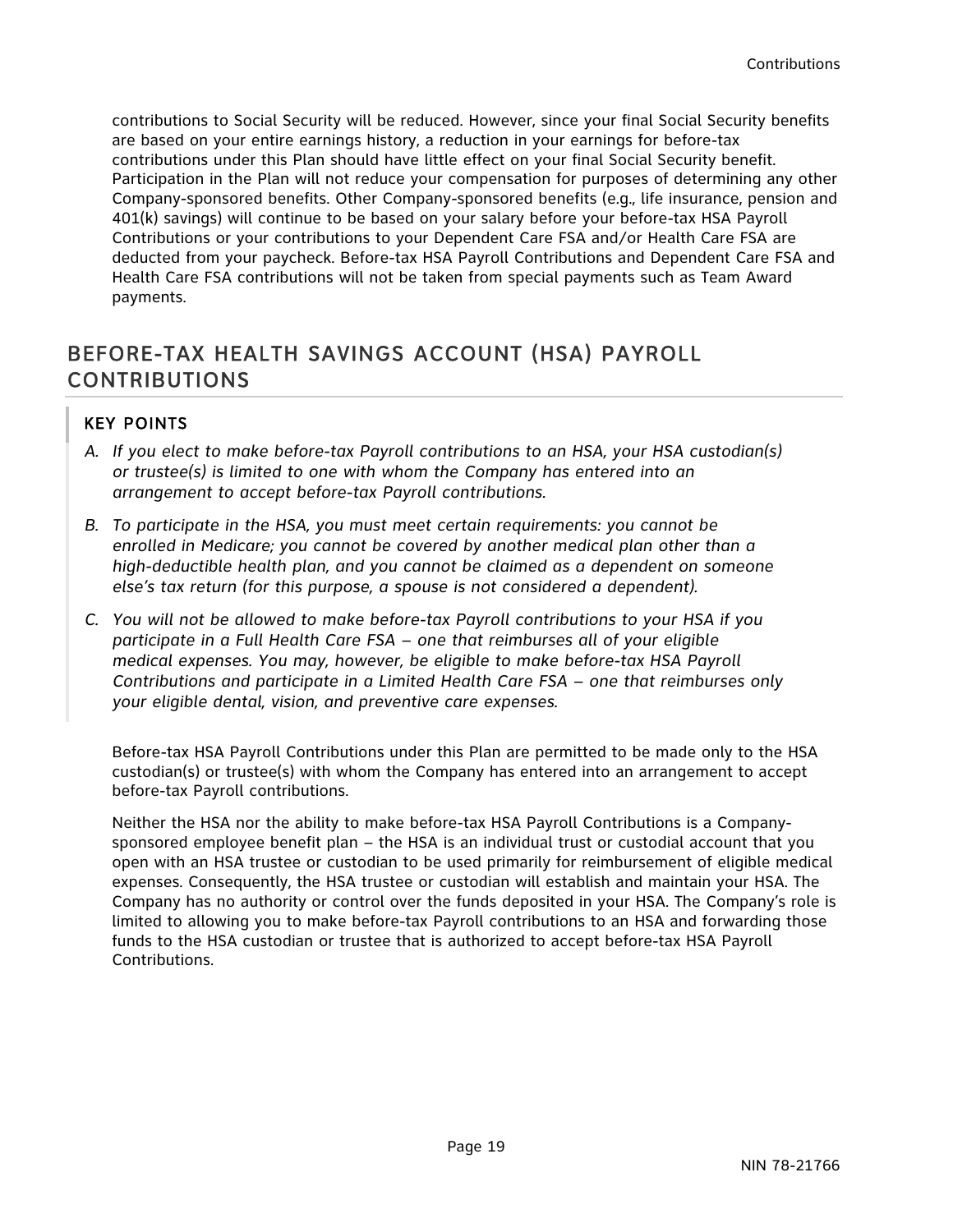## HSA Eligibility

In order to participate in an HSA, you must satisfy certain conditions, as follows:

- You must be enrolled in a consumer-driven medical plan like the AT&T Medical Option under the AT&T Medical Plan, which is designed to meet the Code requirements for a high-deductible health plan with regard to nonbargained Employees and some bargained Employees.
- You cannot be enrolled in any part of Medicare.
- You cannot be covered by another medical plan that does not qualify as a high-deductible health plan, including coverage under a Full Health Care FSA.
- You cannot be claimed as a dependent on someone else's tax return (for this purpose, a spouse is not considered a dependent).

## Your HSA

Before you decide to have money deposited in an HSA, you should understand the rules that govern their use.

- You may increase, decrease or stop your before-tax HSA Payroll Contributions at any time for any reason.
- Your maximum monthly HSA contribution is limited to the amount authorized under the Code.
- Under the Plan, catch-up before-tax HSA Payroll Contributions are not permissible until the first of the month following your  $55<sup>th</sup>$  birthday and are limited to a monthly amount equal to 1/12 of the maximum annual catch-up amount. However, you may make catch-up contributions to your HSA beginning in the calendar year that you turn 55 by making a deposit directly with your HSA provider.
- You may make an HSA contribution (or HSA catch-up contribution for any calendar year in which you turn 55 or older) by making a deposit directly with your HSA provider, up to the maximum lawful amount. In this case, the monthly maximum limitation does not apply if you are eligible to make an HSA contribution on Dec. 1, but you must remain HSA eligible through Dec. 31 of the following calendar year to avoid adverse tax consequences.
- You can receive reimbursement of eligible medical care expenses from your HSA at any time in accordance with the rules established by your HSA custodian or trustee.
- Eligible expenses must be incurred after your HSA is created in order to be reimbursed from your HSA.
- The maximum reimbursement from your HSA at any point in time is limited to the amount that is in your HSA at the time that you seek reimbursement.
- You do not forfeit amounts contributed to an HSA that are not reimbursed by the end of the year.
- Your HSA belongs to you, and the funds in your HSA are available to you even after your employment with the Company ends.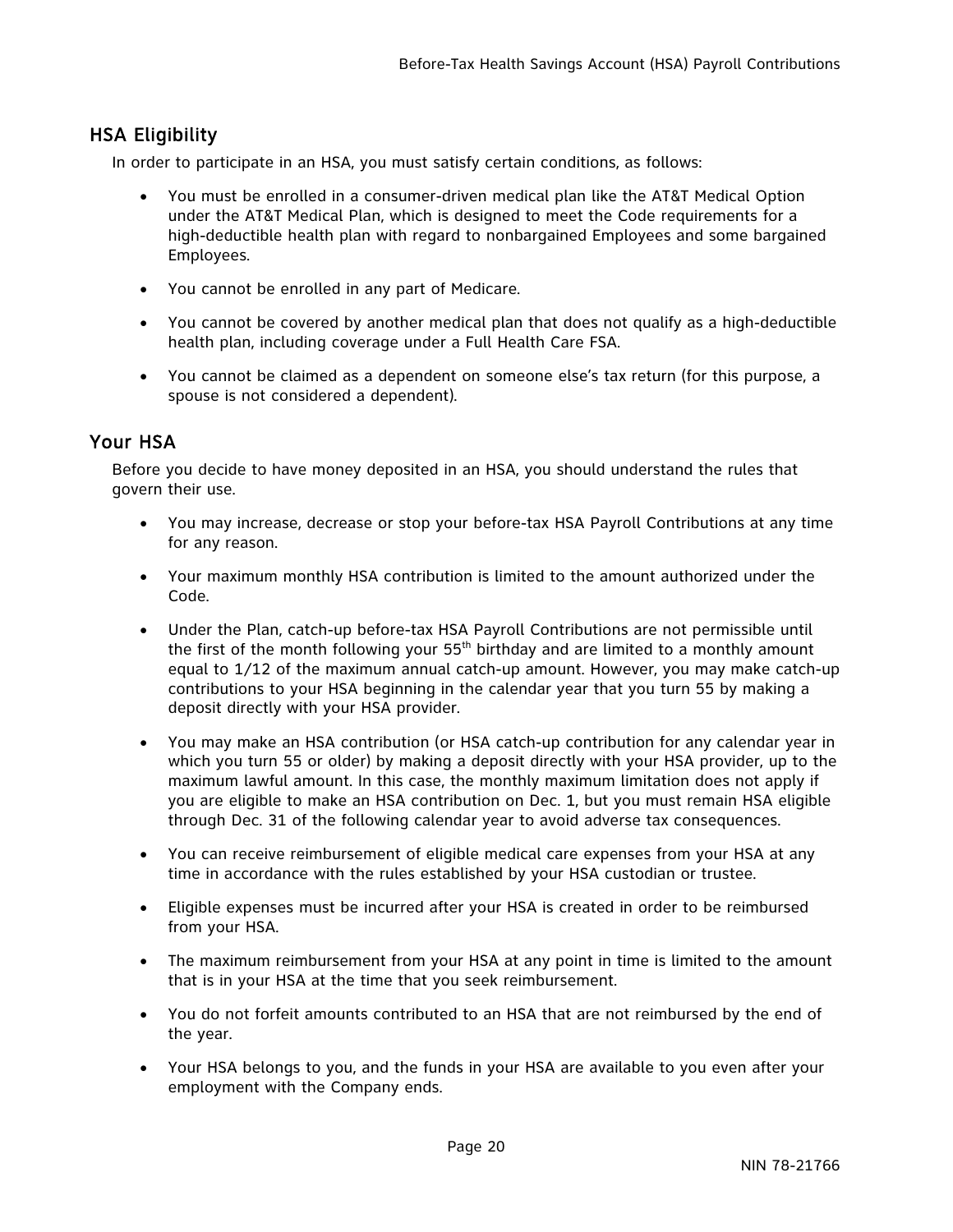## Limitations Applicable to Health Care FSAs and HSA Participants

You will not be allowed to make tax-favored contributions to your HSA if you or your spouse participates in a Full Health Care FSA – one that reimburses all of your eligible medical expenses. You may, however, be eligible to make tax-favored contributions to an HSA and participate in a Limited Health Care FSA – one that reimburses only your eligible dental, vision and preventive care expenses.

If you elect to make before-tax HSA Payroll Contributions, you will not be permitted to contribute to a Full Health Care FSA, but you will be permitted to contribute to a Limited Health Care FSA. In addition, if you do not elect to make before-tax HSA Payroll Contributions, but you plan to do so later during the year, or you have set up or plan to set up an HSA outside of the before-tax HSA Payroll Contributions, you must contact the Eligibility and Enrollment Vendor at the time you make your Health Care FSA election and designate your Health Care FSA as "limited."

In either case, this means that your Health Care FSA participation will be limited to reimbursement of qualified expenses for dental, vision and preventive care from a non-network provider. For example, out-of-pocket expenses for contact lenses, eyeglasses and orthodontia would be considered qualified expenses. Your eligible medical expenses could be reimbursed through your HSA. This would include, for example, all medical expenses up to your deductible, coinsurance for office visits and copayments for prescription drugs.

If you elect to make before-tax HSA Payroll Contributions and you elect to contribute to a Health Care FSA, and you later drop the HSA, your withdrawals from the Health Care FSA will continue to be limited to reimbursements for dental, vision and preventive care expenses for the remainder of the year.

Some employers' health care FSA plans allow participants to receive reimbursement of eligible expenses for services provided during the calendar year or within the first two and one-half months of the following calendar year. If you contributed to one of these health care FSA plans, you will not be permitted to make before-tax HSA Payroll Contributions until April 1 after the lapse of the two and one-half month period, even if your health care FSA plan has no remaining funds. The AT&T Flexible Spending Account Plan does not allow health care FSA reimbursements for services received and paid after the end of the calendar year.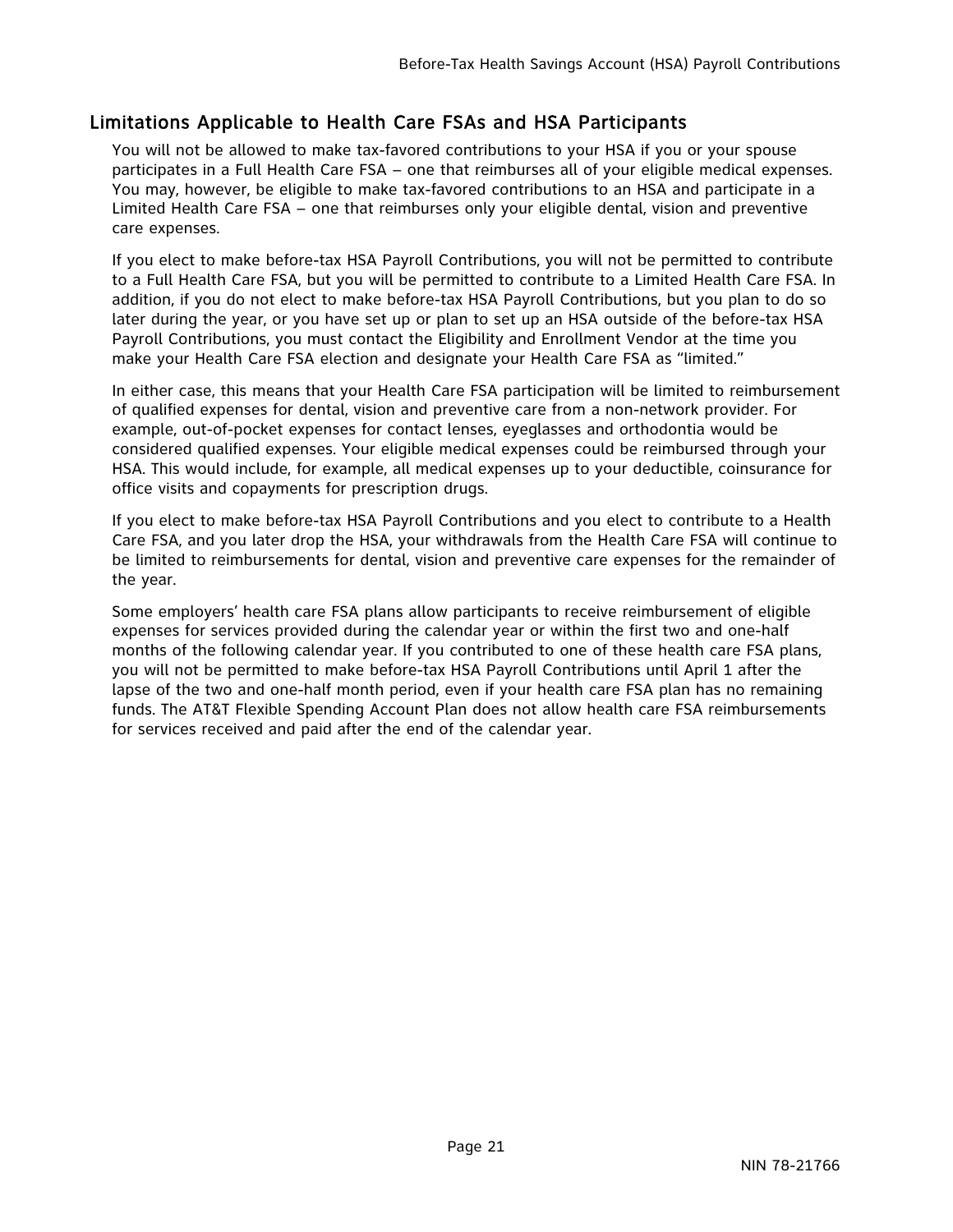# HEALTH CARE FSA

## KEY POINTS

- *A. Before-tax contributions to a Health Care FSA can be used to reimburse eligible outof-pocket expenses incurred on your behalf or on behalf of your "Eligible Dependents."*
- *B. If you make before-tax HSA Payroll Contributions under this Plan, the types of eligible expenses that can be reimbursed from your Health Care FSA generally will be limited to dental, vision, and preventive care expenses.*
- *C. If you don't make before-tax HSA Payroll Contributions under this Plan, expenses incurred for "medical care" within the meaning of Section 213(d) of the Internal Revenue Code may be reimbursed.*
- *D. The minimum and maximum Health Care FSA contributions vary by Eligible Employee group.*

You may use your Health Care FSA to reimburse yourself for eligible health care expenses incurred on your or your Eligible Dependent's behalf that are not reimbursed by any other health care plan.

The Plan offers the opportunity to make before-tax contributions to a Health Care FSA, and these contributions are used to reimburse eligible out-of-pocket expenses. The types of eligible expenses that can be reimbursed from your Health Care FSA will be limited to dental, vision and preventive care expenses if you make before-tax HSA Payroll Contributions under this Plan, or if you designate your Health Care FSA as "limited" by calling the Eligibility and Enrollment Vendor when you elect your Health Care FSA. If you do not make before-tax HSA Payroll Contributions, all otherwise eligible expenses can be reimbursed from your Health Care FSA.

| If you are                                                                                                                                                                                                                                                                                 | Then $\ldots$                                                                                                                                                           |
|--------------------------------------------------------------------------------------------------------------------------------------------------------------------------------------------------------------------------------------------------------------------------------------------|-------------------------------------------------------------------------------------------------------------------------------------------------------------------------|
| A bargained Eligible Employee or<br>nonmanagement nonunion Employee                                                                                                                                                                                                                        |                                                                                                                                                                         |
| (except AIS-CA/NV, AIS-NMNU, ATTVS-SBVS<br>District 6 CWA, BLS Represented, BLS Special<br>Represented, DGA-NMNU, L. M. Berry NMNU,<br>PBD-IBEW Local 2139, SBCIS-NIC, SBCIS-NICP,<br>SGI Local 121C and Local 540M, Southeast<br>Region NMNU, SWBAG and Tier 1 DSL<br>Customer Assistant) | You may elect to contribute to a Health Care FSA, and there are<br>no limitations on the types of eligible expenses that are<br>reimbursable from your Health Care FSA. |
| A BLS Represented, BLS Special<br>Represented, and L. M. Berry NMNU<br><b>Eligible Employee</b>                                                                                                                                                                                            | You are not eligible to contribute to a Health Care FSA.                                                                                                                |
|                                                                                                                                                                                                                                                                                            | Table continued on next page                                                                                                                                            |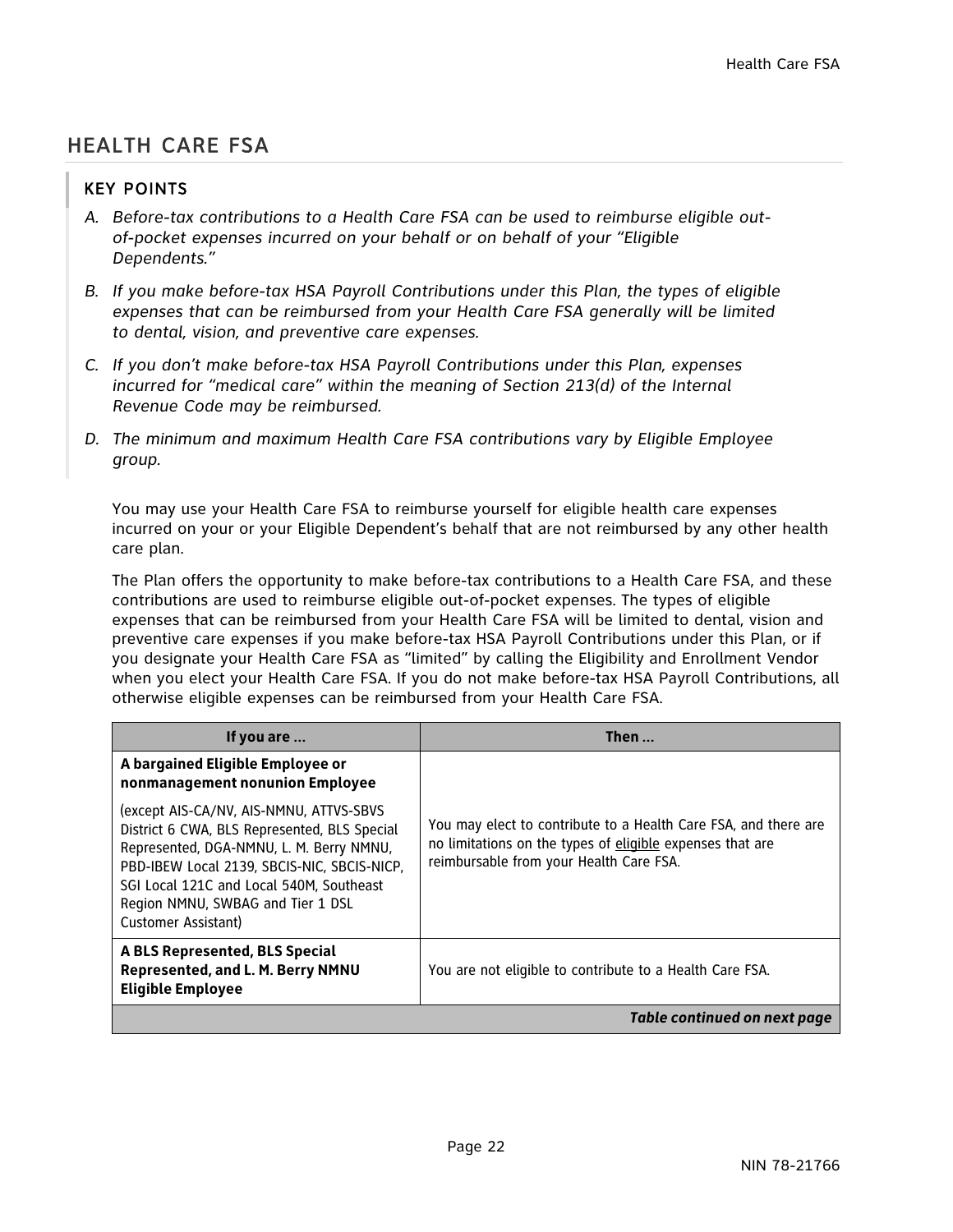| If you are                                                                                                                                                                                                         | and $\ldots$                                                                                                                                                                                                                                                                                                                                         | Then $\ldots$                                                                                                                                                                                                                                                      |
|--------------------------------------------------------------------------------------------------------------------------------------------------------------------------------------------------------------------|------------------------------------------------------------------------------------------------------------------------------------------------------------------------------------------------------------------------------------------------------------------------------------------------------------------------------------------------------|--------------------------------------------------------------------------------------------------------------------------------------------------------------------------------------------------------------------------------------------------------------------|
| A management Eligible<br><b>Employee; or</b><br>A bargained Eligible Employee<br>or nonmanagement nonunion<br><b>Eligible Employee of one of the</b><br>following Employee groups:<br>AIS-CA/NV<br><b>AIS-NMNU</b> | You are making before-tax<br>$\bullet$<br>HSA Payroll Contributions; or<br>You are making contributions<br>$\bullet$<br>to an HSA (or intend to make<br>contributions to an HSA) and<br>you designated your Health<br>Care FSA as "limited" by<br>calling the Eligibility and<br>Enrollment Vendor at the<br>time you elect your Health<br>Care FSA. | You may contribute to a Health Care<br>FSA, but your reimbursements will be<br>limited to eligible dental, vision<br>and/or preventive care expenses<br>ONLY, i.e., your Health Care FSA will<br>be designed as a Limited Health Care<br>FSA.                      |
| <b>ATTVS-SBVS District 6 CWA</b><br><b>DGA-NMNU</b><br><b>PBD-IBEW Local 2139</b><br><b>SBCIS-NIC</b><br><b>SBCIS-NICP</b>                                                                                         | You are not contributing to an HSA.                                                                                                                                                                                                                                                                                                                  | You may contribute to a Health Care<br>FSA, and there will be no limitations<br>on the types of eligible expenses<br>that are reimbursable from your<br>Health Care FSA, i.e., your Health<br>Care FSA will be designated as a Full<br>Health Care FSA.            |
| SGI Local 121C and Local 540M<br><b>Southeast Region NMNU</b><br><b>SWBAG</b><br><b>Tier 1 DSL Customer Assistant</b>                                                                                              | You contribute to an HSA but are<br>not making before-tax HSA Payroll<br>Contributions, and you did not call<br>the Eligibility and Enrollment Vendor<br>to designate your HSA as "limited."                                                                                                                                                         | You may contribute to a Health Care<br>FSA, and there will be no limitations<br>on the types of eligible expenses<br>that are reimbursable from your<br>Health Care FSA, however, you may<br>not be eligible to make tax-<br>favored contributions to your<br>HSA. |

If you elect to make contributions to a Health Care FSA during annual enrollment or when you are first eligible to participate in the Plan, and it is a Full Health Care FSA because you did not also elect to make before-tax Payroll contributions to an HSA, you will not be allowed to make beforetax HSA Payroll Contributions. However, you may change the character of your Health Care FSA from "Full" to "Limited" at any time during the calendar year (without experiencing a Qualified Status Change event), and the change will be effective on the first day of the month following a reasonable period of time after you notify the Eligibility and Enrollment Vendor. If you have a Limited Health Care FSA, you may make before-tax HSA Payroll Contributions effective on the same date that your Full Health Care FSA is converted to a Limited Health Care FSA. Upon conversion, all amounts in your Health Care FSA, regardless of when contributed, are "Limited."

## Health Care FSA Contribution Limits

The minimum and maximum Health Care FSA contributions vary by Eligible Employee group and his or her Participating Company. See *Appendix A* for an explanation of Eligible Employee Group terms. See *Appendix B* for a listing of your Eligible Employee Group, Eligibility Waiting Period, and minimum and maximum Health Care FSA contribution amounts.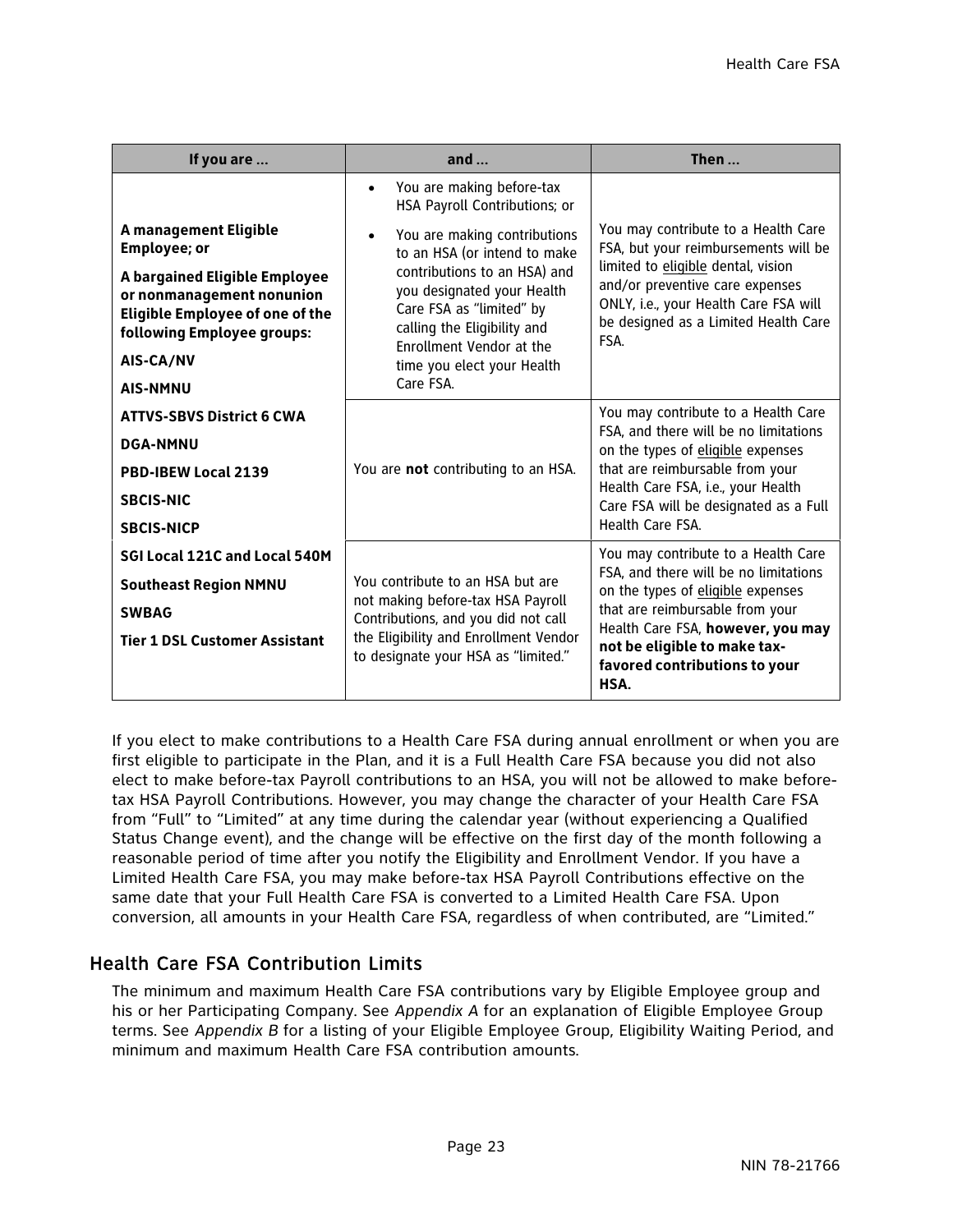## Your Health Care FSA

If you elect to contribute to a Health Care FSA, an account will be set up in your name to keep a record of the before-tax contributions you make and the reimbursements you are entitled to receive. Your Health Care FSA is a bookkeeping account and is not funded; all reimbursements are paid from the Company's general assets.

## Eligible Dependents

Eligible expenses incurred on your behalf or on behalf of your Eligible Dependents may be reimbursed from your Health Care FSA. For this purpose, your *Eligible Dependents* are:

- Your spouse;
- A "qualifying child" as defined in the Code; or
- A "qualifying relative" as defined in the Code.

A *qualifying child* is an individual who:

- Is your child, brother, sister, stepbrother or stepsister or the descendant of any of these individuals;
- Is younger than the Eligible Employee, unless the child is permanently and totally disabled;
- Lives in your home for more than half of the year;
- Is a citizen, national or resident of the U.S. or a resident of Canada or Mexico;
- Is under the age of 19 at the end of the year or is a full-time student under the age of 24 at the end of the year, but there is no age limitation if the individual is totally and permanently disabled;
- Has not provided over half of his or her own support during the year; and
- Has not filed a joint tax return (other than only for claim of refund) with his or her spouse for the year.

A *qualifying relative* is an individual who:

- Is your child (or your child's descendant), brother, sister, stepbrother, stepsister, mother or father (or an ancestor of your mother or father), stepmother, stepfather, niece, nephew, aunt, uncle, son-in-law, daughter-in-law, mother-in-law, father-in-law, sister-in-law, brother-in-law, or any other individual who, for the calendar year, has your same principal place of abode in a manner that is not prohibited by local law;
- Receives over half of his or her support from you; and
- Is not your or anyone else's "qualifying child."

You may receive reimbursement of otherwise eligible expenses that you incur on behalf of your Domestic Partner (DP) or Legally Recognized Partner (LRP) and their dependent(s) only if your DP or LRP and their dependent(s) are a "qualifying child" or a "qualifying relative" for federal income tax purposes.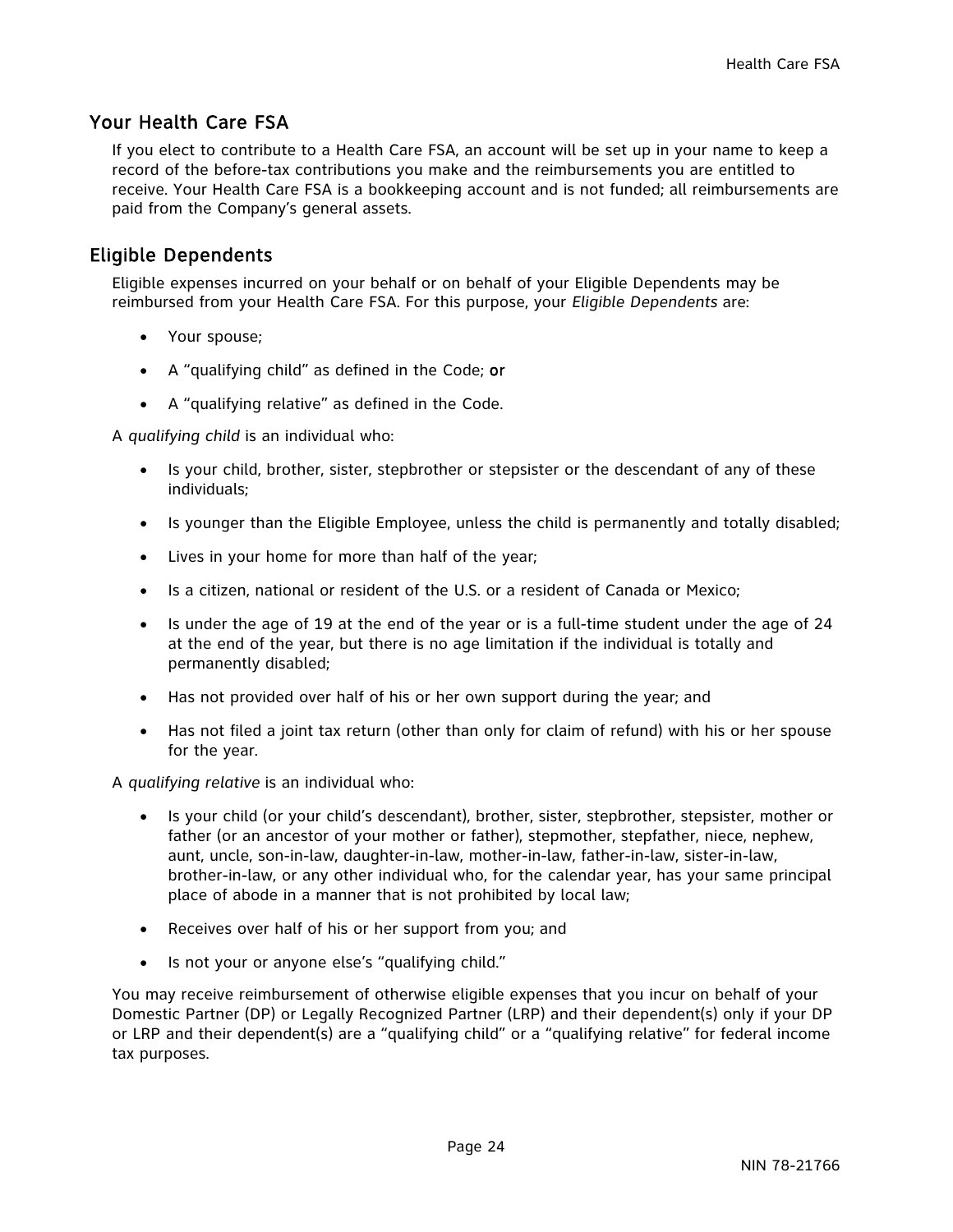## Eligible Expenses

For eligible expenses to be reimbursed, they must have been incurred during the calendar year and while you are an active Participant in the Plan. An expense is incurred when the service that causes the expense is provided, not when you pay the expense. If you have paid the expense but the services have not yet been rendered, then the expense has not been incurred and cannot be reimbursed until after the service is rendered. If you incur an otherwise eligible expense while you are on an unpaid leave of absence, it is not reimbursable from your Health Care FSA since you are not an 'active Participant' in the Plan at that time. However, if you have elected to extend your participation in the Health Care FSA through COBRA, claims for expenses incurred during your COBRA period may be reimbursable.

Only Eligible Expenses that have not been reimbursed by another plan or insurance may be reimbursed. Contributions or premiums for coverage are not reimbursable from your Health Care FSA.

Eligible Expenses that may be reimbursed from your Health Care FSA depend on whether you are contributing to a Full Health Care FSA or a Limited Health Care FSA. (See the "Limitations Applicable to Health Care FSAs and HSA Participants" section on Page 21 for more information on a Full Health Care FSA and Limited Health Care FSA.)

Eligible Expenses that may be reimbursed from your *Limited* Health Care FSA are expenses incurred for:

- Services or treatments for dental care;
- Services or treatments for vision care; or
- Services or treatment for "preventive care." Preventive care is generally defined to include any service to the extent necessary (1) to delay or prevent the onset of symptoms of a condition for which symptoms have not yet manifested themselves (i.e., the individual is asymptomatic); (2) to prevent the recurrence of a condition from which the eligible individual has recovered; or (3) as part of a preventive care treatment program (e.g., smoking cessation programs). Preventive care does not include services or treatments that treat an existing condition.

Eligible Expenses that may be reimbursed from your *Full* Health Care FSA are expenses incurred for "medical care" within the meaning of Section 213(d) of the Code. Below is a *partial* list of eligible health care expenses for which you may be reimbursed from your Full Health Care FSA.

- Fees for services performed by licensed physicians, dentists, chiropractors, podiatrists, optometrists, opticians, psychologists, osteopaths, therapists, nurses and technicians
- Health care and dental deductibles, coinsurance and copayments
- Vision care, such as contact lenses (including saline solution and enzyme cleaner), eyeglasses, laser eye surgery and eye examinations
- Hearing care, such as hearing aids and hearing examinations
- Prescription drugs, including insulin and birth control pills or other prescribed contraceptives
- Vitamins and tonics prescribed by a doctor if not taken as a food supplement or to preserve general health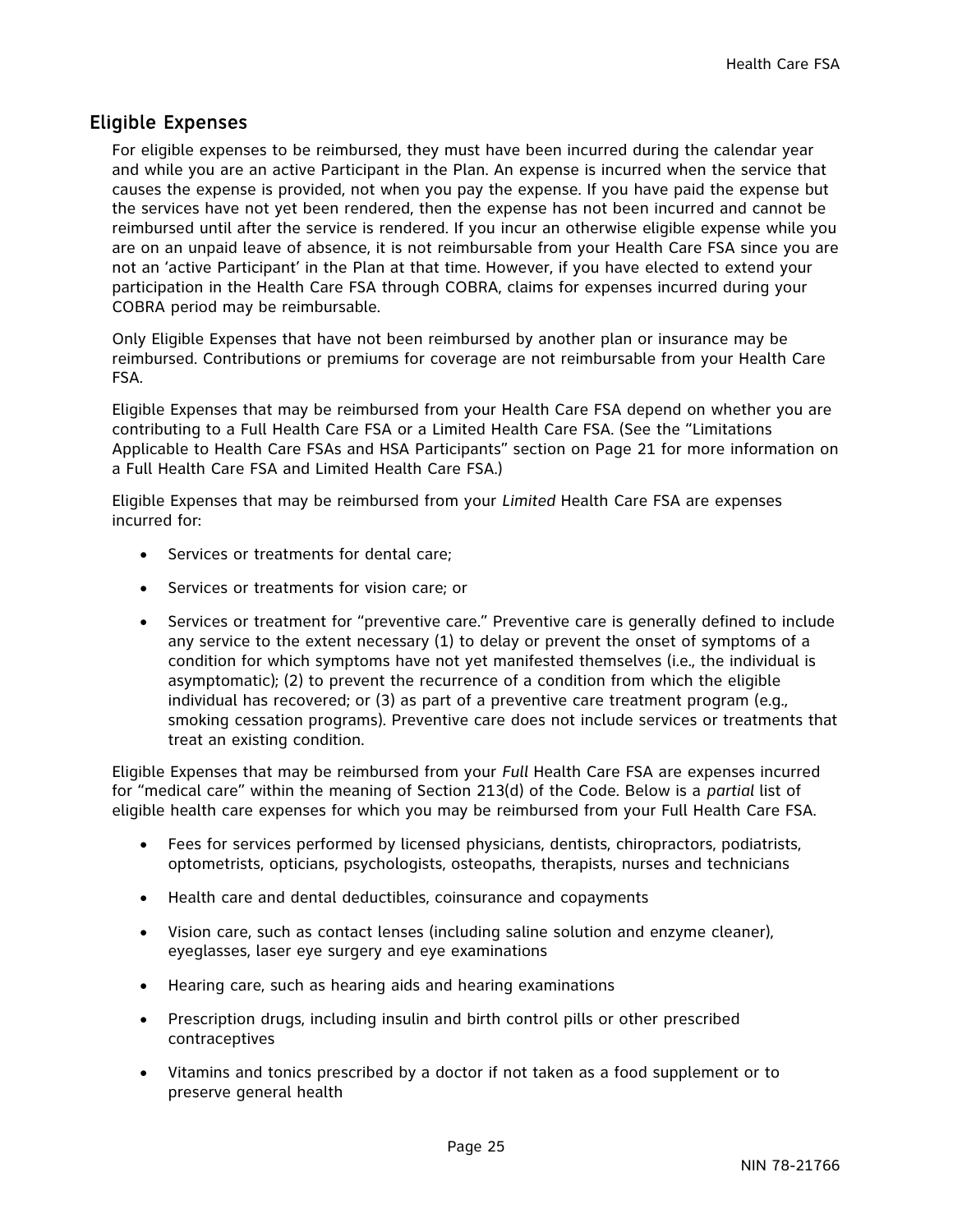- Expenses resulting from treatment in hospitals, clinics and other licensed medical facilities
- Prosthetic devices, including artificial limbs, artificial teeth, crutches, dentures, eyeglasses and hearing aids
- Over-the-counter medicines
- Expenses resulting from illness and procedures including the following:
	- Acupuncture
	- Ambulance
	- Braces
	- Braille-books and magazines
	- Christian Science practitioners' fees
	- Developmentally disabled persons' cost for special home
	- Handicapped persons' special schools, care and special equipment
	- **Immunizations**
	- In-vitro fertilization
	- Lamaze classes
	- Orthopedic shoes
	- Oxygen
	- Routine physical exams
	- Seeing-eye dog and upkeep
	- Wheelchair

For more information, refer to IRS Publication 502, which may be available at your local IRS office or at www.irs.gov/formspubs/index.html on the Internet. However, you should use this IRS publication with caution because it was prepared for purposes of describing medical expenses that are deductible for federal income tax purposes, not for the purpose of determining which expenses are reimbursable from a Health Care FSA. Not all expenses that are deductible for federal income tax purposes are reimbursable from a Health Care FSA.

## Ineligible Expenses

Below is a *partial* list of health care expenses that are *not* eligible for reimbursement from your Full Health Care FSA:

- Any expenses paid by any health care plan or reimbursed by insurance
- Professional services and medical treatments
- Cosmetic surgery that is not related to an accident or congenital defect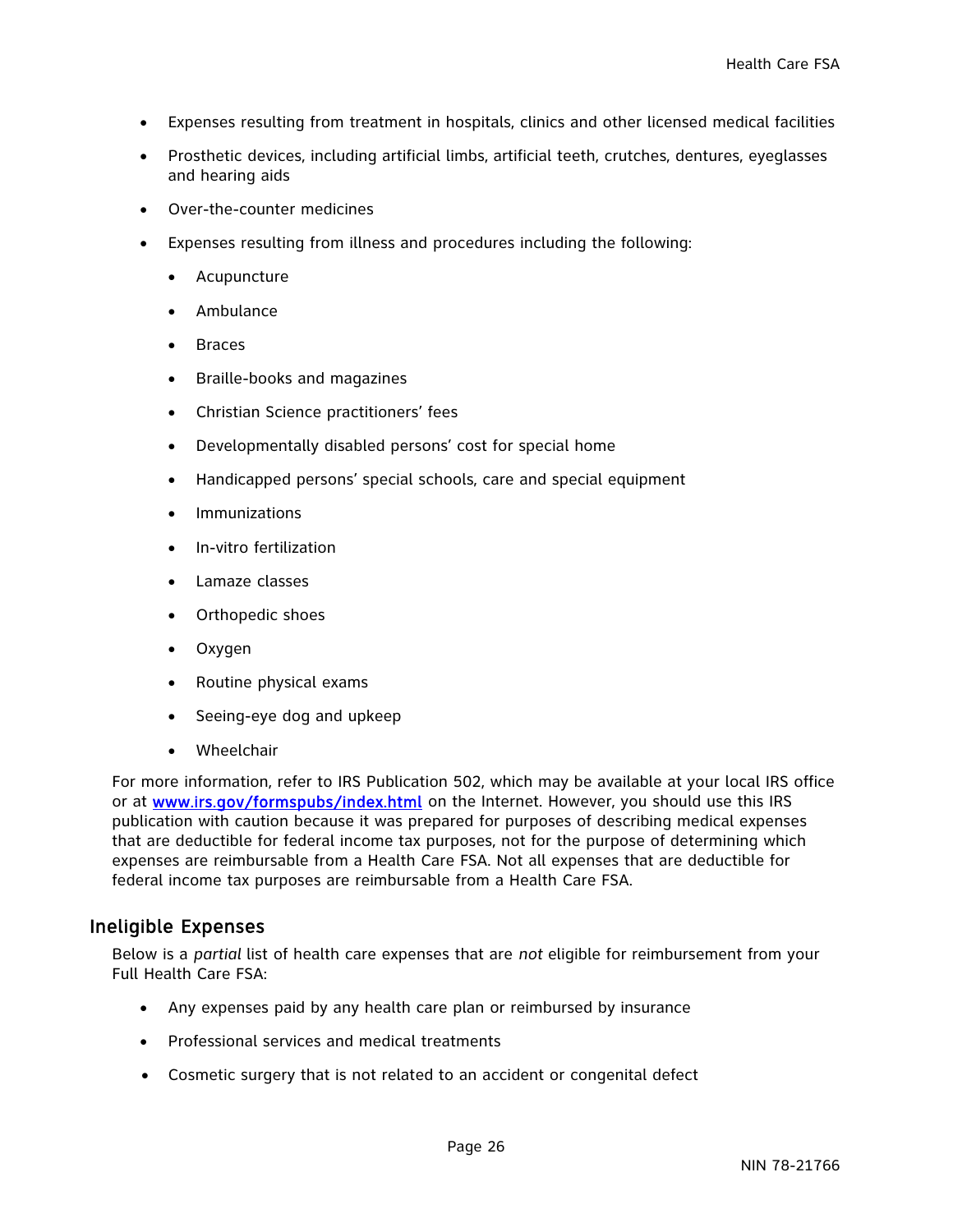- Medical treatment, services or medicine that is illegal in the location where you receive it
- Nonprescription drugs (other than insulin) for smoking cessation programs
- Weight reduction programs that are not for the purpose of curing any specific ailment or disease, but are for the purpose of improving the individual's appearance, health and sense of well-being
- Equipment and supplies:
	- Air conditioner, even if prescribed by a physician, if it is permanently attached to your home
	- Bottled water bought to avoid drinking fluoridated city water
	- Cosmetics
	- Special food or beverage substitutes
	- Sundries, such as toothpaste and other toiletries
	- Installation of power steering in an automobile
	- Mobile telephones
- Miscellaneous expenses:
	- Expenses you incurred before or after you participate in the Health Care FSA or expenses for which you were reimbursed by another plan
	- Antiseptic diaper services
	- Athletic club expenses to keep physically fit
	- Babysitting expenses to enable you to see your physician
	- Boarding school fees for a healthy child to enable you to recuperate from an illness or injury, even if prescribed by a physician
	- Change of environment trips to boost the morale of an ailing person, even if recommended by a physician
	- Dance lessons, even if recommended by a physician
	- Domestic help, even if recommended by a physician, although the cost for nursing duties of domestic help may be claimed
	- Funeral, cremation, burial, cemetery plot, monument or mausoleum expenses
	- Health programs offered by resort hotels, health clubs and gyms
	- Health care expenses of your former spouse
	- Premiums/contributions for life insurance policies, disability income policies or for double indemnity or waiver of premium for disability or hospital income policies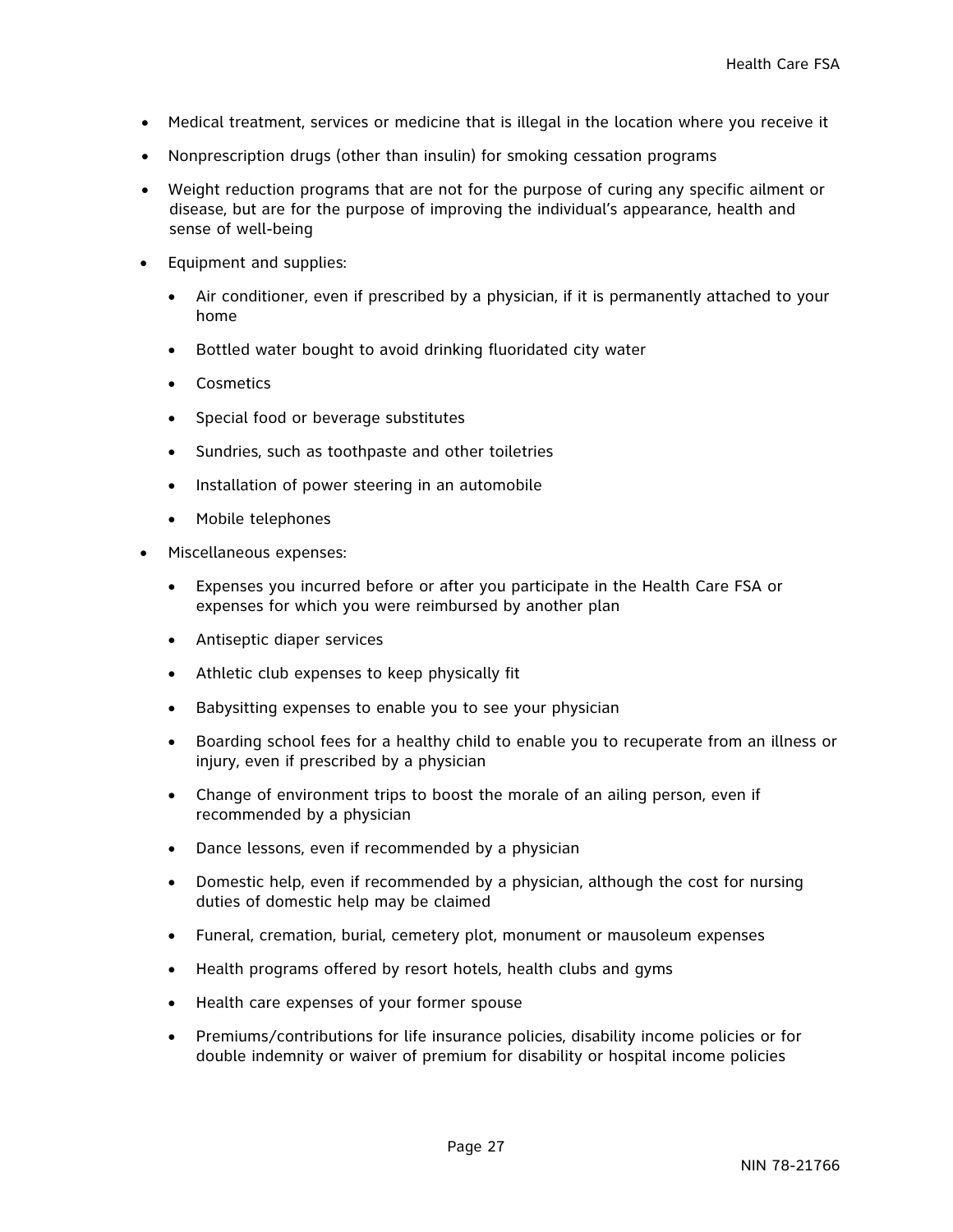- Premiums/contributions for health care coverage such as through your spouse's employer or an individual carrier
- Scientology fees
- Transportation costs of a disabled person to and from work
- Traveling costs to look for a new place to work, even if recommended by a physician
- Tuition and travel expenses to send a problem child to a special school for a beneficial change in environment
- Veterinary fees
- Vitamins, unless prescribed by a physician
- Psychoanalysis undertaken to satisfy curriculum requirements of student
- Expenses of divorce, where a doctor of psychiatry recommends divorce
- Contributions to state disability funds
- Electrolysis
- Wigs, where not medically necessary for mental health
- Maternity clothes
- Hair transplants
- Mechanical exercise device not specifically prescribed by a doctor
- Religious cult deprogramming
- Cost of illegal drugs or nonprescription drugs
- Marriage counseling provided by clergymen
- Tattoos and ear piercing
- Chauffeur services
- Cosmetic dental work (for example, teeth whitening and caps)

*Note: If you receive reimbursement for an ineligible expense from your Health Care FSA, you are responsible for repaying the money.* 

## How to File Health Care FSA Claims

Many of your Health Care FSA Claims for reimbursement can be processed automatically and others require that you submit a written Claim for reimbursement.

#### *Automatic Processing of Your Health Care FSA Claims*

If you are enrolled in a Company-sponsored health care plan managed by a Participating Administrator (See the "Participating Administrators" section on the next page for a list of Participating Administrators), your out-of-pocket medical expenses under your health care plan, such as copayments, coinsurance and deductibles, will automatically be reimbursed from your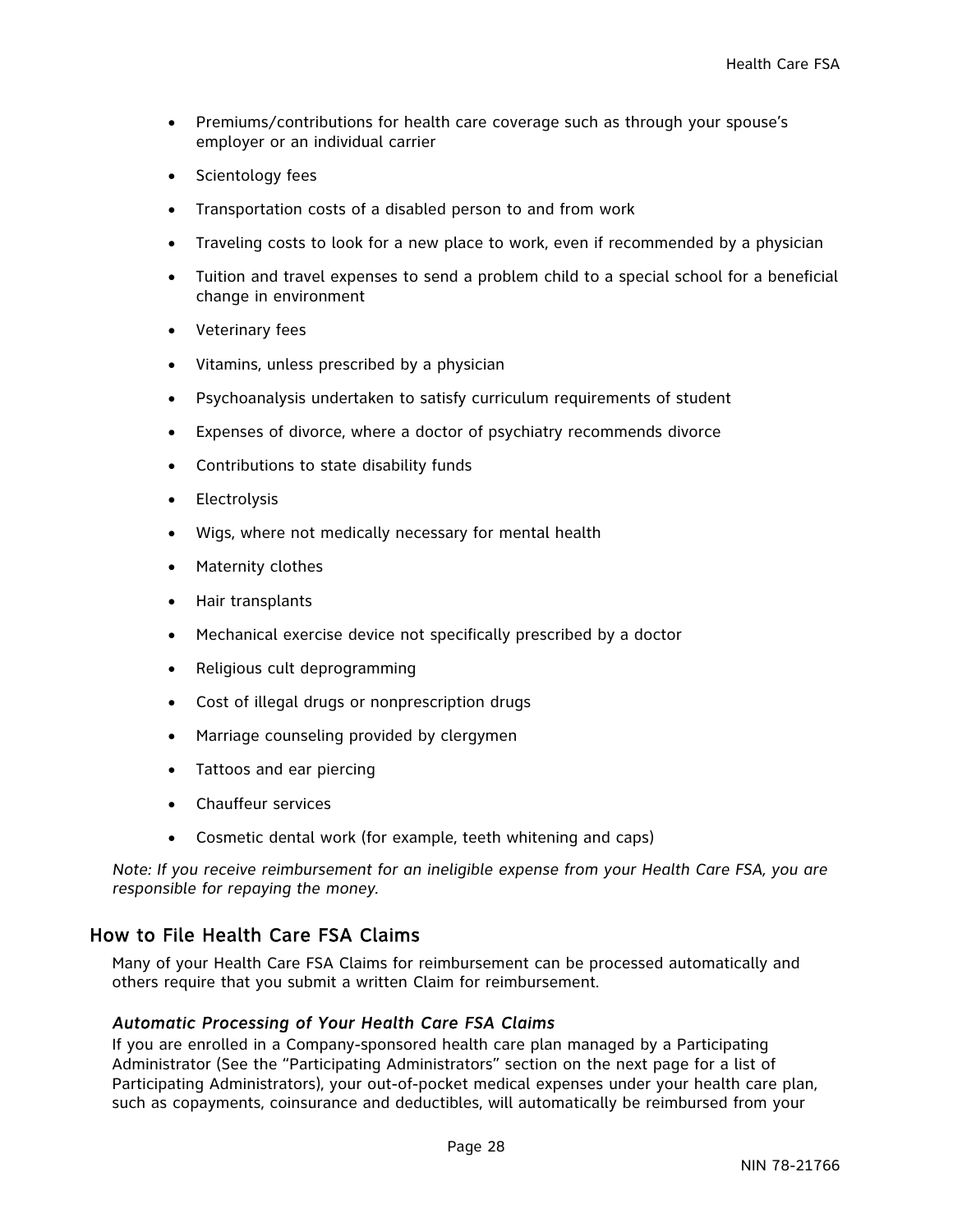Health Care FSA. The automatic Claims process is convenient and saves time by reducing the need for you to file Health Care FSA reimbursement Claims with the Claims Administrator for your eligible out-of-pocket expenses for health care services covered by certain Company-sponsored health care plans. The Participating Administrators will electronically submit your reimbursement Claims directly to the Claims Administrator of the Plan.

If you incur eligible out-of-pocket health care expenses through a *nonparticipating* administrator you are required to file paper Claims for reimbursement.

#### *Participating Administrators*

Participating Administrators that will automatically submit Health Care FSA reimbursement Claims to the Claims Administrator are:

- UnitedHealthcare (medical, including CarePlus and Medical Plus)
- Blue Cross and Blue Shield of Illinois (medical)\*
- CVS Caremark (prescription drug)
- *ValueOptions* (mental health/chemical dependency; mental health/substance abuse)
- United Behavioral Health (mental health/substance abuse)
- CIGNA Dental (dental)
- Aetna (Medical)
- Humana (Medical)
- EyeMed Vision Care (vision)\*

*\*EyeMed Vision Care can only process copayments automatically. Therefore, you must submit a paper Claim for any additional out-of-pocket expenses incurred for vision services and/or products.* 

If you do *not* wish to participate in automatic Claims processing or you choose to discontinue participation at any time, you must call the Healthcare FSA Claims Administrator (see the *Claims Administrator for the Plan* table in the "Contact Information" section on Page 64 for contact information) and decline to participate. Your participation will be terminated immediately. This action will not affect your continued participation in the Health Care FSA for the remainder of the calendar year – it will only affect how your Claims are filed.

#### *Filing Written Claims for Processing of Your Health Care FSA Claims*

You must submit a paper Claim if you choose not to participate in automatic Claims processing or you incur eligible out-of-pocket medical care expenses at any time during the year through a nonparticipating administrator (for example, you purchase saline solution for your contact lenses from a local retailer). Since the local retailer is not a Participating Administrator, you must submit a paper Claim, along with your paid receipt, to receive a reimbursement check from your Health Care FSA.

Follow these steps to file a written Claim for reimbursement from your Health Care FSA:

 Pay the expense by its due date. Do not wait to pay the expense until you receive your reimbursement from your Health Care FSA.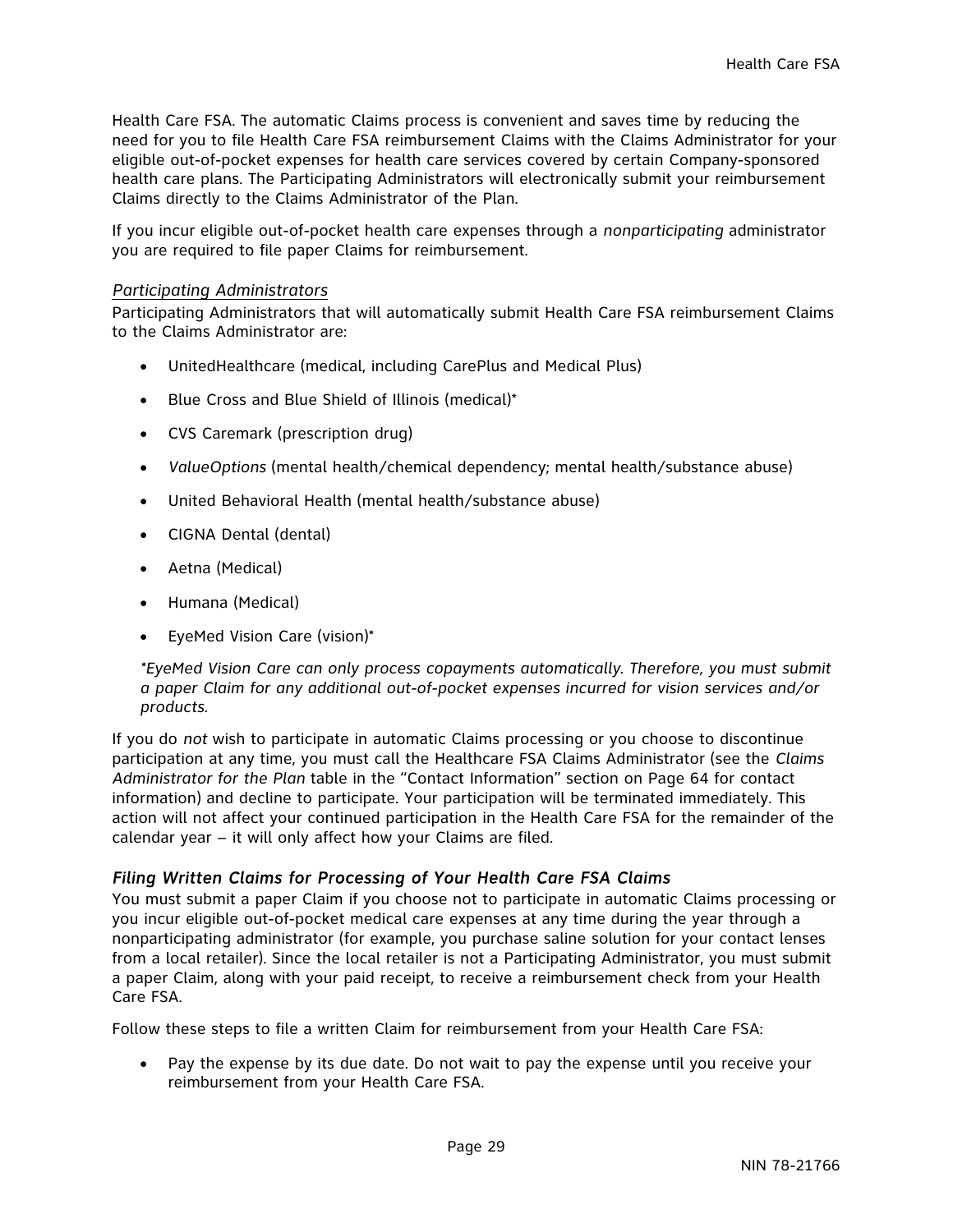- Obtain a claim form from the SHPS Internet site at www.myshps.com or by calling the SHPS Service Center (see the *Claims Administrator for the Plan* table in the "Contact Information" section on Page 64 for contact information).
- Provide a receipt from the health care provider. If your expense is partially covered by your health plan, provide a copy of your health plan's explanation of benefits (EOB). If you are filing a Claim for reimbursement of expenses related to your purchase of a prescription drug, the name of the drug must be included on a Claim for prescription reimbursement.
- Complete and submit your signed *Health Care Flexible Spending Request Form* and receipt(s) to the address on the bottom of the form. Claim forms and receipts also can be faxed to the number provided on the claim form (see the *Claims Administrator for the Plan* table in the "Contact Information" section on Page 64 for contact information).
- When mailing your claim form, be sure to keep a copy of the receipt and your claim form in case you are asked to provide more information about your Claim.
- Mail or fax your claim form and receipt(s) any time during the Plan Year and before March 31 of the following year after the year during which you contributed to your Health Care FSA.

## Reimbursement From Your Health Care FSA

#### *Available Reimbursement Amounts*

The amount available for reimbursement from your Health Care FSA at any time throughout the Plan Year is the total amount elected for the Plan Year, *less* any reimbursements you already received for that Plan Year.

You cannot carry over a balance in your Health Care FSA from one Plan Year to the next. If you have not incurred enough eligible expenses by Dec. 31 to claim all deposits made to your Health Care FSA, the law requires you to forfeit any money remaining in your Health Care FSA.

You have until March 31 of the next year to file Claims for expenses incurred during the previous Plan Year while you were a Participant in the Plan. Claims must be received by March 31 of the following year.

Health Care FSA forfeitures and uncollected Health Care FSA benefits shall be used to offset any losses experienced by the Plan Administrator or the Company resulting from reimbursements to Participants in the Health Care FSA portion of the Plan that are in excess of Health Care FSA salary reductions and then to reduce the cost of administering the Dependent Care FSA portion of the Plan.

#### *Receiving Reimbursement*

After your Claim for reimbursement is processed and approved, the Claims Administrator will send you a reimbursement check for eligible expenses incurred up to the amount you elected to contribute to your Health Care FSA, reduced by any reimbursements you have already received. Your reimbursement check is generally mailed within two weeks after it is processed and approved. Your reimbursement check will be attached to an Explanation of Benefits (EOB) that details the Claim payment.

You can choose to have your reimbursement amount electronically deposited directly into your checking or savings account. With electronic funds transfer (EFT) you can begin receiving your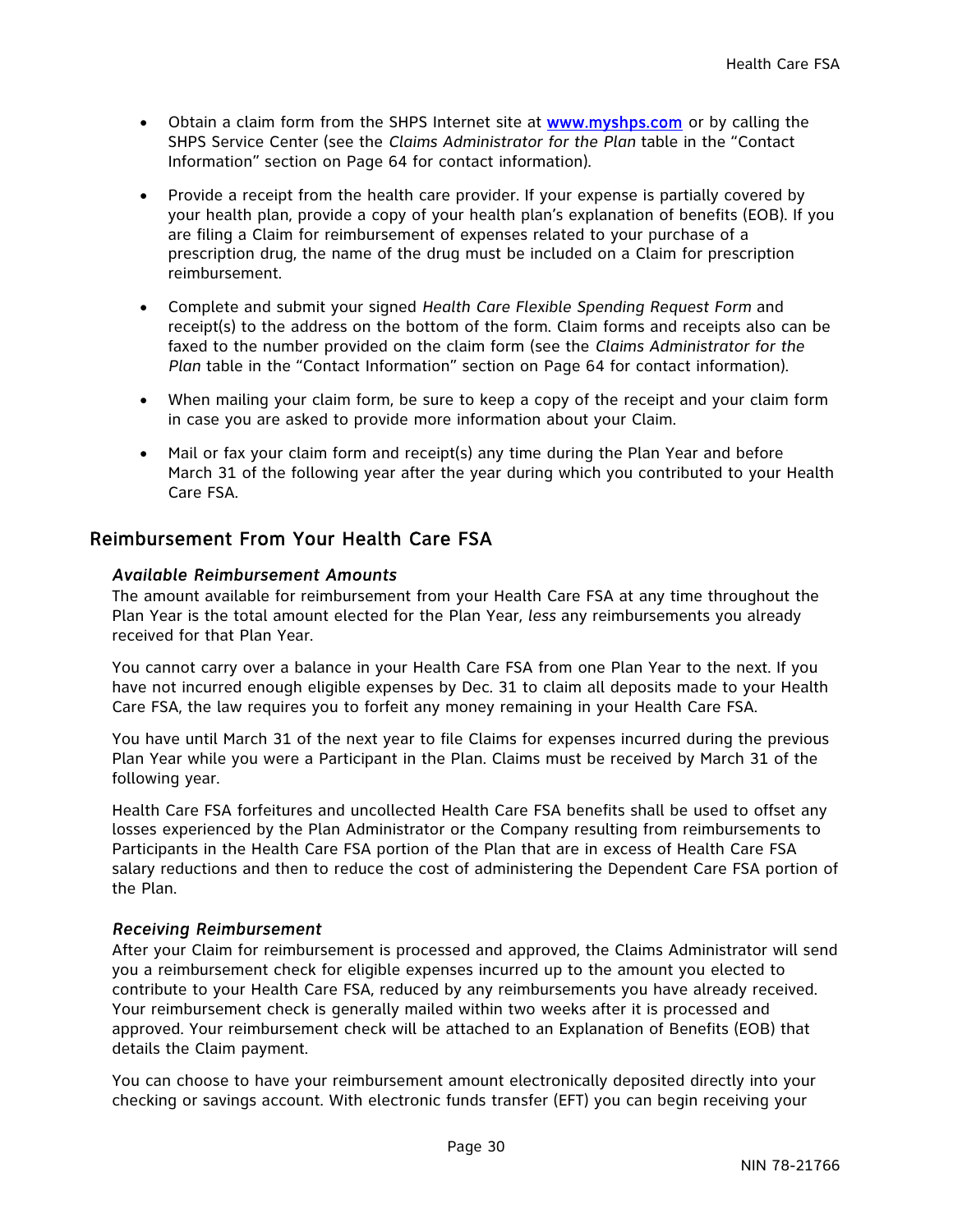Claim payments within a few days after your Claim is processed. If you provide the Claims Administrator with your email address, you will be provided notification of reimbursement activity and account activity statements. With email communications, you can receive a complete EOB statement (total expense paid, partial payment or full denial) whenever a Claim is processed.

If you would like to participate in EFT, you may elect direct deposit on the SHPS website at www.myshps.com or you may complete an *Electronic Funds Transfer Form* and mail it to:

> SHPS, Inc. Attention: AT&T Automatic Claims Processing 11405 Bluegrass Parkway Louisville, KY 40299

You may obtain the *Electronic Funds Transfer Form* by accessing the SHPS Web site at www.myshps.com or by calling 800-283-3211.

## DEPENDENT CARE FSA

## KEY POINTS

- *A. The Dependent Care FSA is designed to help you pay for Eligible Dependent care expenses so you and your spouse (if applicable) can work or look for work.*
- *B. The maximum amount you may contribute to a Dependent Care FSA in a calendar year depends on your federal income tax filing status, whether your spouse participates in a similar plan, and your and your spouse's earned income.*

The Dependent Care FSA is a separate program under the Plan that is set up to help you pay for Eligible Dependent care expenses for your Eligible Dependents so you and your spouse (if applicable) can *work* or *look for work.* If you are a BLS Special Represented Employee, you are not eligible to contribute to a Dependent Care FSA.

## Dependent Care FSA Contribution Limits

The *minimum* amount you may contribute to a Dependent Care FSA in a calendar year is \$100.

The *maximum* amount you may contribute to a Dependent Care FSA in a calendar year depends on:

- Your filing status for federal income tax purposes.
- Whether your spouse participates in a similar plan offered by his or her employer.
- The earned income of you and your spouse.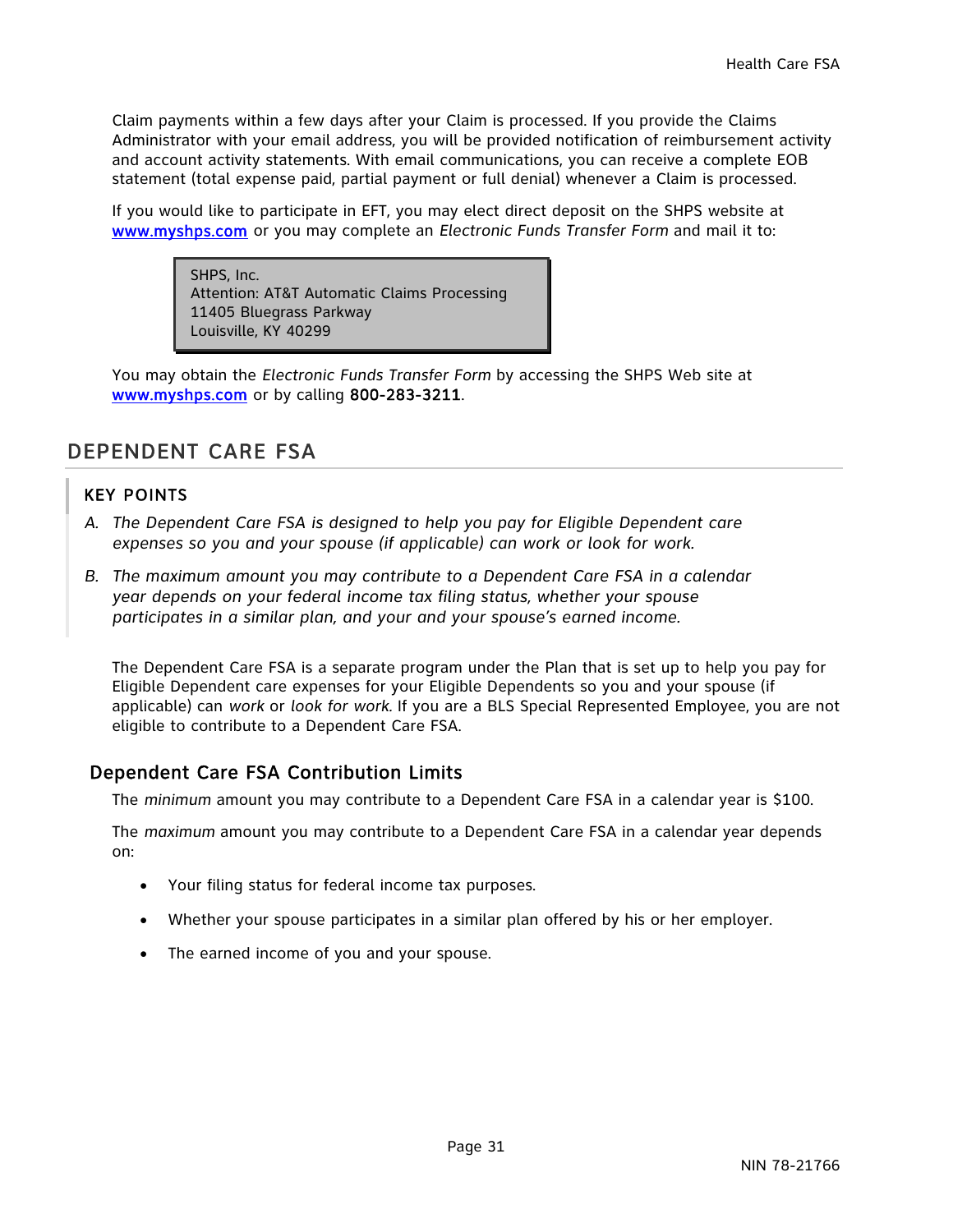## *Limitations Based on Federal Income Tax Filing Status*

The maximum amount you may contribute to a Dependent Care FSA in a calendar year is \$5,000 if:

- Your filing status is single, head of household or married filing jointly.
- Your filing status is married filing separate, but only if all of the following apply:
	- You do not reside in the same household with your spouse during the last six months of the year.
	- Your home is the principal home for the dependent for whom you incur the dependent care expenses for at least six months during the year.
	- You provide over half of the cost of maintaining your household.

The maximum amount you may contribute to a Dependent Care FSA in a plan year is \$2,500 if your filing status is *married filing separate* and you reside in the same household with your spouse.

#### *Limitations Based on Spouse's Participation in Another Dependent Care FSA Plan*

If your spouse makes contributions to a similar dependent care reimbursement account through a plan offered by his or her employer, the combined maximum amount you and your spouse may contribute to both dependent care accounts cannot exceed \$5,000.

#### *Limitations Based on Earned Income*

Also, if you are married and filing a joint return, your Dependent Care FSA contribution is limited to the lesser of your earned income, your spouse's earned income or \$5,000. However, if your spouse is a full-time student or is physically or mentally incapable of self-care, your spouse's monthly income is assumed to be \$250 if you have one qualifying dependent, or \$500 if you have two or more qualifying dependents.

If you are single, the maximum Dependent Care FSA contribution is limited to the lesser of your earned income or \$5,000.

## Your Dependent Care FSA

If you elect to contribute to a Dependent Care FSA, an account will be set up in your name to keep a record of the before-tax contributions you make and the reimbursements you are entitled to receive. Your Dependent Care FSA is a bookkeeping account and is not funded; all reimbursements are paid from the Company's general assets.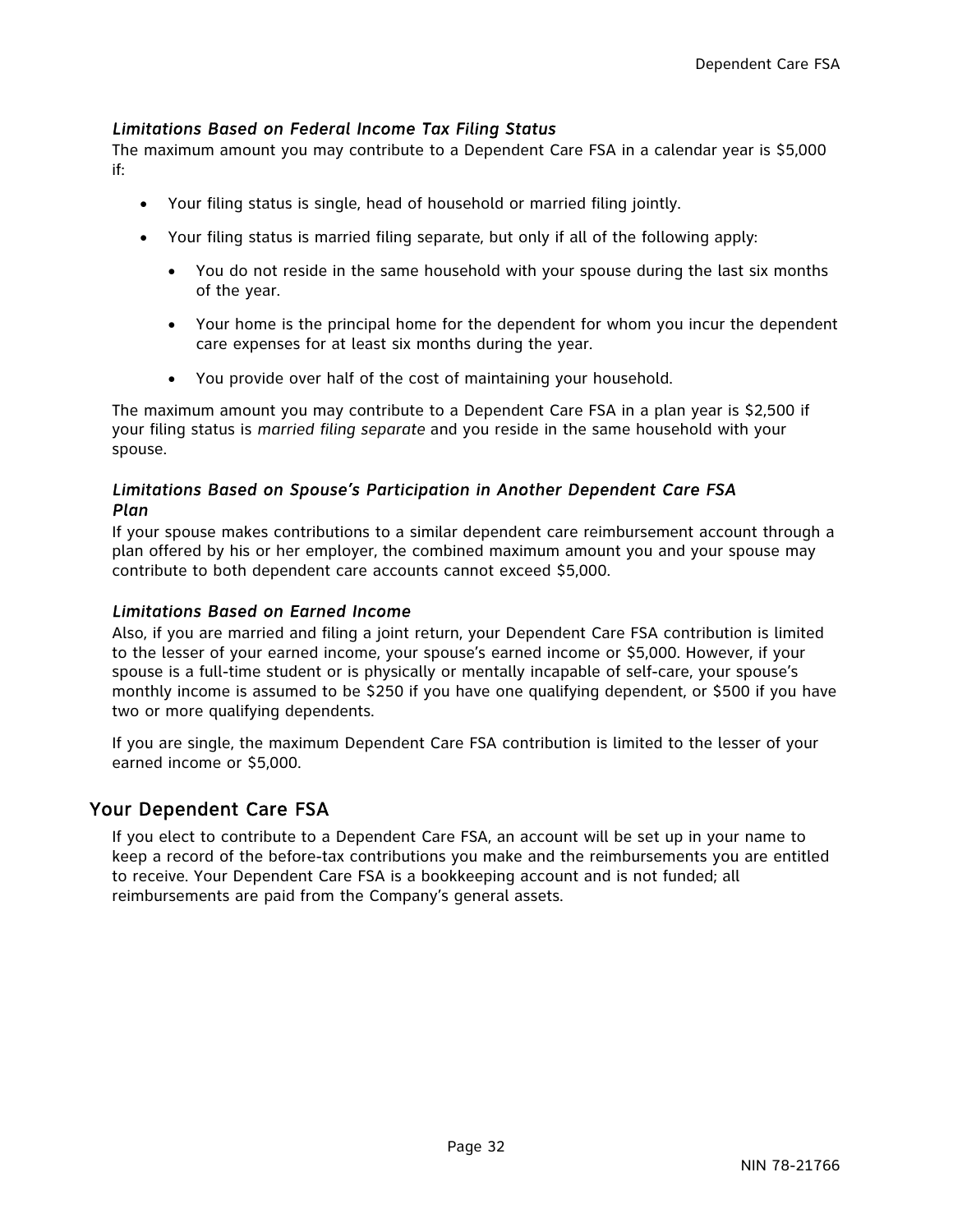To be eligible for reimbursement, your dependent care expenses must be employment-related, as described in the following table.

| If $\ldots$                      | Then $\ldots$                                                                                                           |
|----------------------------------|-------------------------------------------------------------------------------------------------------------------------|
| You are single                   | The care must be necessary in order for you to work or attend school* full time.                                        |
|                                  | The care must be necessary for you and your spouse to work outside the home or for you<br>to work while your spouse is: |
| You are married                  | Looking for work                                                                                                        |
|                                  | A full-time student**                                                                                                   |
|                                  | Physically or mentally incapable of self-care                                                                           |
| You are divorced<br>or separated | You must have custody of your dependent to be eligible for reimbursement from the<br>Dependent Care FSA.                |
|                                  | $\star$ to definition of the length from the company of the contractional companies in the competitor length secondary  |

*\*The definition of "school" for Plan purposes means an educational organization that normally has a regular faculty and curriculum, and a regularly enrolled body of pupils or students in attendance at the place where its educational activities regularly are held.* 

*\*\*"Full-time student" means a student for at least some part of each of five months during a calendar year, and for the number of hours considered to be a full-time course of study (if your spouse attends school only at night, he or she is not considered a full-time student).* 

## Eligible Dependents

Eligible expenses incurred on behalf of your Eligible Dependents may be reimbursed from your Dependent Care FSA. For this purpose, your *Eligible Dependents* are:

- Your spouse if he/she is physically or mentally incapable of caring for himself/herself AND has the same residence as you for more than half the calendar year;
- A "qualifying child" who has not attained age 13 (the age limitations in the "qualifying child" definition, below, are not applicable for this purpose); or
- A "qualifying child" or "qualifying relative" who, in either case, is physically or mentally incapable of caring for himself/herself AND has the same residence as you for more than half the calendar year.

A *qualifying child* is an individual who:

- Is your child, brother, sister, stepbrother or stepsister or the descendant of any of these individuals;
- Lives in your home for more than half of the year (temporary absences resulting from special circumstances, such as education, illness, military service, etc., will not cause an individual to lose his or her status as a qualifying child);
- Is a citizen, national or resident of the U.S. or a resident of Canada or Mexico;
- $\bullet$  Is under the age of 19 at the end of the year or is a full-time student under the age of 24 at the end of the year, but there is no age limitation if the individual is totally and permanently disabled; and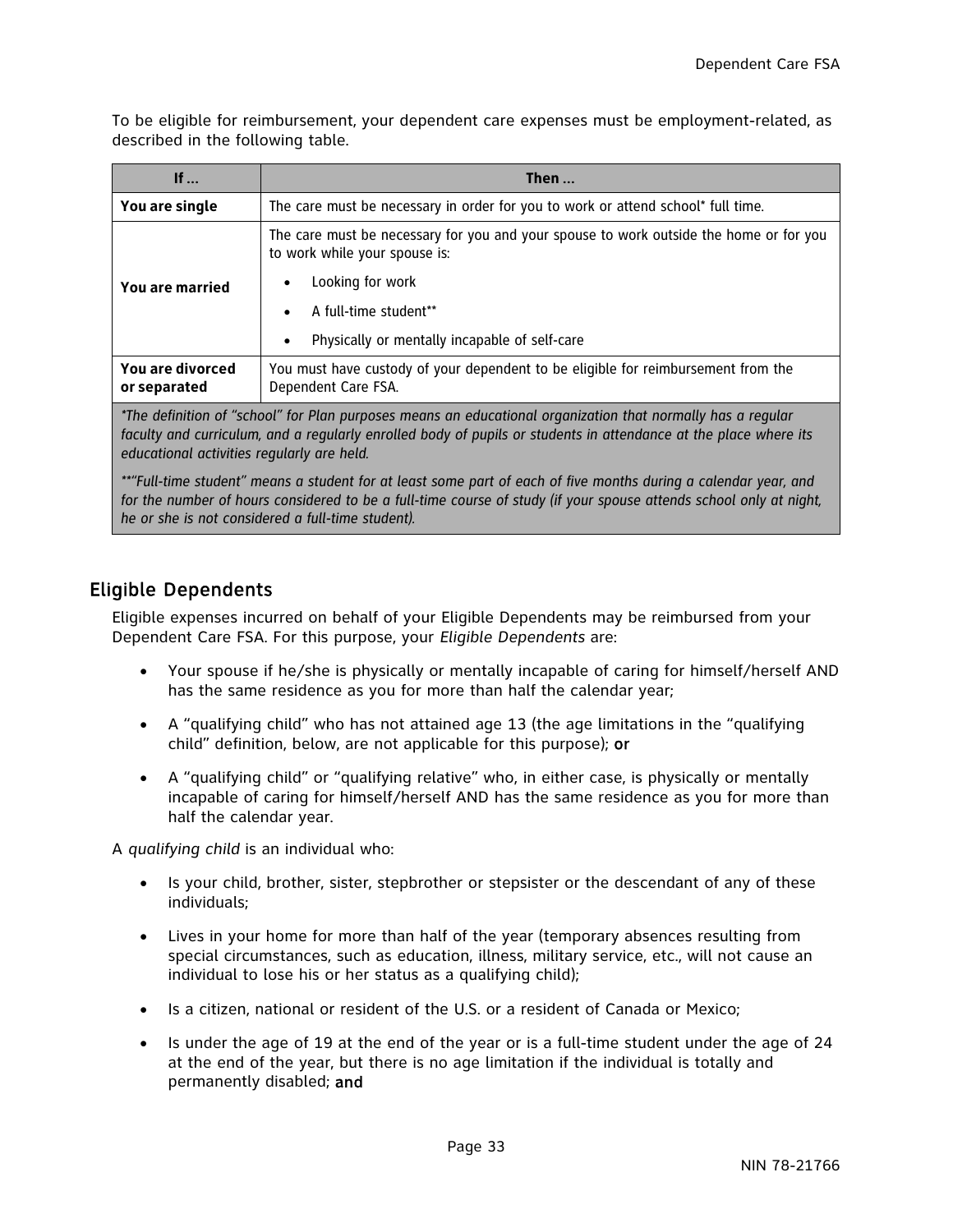Has not provided over half of his or her own support during the year.

Eligible expenses are reimbursable from your Dependent Care FSA. The age limitations applicable to your child for whom your eligible expenses can be reimbursed from your Dependent Care FSA are as follows:

- $\bullet$  If your child is under the age of 13;
- $\bullet$  If your child is under the age of 19 (24 if in school) and is physically or mentally incapable of self-care; or
- If your child, regardless of age, is totally and permanently disabled.

A *qualifying relative* is an individual who:

- Is your child (or your child's descendant), brother, sister, stepbrother, stepsister, mother or father (or an ancestor of your mother or father), stepmother, stepfather, niece, nephew, aunt, uncle, son-in-law, daughter-in-law, mother-in-law, father-in-law, sister-in-law, brother-in-law, or any other individual who, for the calendar year, has your same principal place of abode in a manner that is not prohibited by local law;
- Receives over half of his or her support from you; and
- Is not your or anyone else's "qualifying child."

You may receive reimbursement of otherwise eligible expenses that you incur on behalf of your Domestic Partner (DP) or Legally Recognized Partner (LRP) and their dependent(s) only if your DP or LRP and their dependent(s) are a "qualifying child" or a "qualifying relative" for federal income tax purposes.

#### Eligible Expenses

For eligible expenses to be reimbursed, they must have been incurred during the calendar year and while you are an active Participant in the Plan. An expense is incurred when the service that causes the expense is provided, not when you pay the expense. If you have paid the expense but the services have not yet been rendered, then the expense has not been incurred and cannot be reimbursed until after the service is rendered. If you incur an otherwise eligible expense while you are on an unpaid leave of absence, it is not reimbursable from your Dependent Care FSA since you are not an 'active Participant' in the Plan at that time.

The following is a list of dependent care expenses eligible for reimbursement from your Dependent Care FSA:

- Amounts paid to a licensed care center if the care complies with local and state regulations and provides care for more than six individuals, such as a daycare center, preschool (less than kindergarten level), summer day camp or after-school care
- Costs incurred for care inside your home, such as a babysitter or home health care worker, but not for care provided by anyone considered your dependent for income tax purposes or your child under the age of 19
- Amounts paid for nonresidential dependent care or nursing or custodial care, but only if your Eligible Dependent lives with you at least eight hours a day
- Costs incurred for household services related to care of a qualifying dependent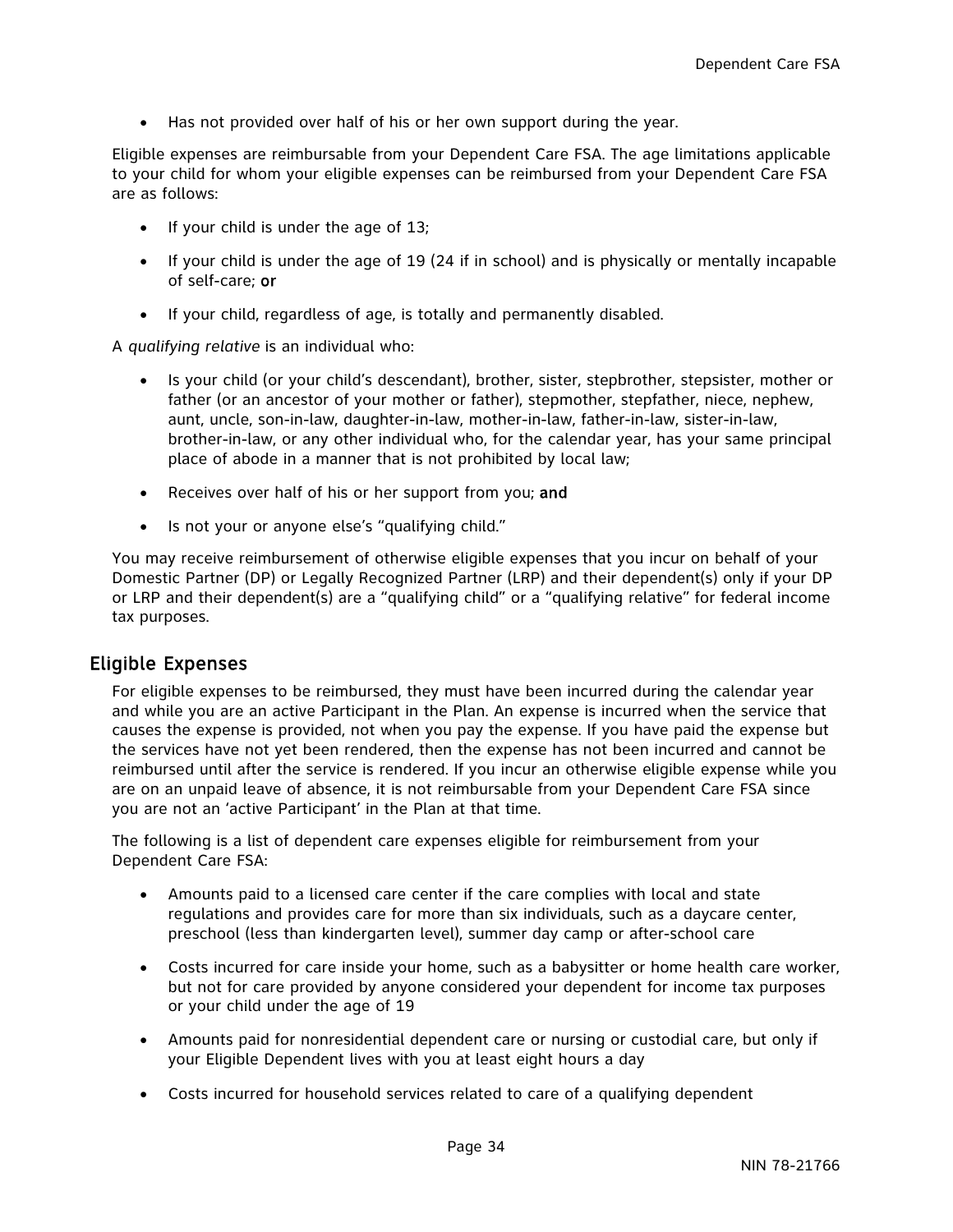Social Security and other taxes you pay a care provider

For more information, refer to IRS Publication 503, which may be available at your local IRS office or at www.irs.gov/formspubs/index.html on the Internet. However, you should use this IRS publication with caution because it was prepared for purposes of describing dependent care expenses that are eligible for the dependent care tax credit, not for the purpose of determining which expenses are reimbursable from a Dependent Care FSA. Not all expenses that are eligible for the dependent care tax credit are reimbursable from a Dependent Care FSA.

## Ineligible Expenses

The following is a list of dependent care expenses *not* eligible for reimbursement from your Dependent Care FSA:

- Expenses incurred before or after you participate in the Dependent Care FSA or expenses for which you were reimbursed by another plan
- Expenses for care provided by anyone considered your dependent for income tax purposes, or by your child who is under the age of 19, are not eligible for reimbursement from your Dependent Care FSA
- Expenses for care provided by a facility that cares for more than six children if the facility is NOT licensed by state and local governments
- Amounts you claim as a tax credit on your federal income tax return for the calendar year
- Expenses for overnight camp expenses
- Expenses for transportation to and from your dependent care provider
- Tuition expenses for kindergarten level and above
- Expenses for a finder's fee for placement of a nanny or au pair

*Note: If you receive reimbursement for an ineligible expense from your Dependent Care FSA, you are responsible for repaying the money.* 

## How to File Dependent Care FSA Claims

All Claims for reimbursement from your Dependent Care FSA must be submitted in writing. Follow these steps to file a Claim for reimbursement from your Dependent Care FSA.

- Pay the expense by its due date. Do not wait to pay the expense until you receive your reimbursement from your Dependent Care FSA.
- Obtain a claim form from the SHPS Internet site at www.myshps.com or by calling the SHPS Service Center (see the *Claims Administrator for the Plan* table in the "Contact Information" section on Page 64 for contact information.
- Obtain a receipt or an itemized statement with dates of services from the provider. You must include the signature and the tax identification number or Social Security Number of the care provider on the claim form. The completed claim form will serve as your dependent care receipt.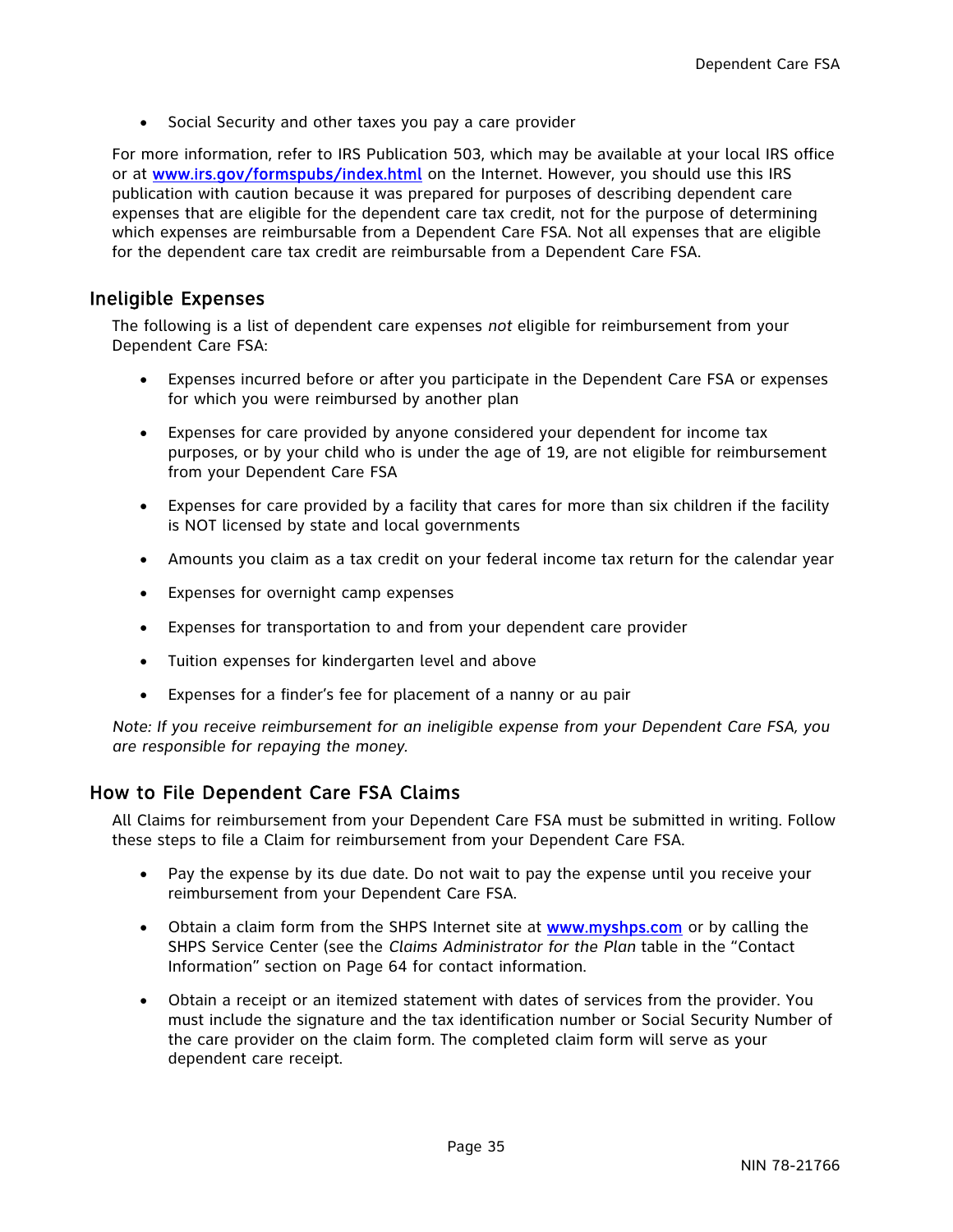- Complete and submit your signed *Dependent Care Reimbursement Form* and receipt(s) to the SHPS address on the bottom of the form. Claim forms and receipts also can be faxed to the number provided on the claim form (see the *Claims Administrator for the Plan* table in the "Contact Information" section on Page 64 for contact information).
- When mailing your claim form, be sure to keep a copy of the receipt and your claim form in case you are asked to provide more information about your Claim.
- Mail or fax your claim form and receipt(s) any time during the Plan Year and before March 31 of the following year after the year during which you contributed to your Dependent Care FSA.

## Reimbursement From Your Dependent Care FSA

#### *Available Reimbursement Amounts*

The amount available for reimbursement from your Dependent Care FSA at any time throughout the Plan Year is limited to the total amount contributed to your Dependent Care FSA at the time of your Claim, *less* any reimbursements you already received for that Plan Year. If your Claim is for more than your account balance, you will be reimbursed as additional contributions are made to your account.

You cannot carry over a balance in your Dependent Care FSA from one Plan Year to the next. If you have not incurred enough eligible expenses by Dec. 31 to claim all deposits made to your Dependent Care FSA, the law requires you to forfeit any money remaining in your Dependent Care FSA.

You have until March 31 of the next year to file Claims for expenses incurred during the previous Plan Year while you were a Participant in the Plan. Claims must be received by March 31 of the following year.

Dependent Care FSA forfeitures and uncollected Dependent Care FSA benefits shall be used to reduce the cost of administering the Dependent Care FSA portion of the Plan.

#### *Receiving Reimbursement*

After your Claim for reimbursement is processed and approved, the Claims Administrator will send you a reimbursement check, up to the amount of your elected amount reduced by any reimbursements you have already received. Your reimbursement check is generally mailed within two weeks after it is processed and approved. Your reimbursement check will be attached to an Explanation of Benefits (EOB) that details the Claim payment.

You can choose to have your reimbursement amount electronically deposited directly into your checking or savings account. With electronic funds transfer (EFT) you can begin receiving your Claim payments within a few days after your Claim is processed. If you provide the Claims Administrator with your email address, you will be provided notification of reimbursement activity and account activity statements. With email communications, you can receive a complete EOB statement (total expense paid, partial payment or full denial) whenever a Claim is processed.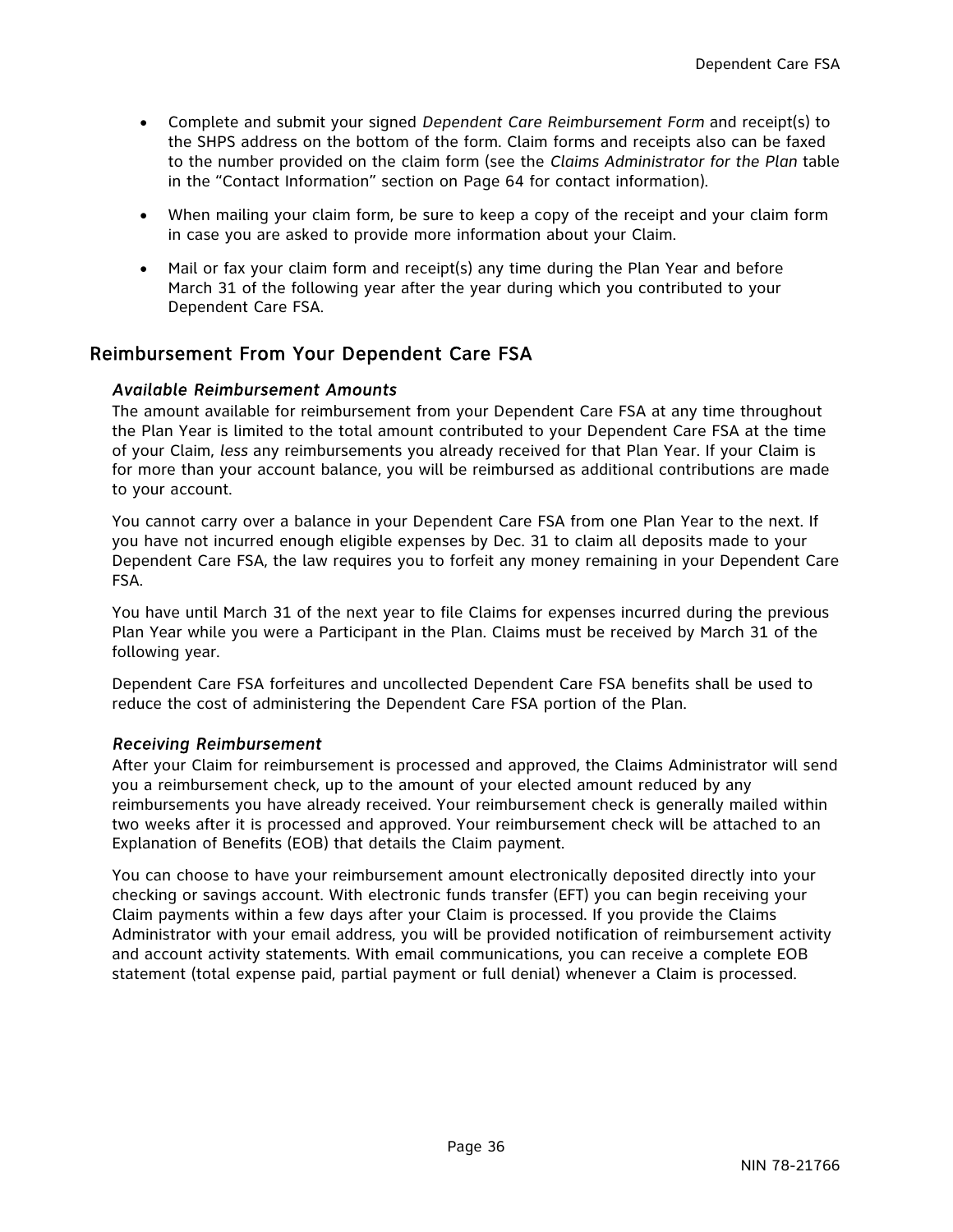If you would like to participate in EFT, you may elect direct deposit on the SHPS website at www.myshps.com or you may complete an *Electronic Funds Transfer Form* and mail it to:

> SHPS, Inc. Attention: AT&T Automatic Claims Processing 11405 Bluegrass Parkway Louisville, KY 40299

You may obtain the *Electronic Funds Transfer Form* by accessing the SHPS Web site at www.myshps.com or by calling 800-283-3211.

# Dependent Care Tax Credit

The Dependent Care Tax Credit is a credit against your federal income tax liability. This credit is calculated as a percentage of your eligible annual dependent care expenses. In determining what your tax credit would be, you may take into account \$3,000 of such expenses for one dependent or \$6,000 for two or more dependents. Depending on your adjusted gross income, the percentage could be as much as 35 percent of your qualifying expenses (to a maximum credit of \$1,050 for one dependent or \$2,100 for two or more dependents). The maximum 35 percent rate is reduced by 1 percent (but not below 20 percent) for each \$2,000 portion (or any fraction of \$2,000) by which your adjusted gross income exceeds \$15,000. The minimum credit for eligible expenses relating to one dependent is \$600 and \$1,200 for two or more dependents.

You may not claim a tax credit on your federal income tax return for any dependent care expenses for which you are reimbursed through your Dependent Care FSA.

The maximum amount of Dependent Care Tax Credit you may claim is reduced, dollar-for-dollar, by amounts contributed to your Dependent Care FSA. The amount contributed is reported on your W-2 form, although it is not included as taxable income.

Although it is generally true that a Dependent Care FSA provides greater tax advantages than the Dependent Care Tax Credit, you should talk to a tax advisor about the specific advantages and disadvantages of each of them. Refer to IRS Publication 503, which may be available at your local IRS office or at www.irs.gov/formspubs/index.html on the Internet.

# WHEN COVERAGE ENDS

If your employment ends, your participation in the Plan ends on the last day of the month in which your employment ends. However, you may elect to continue participation in the Health Care FSA if you continue making contributions as provided under the Consolidated Omnibus Budget Reconciliation Act (COBRA), which would allow you to avoid a forfeiture of the funds remaining in your account. See the "COBRA Continuation Coverage" section on Page 38 for additional information about COBRA. You have until March 31 of the calendar year following the year during which you were a Participant in the Plan to submit Claims to your Health Care FSA and Dependent Care FSA for expenses *incurred while you were a Participant.*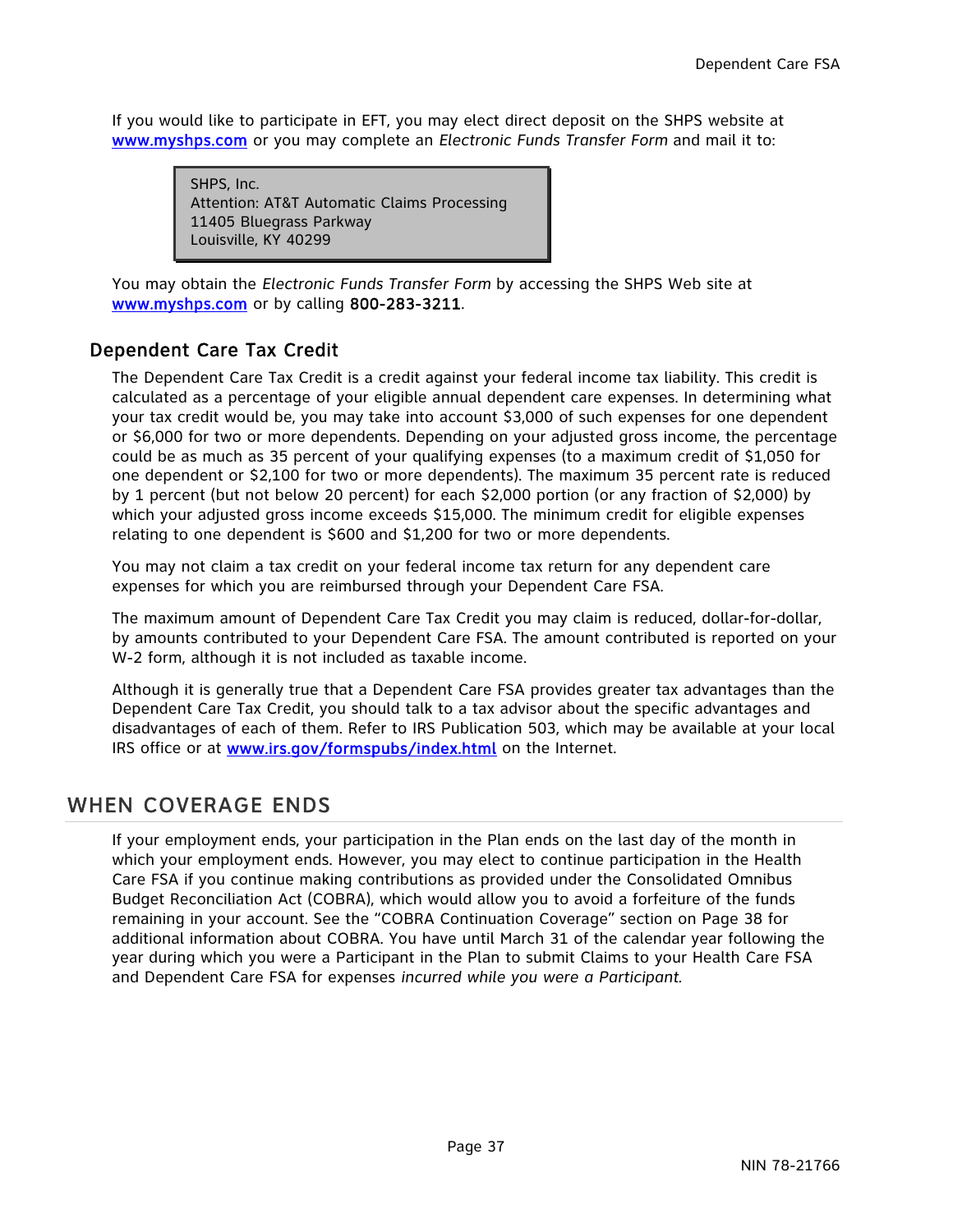# EXTENSION OF COVERAGE — COBRA

## KEY POINTS

- *A. COBRA continuation coverage is a temporary extension of your Health Care FSA participation when participation would otherwise end because of a life event known as a Qualifying Event. You may not continue your BTPO, HSA Payroll Contribution, or Dependent Care FSA under COBRA.*
- *B. You may desire to elect and pay for Health Care FSA COBRA continuation coverage to avoid forfeiture of any unused goal amount that exists at the time your participation would otherwise end.*
- *C. You must notify the Eligibility and Enrollment Vendor of a Qualifying Event no later than 60 days after the later of the date on which the Qualifying Event occurs or loss of coverage resulting from the Qualifying Event. If you or your Qualified Beneficiary do not elect Health Care FSA COBRA continuation coverage within the 65-day election period using the procedure described in this section, you will lose your right to elect COBRA continuation coverage.*
- *D. If you fail to make the required COBRA premium payments within the allowable time period, your COBRA continuation coverage will end and you will not be able to reenroll.*

# COBRA Continuation Coverage

Federal law requires most employers sponsoring group health plans to offer employees and their families the opportunity to elect a temporary extension of Health Care FSA coverage (referred to as "continuation coverage" or "COBRA continuation coverage") in certain instances when coverage under your Health Care FSA would otherwise end.

This section generally explains COBRA continuation coverage for your Health Care FSA, when it may become available to you and your family, and what you need to do to protect the right to receive it.

The COBRA Administrator is the Eligibility and Enrollment Vendor. See the *Eligibility and Enrollment Vendor* table in the "Contact Information" section on Page 64 for contact information.

# What Is COBRA Continuation Coverage?

COBRA continuation coverage is a temporary extension of your Health Care FSA participation when participation would otherwise end because of a life event known as a Qualifying Event. You may not continue your BTPO, HSA Payroll Contributions, or Dependent Care FSA under COBRA. Specific Qualifying Events are listed later in this section. After a Qualifying Event occurs, and any required notice is provided to the COBRA Administrator, Health Care FSA COBRA continuation coverage must be offered to a Qualified Beneficiary, provided you have a positive Health Care FSA balance at the time of the Qualifying Event (taking into account all claims submitted before the date of the Qualifying Event). A Qualified Beneficiary may desire to elect and pay for Health Care FSA COBRA continuation coverage to avoid forfeiture of any unused goal amount that exists at the time participation or coverage would otherwise end.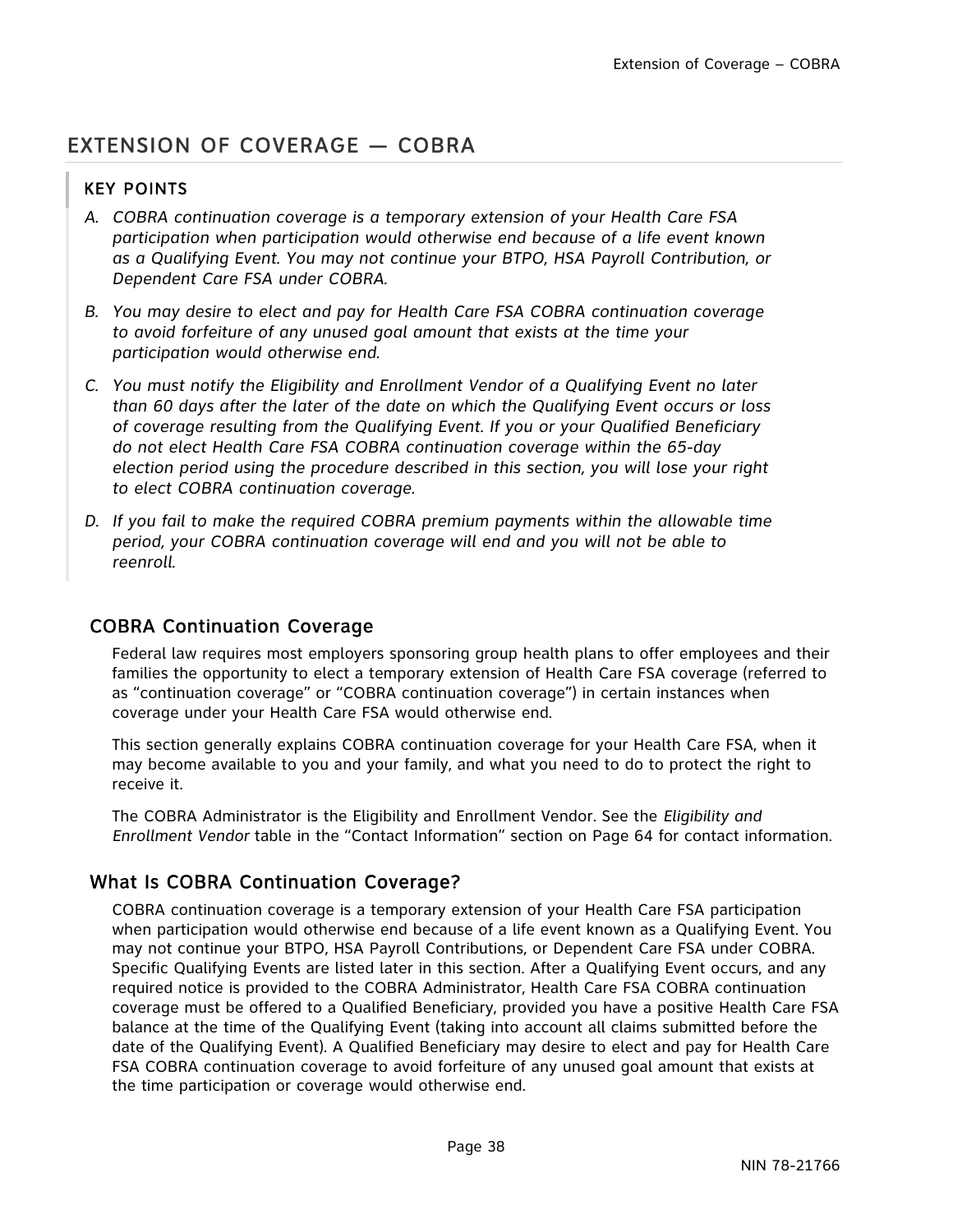You are a Qualified Beneficiary if you lose coverage under the Health Care FSA provisions of the Plan because of a Qualifying Event. Your spouse and dependents whose medical expenses are reimbursable under the Health Care FSA are each a Qualified Beneficiary if, because of a Qualifying Event, you lose coverage or their medical expenses are no longer reimbursable under the Health Care FSA provisions of the Plan. Only a Qualified Beneficiary may elect to continue their Health Care FSA coverage under COBRA. A Qualified Beneficiary who elects Health Care FSA COBRA continuation coverage must pay for Health Care FSA COBRA continuation coverage.

Ordinarily, the Health Care FSA continuation coverage that is offered will be the same coverage that the Qualified Beneficiary had on the day before the COBRA Qualifying Event occurred.

# COBRA Qualifying Events: When Is COBRA Coverage Available?

### *Eligible Employee*

If you are an Eligible Employee of a Participating Company and are a Participant in the Plan, you become a Qualified Beneficiary and have the right to elect Health Care FSA continuation coverage if you lose coverage under the Plan and you have a positive Health Care FSA balance at the time of the Qualifying Event because either one of the following two Qualifying Events occurs:

- Your employment ends for any reason other than your gross misconduct.
- Your hours of employment are reduced.

#### *Spouse*

If you are the spouse of an Eligible Employee covered by the Program, you will become a Qualified Beneficiary and have the right to elect continuation coverage if you lose coverage under the Program because any of the following three Qualifying Events occurs:

- Your spouse dies.
- Your spouse's employment ends for any reason other than his or her gross misconduct or your spouse's hours of employment with the Participating Company are reduced.
- You become divorced or legally separated from your spouse.

*Note: If an Eligible Employee eliminates coverage for his or her spouse in anticipation of a divorce or legal separation and the divorce or legal separation occurs, then the actual divorce or legal separation will be considered a Qualifying Event, even though the ex-spouse*  lost coverage earlier. If the ex-spouse notifies the Eligibility and Enrollment Vendor within 60 *days after the later of the divorce or legal separation or the date coverage terminates under the Program and can establish that the coverage was eliminated earlier in anticipation of the divorce or legal separation, then COBRA coverage may be available for the period after the divorce or legal separation.* 

### *Children*

A dependent child will become a Qualified Beneficiary and have the right to elect continuation coverage if the Eligible Employee loses eligibility for a Health Care FSA under the Program or the dependent ceases to be an Eligible Dependent whose expenses are no longer reimbursable under the Health Care FSA provisions of the Plan because any of the following four Qualifying Events occurs:

• The Eligible Employee-parent dies.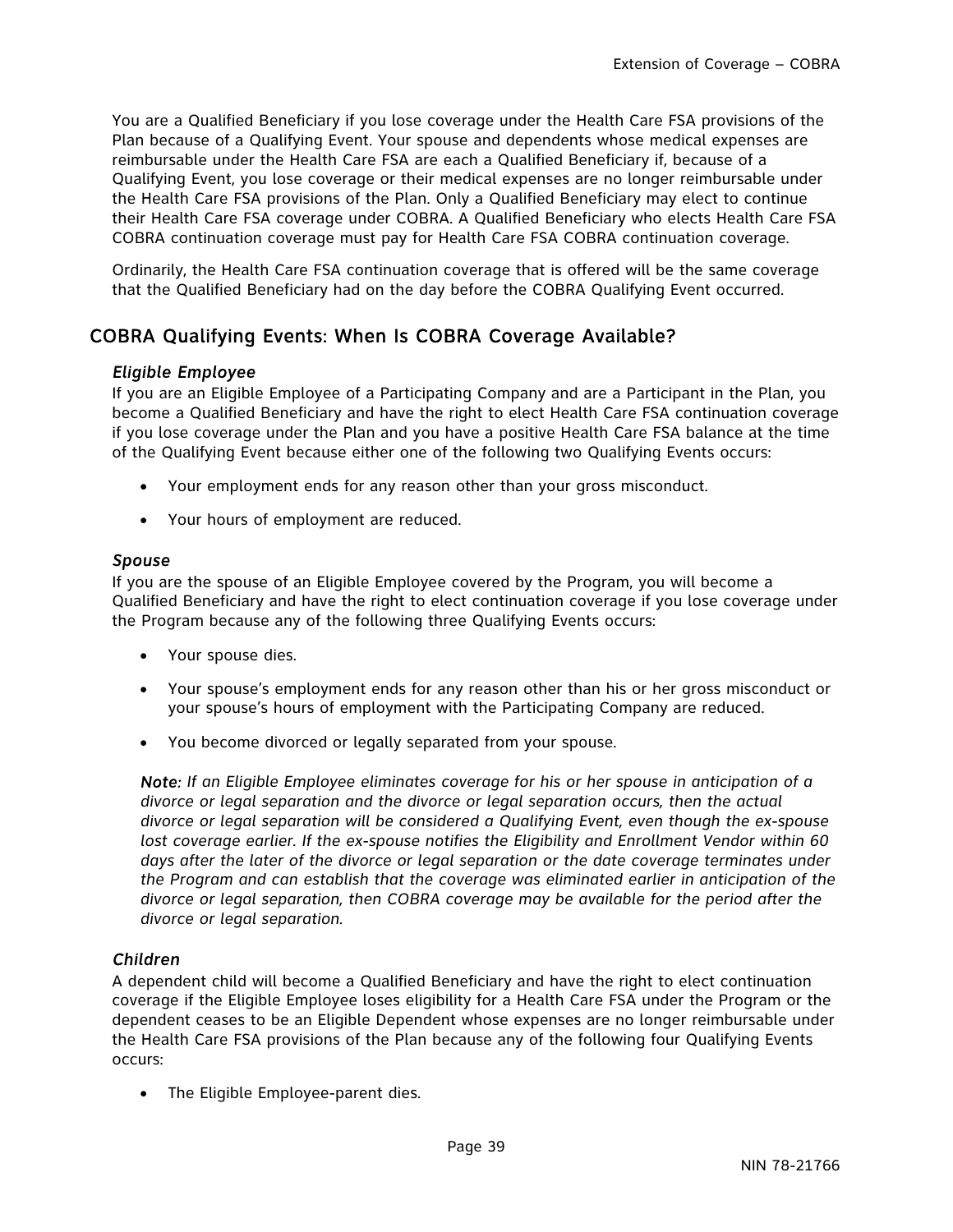- The Eligible Employee-parent's employment ends for reasons other than gross misconduct or the Eligible Employee-parent's hours of employment with the Participating Company are reduced.
- The parents divorce or legally separate.
- The child ceases to be eligible as an Eligible Dependent child under the Health Care FSA.

### *FMLA*

Special COBRA rules apply if an Employee takes FMLA leave and does not return to work at the end of the leave. Failure to return to work at the end of an FMLA leave may constitute a Qualifying Event (i.e., an Employee may elect Health Care FSA COBRA coverage). In this case, the Employee and the Employee's Eligible spouse and/or dependents, if any, will be entitled to elect Health Care FSA COBRA coverage if the Eligible Employee was covered under the Plan on the day before the FMLA leave began (or became covered during the FMLA leave).

As a result, Eligible Employees may elect COBRA coverage to be effective on the day after the date on which employment is terminated (even if coverage had been terminated during a leave) if the Employee was both:

- Covered under the Plan on the day before beginning the leave of absence.
- Terminated from employment within the first six months of the leave for any reason except gross misconduct.

### Important Notice Obligations

The Plan will offer Health Care FSA COBRA continuation coverage to you or a Qualified Beneficiary only after the Eligibility and Enrollment Vendor has been timely notified that a Qualifying Event has occurred.

### *Your Employer's Notice Obligations*

When the Qualifying Event is the end of employment, the reduction of hours of employment, or death of the Eligible Employee, the Company will notify the Eligibility and Enrollment Vendor of the Qualifying Event within 30 days of the event. The Eligibility and Enrollment Vendor will then notify you of your right to elect continuation coverage.

#### *Your Notice Obligations*

For a Qualifying Event other than the end of employment, the reduction of hours of employment, or the death of the Eligible Employee, you or the Qualified Beneficiary are responsible for notifying the Eligibility and Enrollment Vendor. You or the Qualified Beneficiary must provide this notice, using the procedures specified in the "COBRA Notice and Election Procedures" section on Page 41*,* no later than 60 days after the date the event occurs. (See the "When Coverage Ends" section on Page 37 for more details.)

If you or a Qualified Beneficiary fail to provide this notice to the Eligibility and Enrollment Vendor during this 60-day notice period (using the procedures specified), the option to elect continuation coverage will not be offered to you, your spouse or your dependent children.

Once the Eligibility and Enrollment Vendor receives timely notice that a Qualifying Event has occurred, COBRA continuation coverage will be offered to you and/or the Qualified Beneficiary if there is a positive Health Care FSA balance at the time of the Qualifying Event. If you or the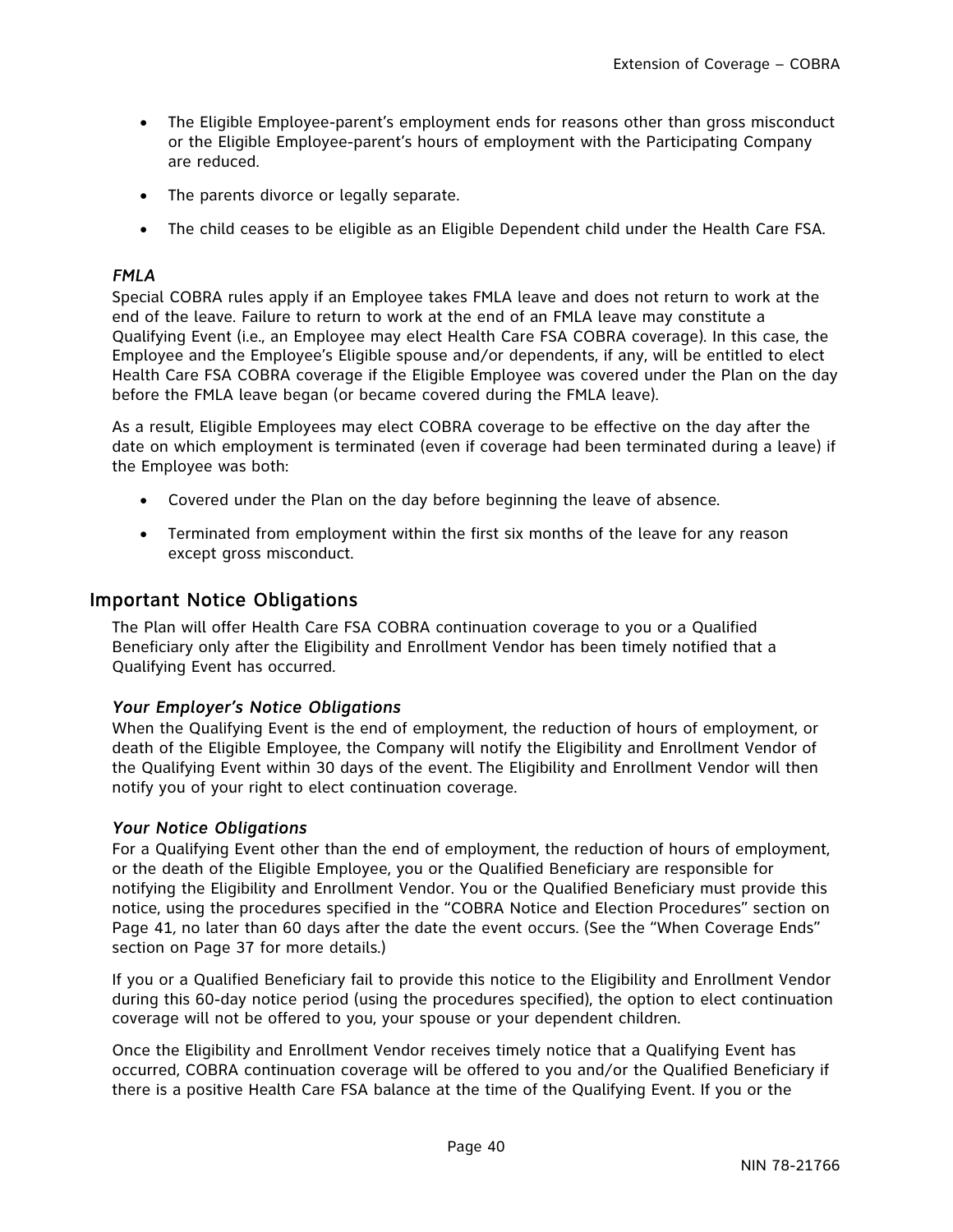Qualified Beneficiary timely elects COBRA continuation coverage, COBRA continuation coverage will begin on the date that the Plan coverage would otherwise have been lost.

# COBRA Notice and Election Procedures

A COBRA election notification must be provided to the Eligibility and Enrollment Vendor within the time frames specified below.

#### Important: COBRA Notice and Election Procedures

You must provide all required notification or make your COBRA election no later than the last day of the required notification period by placing a telephone call to the Eligibility and Enrollment Vendor at the telephone number provided in the "Contact Information" section on Page 64 or subsequent summaries of material modifications. You must speak to a service associate at the time of the call. Written or electronic communications or calls to other telephone numbers will not meet your obligation to provide this notice. See the *Eligibility and Enrollment Vendor* table in the "Contact Information" section on Page 64 for contact information.

When you call to provide notice or elect coverage, you must provide the name and address and last four digits of the Social Security number of the Eligible Employee covered under the Plan and the name(s) and address(es) and last four digits of the Social Security number of the Qualified Beneficiary(ies) affected. If your notice concerns a Qualifying Event, you also must identify the Qualifying Event as well as the date on which the Qualifying Event(s) occurred.

If continuation coverage is desired, you (the Eligible Employee) and/or your Qualified Beneficiary must elect continuation coverage, using the election procedures described in the "COBRA Notice and Election Procedures" section above within 65 days after Plan coverage ends or, if later, 65 days after the date the Eligibility and Enrollment Vendor mails a notice of the right to elect continuation coverage to your last known address. If you or your Qualified Beneficiary do not elect continuation coverage within this 65-day election period by using the procedure described in the "COBRA Notice and Election Procedures" section above, you will lose your right to elect continuation coverage.

If you or a Qualified Beneficiary rejects continuation coverage, he or she may change his or her mind and enroll anytime until the end of the 65-day election period by using the required election procedure.

Each Qualified Beneficiary may elect continuation coverage individually under the Plan. For example, your spouse may elect continuation coverage even if you do not elect it. Parents may elect to continue coverage on behalf of their dependent children only.

# Paying for COBRA Continuation Coverage

Generally, each Qualified Beneficiary may be required to pay the entire cost of COBRA continuation coverage. The amount a Qualified Beneficiary is required to pay may not exceed 102 percent of the cost of coverage under the Health Care FSA, which is generally 102 percent of the remaining goal amount. Your election notice from the Eligibility and Enrollment Vendor will include the cost of COBRA continuation coverage. When you elect COBRA coverage, you will receive an initial bill from the Eligibility and Enrollment Vendor. You must make your first payment for COBRA coverage no later than 60 days after the date of your election. The amount of your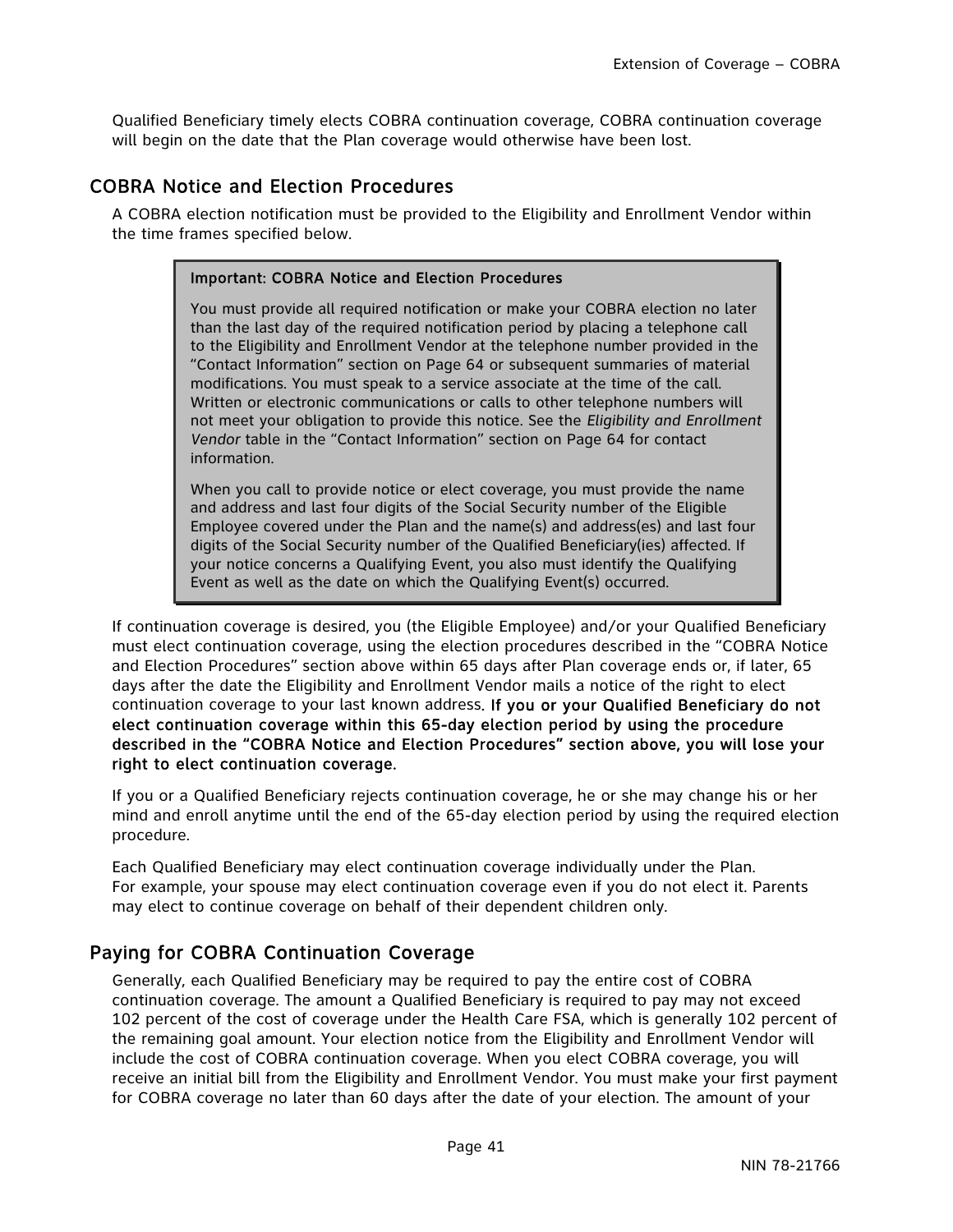required first payment will be stated on your initial bill and will include the cost of COBRA coverage from the date COBRA coverage begins through the end of the month after the month in which the bill is issued. Claims for reimbursement of your Health Care FSA may not be processed and reimbursed until you have elected COBRA coverage and have made the first payment. Any amounts reimbursed from your Health Care FSA during this period will be canceled retroactively if you do not elect COBRA coverage or coverage is canceled because you do not make timely payments. Bills for subsequent coverage will be issued monthly. Payment is due on the first day of each month for coverage during that month, subject to a 60-day grace period. If you don't make the full premium payment by the due date or within the 60-day grace period, your COBRA coverage will be canceled retroactively for all COBRA coverage included in the bill to the last day of the month for which the full premium has been paid, with no possibility of reinstatement.

All COBRA coverage payments must be made by check and must be mailed to the address included on your bill. Payment will not be accepted at any other location or through any other means. Your payment is considered to have been made on the date that it is postmarked. You will not be considered to have made any payment if your check is returned for insufficient funds or otherwise.

# How Long Does COBRA Continuation Coverage Last?

COBRA continuation coverage is a temporary continuation of coverage. Health Care FSA COBRA continuation coverage will cease at the end of the calendar year and cannot be continued the next calendar year.

# Termination of COBRA Coverage Before the End of the Maximum Coverage Period

COBRA continuation coverage will automatically terminate when any one of the following three events occurs before the end of the calendar year:

- The premium for your COBRA coverage is not paid in full within the allowable grace period.
- If for any reason, other than a Qualifying Event, the Plan would terminate coverage of a Participant not receiving continuation coverage (such as fraud).
- The Company terminates the Plan with respect to all Employees.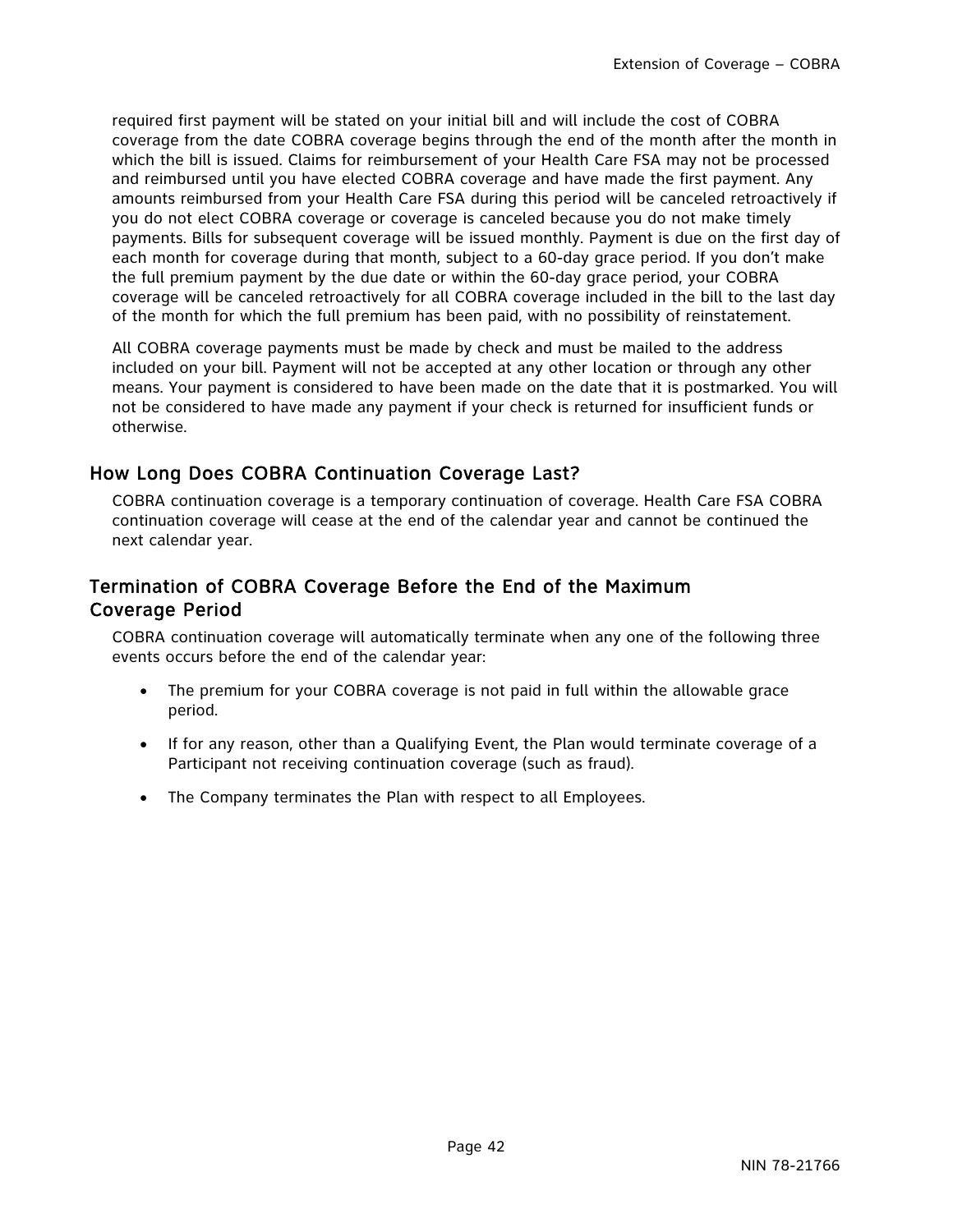# HOW TO FILE A CLAIM AND APPEAL UNDER THE PLAN

# KEY POINTS

- *A. You may file a Claim if you do not agree with the way your participation in, or benefits under, the Plan are administered.*
- *B. A Claim regarding your request for reimbursement from your Health Care FSA or your Dependent Care FSA must be filed with the Claims Administrator. All other Claims under the Plan must be filed with the Eligibility and Enrollment Vendor.*
- *C. A denied Claim may be appealed within 180 days after receipt of the notice of denial.*
- *D. You must pursue all of your claim and appeal rights under the Plan before seeking legal recourse in a court of law.*

## Claim Filing Procedures

Your Claim for Benefits is reviewed and determined by the Claims Administrator, which is either SHPS or the Eligibility and Enrollment Vendor, depending on the nature of your claim.

### *Health Care FSA and/or Dependent Care FSA Reimbursement Claims*

Claims for reimbursement from your Health Care FSA or Dependent Care FSA must be submitted to SHPS. Claim forms may be obtained from the SHPS Internet site at www.myshps.com or by calling the SHPS Service Center. Claim forms and receipts may be submitted to SHPS via fax or by mail. See the *Claims Administrator for the Plan* table in the "Contact Information" section on Page 64 for contact information.

### *All Other Claims*

All Claims that do not relate to reimbursement from your Health Care FSA or Dependent Care FSA must be submitted in writing to the Eligibility and Enrollment Vendor. These include Claims relating to BTPO, before-Tax HSA Payroll Contributions, enrollment or participation in any part of the Plan, and Plan election changes. Claims relating to the maintenance or administration of the HSA established and maintained outside of the Plan with your HSA trustee or custodian are administered by your HSA trustee/custodian in accordance with the HSA trust or custodial document between you and your trustee/custodian, and are not governed by this Plan's claims and appeal procedures.

If the Eligibility and Enrollment Vendor denies your enrollment or participation in the Plan on the basis of ineligibility or denies your request to change your BTPO, before-Tax HSA Payroll Contribution, Health Care FSA or Dependent Care FSA elections, you may call or send written correspondence to the Eligibility and Enrollment Vendor to attempt to resolve the issue. See the *Eligibility and Enrollment Vendor* table in the "Contact Information" section beginning on Page 64 for contact information. If the issue is not resolved to your satisfaction, you may file a written Claim for Eligibility. You may use a form provided by the Eligibility and Enrollment Vendor for this purpose.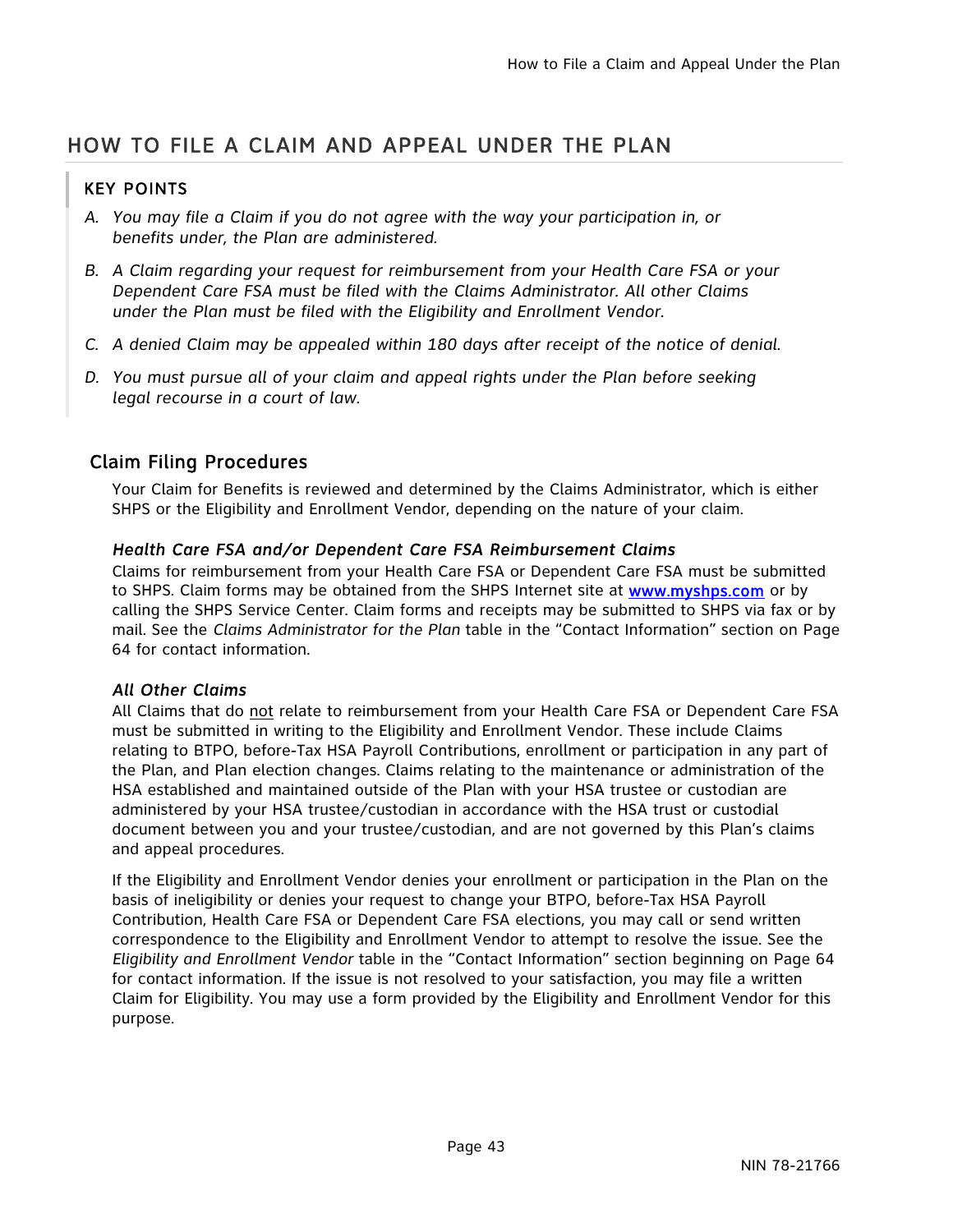# Processing Your Claim

Once you submit your written Claim, including any documentation that supports your Claim, the Claims Administrator will notify you of its decision within 30 days after the date your Claim is received. The Claims Administrator may extend this period once (for up to 15 days) if it determines that special circumstances require more time to determine your Claim. You will be notified within the initial 30-day period if additional time is needed and of the special circumstances that necessitate the extra time. If an extension is required because the Claims Administrator needs additional information from you, you will have 45 days from the date you receive notification to provide that information. Once you have provided the information, the Claims Administrator will decide your Claim within the time remaining in the initial or extended review period of 30 or 45 days, whichever is applicable.

## If Your Claim Is Denied

If your Claim is approved, you will receive notice from the Claims Administrator. If your Claim is denied in whole or in part, you will be provided written notice of the denial from the Claims Administrator. A written denial notice will contain:

- Specific reason(s) for the denial.
- Specific reference(s) to the Plan provisions or legal provisions on which the denial is based.
- If applicable, a statement that an internal rule, guideline, protocol or other similar criterion was relied on in making the determination, and that a copy of the rule, guideline, protocol or criterion will be provided free of charge upon request.
- If applicable, a description of any additional material or information necessary to make your Claim for Eligibility acceptable and the reason the information is needed.
- A description of the procedure by which you may appeal the denial of your Claim.
- A statement concerning your right to file a civil action under the Employee Retirement Income Security Act of 1974, as amended (ERISA), after the required reviews have been completed.

## How to Appeal a Denied Claim

If your Claim is denied and you disagree with the decision, you may appeal the decision by filing a written request for review. You or your authorized representative must make the request within 180 days after receipt of the denial notice. You may inquire about the status of a Claim via letter or telephone at any time. However, these inquiries are not considered formal appeals. It is not necessary to make an informal inquiry before filing an appeal.

Your appeal is reviewed and determined by SHPS, the Eligibility and Enrollment Vendor or the Eligibility and Enrollment Appeals Committee (EEAC) depending on the nature of your appealed Claim.

#### *Appeal of Denied Health Care FSA and/or Dependent Care FSA Reimbursement Claims*

Your appeal of a denied Claim for reimbursement from Your Health Care FSA or Dependent Care FSA must be submitted, in writing, to SHPS. Appeal forms may be obtained from the SHPS Internet site at www.myshps.com or by calling the SHPS Service Center. Appeal forms may be submitted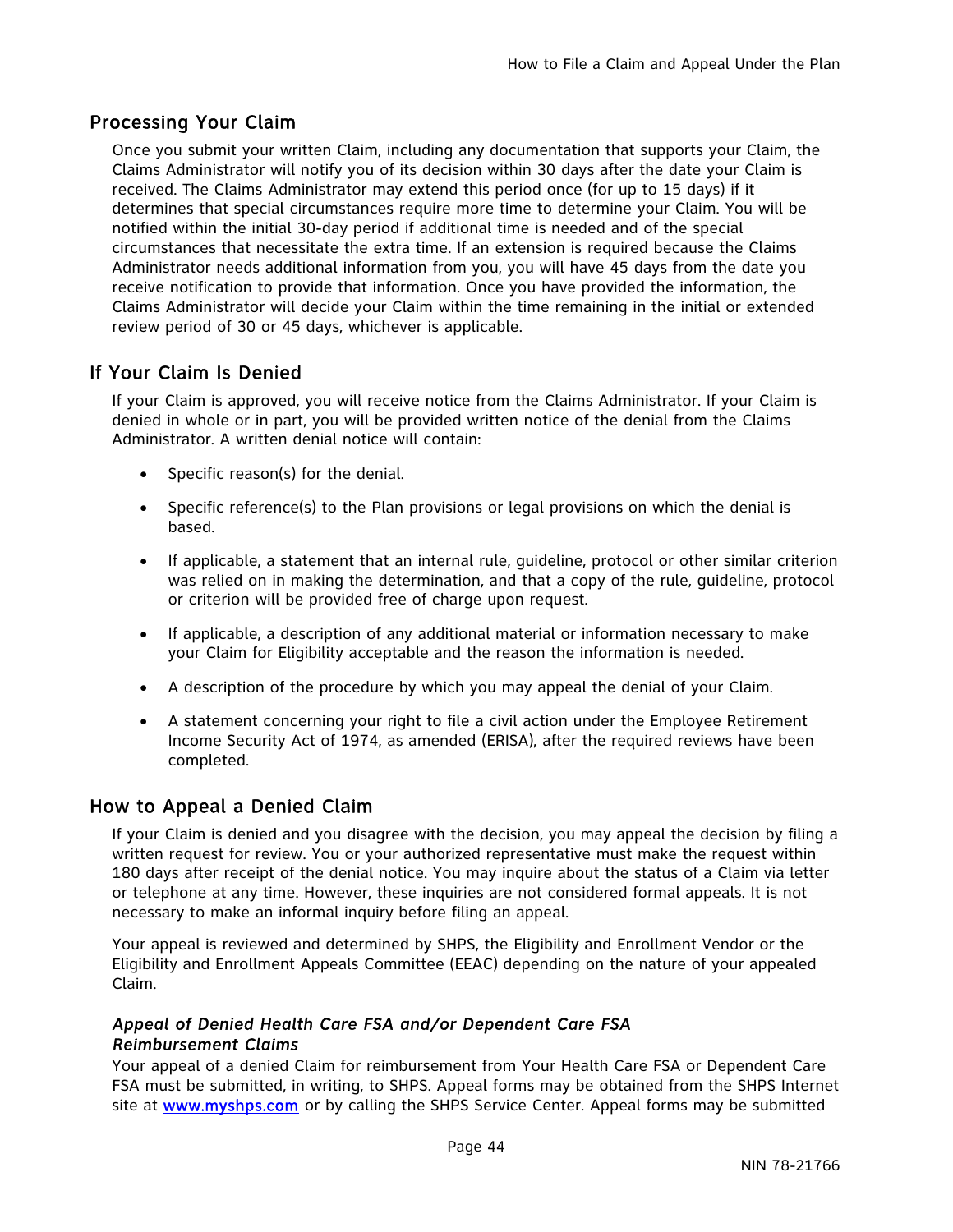to SHPS via fax or by mail. See the *Claims Administrator for the Plan* table in the "Contact Information" section on Page 64 for contact information.

#### *Appeal of Denied Claim Regarding BTPO or Before-Tax HSA Contributions*

Your appeal of a denied Claim relating to your BTPO or before-Tax HSA Contribution must be submitted, in writing, to the Eligibility and Enrollment Vendor. See the *Eligibility and Enrollment Vendor* table in the "Contact Information" section on Page 64 for contact information.

#### *Appeal of Denied Claim for Eligibility or Participation in the Plan*

Your appeal of a denied Claim relating to eligibility or participation in any part of the Plan must be submitted, in writing, to the EEAC at:

> AT&T Benefits Center Eligibility and Enrollment Appeals Committee P.O. Box 1407 Lincolnshire, IL 60069-1407

If you or your authorized representative sends a written request for review or appeal of a denied Claim, you or your representative has the right to:

- Send a written statement of the issues and any other comments, along with any new or additional evidence or materials, in support of your appeal.
- Request and receive, free of charge, documents that bear on your Claim, such as any internal rule, guideline, protocol or other similar criterion relied on in denying your Claim.
- Reasonable access to, and copies of, all documents, records and other information relevant to your Claim.

In your appeal, you should state, as clearly and specifically as possible, any facts that you think are relevant to your appeal. Your appeal must also state, as clearly and specifically as possible, all issues that relate to your Claim and all reasons why you believe the Claims Administrator's action is incorrect. You should include any new or additional evidence or materials in support of your appeal that you wish the appeal reviewer to consider. Such evidence or material must be submitted along with your written statement at the time you file your appeal.

An appeal regarding your eligibility or participation in the Plan will be reviewed and determined by members of the EEAC who were not involved in the decision to deny your initial Claim.

## Scope of Review — Appeal of Claim

During its review of an appeal of a denied Claim, the appeals reviewer shall:

- Take into account all comments, documents, records and other information submitted by the Claimant relating to the Claim, without regard to whether such information was submitted or considered in the initial benefit determination on the Claim.
- Follow reasonable procedures to verify that its benefit determination is made in accordance with the applicable Plan documents.
- Follow reasonable procedures to ensure that the applicable Plan provisions are applied to the Claimant in a manner consistent with how such provisions have been applied to other similarly situated Claimants.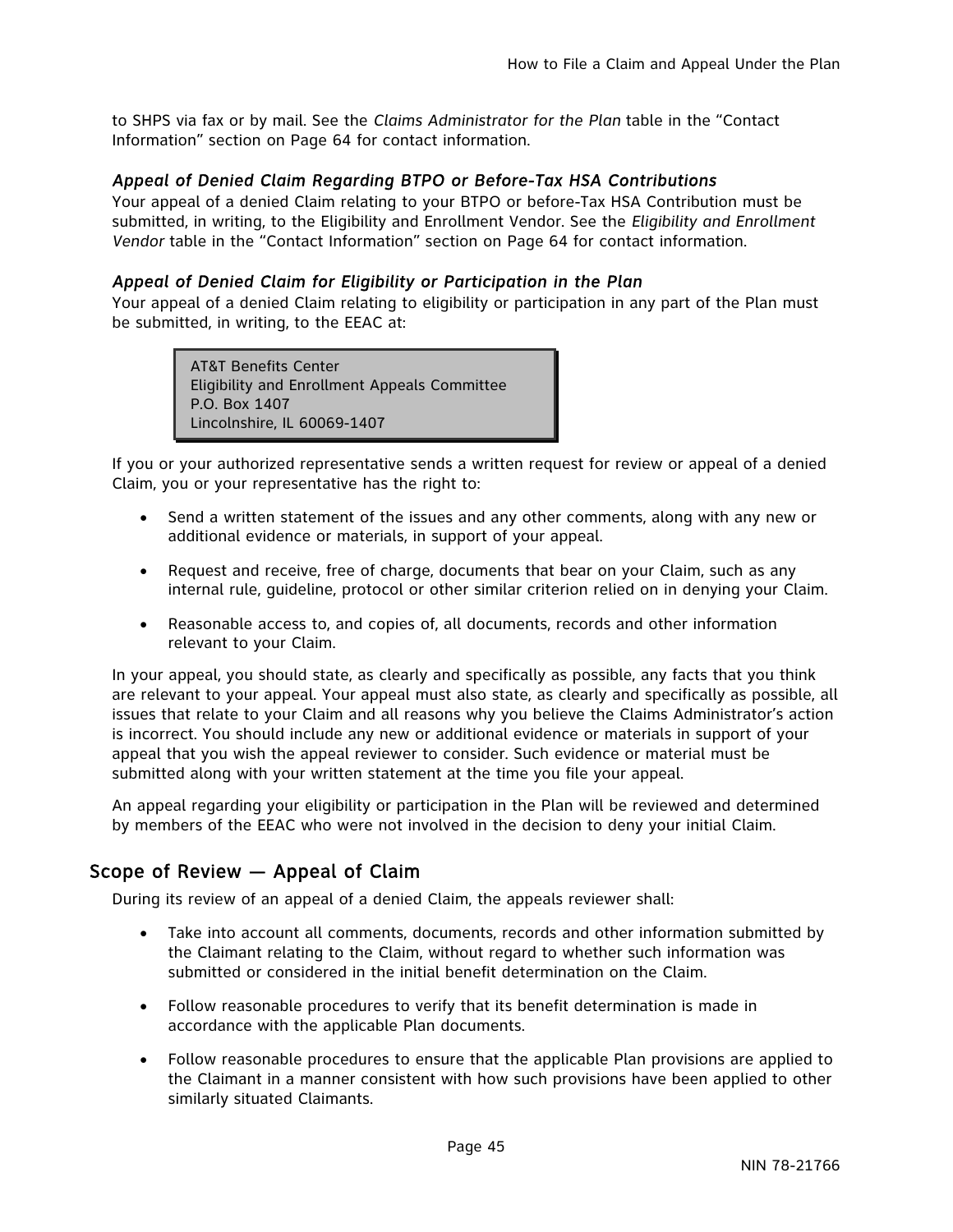Each of the appeal reviewers has the sole and complete discretionary authority to interpret and administer the applicable provisions of the Plan including the power and authority to determine all relevant facts and resolve issues relating to the interpretation and construction of all relevant terms of the Plan as they relate to Claims that they review, consider, and determine. Each appeal reviewer's decisions are conclusive and binding, and are not subject to further review under the Plan.

If the appeal of your Claim is denied, it is final and is not subject to further review. However, you may have further rights under ERISA, as provided in the "ERISA Rights of Participants" section below.

*Note: A Claimant must pursue all the Claim and appeal rights described in this document before seeking any other legal recourse regarding Claims for Benefits.* 

# Decisions on Appeals Involving Claims

The decision after the appeal of a denial of a Claim will be communicated in writing to the Claimant within 60 days after your appeal is received by the appeal reviewer. In the event that the appeal of the Claim is denied, the appeals reviewer will provide written notification to the Claimant which will include all of the following:

- The specific reason or reasons for the Adverse Benefit Determination
- Specific reference to pertinent Plan provisions on which the Adverse Benefit Determination was based
- If an internal rule, guideline, protocol or other similar criterion was relied upon in making the Adverse Benefit Determination, either the specific rule, guideline, protocol or other similar criterion; or a statement that such a rule, guideline, protocol or other similar criterion was relied upon in making the Adverse Benefit Determination and that a copy of such rule, guideline, protocol or other criterion will be provided free of charge to the Claimant upon request
- A statement that the Claimant is entitled to receive, upon request and free of charge, reasonable access to, and copies of, all documents, records and other information relevant to the Claimant's Claim for Benefits
- A statement of the Claimant's right to bring a civil action under ERISA Section 502(a)

# ERISA RIGHTS OF PARTICIPANTS

## Your ERISA Rights

The BTPO and the before-tax HSA Payroll Contributions provisions of this Plan are not governed by the Employee Retirement Income Security Act of 1974 (ERISA). However, the Health Care FSA and the Dependent Care FSA are subject to ERISA. As a Participant in either the Health Care FSA or the Dependent Care FSA, you are entitled to certain rights and protections under ERISA. ERISA provides that all Participants shall be entitled to:

Receive information about the Plan and the benefits offered under the Plan.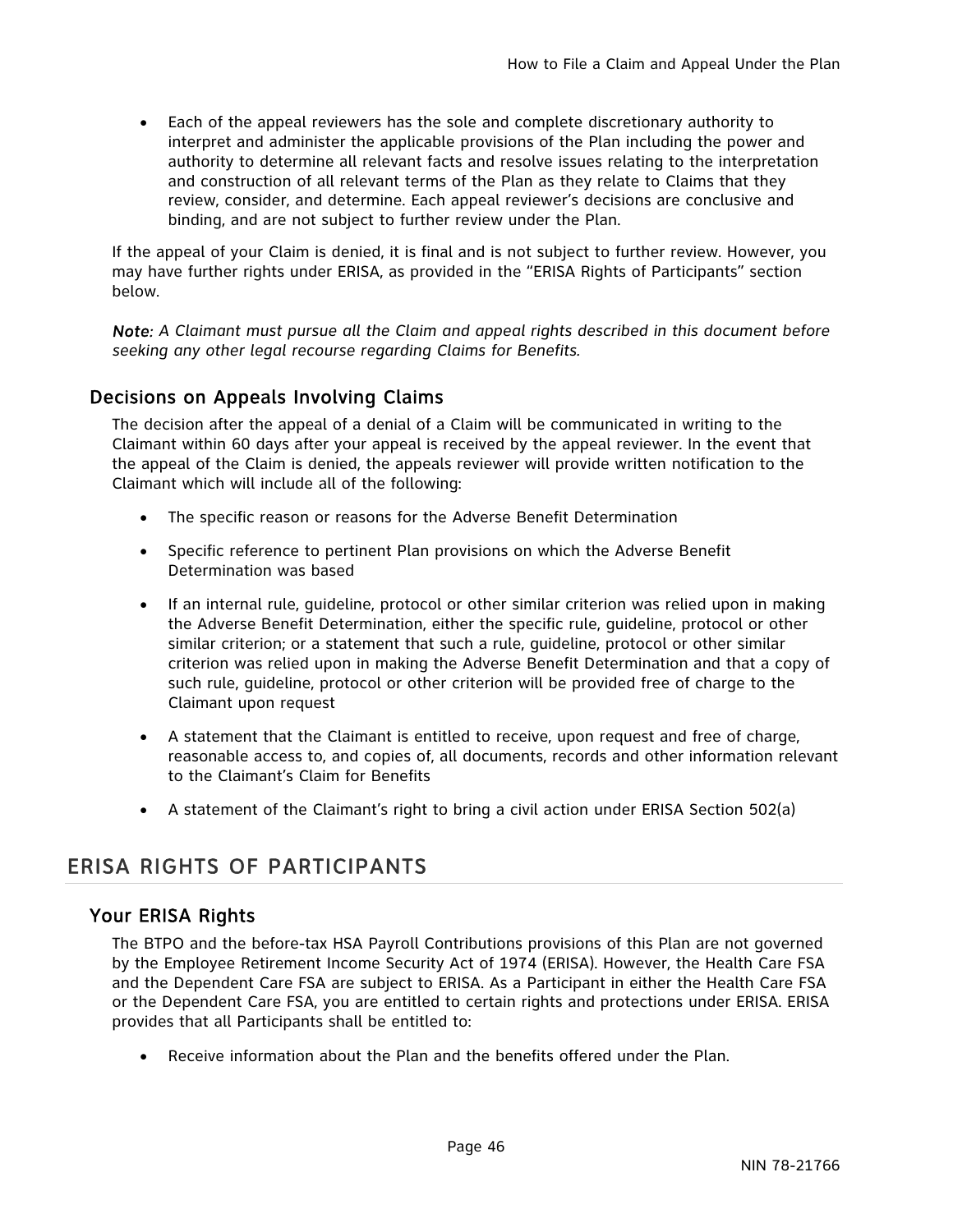- Examine, without charge, at the Plan Administrator's office and at other specified locations, such as worksites and union halls, all documents governing the Plan, including insurance contracts and collective bargaining agreements, and a copy of all documents filed by the Plan with the U.S. Department of Labor, such as detailed annual reports (Form 5500), which also are available at the Public Disclosure Room of the Employee Benefits Security Administration. These documents are usually available for review during normal working hours at the Plan Administrator's office. If Participants are unable to examine these documents there, they should write to the Plan Administrator, specify the documents to be examined and at which Participating Company work location they wish to examine them. Copies of the documents will be made available for examination at that work location within 10 days of the date the request was submitted.
- Obtain, upon written request to the Plan Administrator, copies of documents governing the operation of the Plan, including insurance contracts and collective bargaining agreements, and copies of the latest annual report (Form 5500 Series), updated SPD and Summary of Material Modifications. The Plan Administrator may make a reasonable charge for the copies. Participants or beneficiaries should write to the Plan Administrator.
- Receive a summary of the Plan's annual financial report. The Plan Administrator is required by law to furnish each Participant with a copy of this summary annual report.
- Continue Health Care FSA contributions for yourself or Eligible Dependents if there is a loss of coverage under the Plan as a result of a Qualifying Event (see the "Extension of Coverage — COBRA" section on Page 38). You or your Eligible Dependents may have to pay for such coverage. Review this SPD and the other documents governing the Plan for the rules governing your COBRA continuation coverage rights.

## Prudent Actions by Plan Fiduciaries

In addition to creating rights for Participants, ERISA imposes duties upon the people who are responsible for the operation of the Plan. The people who operate the Plan, called "fiduciaries" of the Plan, have a duty to do so prudently and in the interest of you and other Participants. No one, including your employer, your union or any other person, may fire you or otherwise discriminate against you in any way to prevent you from obtaining any Plan benefit or exercising your rights under ERISA.

# Enforce Your Rights

If your Claim for any Plan benefit is denied or ignored, in whole or in part, you have a right to know why this was done, to obtain copies of documents relating to the decision without charge and to appeal any denial, all within certain time schedules. See the "How to File a Claim and Appeal Under the Plan" section beginning on Page 43 for more information.

Under ERISA, there are steps you can take to enforce the rights listed in the "Your ERISA Rights" section on Page 46. For instance, if you request a copy of the Plan or other Plan documents, including the latest annual report from the Plan, and do not receive them within 30 days, you may file suit in a federal court. In such a case, the court may require the Plan Administrator to provide the materials and pay you up to \$110 a day until you receive the materials, unless the materials were not sent for reasons beyond the control of the Plan Administrator. If you have a Claim for Benefits that is denied or ignored, in whole or in part, you may file suit in a state or federal court. If it should happen that Plan fiduciaries misuse the Plan's money, or if you are discriminated against for asserting your rights, you may seek assistance from the U.S. Department of Labor, or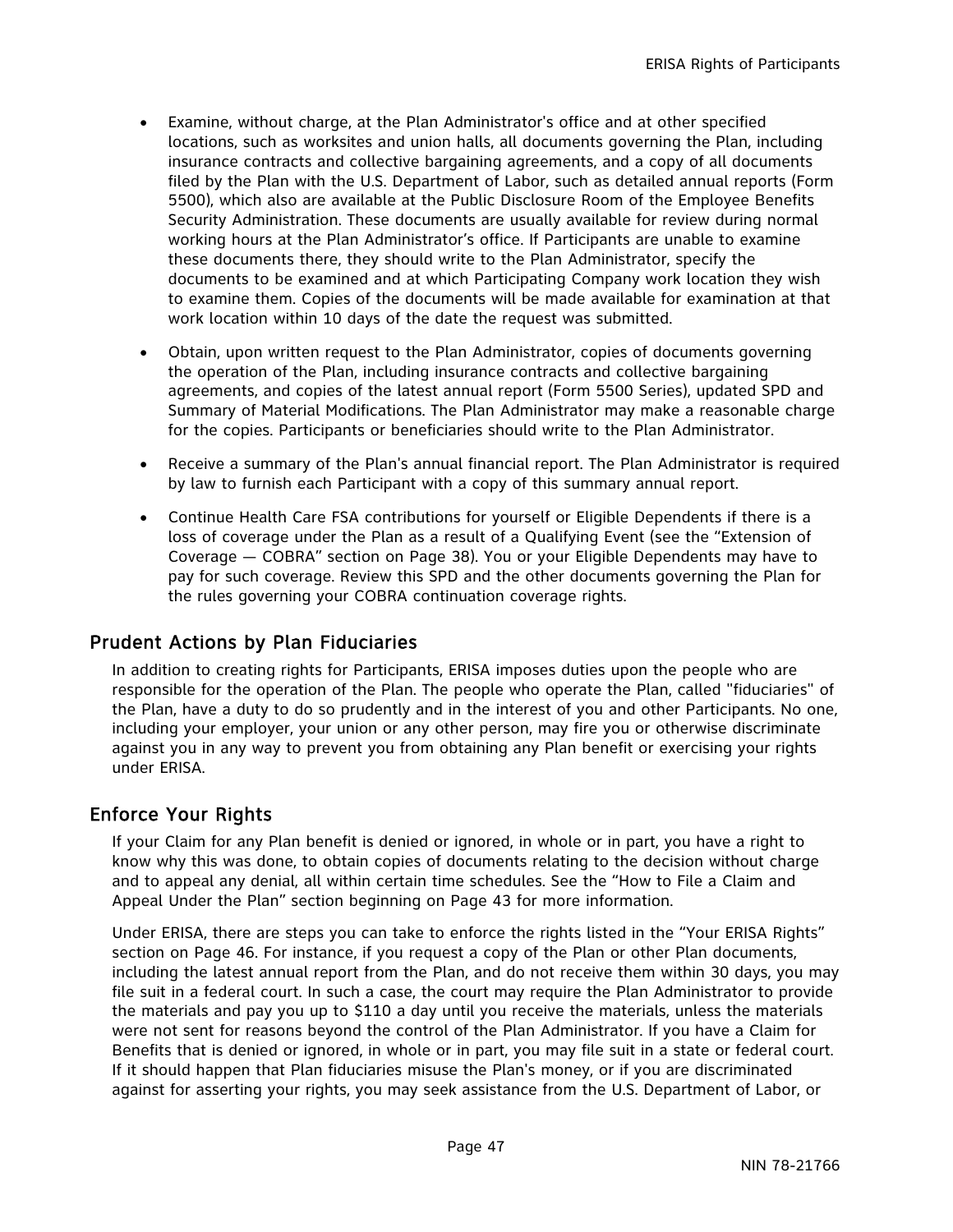you may file suit in a federal court. The court will decide who should pay court costs and legal fees. If you are successful, the court may order the person you have sued to pay these costs and fees. If you lose, the court may order you to pay these costs and fees, for example, if it finds your Claim is frivolous.

## Assistance With Your Questions

If you have any questions about the Plan, you should contact the Plan Administrator. If you have any questions about this statement or about your rights under ERISA, or if you need assistance in obtaining documents from the Plan Administrator, you should contact the nearest office of the Employee Benefits Security Administration, U.S. Department of Labor, listed in your telephone directory; or the Division of Technical Assistance and Inquiries, Employee Benefits Security Administration, U.S. Department of Labor, 200 Constitution Ave. N.W., Washington, DC 20210. You also may obtain certain publications about your rights and responsibilities under ERISA by calling the publications hotline of the Employee Benefits Security Administration at 866-444-3272.

# OTHER PROGRAM INFORMATION

This section describes some additional information about the Plan and various laws that may impact your right to benefits under the Plan.

## Privacy of Health Information

HIPAA provides you with certain rights in connection with the privacy of your health information. You have received a summary of those rights from the Plan. You may also view or print a copy of the Plan's summary of those rights from the Eligibility and Enrollment Vendor's Web site. Additionally, you may receive a free copy of the Claims Administrator's privacy of health information at any time upon request by contacting the Claims Administrator identified in the "Contact Information" section on Page 64.

# Qualified Medical Child Support Orders

The Plan will provide benefits by any qualified medical child support (QMCSO), as defined by ERISA Section 609(a). Generally, a QMCSO is an administrative agency or court-ordered judgment, decree, order or settlement agreement in connection with a state domestic relations law (including a community property law) that either:

- Creates or extends the rights of an "alternate recipient" to participate in a program that provides group health benefits.
- Enforces certain laws relating to medical child support.

An alternate recipient is any Child of an Eligible Employee who is recognized by a medical child support order as having a right to enrollment under an Eligible Employee's group health benefits.

A medical child support order has to satisfy certain specific conditions to be qualified. The Eligibility and Enrollment Vendor will notify you if the Company receives a medical child support order that applies to you and will provide you with a copy of the Plan's procedures used for determining whether the medical child support order is qualified. You also may contact the Eligibility and Enrollment Vendor directly at any time to receive a copy of these procedures free of charge.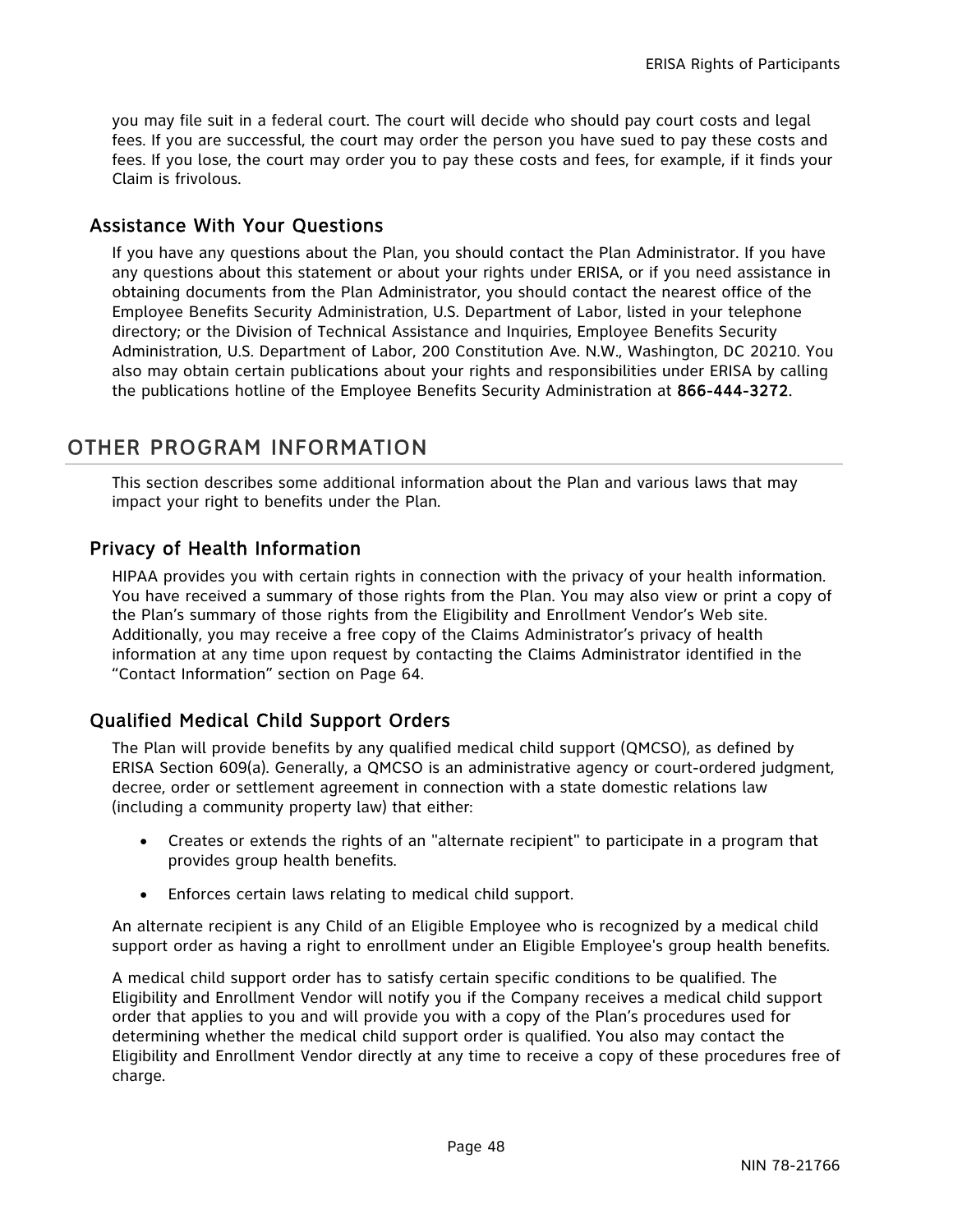If the Eligibility and Enrollment Vendor determines the order to be qualified, the Plan will comply with the provisions of the QMCSO. If a QMCSO is issued for your Child with respect to the Plan and you are eligible but not participating in the Plan at that time, you and your Child will be enrolled in the applicable provisions of the Plan in accordance with its terms and pay any required contributions.

# Newborn's and Mothers' Health Protection Act of 1996

Group health plans and health insurance issuers generally may not, under federal law, restrict benefits for any hospital length of stay in connection with childbirth for the mother or newborn child to less than 48 hours following a vaginal delivery or to less than 96 hours following a cesarean section. However, federal law generally does not prohibit the mother's or newborn's attending provider, after consulting with the mother, from discharging the mother or her newborn earlier than 48 hours (or 96 hours, as applicable). In any case, plans and issuers may not, under federal law, require that a provider obtain authorization from the plan or the issuer for prescribing a length of stay not in excess of 48 hours (or 96 hours).

# HIPAA Provisions for the Health Care FSA

A limited number of the Company's employees may have access to Plan participant's individually identifiable health information for purposes of administering the Health Care FSA. This health information is Protected Health Information. The Health Insurance Portability and Accountability Act of 1996 (HIPAA) and its implementing regulations restrict the Company's ability to use and disclose PHI.

Protected health information (PHI) means information that is created or received by the Plan and relates to the past, present, or future physical or mental health or condition of a Participant; the provision of health care to a Participant; or the past, present, or future payment for the provision of health care to a Participant; and that identifies the Participant or for which there is a reasonable basis to believe the information can be used to identify the Participant. Protected health information includes information of persons living or deceased.

The Company shall have access to PHI relating to the Health Care FSA only as permitted under the Plan or as otherwise required or permitted by HIPAA.

- The Health Care FSA may disclose to the Company information on whether an individual is participating in the Health Care FSA provisions of the Plan.
- The Health Care FSA may disclose Summary Health Information to the Company, provided that the Company requests the Summary Health Information for the purpose of modifying, amending, or terminating the Health Care FSA. "Summary Health Information" means information (a) that summarizes the claims history, claims expenses, or type of claims experienced by individuals for whom a plan sponsor had provided health benefits under a health plan; and (b) from which the information described at 42 CFR § 164.514(b)(2)(i) has been deleted, except that the geographic information described in 42 CFR § 164.514(b)(2)(i)(B) need only be aggregated to the level of a five-digit ZIP code.
- Unless otherwise permitted by law, and subject to the conditions of disclosure described below and obtaining written certification as provided in the Plan, the Health Care FSA may disclose PHI to the Company, provided that the Company uses or discloses such PHI only for Plan administration purposes. "Plan administration purposes" means administration functions performed by the Company on behalf of the Health Care FSA, such as quality assurance, claims processing, auditing, and monitoring. Plan administration functions do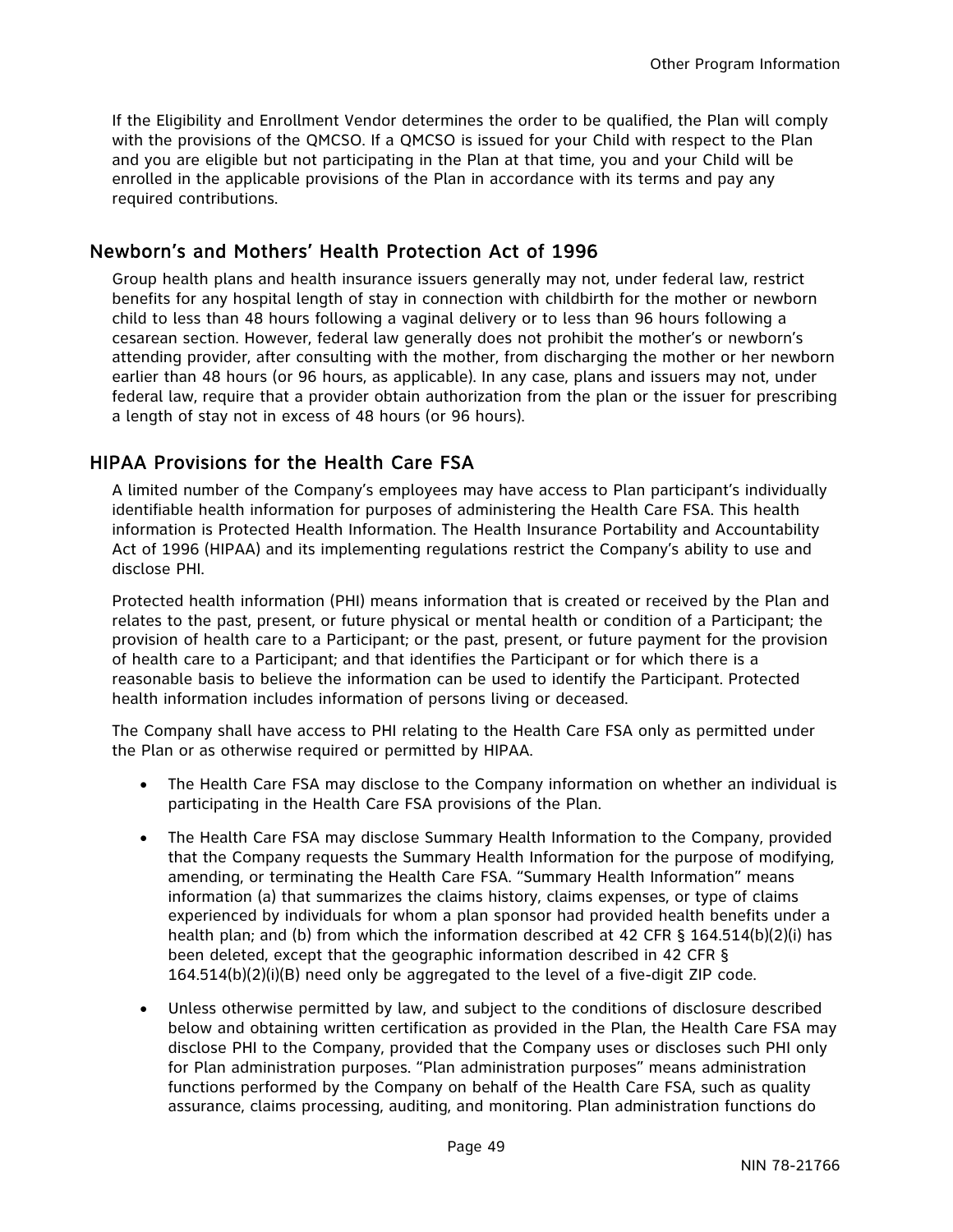not include functions performed by the Company in connection with any other benefit or benefit plan of the Company, and they do not include any employment-related functions. Notwithstanding the provisions of this Plan to the contrary, in no event shall the Company be permitted to use or disclose PHI in a manner that is inconsistent with 45 CFR § 164.504(f).

The Company agrees that with respect to any PHI (other than enrollment/disenrollment information and Summary Health Information, which are not subject to these restrictions) disclosed to it by the Health Care FSA, the Company shall:

- Not use or further disclose the PHI other than as permitted or required by the Plan or as required by law;
- Ensure that any agent, including a subcontractor, to whom it provides PHI received from the Health Care FSA, agrees to the same restrictions and conditions that apply to the Company with respect to PHI;
- Not use or disclose the PHI for employment-related actions and decisions or in connection with any other benefit or employee benefit plan of the Company;
- Report to the Plan any use or disclosure of the information that is inconsistent with the uses or disclosures provided for of which it becomes aware;
- Make available PHI to comply with HIPAA's right to access in accordance with 45 CFR § 164.524;
- Make available PHI for amendment and incorporate any amendments to PHI in accordance with 45 CFR § 164.526;
- Make available the information required to provide an accounting of disclosures in accordance with 45 CFR § 164.528;
- Make its internal practices, books, and records relating to the use and disclosure of PHI received from the Health Care FSA available to the Secretary of Health and Human Services for purposes of determining compliance by the Health Care FSA with HIPAA's privacy requirements;
- If feasible, return or destroy all PHI received from the Health Care FSA that the Company still maintains in any form and retain no copies of such information when no longer needed for the purpose for which disclosure was made, except that, if such return or destruction is not feasible, limit further uses and disclosures to those purposes that make the return or destruction of the information infeasible; and
- Ensure that the adequate separation between the Health Care FSA and the Company (i.e., the "firewall"), required in 45 CFR § 504(f)(2)(iii), is satisfied.

The Company further agrees that if it creates, receives, maintains, or transmits any electronic PHI (other than enrollment/disenrollment information and Summary Health Information, which are not subject to these restrictions) on behalf of the Health Care FSA, it will implement administrative, physical, and technical safeguards that reasonably and appropriately protect the confidentiality, integrity, and availability of the electronic PHI, and it will ensure that any agents (including subcontractors) to whom it provides such electronic PHI agrees to implement reasonable and appropriate security measures to protect the information. The Company will report to the Health Care FSA any security incident of which it becomes aware.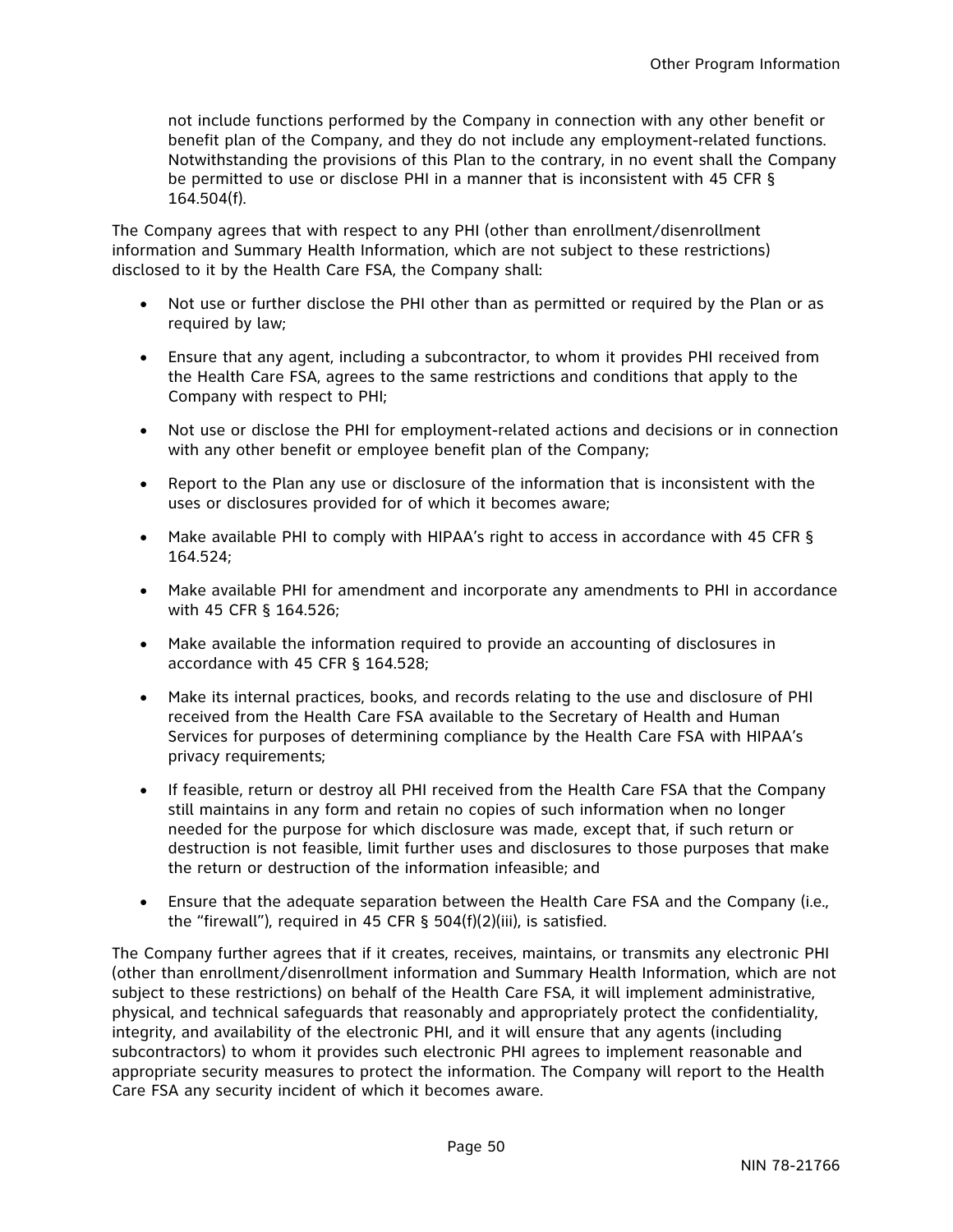The Company may provide PHI to employees of the Company whose employment responsibilities include administration of the Health Care FSA (and their superiors, who have a need to know such information), including payroll staff performing Health Care FSA functions, members of the EEAC, and any other Employee who needs access to PHI in order to perform Plan administration functions that the Company performs for the Health Care FSA (such as quality assurance, claims processing, auditing, monitoring, payroll, and appeals). No other employees shall have access to PHI. These specified employees (or classes of employees) shall only have access to and use PHI to the extent necessary to perform the plan administration functions that the Company performs for the Health Care FSA. In the event that any of these specified employees does not comply with the provisions of this section of the Plan, that employee shall be subject to disciplinary action by the Company for noncompliance pursuant to the Company's employee discipline and termination procedures.

The Company will ensure that these HIPAA provisions are supported by reasonable and appropriate security measures to the extent that the designees have access to electronic PHI.

# PLAN ADMINISTRATION

## Plan Administrator

The Plan Administrator is the named fiduciary of the Plan and has the power and duty to do all things necessary to carry out the terms of the Plan. The Plan Administrator has the sole and absolute discretion to interpret the provisions of the Plan, to make findings of fact, to determine the rights and status of Participants and others under the Plan, to decide disputes under the Plan and to delegate all or a part of this discretion to third parties. To the extent permitted by law, such interpretations, findings, determinations and decisions shall be final and conclusive on all people for all purposes of the Plan.

## Administration

The Plan Administrator has contracted with third parties for certain functions including, but not limited to, the processing of related benefits and Claims. In carrying out these functions, these third-party administrators have been delegated responsibility and discretion for interpreting the provisions of the Plan, making findings of fact, determining the rights and status of Participants and others under the Plan and deciding disputes under the Plan. The *Plan Information* table on Page 53 indicates the functions performed by a third-party administrator for the Plan as well as the name, address and telephone number of each contractor.

The Plan shall be interpreted and administered in a manner that is consistent with the applicable provisions of the Code and ERISA, and to the extent not preempted by federal law and the laws of the State of Texas.

## Nondiscrimination in Benefits

The Code does not allow discrimination in favor of highly compensated Participants or key Employees with regard to some of the benefits offered under the Plan. The Plan Administrator may restrict the amount of nontaxable benefits provided to key Employees or highly compensated Participants so that these nondiscrimination requirements are satisfied.

Benefits provided under this Plan will not discriminate in any of the following ways:

On the basis of any health factor, including evidence of insurability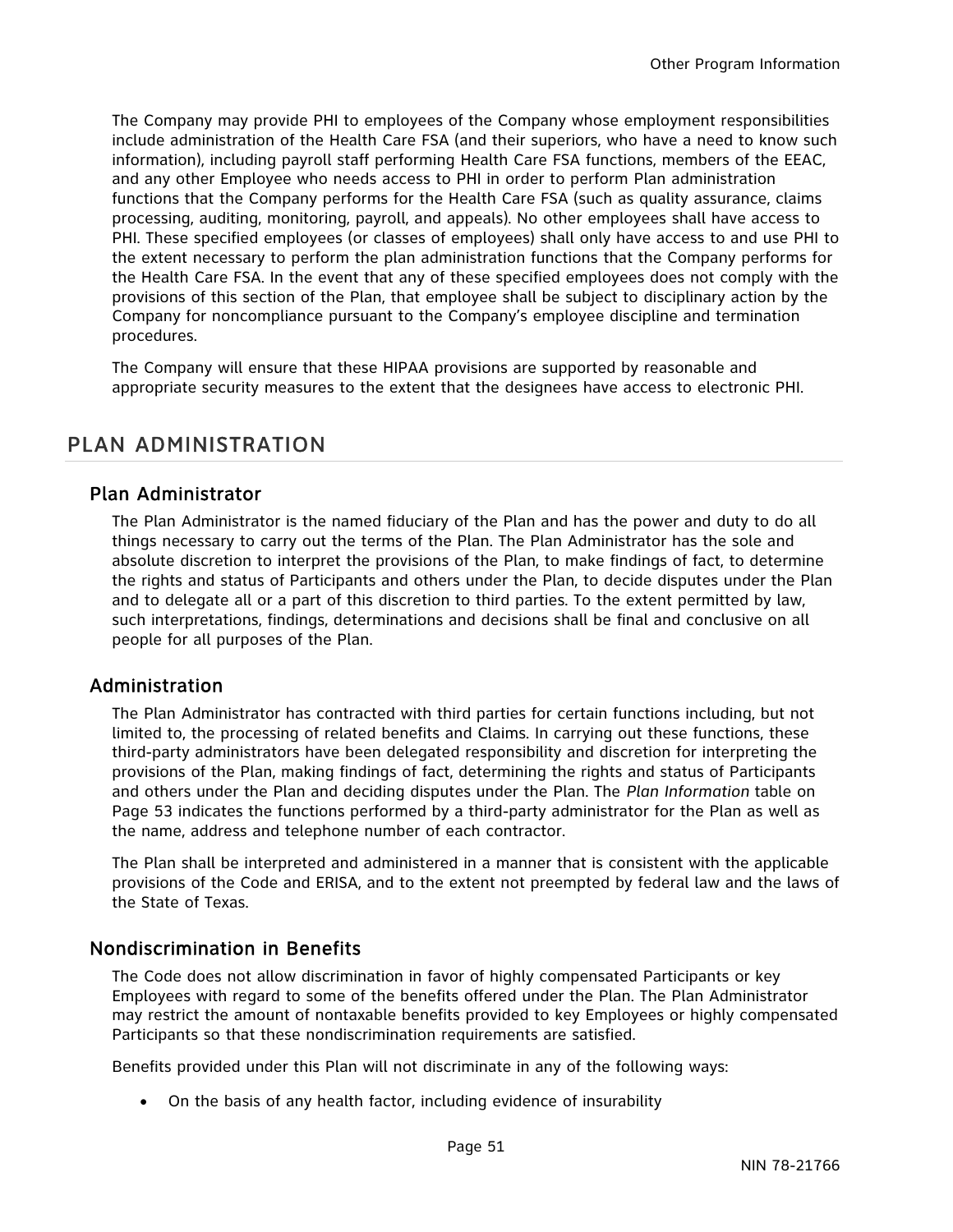- As to eligibility for benefits on the basis of a health factor
- On the basis of premiums or contributions for similarly situated individuals

## Amendment or Termination of the Plan

AT&T Inc. intends to continue the Plan described within this SPD but reserves the right to amend or terminate the Plan or to amend or eliminate benefits under the Plan at any time. In addition, your Participating Company reserves the right to end its participation in the Plan. In any such event, you and other Participants may not be eligible to receive benefits as described in this SPD, and you may lose participation in the Plan. However, no amendment or termination of the Plan will diminish or eliminate any Claim for any benefit to which you may have become entitled before such amendment or termination, unless the termination or amendment is necessary for the Plan to comply with the law.

Although no Plan amendment or termination will affect your right to any benefit to which you have already become entitled, this does not mean that you will acquire a lifetime right to any Plan benefit, to eligibility for coverage under the Plan, or to the continuation of the Plan merely by reason of the fact that the Plan was in effect during your employment or at the time you received a benefit under the Plan or at any time thereafter.

## Limitation of Rights

Participation in the Plan does not give you a right to remain employed by the Company. Except as otherwise required by law or as allowed under the provision of the Plan, benefits provided under the Plan may not be assigned or alienated. This means that you may not sell, assign, pledge or otherwise transfer benefits under the Plan before the benefits are paid to you, nor are your Plan benefits subject to attachments, garnishment, execution or encumbrance of any kind before payment to you.

## Legal Action Against the Plan

If you wish to bring a legal action concerning your right to participate in the Plan or your right to receive any benefits under the Plan, you must first go through the Claim and appeals process described in this SPD. A legal action should not be filed until you complete the Claim and appeals process described in this SPD. As part of the final level of that appeal process, you must raise all issues and state all reasons that provide a basis for your appeal. Legal action involving the Plan should be filed directly against the Plan. Process in legal actions concerning the provision of benefits under the Plan should be served on the Plan Administrator as provided in the following *Plan Information* table.

## Indemnification

AT&T Inc. agrees to indemnify and hold harmless any present or former employee of AT&T Inc. or any of its affiliates or subsidiaries to whom fiduciary, plan administration or trust fund operation or investment responsibilities are delegated, including but not limited to, members of any committees and their delegates responsible for plan administration and related responsibilities, against any and all claims, demands, rights, liabilities, damages, causes of actions, costs and expenses of whatsoever kind and nature (including plan administrator approved attorneys' fees and amounts paid in settlement of any claims) occasioned by any act or omission to act in connection with the Plan, if such act or omission is in good faith. The foregoing right to indemnification shall be in addition to such other rights as such employees may enjoy as a matter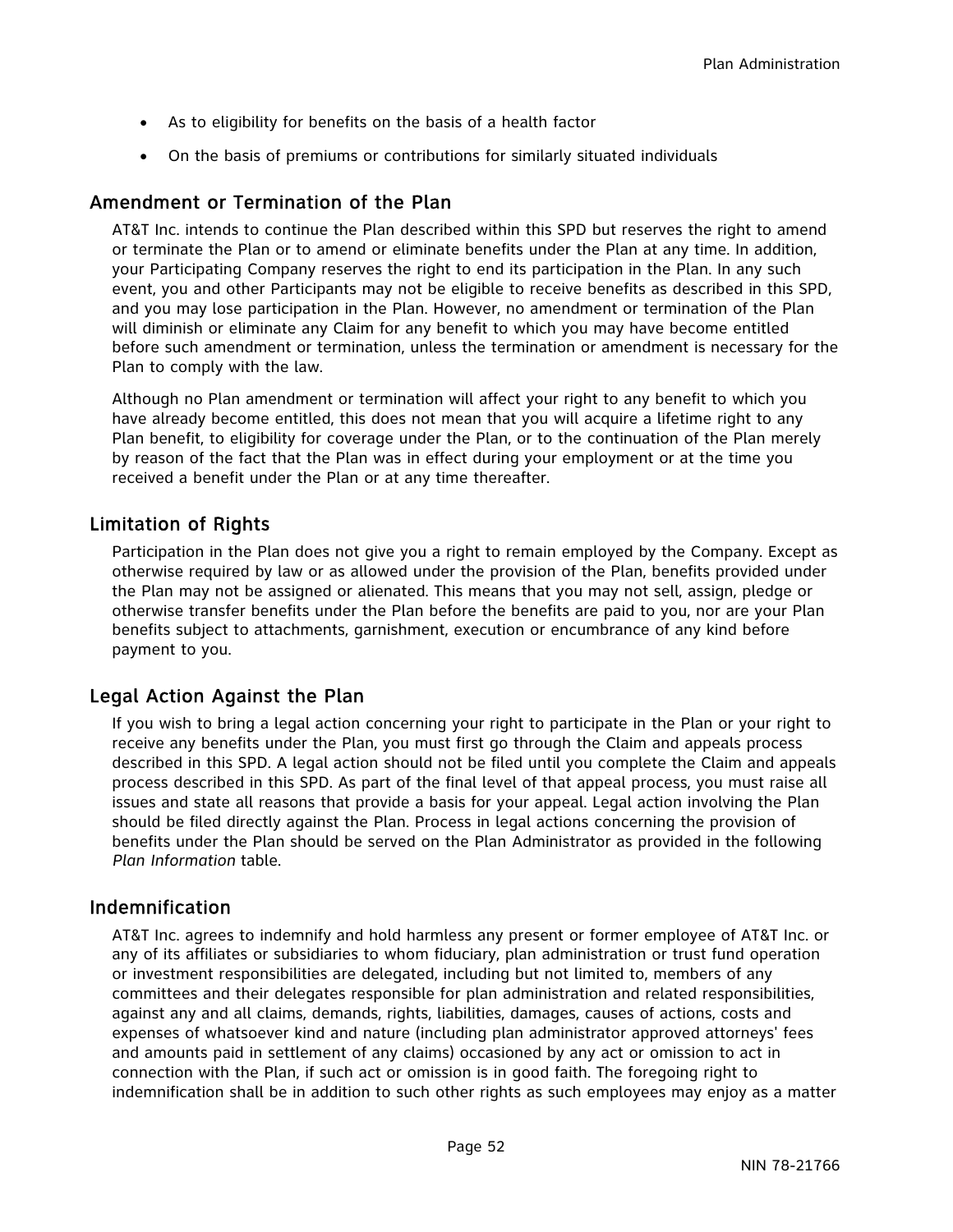of law or by reason of insurance coverage of any kind. Rights granted hereunder shall be in addition to and not in lieu of any rights to indemnification to which such employee may be entitled pursuant to the by-laws of AT&T Inc. or any of its affiliates or subsidiaries.

| <b>Plan Information</b>                                                                                       |                                                                                                                                                                                                                                                                     |
|---------------------------------------------------------------------------------------------------------------|---------------------------------------------------------------------------------------------------------------------------------------------------------------------------------------------------------------------------------------------------------------------|
|                                                                                                               | AT&T Inc. Flexible Spending Account Plan (AT&T FSA), which includes the:                                                                                                                                                                                            |
|                                                                                                               | Before-Tax Premium Option<br>$\bullet$                                                                                                                                                                                                                              |
| <b>Plan Name</b>                                                                                              | Before-Tax Health Savings Account (HSA) Payroll Contributions<br>$\bullet$                                                                                                                                                                                          |
|                                                                                                               | Health Care Flexible Spending Account (Health Care FSA)<br>$\bullet$                                                                                                                                                                                                |
|                                                                                                               | Dependent Care Flexible Spending Account (Dependent Care FSA)                                                                                                                                                                                                       |
| <b>Plan Number</b>                                                                                            | 533                                                                                                                                                                                                                                                                 |
| <b>Plan Sponsor and Plan</b><br><b>Administrator of the AT&amp;T Flexible</b><br><b>Spending Account Plan</b> | AT&T Inc.<br>P.O. Box 132160<br>Dallas, TX 75313-2160                                                                                                                                                                                                               |
| (as defined by ERISA)                                                                                         | 210-351-3333                                                                                                                                                                                                                                                        |
| <b>Name and Address of Employer</b>                                                                           | Affiliates of AT&T Inc.<br>P.O. Box 132160<br>Dallas, TX 75313-2160<br>210-351-3333                                                                                                                                                                                 |
|                                                                                                               |                                                                                                                                                                                                                                                                     |
| <b>Plan Sponsor's Employer</b><br><b>Identification Number</b>                                                | 43-1301883                                                                                                                                                                                                                                                          |
|                                                                                                               | Plan administration is retained by the Plan Administrator. However, the<br>Plan Administrator has contracted with third parties for certain functions<br>associated with the Plan as follows:                                                                       |
|                                                                                                               | The Plan Administrator administers Claims and appeals for benefits under<br>the Plan, on a contract basis with:                                                                                                                                                     |
|                                                                                                               | <b>SHPS</b><br><b>FSA Processing</b><br>P.O. Box 14646<br>Louisville, KY 40512                                                                                                                                                                                      |
| <b>Type of Administration</b>                                                                                 | 877-358-0302                                                                                                                                                                                                                                                        |
|                                                                                                               | The Plan Administrator administers enrollment, eligibility and COBRA<br>coverage under the Plan provisions, including the determination of initial<br>Claims for Eligibility and appeals for Claim for Benefits involving eligibility,<br>on a contract basis with: |
|                                                                                                               | <b>Hewitt Associates LLC</b><br>100 Half Day Road<br>P. O. Box 1474<br>Lincolnshire, IL 60069-1474                                                                                                                                                                  |
|                                                                                                               | 877-722-0020                                                                                                                                                                                                                                                        |
| Table continued on next page                                                                                  |                                                                                                                                                                                                                                                                     |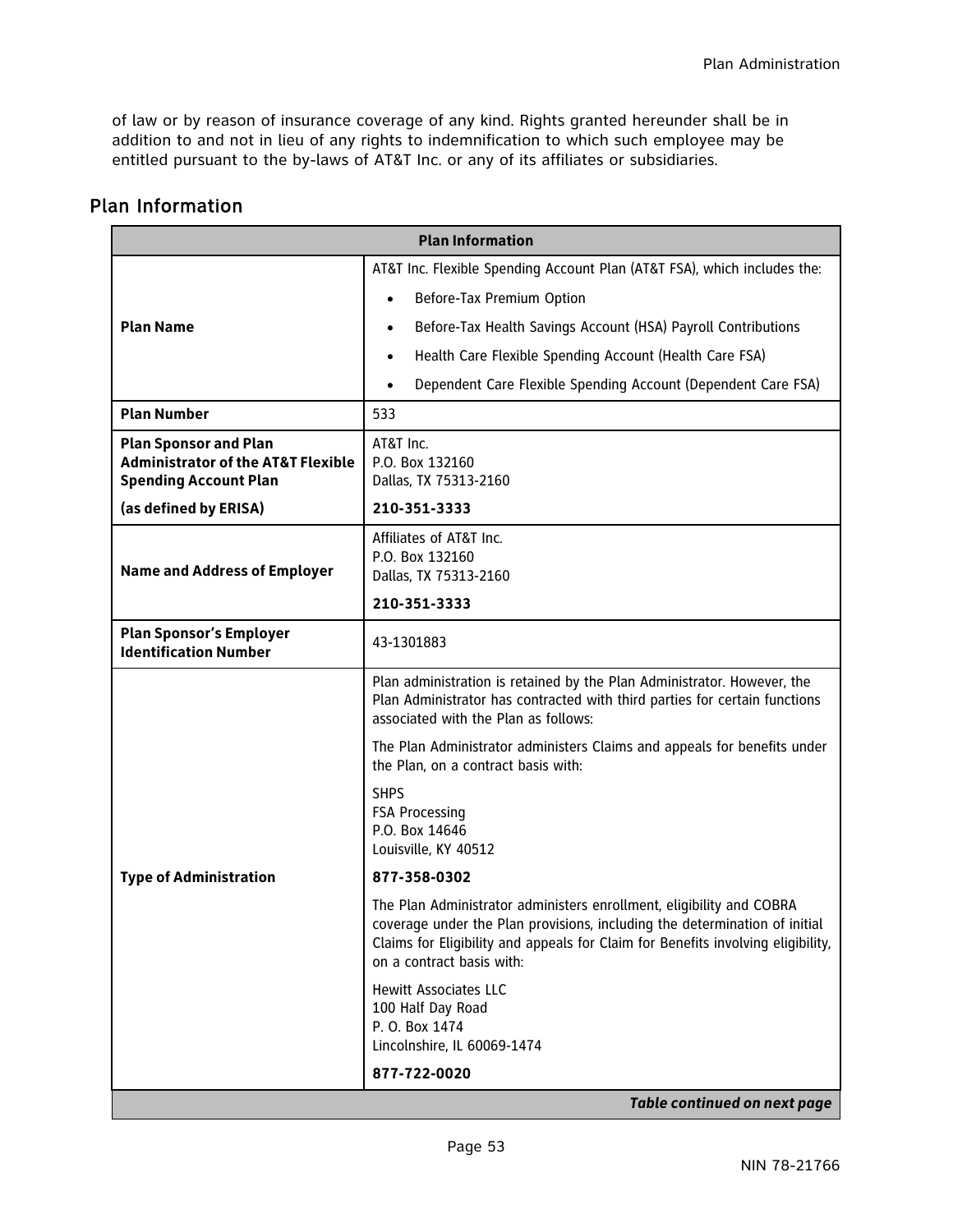| <b>Plan Information</b>                   |                                                                                                                                                                                                                                                                                                                                                                                                                                                                                                               |
|-------------------------------------------|---------------------------------------------------------------------------------------------------------------------------------------------------------------------------------------------------------------------------------------------------------------------------------------------------------------------------------------------------------------------------------------------------------------------------------------------------------------------------------------------------------------|
| <b>Agent for Service of Legal Process</b> | Process in legal actions concerning the provision of benefits under the<br>Plan should be served on the Plan Administrator, which is the agent for<br>service of legal process, at:                                                                                                                                                                                                                                                                                                                           |
|                                           | AT&T Services Inc.<br>P.O. Box 132160<br>Dallas, TX 75313-2160                                                                                                                                                                                                                                                                                                                                                                                                                                                |
|                                           | 210-351-3333                                                                                                                                                                                                                                                                                                                                                                                                                                                                                                  |
|                                           | Service of process also may be made upon a Plan Trustee.                                                                                                                                                                                                                                                                                                                                                                                                                                                      |
| <b>Type of Plan</b>                       | Welfare benefit plan that constitutes a cafeteria (salary redirection) plan<br>organized under Section 125 of the Code.                                                                                                                                                                                                                                                                                                                                                                                       |
| <b>Plan Year</b>                          | Jan. 1 - Dec. 31                                                                                                                                                                                                                                                                                                                                                                                                                                                                                              |
| <b>Plan Funding and Contributions</b>     | The Plan is funded solely through salary reductions. There is no trust that<br>has been created to hold employee contributions to these Plans.                                                                                                                                                                                                                                                                                                                                                                |
| <b>Payment of Benefits</b>                | Administrators:                                                                                                                                                                                                                                                                                                                                                                                                                                                                                               |
|                                           | The Claims Administrator determines all Claims for Benefits under<br>the Plan. The Claims Administrator has full discretionary authority<br>to interpret the provisions of the Plan as they apply to entitlement<br>to benefits.                                                                                                                                                                                                                                                                              |
|                                           | The Eligibility and Enrollment Vendor, Hewitt Associates LLC (AT&T<br>Benefits Center), makes the initial determination concerning<br>eligibility for benefits under the Plan.                                                                                                                                                                                                                                                                                                                                |
|                                           | The AT&T Eligibility and Enrollment Appeals Committee (EEAC)<br>$\bullet$<br>determines final appeals from the denial of eligibility. The EEAC<br>has full discretionary authority to interpret the provisions of the<br>Plan as they apply to eligibility for benefits.                                                                                                                                                                                                                                      |
| <b>Plan Records</b>                       | All Plan records are kept on a calendar year basis beginning Jan. 1 and<br>ending Dec. 31.                                                                                                                                                                                                                                                                                                                                                                                                                    |
| <b>Collectively Bargained Plan</b>        | With respect to certain Eligible Employees, the Plan is maintained<br>pursuant to one or more collective bargaining agreements, and, upon<br>written request to the Plan Administrator, a copy of these collective<br>bargaining agreements may be obtained by Participants who are eligible<br>to participate in the Plan as a result of such collective bargaining<br>agreements, or may be examined by such Participants as required<br>pursuant to DOL Regulations Sections 2520.104b-1 and 2520.104b-30. |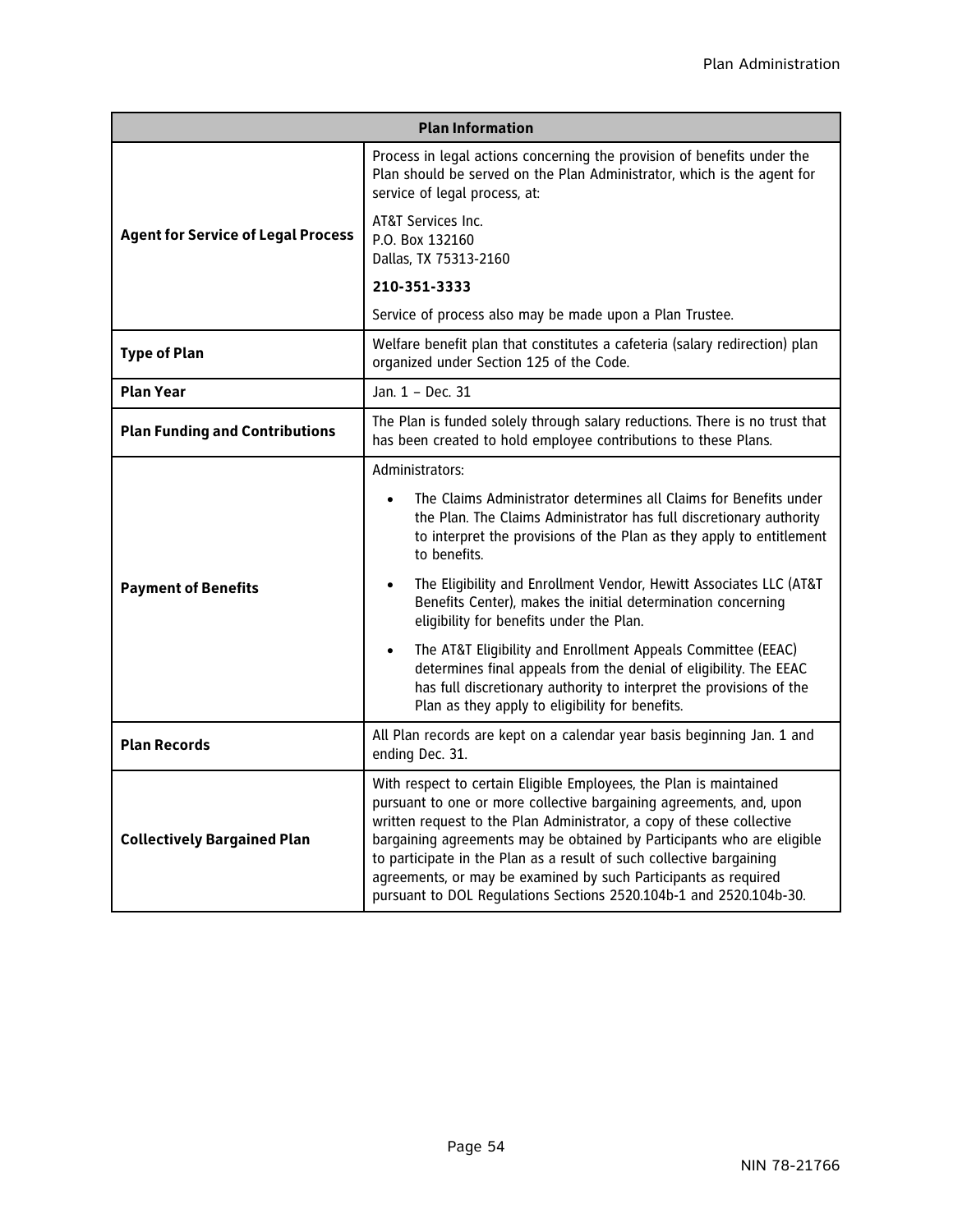# PARTICIPATING COMPANIES

This section identifies the Participating Companies with Eligible Employees. These include Companies that no longer participate, but certain former Employees of these Companies remain eligible to participate in the Plan.

This section also provides general information regarding which groups of Eligible Employees within a Participating Company are eligible to participate in the Plan.

This table should not be used to determine if you personally are eligible to participate in the Plan. See the "Eligibility and Participation" section on Page 10 for more information on eligibility to participate in the Plan.

| <b>Participating Companies - AT&amp;T Flexible Spending Account Plan</b> |                                                                                                                         |
|--------------------------------------------------------------------------|-------------------------------------------------------------------------------------------------------------------------|
| <b>Company Name</b>                                                      | <b>Eligible Employee Group</b>                                                                                          |
| Alascom, Inc.                                                            | Management Employees<br>$\bullet$                                                                                       |
|                                                                          | Management Employees<br>$\bullet$                                                                                       |
| Ameritech Publishing, Inc.                                               | Bargained Employees - ADV-CWA                                                                                           |
|                                                                          | Nonmanagement Nonunion Employees<br>$\bullet$                                                                           |
|                                                                          | Management Employees                                                                                                    |
|                                                                          | Midwest Region Core CWA                                                                                                 |
|                                                                          | Midwest Region Core IBEW                                                                                                |
| Ameritech Services, Inc.                                                 | Nonmanagement Nonunion Employees in the states of<br>Indiana, Michigan, Ohio and Wisconsin - Midwest<br>Region Core CWA |
|                                                                          | Nonmanagement Nonunion Employees in Illinois -<br>Midwest Region Core IBEW                                              |
| AT&T Advertising, L.P.                                                   | Management Employees<br>$\bullet$                                                                                       |
| AT&T Billing Southeast, LLC (formerly BellSouth                          | Management Employees                                                                                                    |
| Billing, Inc.)                                                           | Bargained Employees -- BLS Represented<br>$\bullet$                                                                     |
| AT&T Capital Services, Inc.                                              | Management Employees<br>$\bullet$                                                                                       |
| AT&T Consulting Solutions, Inc. (formerly<br>Callisma)                   | Management Employees<br>$\bullet$                                                                                       |
| AT&T Corp.                                                               | Management Employees                                                                                                    |
|                                                                          | Bargained Employees - Legacy AT&T Corp. CWA                                                                             |
|                                                                          | Bargained Employees - Legacy AT&T Corp. IBEW                                                                            |
|                                                                          | Nonmanagement Nonunion Employees                                                                                        |
| AT&T Delaware Intellectual Property, Inc.                                | Management Employees<br>$\bullet$                                                                                       |
|                                                                          | <b>Table continued on next page</b>                                                                                     |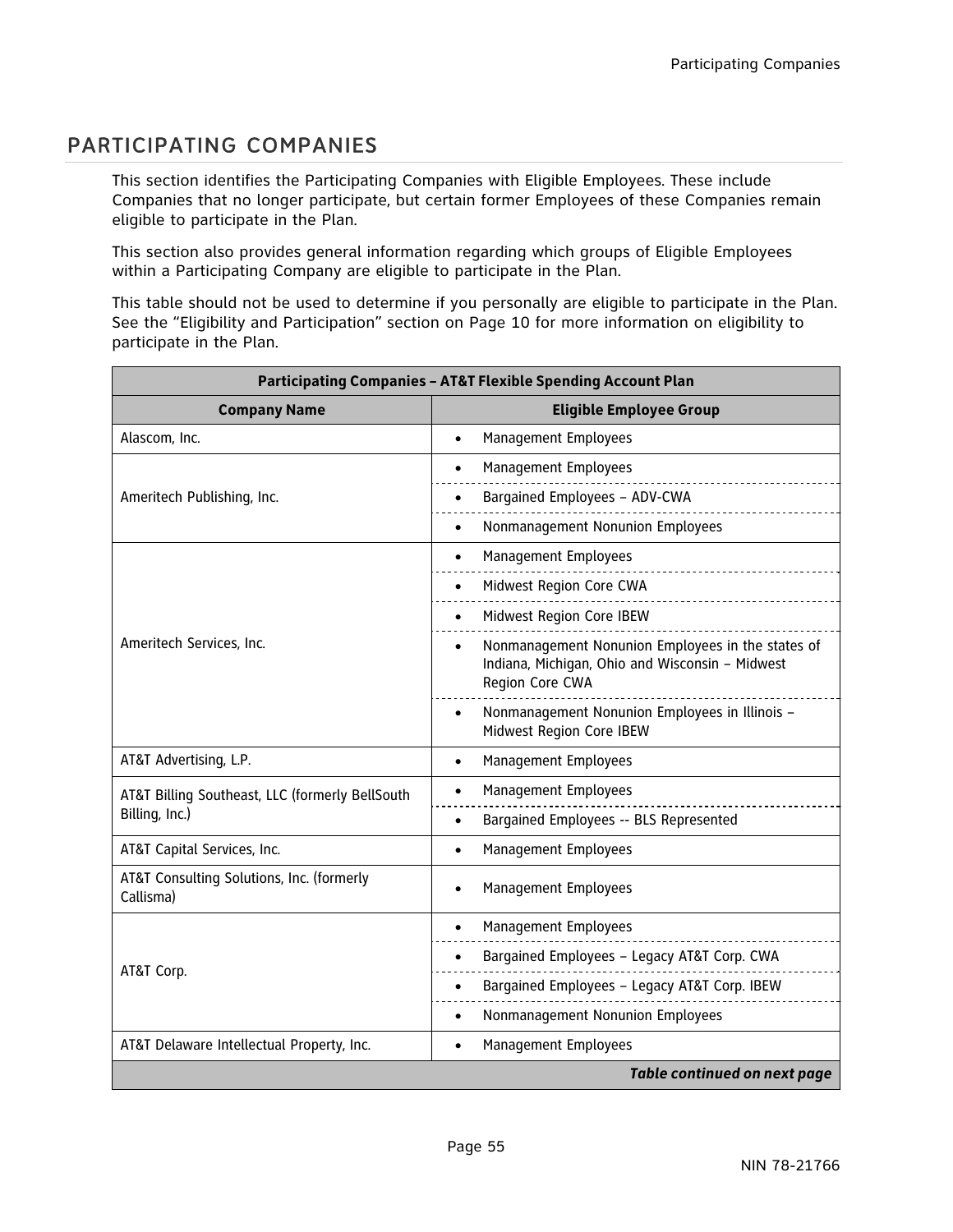| <b>Participating Companies - AT&amp;T Flexible Spending Account Plan</b>                                            |                                                 |
|---------------------------------------------------------------------------------------------------------------------|-------------------------------------------------|
| <b>Company Name</b>                                                                                                 | <b>Eligible Employee Group</b>                  |
| AT&T Global Communication Services, Inc.<br>(Includes Guam and Virgin Island Employees)                             | Management Employees<br>$\bullet$               |
| AT&T Global Network Services LLC                                                                                    | Management Employees<br>$\bullet$               |
| AT&T Government Solutions, Inc.                                                                                     | Management Employees<br>$\bullet$               |
| AT&T Intellectual Property Management, Inc.<br>(formerly BellSouth Intellectual Property<br>Management Corporation) | Management Employees                            |
| AT&T Intellectual Property Marketing, Inc.<br>(formerly BellSouth Intellectual Property<br>Marketing Corporation)   | Management Employees                            |
| AT&T Intelleprop, Inc.                                                                                              | Management Employees<br>$\bullet$               |
|                                                                                                                     | Management Employees                            |
| AT&T Labs, Inc.                                                                                                     | Bargained Employees - BLS Represented<br>٠      |
|                                                                                                                     | Bargained Employees - Legacy AT&T Corp. CWA     |
| AT&T Management Services, L.P.                                                                                      | Management Employees<br>$\bullet$               |
| AT&T Messaging, LLC                                                                                                 | Management Employees<br>$\bullet$               |
|                                                                                                                     | Bargained Employees - SMSI<br>$\bullet$         |
| AT&T Mexico, Inc.                                                                                                   | Management Employees<br>$\bullet$               |
| <b>AT&amp;T Mobility Services LLC</b>                                                                               | Management Employees<br>٠                       |
|                                                                                                                     | AT&T Mobility-CWA<br>$\bullet$                  |
| AT&T of the Virgin Islands, Inc.                                                                                    | Management Employees<br>$\bullet$               |
|                                                                                                                     | Management Employees                            |
|                                                                                                                     | Bargained Employees - BLS Represented           |
|                                                                                                                     | Bargained Employees - East Region Core CWA      |
| AT&T Operations, Inc.                                                                                               | Bargained Employees - Legacy AT&T Corp. CWA     |
|                                                                                                                     | Bargained Employees - Legacy AT&T Corp. IBEW    |
|                                                                                                                     | Bargained Employees - Southwest Region Core CWA |
| <b>Table continued on next page</b>                                                                                 |                                                 |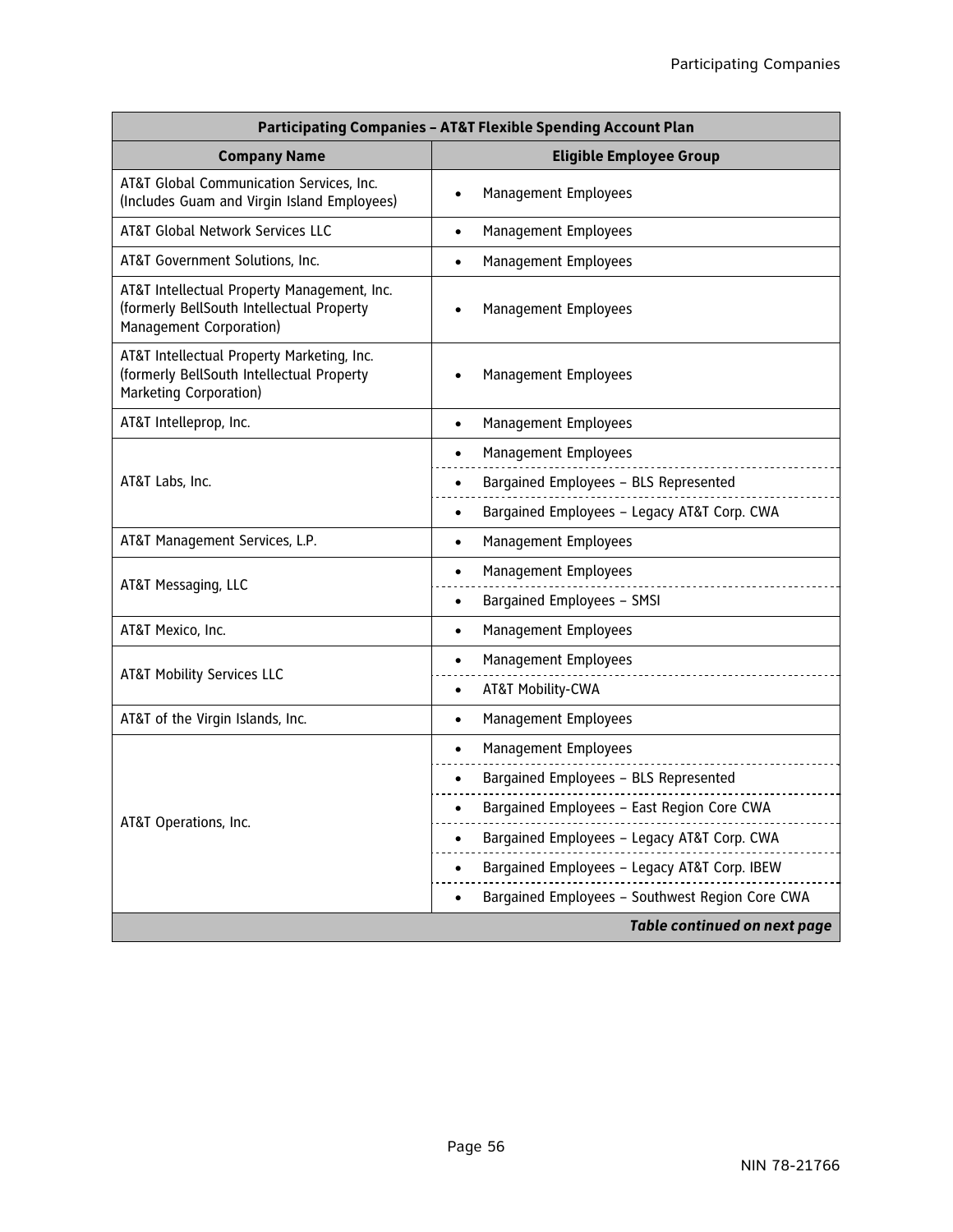| <b>Participating Companies - AT&amp;T Flexible Spending Account Plan</b> |                                                                                       |  |
|--------------------------------------------------------------------------|---------------------------------------------------------------------------------------|--|
| <b>Company Name</b>                                                      | <b>Eligible Employee Group</b>                                                        |  |
|                                                                          | Management Employees                                                                  |  |
|                                                                          | Bargained Employees - BLS Represented                                                 |  |
|                                                                          | Bargained Employees - East Region Core CWA and<br>Premise Technician                  |  |
|                                                                          | Bargained Employees - Legacy AT&T Corp. CWA                                           |  |
|                                                                          | Bargained Employees - Legacy AT&T Corp. IBEW                                          |  |
| AT&T Services, Inc.                                                      | Bargained Employees - Southwest Region Core CWA and<br>Premise Technician             |  |
|                                                                          | Bargained Employees - West Region Core CWA and<br>$\bullet$<br>Premise Technician     |  |
|                                                                          | Bargained Employees - Midwest Region Core CWA and<br>Premise Technician               |  |
|                                                                          | Bargained Employees - Midwest Region Core IBEW and<br>$\bullet$<br>Premise Technician |  |
|                                                                          | <b>Management Employees</b><br>$\bullet$                                              |  |
| AT&T Solutions, Inc.                                                     | Bargained Employees - Legacy AT&T Corp. IBEW<br>٠                                     |  |
| AT&T Support Services Company Inc.                                       | Management Employees<br>$\bullet$                                                     |  |
| AT&T Technical Services Company, Inc.                                    | Management Employees<br>$\bullet$                                                     |  |
|                                                                          | Management Employees<br>٠                                                             |  |
| AT&T Video Services, Inc.                                                | Bargained Employees - ATTVS-SBVS District 6 CWA                                       |  |
|                                                                          | Bargained Employees - West Region Core CWA and<br>Premise Technician                  |  |
| AT&T World Personnel Services, Inc.                                      | Management Employees<br>$\bullet$                                                     |  |
| BellSouth Advertising & Publishing<br>Corporation                        | Management Employees<br>$\bullet$                                                     |  |
|                                                                          | Bargained Employees - BLS Represented                                                 |  |
|                                                                          | Nonmanagement Nonunion Employees<br>٠                                                 |  |
|                                                                          | Management Employees<br>٠                                                             |  |
| BellSouth Communication Systems, LLC                                     | Bargained Employees - BLS Represented<br>$\bullet$                                    |  |
|                                                                          | Management Employees<br>$\bullet$                                                     |  |
| <b>BellSouth Corporation</b>                                             | Bargained Employees - BLS Represented                                                 |  |
|                                                                          | Nonmanagement Nonunion Employees                                                      |  |
| BellSouth Entertainment, LLC                                             | Management Employees<br>$\bullet$                                                     |  |
|                                                                          | Table continued on next page                                                          |  |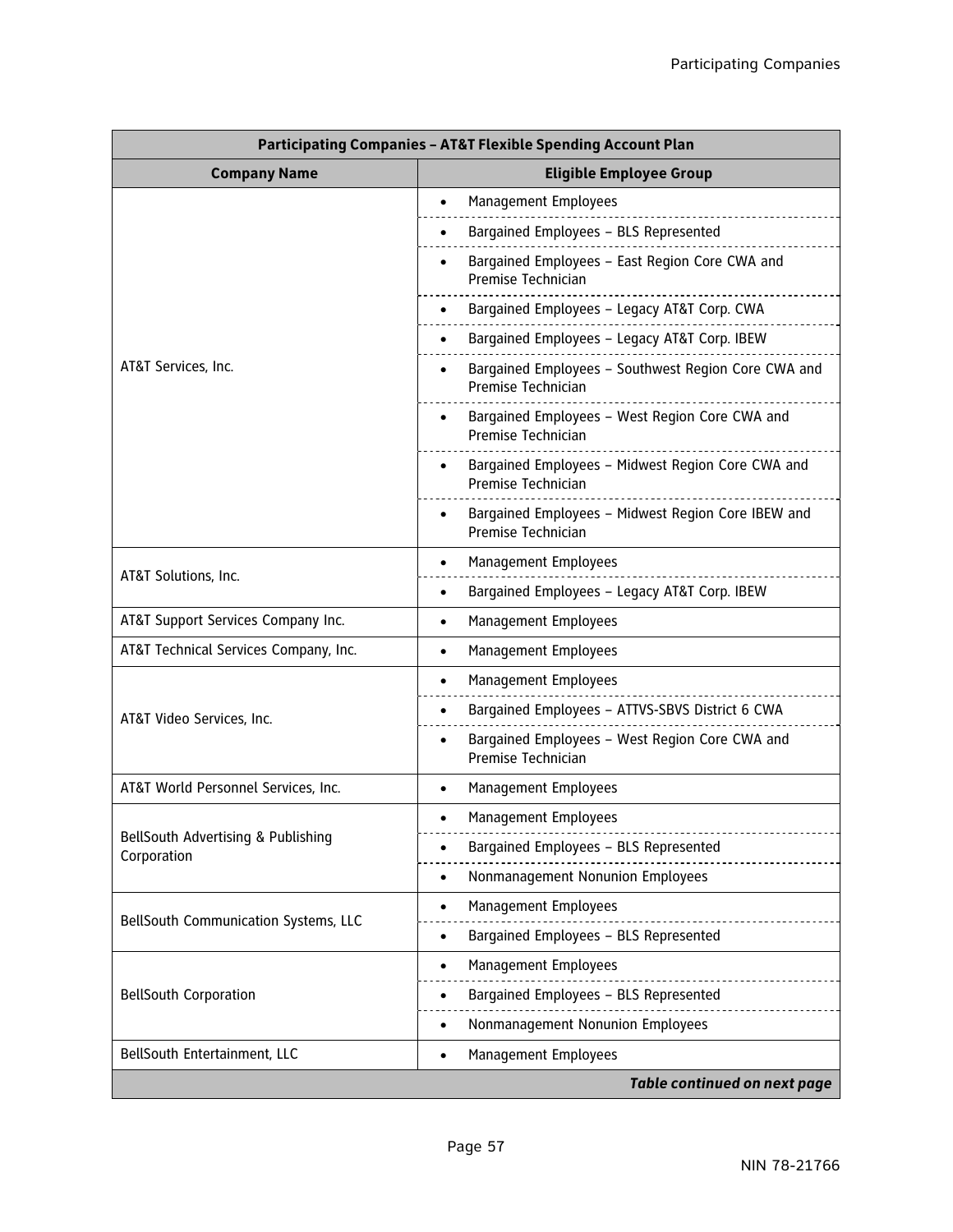| <b>Participating Companies - AT&amp;T Flexible Spending Account Plan</b> |                                                                                                                              |  |
|--------------------------------------------------------------------------|------------------------------------------------------------------------------------------------------------------------------|--|
| <b>Company Name</b>                                                      | <b>Eligible Employee Group</b>                                                                                               |  |
| BellSouth Long Distance, Inc.                                            | Management Employees                                                                                                         |  |
|                                                                          | Bargained Employees - BLS Represented                                                                                        |  |
|                                                                          | Bargained Employees - BLS Special Represented<br>٠                                                                           |  |
|                                                                          | Management Employees                                                                                                         |  |
|                                                                          | Bargained Employees - BLS Represented                                                                                        |  |
| BellSouth Telecommunications, Inc.                                       | Bargained Employees - BLS Special Represented                                                                                |  |
|                                                                          | Southeast Region NMNU (Premise Technicians and<br>$\bullet$<br>Dispatcher job titles)                                        |  |
|                                                                          | Management Employees<br>$\bullet$                                                                                            |  |
| Berry Network Inc.                                                       | L. M. Berry NMNU<br>$\bullet$                                                                                                |  |
|                                                                          | Management Employees<br>$\bullet$                                                                                            |  |
|                                                                          | Bargained Employees - Midwest Region Core CWA and<br>Premise Technician                                                      |  |
| Illinois Bell Telephone Company                                          | Bargained Employees - Midwest Region Core IBEW and<br>$\bullet$<br>Premise Technician (also includes Engineering Assistants) |  |
|                                                                          | Nonmanagement Nonunion Employees - Midwest Region<br>$\bullet$<br>Core IBEW                                                  |  |
|                                                                          | <b>Management Employees</b><br>$\bullet$                                                                                     |  |
| Indiana Bell Telephone Company, Inc.                                     | Bargained Employees - Midwest Region Core CWA and<br>Premise Technician                                                      |  |
|                                                                          | Bargained Employees - Midwest Region Core IBEW and<br>Premise Technician                                                     |  |
| Intelligent Media Ventures, LLC                                          | Management Employees<br>$\bullet$                                                                                            |  |
|                                                                          | <b>Management Employees</b><br>$\bullet$                                                                                     |  |
| L.M. Berry and Company                                                   | L. M. Berry NMNU<br>٠                                                                                                        |  |
|                                                                          | Management Employees<br>$\bullet$                                                                                            |  |
| Michigan Bell Telephone Company                                          | Bargained Employees - Midwest Region Core CWA and<br>Premise Technician                                                      |  |
|                                                                          | Nonmanagement Nonunion Employees - Midwest Region<br>Core CWA                                                                |  |
|                                                                          | Management Employees                                                                                                         |  |
| Nevada Bell Telephone Company                                            | Bargained Employees - West Region Core CWA and<br>Premise Technician                                                         |  |
|                                                                          | <b>Table continued on next page</b>                                                                                          |  |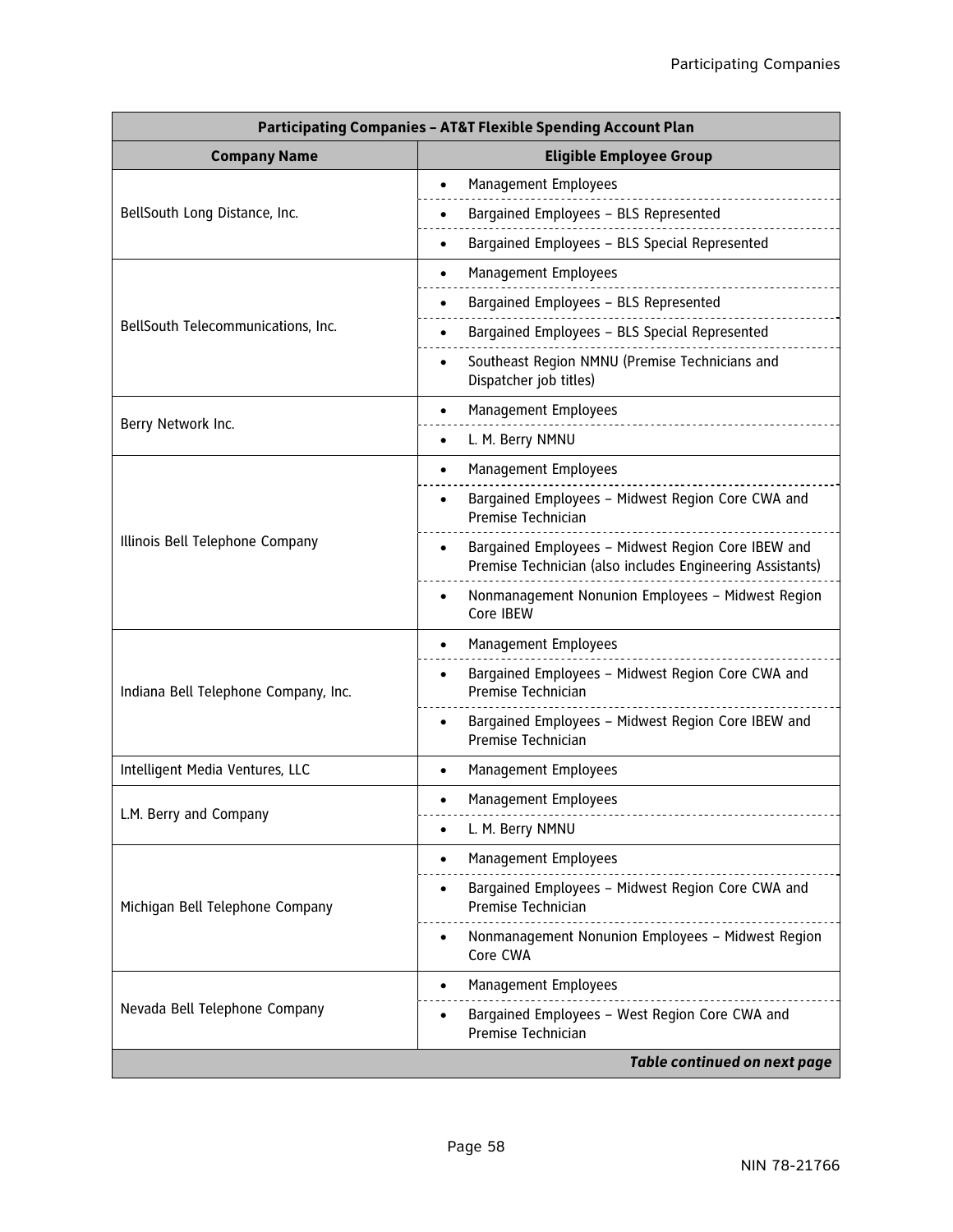| <b>Participating Companies - AT&amp;T Flexible Spending Account Plan</b> |                                                                                                                                         |  |
|--------------------------------------------------------------------------|-----------------------------------------------------------------------------------------------------------------------------------------|--|
| <b>Company Name</b>                                                      | <b>Eligible Employee Group</b>                                                                                                          |  |
| The Ohio Bell Telephone Company                                          | Management Employees<br>$\bullet$                                                                                                       |  |
|                                                                          | Bargained Employees - Midwest Region Core CWA and<br>$\bullet$<br>Premise Technician                                                    |  |
|                                                                          | Management Employees<br>$\bullet$                                                                                                       |  |
|                                                                          | Bargained Employees - PBD-IBEW Local 1269                                                                                               |  |
| Pacific Bell Directory                                                   | Bargained Employees - PBD-IBEW Local 2139                                                                                               |  |
|                                                                          | Nonmanagement Nonunion Employees<br>٠                                                                                                   |  |
| Pacific Bell Information Services                                        | Management Employees<br>$\bullet$                                                                                                       |  |
|                                                                          | Management Employees<br>$\bullet$                                                                                                       |  |
|                                                                          | Bargained Employees - PB-IBEW Local 1269                                                                                                |  |
| Pacific Bell Telephone Company                                           | Bargained Employees - PB-TIU Local 103                                                                                                  |  |
|                                                                          | Bargained Employees - West Region Core CWA and<br>Premise Technician                                                                    |  |
|                                                                          | Management Employees<br>٠                                                                                                               |  |
| PBD Holdings                                                             | Bargained Employees - DGA-IBEW Local 1269                                                                                               |  |
|                                                                          | DGA-NMNU<br>٠                                                                                                                           |  |
| SBC Global Management Support, LLC                                       | Management Employees<br>$\bullet$                                                                                                       |  |
|                                                                          | Management Employees                                                                                                                    |  |
|                                                                          | AIS-NMNU                                                                                                                                |  |
|                                                                          | Bargained Employees - AIS-CA/NV (Datacomm Operation<br>Bargained Employees in California/Nevada)                                        |  |
|                                                                          | Bargained Employees - AIS-CWA (Datacomm Operations<br>Employees located in Indiana, Michigan, Ohio and<br>Wisconsin)                    |  |
| SBC Global Services, Inc.                                                | Bargained Employees - AIS-IBEW Local 21 (Datacomm<br>Operations Employees located in Illinois and Indiana also<br>includes Warehousers) |  |
|                                                                          | Bargained Employees - AIS-IBEW Local 58 (Datacomm<br>Operations Employees in Michigan)                                                  |  |
|                                                                          | Bargained Employees - AIS-IBEW Local 494 (Datacomm<br>Operations Employees in Wisconsin)                                                |  |
|                                                                          | Bargained Employees - AIS-IBEW Local 134 (Datacomm<br>Operations Employees in Chicago)                                                  |  |
|                                                                          | Bargained Employees - AIS-COS (Customer Operations<br>Specialist located in Michigan)                                                   |  |
| <b>Table continued on next page</b>                                      |                                                                                                                                         |  |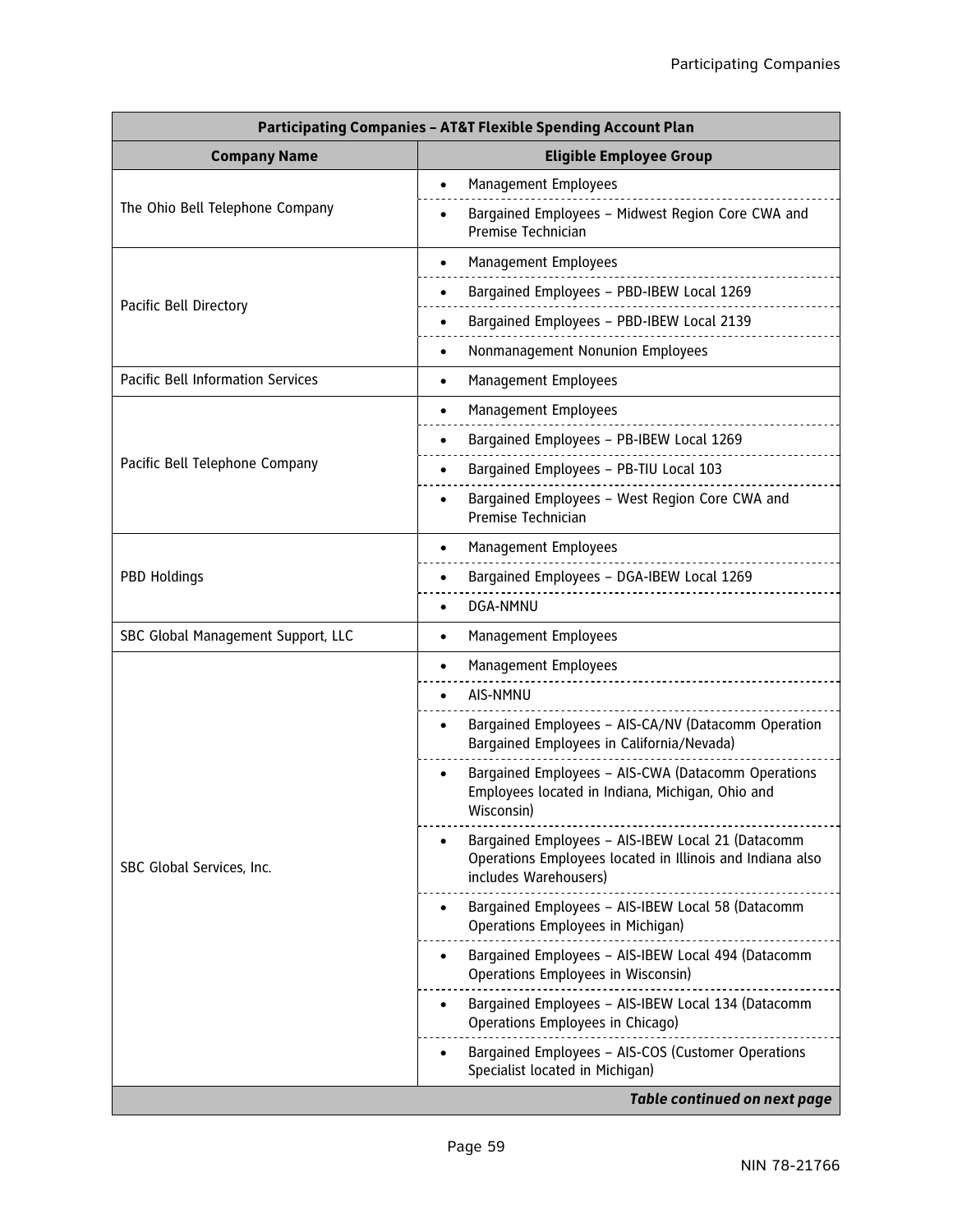| <b>Participating Companies - AT&amp;T Flexible Spending Account Plan</b> |                                                                                                                                      |  |
|--------------------------------------------------------------------------|--------------------------------------------------------------------------------------------------------------------------------------|--|
| <b>Company Name</b>                                                      | <b>Eligible Employee Group</b>                                                                                                       |  |
| SBC International, Inc.                                                  | Management Employees<br>$\bullet$                                                                                                    |  |
|                                                                          | Management Employees<br>$\bullet$                                                                                                    |  |
|                                                                          | Southeast Region NMNU (Premise Technicians and<br>Dispatcher job titles)                                                             |  |
|                                                                          | Bargained Employees - East Region Core CWA (Premise<br>Technician)                                                                   |  |
| SBC Internet Services, Inc.                                              | Bargained Employees - Premise Technician, Dispatcher,<br>Technical Support Representative II (Midwest Region Core<br>CWA District 4) |  |
|                                                                          | Bargained Employees - SBCIS-NIC and SBCISP-NIC                                                                                       |  |
|                                                                          | Bargained Employees - Southwest Region Core CWA and<br>$\bullet$<br>Premise Technician                                               |  |
|                                                                          | Bargained Employees - Tier 1 DSL Customer Assistant                                                                                  |  |
|                                                                          | Bargained Employees - West Region Core CWA (Premise<br>Technician)                                                                   |  |
|                                                                          | Management Employees<br>$\bullet$                                                                                                    |  |
| SBC Long Distance, LLC                                                   | Bargained Employees - SBLD-IBEW Local 21<br>$\bullet$                                                                                |  |
| SNET Diversified Group, Inc.                                             | Management Employees<br>$\bullet$                                                                                                    |  |
|                                                                          | Management Employees<br>$\bullet$                                                                                                    |  |
| SNET Information Services, Inc.                                          | Bargained Employees -- SNEIS-CWA<br>$\bullet$                                                                                        |  |
| The Southern New England Telephone                                       | Management Employees<br>٠                                                                                                            |  |
| Company                                                                  | Bargained Employees - East Region Core CWA                                                                                           |  |
|                                                                          | Management Employees                                                                                                                 |  |
| Southwestern Bell Advertising Group, Inc.                                | Bargained Employees - SWBAG                                                                                                          |  |
|                                                                          | Nonmanagement Nonunion Employees                                                                                                     |  |
|                                                                          | Management Employees<br>$\bullet$                                                                                                    |  |
| Southwestern Bell Telephone Company                                      | Bargained Employees - Southwest Region Core CWA and<br>Premise Technician                                                            |  |
|                                                                          | Nonmanagement Nonunion Employees (Confidential)<br>$\bullet$                                                                         |  |
|                                                                          | Management Employees                                                                                                                 |  |
| Southwestern Bell Yellow Pages, Inc.                                     | Bargained Employees - SBYP                                                                                                           |  |
|                                                                          | Nonmanagement Nonunion Employees (Confidential)                                                                                      |  |
| <b>Table continued on next page</b>                                      |                                                                                                                                      |  |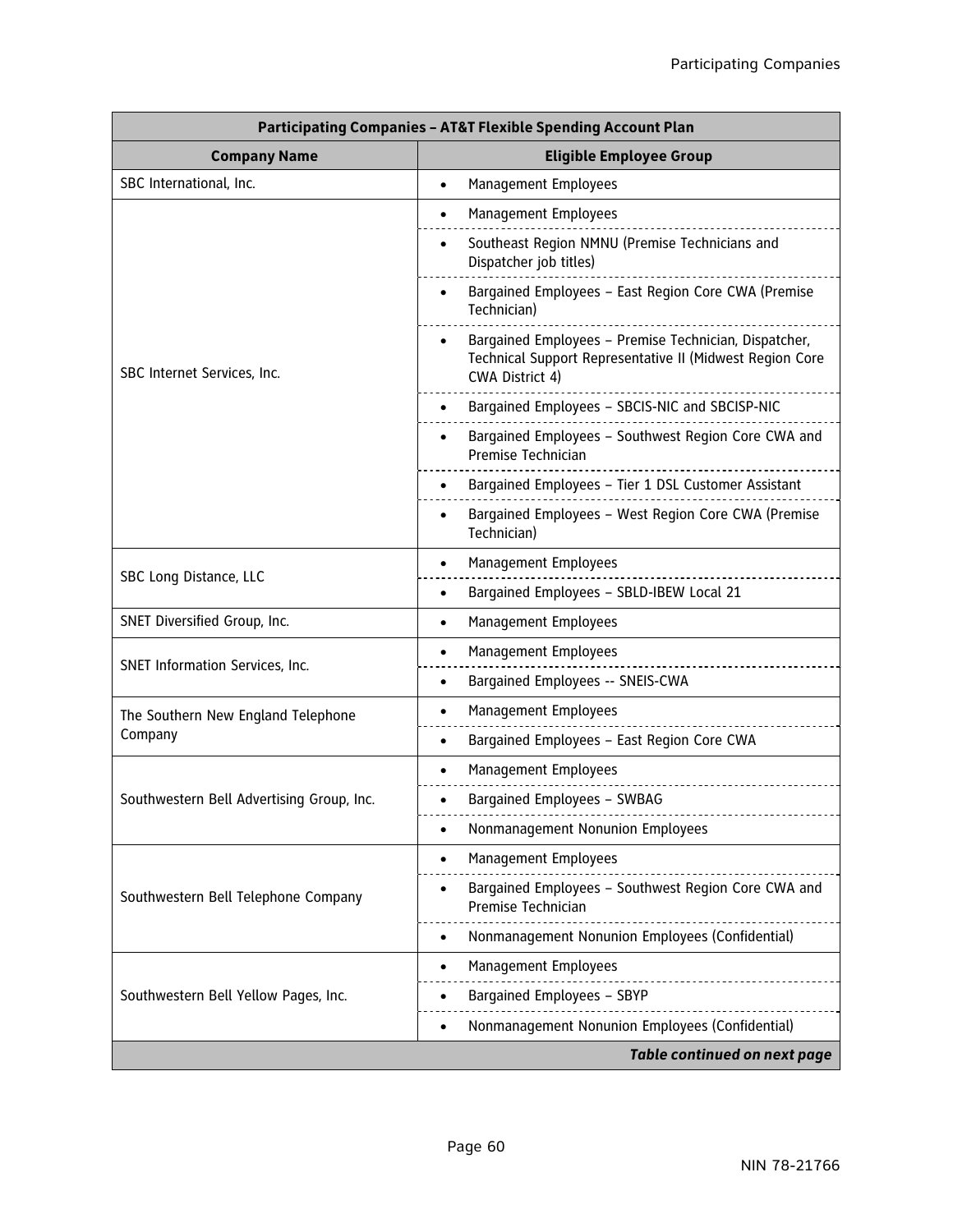| <b>Participating Companies - AT&amp;T Flexible Spending Account Plan</b> |                                                                         |
|--------------------------------------------------------------------------|-------------------------------------------------------------------------|
| <b>Company Name</b>                                                      | <b>Eligible Employee Group</b>                                          |
|                                                                          | Management Employees                                                    |
| Stephens Graphics, Inc.                                                  | Bargained Employees - SGI Local 121C and Local 540M                     |
|                                                                          | Management Employees<br>$\bullet$                                       |
| TC Systems, Inc.                                                         | Bargained Employees - Legacy AT&T Corp. CWA                             |
|                                                                          | Management Employees                                                    |
| TCG of the Carolinas, Inc.                                               | Bargained Employees - Legacy AT&T Corp. CWA<br>$\bullet$                |
| TCG Delaware Valley, Inc.                                                | Management Employees<br>$\bullet$                                       |
|                                                                          | Management Employees                                                    |
| TCG New Jersey, Inc.                                                     | Bargained Employees - Legacy AT&T Corp. CWA<br>$\bullet$                |
| <b>TCG Rhode Island</b>                                                  | Management Employees                                                    |
|                                                                          | Bargained Employees - Legacy AT&T Corp. CWA                             |
|                                                                          | Management Employees                                                    |
| TCG Services, Inc.                                                       | Bargained Employees - Legacy AT&T Corp. CWA                             |
| Teleport Communications Boston, Inc.                                     | Management Employees<br>$\bullet$                                       |
|                                                                          | Management Employees<br>٠                                               |
| <b>Teleport Communications New York</b>                                  | Bargained Employees - Legacy AT&T Corp. CWA<br>$\bullet$                |
|                                                                          | <b>Management Employees</b>                                             |
| Wisconsin Bell, Inc.                                                     | Bargained Employees - Midwest Region Core CWA and<br>Premise Technician |

*Note: In addition, with prior approval of the AT&T Inc. board of directors (or its delegate) or the successor to such board, other Companies may hereafter become Participating Companies in the Plan. A complete updated list of all the Participating Companies for the Plan may be obtained from the Plan Administrator. The list also may be examined at the Plan Administrator's office or at other Participating Company locations in your area.*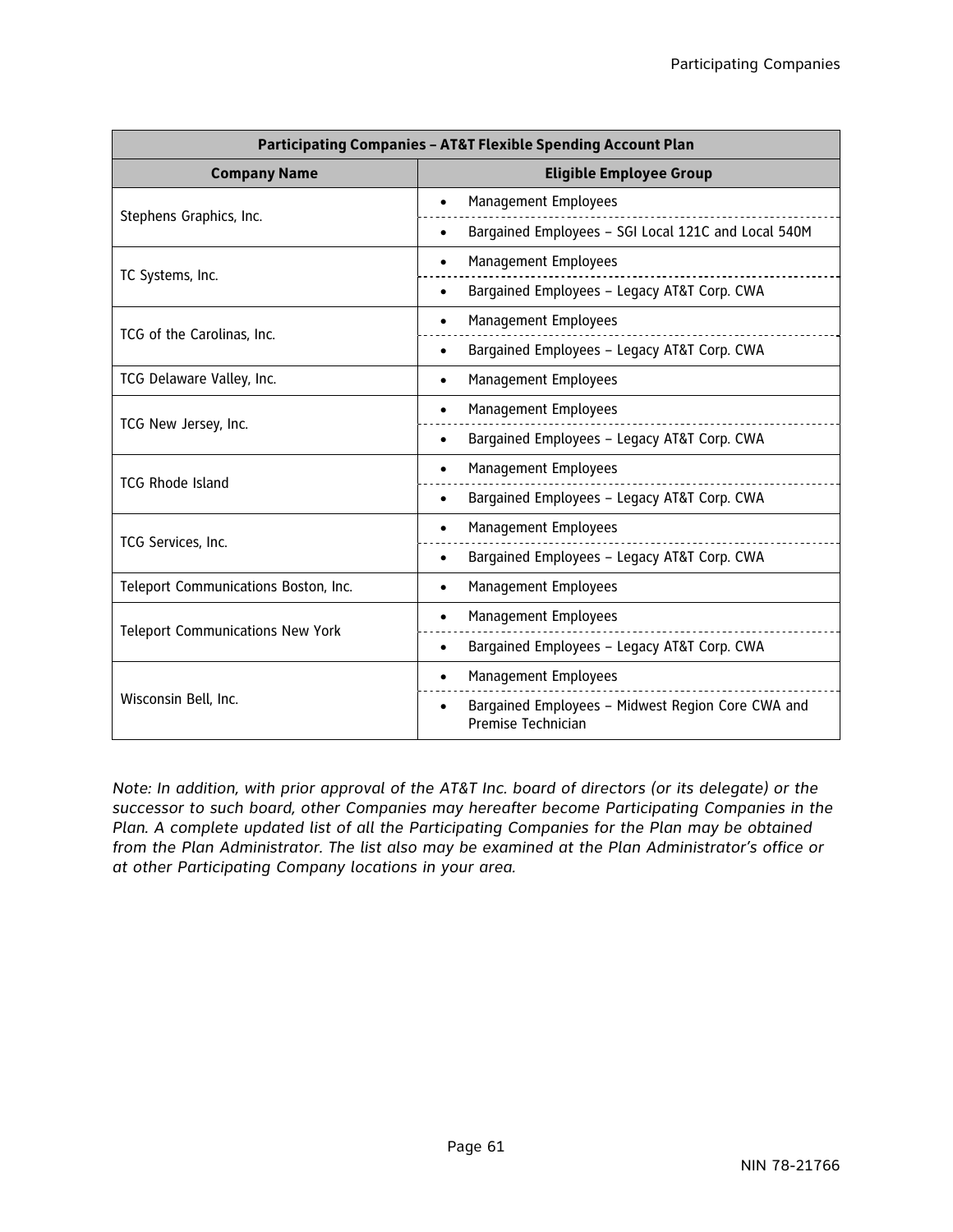# DEFINITIONS

The definitions in this section apply to the terms used in this SPD. These terms are capitalized when they appear in the text.

Active Employee. An Active Employee is an Employee who is on the Payroll (whether or not actually receiving pay) and who is performing services for his or her employer.

Adverse Benefit Determination. An Adverse Benefit Determination is a denial, reduction or termination of, or a failure to provide or make payment (in whole or in part) for, a Plan benefit, including any such denial, reduction, termination of, or failure to provide or make a payment that is based on a determination of a Participant's eligibility to participate in the Plan.

Before-Tax Premium Option (BTPO). The BTPO under the Plan enables Eligible Employees to pay contributions for Company-sponsored health care plans and certain welfare plans on a before-tax basis.

Claim. A Claim is a Claim for Benefits or a Claim for Eligibility.

Claim for Benefits. A Claim for Benefits is a written request for benefits under the Plan, provided that a request concerning enrollment or eligibility shall not be considered a Claim for Benefits unless the Claimant's eligibility is a basis for the denial of a request for the payment of benefits under the Plan.

Claim for Eligibility. A Claim for Eligibility is a written request for enrollment or change to the Participant's enrollment sent to the address specified by the Eligibility and Enrollment Vendor following a denial of enrollment that has not been resolved informally.

Claimant. A Claimant means a Participant or the Participant's authorized representative who has submitted a Claim for Benefits under the Plan.

Claims Administrator. A Claims Administrator is any third-party administrator, insurance company or other organization or individual to which the Company or the Plan Administrator has delegated the duty to process and/or review Claims for Benefits under the Plan. If no separate Claims Administrator has been designated by the Company or the Plan Administrator, the Plan Administrator will be the Claims Administrator for the Plan.

COBRA. COBRA refers to the Consolidated Omnibus Budget Reconciliation Act (P.L. 99-272) as enacted April 7, 1986, and as subsequently amended from time to time.

Code. Code refers to the Internal Revenue Code of 1986, as it may be amended from time to time.

Company.AT&T Inc. and its subsidiaries and affiliates (including Participating Companies) or any successor or successors thereof.

Dependent Care Flexible Spending Account (Dependent Care FSA). The Dependent Care FSA is an option that offers certain Eligible Employees the opportunity to pay, on a before-tax basis, for certain anticipated dependent care expenses that you incur so that the Eligible Employee and his or her spouse, if applicable, can work outside the home.

Dependent Care Tax Credit. See the "Dependent Care Tax Credit" section on Page 37 for information about the provisions of the Dependent Care Tax Credit.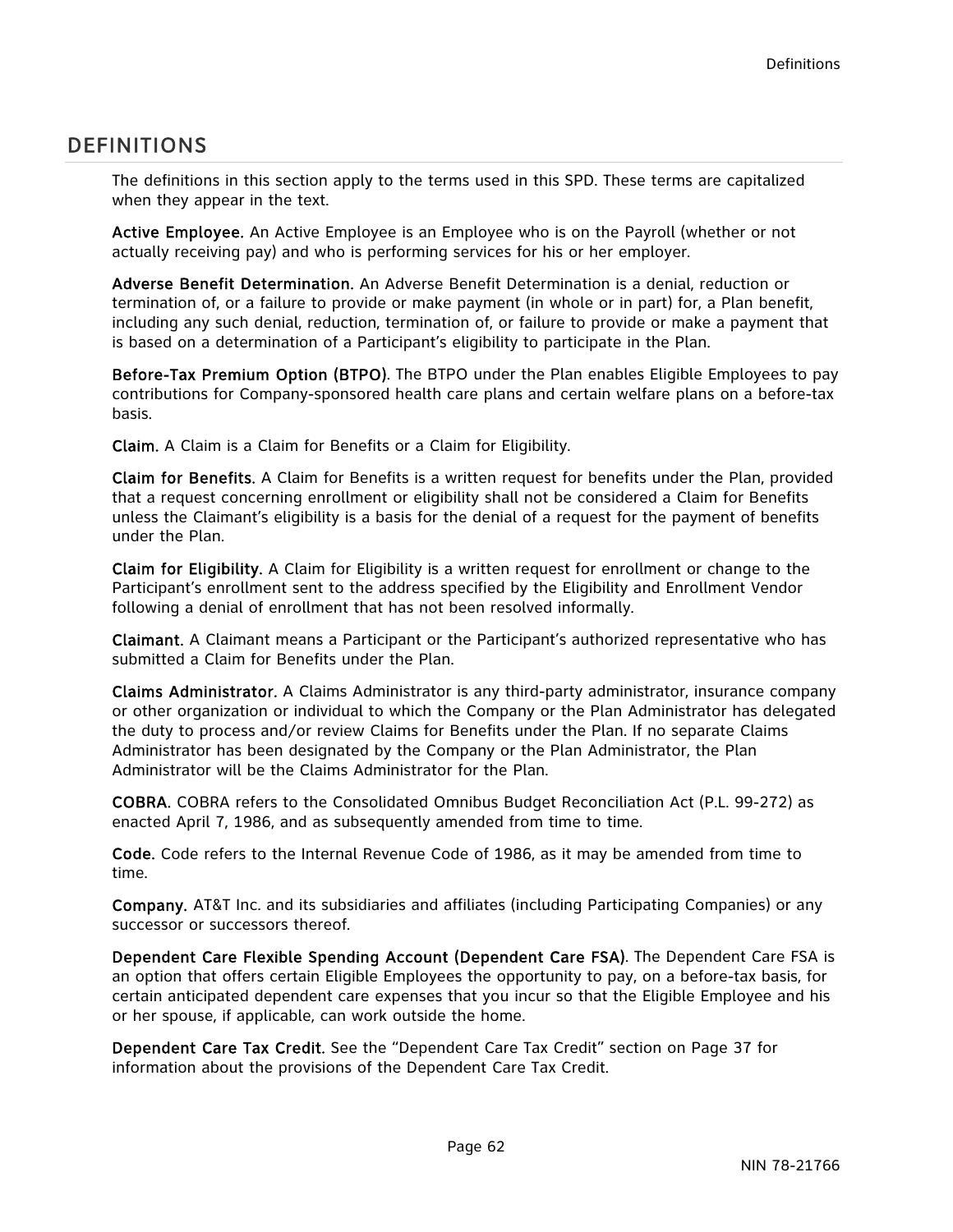Eligibility and Enrollment Vendor. The Eligibility and Enrollment Vendor (currently operating as the AT&T Benefits Center) is the third-party vendor to which the Plan Administrator has delegated responsibility under the Plan for eligibility determinations, enrollment administration, cost of coverage information, billing, COBRA administration, change of status event administration and the provision of general benefits information to Participants.

Eligibility Waiting Period. The Eligibility Waiting Period is the period after an Eligible Employee becomes employed by a Participating Company before he or she is eligible to enroll in the Plan. See *Appendix B*.

Eligible Contributions. Eligible Contributions are before-tax contributions under the Plan under the BTPO.

Eligible Dependent. See the "Eligible Dependent" sections on Pages 33 and 34 for an explanation as to who qualifies as an Eligible Dependent.

Eligible Employee. An Eligible Employee is an Employee of a Participating Company who satisfies the conditions for eligibility to participate in the Plan set forth in the "Eligibility and Participation" section on Page 10.

Employee. An Employee is any individual, other than a leased employee or nonresident alien employed outside the United States, who is carried on the Payroll records of a Participating Company as a common law employee and who receives a regular and stated compensation, other than a pension or retainer, from that Participating Company, in exchange for services rendered to that Participating Company.

ERISA. ERISA is the Employee Retirement Income Security Act of 1974, as it may be amended from time to time.

FMLA. FMLA is the Family and Medical Leave Act of 1993, as amended from time to time. Reference to any section or subsection of the FMLA includes references to any comparable or succeeding provisions of any legislation that amends, supplements or replaces such section or subsection.

HIPAA. HIPAA is the Health Insurance Portability and Accountability Act of 1996, as it may be amended from time to time.

Health Care Flexible Spending Account (Health Care FSA). The Health Care FSA is an option under the Plan that offers certain Eligible Employees the opportunity to pay, on a before-tax basis, for certain anticipated out-of-pocket health care expenses that a health care plan does not cover.

Health Savings Account (HSA). A Health Savings Account (HSA) is an account available to certain Eligible Employees who participate in a high-deductible health plan from which eligible health care expenses can be reimbursed with before-tax dollars.

Health Savings Account (HSA) Payroll Contributions. HSA Payroll Contributions are before-tax contributions to an HSA that can be used to help pay for certain anticipated out-of-pocket health care expenses that a health plan does not cover.

Medicaid. Medicaid is the program providing health care benefits under Title XIX of the Social Security Act of 1965, as amended.

Medicare. Medicare is the insurance program established by Title XVIII, United States Social Security Act, as amended by 42 U.S.C. Sections 1394, *et seq.*, and as later amended.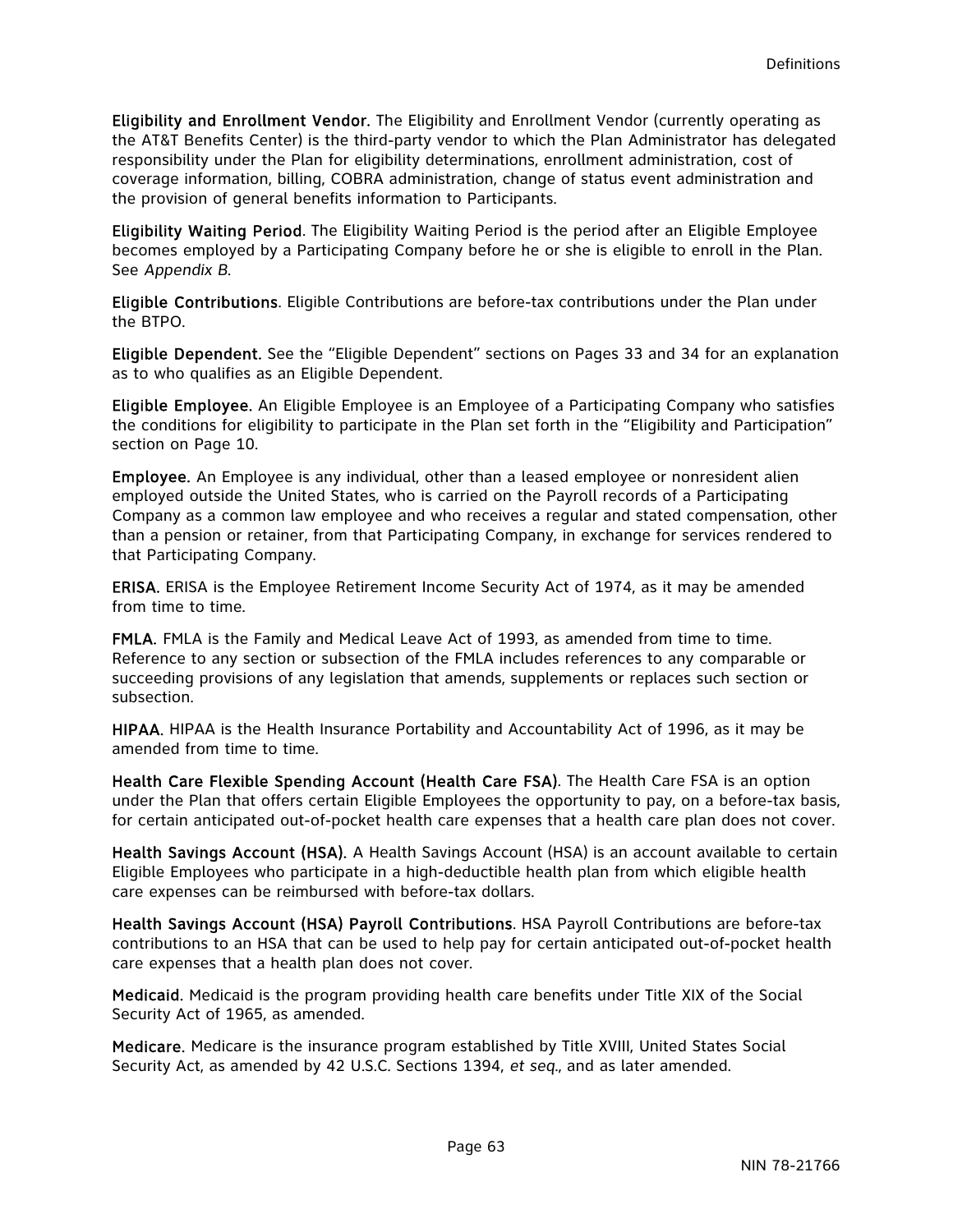Participating Company. Participating Company means the Company and/or subsidiary, affiliate or business unit of the Company that has elected to participate in the Plan, subject to approval provided in accordance with the AT&T Schedule of Authorizations. See the "Participating Companies" section on Page 55 for a list of the Participating Companies.

Payroll. Payroll is the system used by an entity to pay those individuals it considers Employees and to withhold employment taxes from the compensation it pays those Employees. "Payroll" does not include any system that an entity uses to pay individuals whom it does not consider its Employees and for whom it does not actually withhold employment taxes (including individuals whom it regards as independent contractors).

Plan. Plan means AT&T Flexible Spending Account Plan.

Plan Administrator. AT&T Inc. is the Plan Administrator of the AT&T Flexible Spending Account Plan.

Plan Year.Plan Year refers to the 12-month period beginning Jan. 1 and ending Dec. 31.

Qualified Beneficiary. A Qualified Beneficiary is an individual who satisfies the conditions for COBRA continuation coverage described in the "Extension of Coverage — COBRA" section on Page 38.

Qualifying Event. A Qualifying Event is an event that gives a Qualified Beneficiary the right to retain coverage under the Health Care FSA in accordance with COBRA.

Regular Full-Time or Regular Part-Time Employee.A Regular Employee is an individual who is classified as a "Regular Employee," whether full time or part time, by your employer that is a Participating Company in the Plan.

Regular Limited Term Employee. A Regular Limited Term Employee is an individual who is classified as a "Regular Limited Term Employee" by your employer that is a Participating Company in the Plan.

Temporary Employee. A Temporary Employee is an individual who is classified as a "Temporary Employee" by your employer that is a Participating Company in the Plan.

Term Employee. A Term Employee is an individual who is classified as a "Term Employee" by your employer that is a Participating Company in the Plan.

# CONTACT INFORMATION

Review the tables in this section for contact information for the various Plan administrators and vendors.

| Information for the Following Administrators and Vendors Is Included in This Section:                                                                                                                                               |         |  |
|-------------------------------------------------------------------------------------------------------------------------------------------------------------------------------------------------------------------------------------|---------|--|
| <b>Eligibility and Enrollment Vendor: AT&amp;T Benefits Center</b>                                                                                                                                                                  | Page 65 |  |
| <b>Claims Administrator for the Plan: SHPS</b>                                                                                                                                                                                      | Page 67 |  |
| <b>Active Employee Address and Telephone Number Changes</b>                                                                                                                                                                         | Page 67 |  |
| <b>AT&amp;T Benefits Intranet and Internet Access</b><br>In addition, information is provided on how to update your work address, home address and<br>telephone numbers and how to access the AT&T Employee benefits intranet site. | Page 68 |  |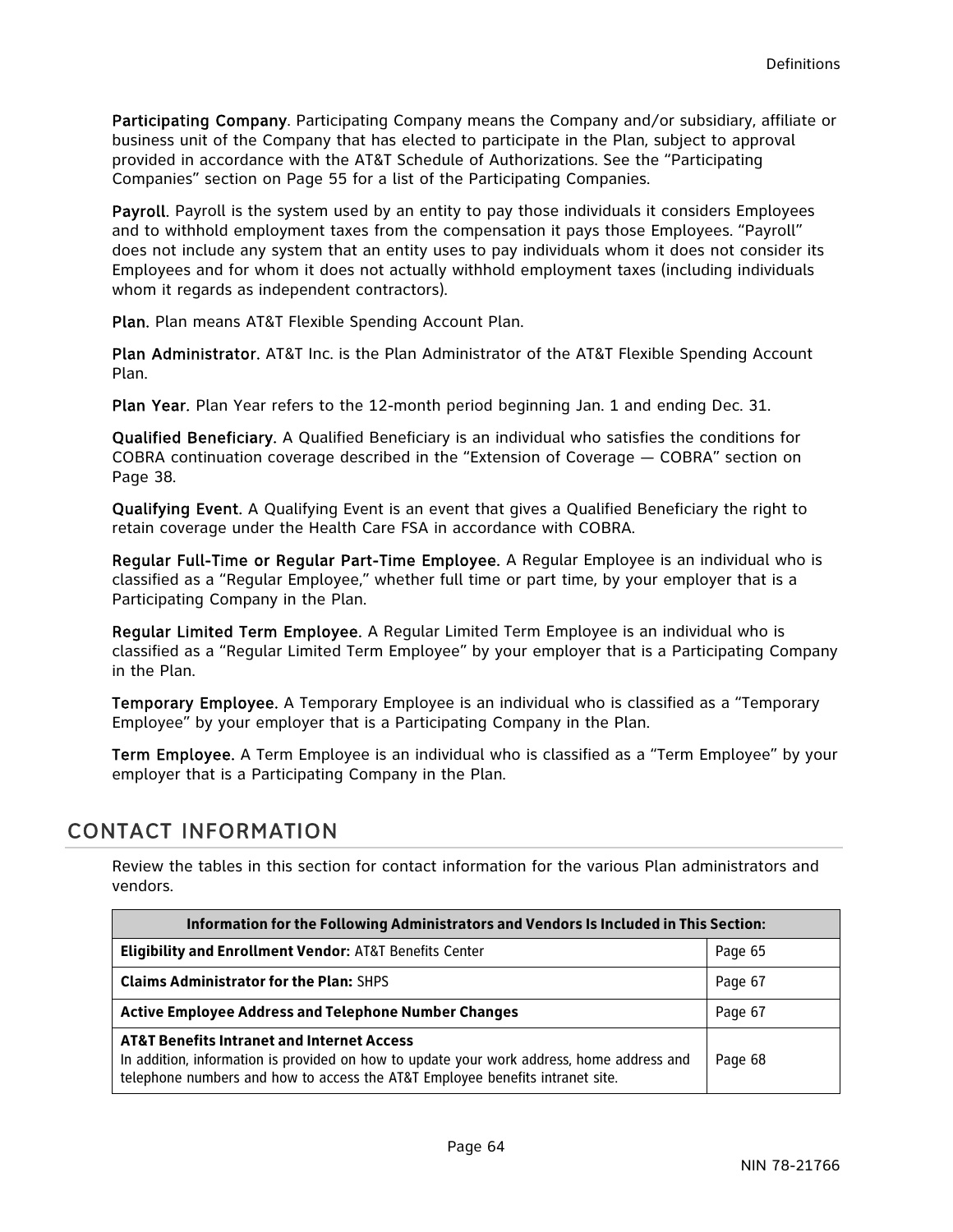| <b>Eligibility and Enrollment Vendor</b><br>(Also Responsible for Eligibility and Enrollment Appeals) |                                                                                                                                                                                                                                                                                                              |  |
|-------------------------------------------------------------------------------------------------------|--------------------------------------------------------------------------------------------------------------------------------------------------------------------------------------------------------------------------------------------------------------------------------------------------------------|--|
|                                                                                                       | <b>AT&amp;T Benefits Center</b>                                                                                                                                                                                                                                                                              |  |
|                                                                                                       | Call the AT&T Benefits Center at 877-722-0020 (domestic) or<br>+1-847-883-0866 (international) to enroll in the Plan or to inquire about:                                                                                                                                                                    |  |
|                                                                                                       | Eligibility.<br>$\bullet$                                                                                                                                                                                                                                                                                    |  |
|                                                                                                       | Cost of Coverage.<br>$\bullet$                                                                                                                                                                                                                                                                               |  |
|                                                                                                       | Enrollment administration.                                                                                                                                                                                                                                                                                   |  |
|                                                                                                       | General benefits information.                                                                                                                                                                                                                                                                                |  |
| <b>To Reach a Service</b>                                                                             | Billing.                                                                                                                                                                                                                                                                                                     |  |
| <b>Associate</b>                                                                                      | COBRA.<br>$\bullet$                                                                                                                                                                                                                                                                                          |  |
|                                                                                                       | Change in Status Events.                                                                                                                                                                                                                                                                                     |  |
|                                                                                                       | AT&T Benefits Center service associates are available Monday through Friday<br>from 7 a.m. to 7 p.m. Central time, except on some holidays. The Access Direct<br>system is available 24 hours a day, seven days a week (except for periodic<br>maintenance and on Sundays from 1 a.m. to noon Central time). |  |
|                                                                                                       | To speak to a service associate through Access Direct, you will need your AT&T<br>Benefits Center user ID and password.                                                                                                                                                                                      |  |
|                                                                                                       | Access the AT&T Benefits Center Web site 24 hours a day at<br>http://resources.hewitt.com/att.                                                                                                                                                                                                               |  |
|                                                                                                       | To access the Web site, you will need your AT&T Benefits Center user ID and<br>password. On the Web site, you can:                                                                                                                                                                                           |  |
|                                                                                                       | View your current Plan coverage and contribution amounts.                                                                                                                                                                                                                                                    |  |
| <b>Internet Access</b>                                                                                | Find information on where to go to change your personal data and<br>address information.                                                                                                                                                                                                                     |  |
|                                                                                                       | Learn which changes you can make if you experience a change in status<br>$\bullet$<br>event, such as a birth or adoption, marriage or divorce, gain or loss of<br>LRP. You can also learn when those changes would be effective.                                                                             |  |
|                                                                                                       | Access Plan documents.<br>$\bullet$                                                                                                                                                                                                                                                                          |  |
|                                                                                                       | Preview how your benefits may change if you get married, retire or go on<br>a leave of absence.                                                                                                                                                                                                              |  |
| Table continued on next page                                                                          |                                                                                                                                                                                                                                                                                                              |  |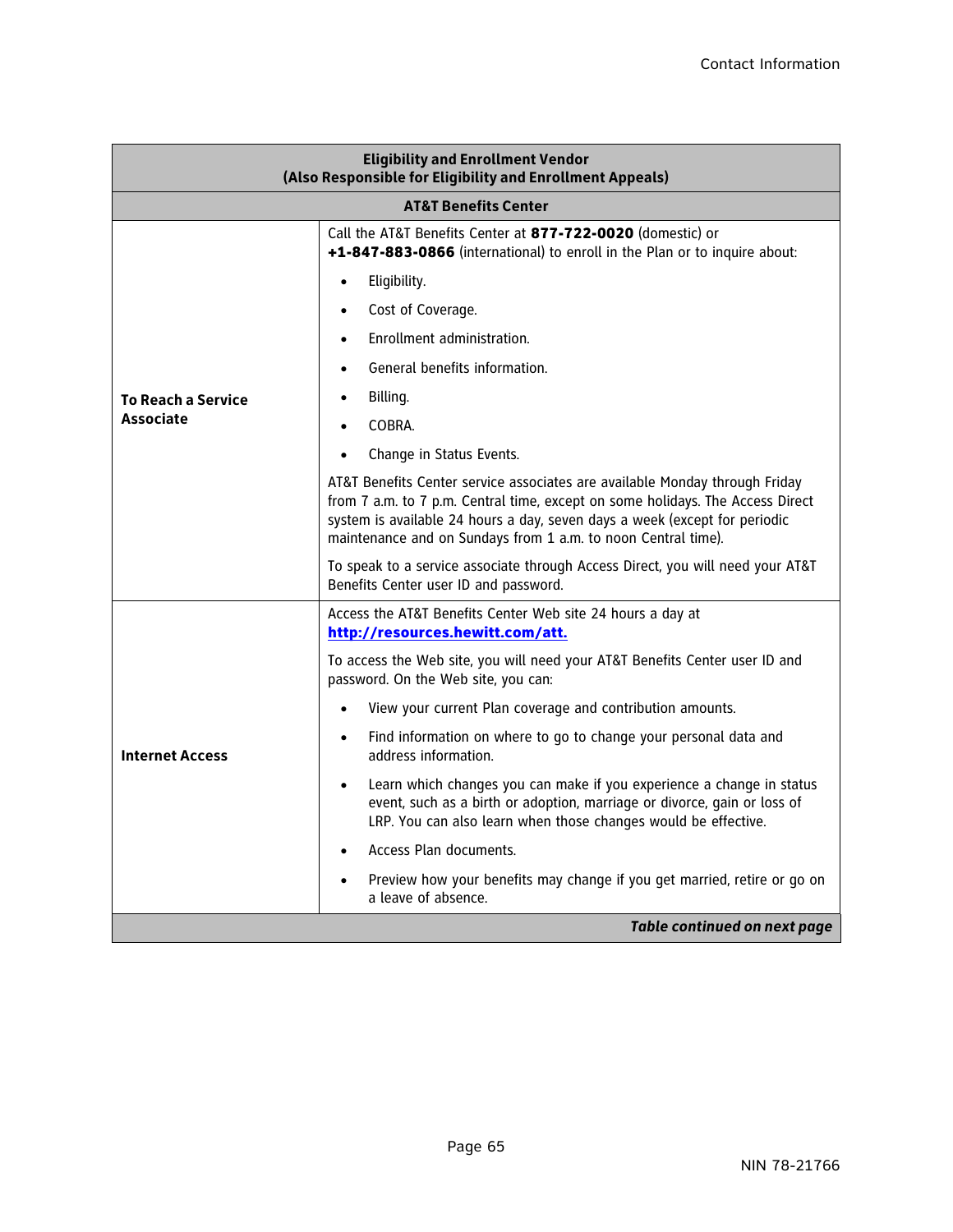| <b>Eligibility and Enrollment Vendor</b><br>(Also Responsible for Eligibility and Enrollment Appeals)                                                                                           |                                                                                                                                                                                                                                                                                                                                                                                                                                                                                                                                       |  |
|-------------------------------------------------------------------------------------------------------------------------------------------------------------------------------------------------|---------------------------------------------------------------------------------------------------------------------------------------------------------------------------------------------------------------------------------------------------------------------------------------------------------------------------------------------------------------------------------------------------------------------------------------------------------------------------------------------------------------------------------------|--|
| <b>AT&amp;T Benefits Center</b>                                                                                                                                                                 |                                                                                                                                                                                                                                                                                                                                                                                                                                                                                                                                       |  |
|                                                                                                                                                                                                 | <b>Claims</b>                                                                                                                                                                                                                                                                                                                                                                                                                                                                                                                         |  |
| <b>Where to File a Claim or</b><br><b>Appeal When You Are</b><br><b>Denied the Opportunity to</b><br><b>Enroll or Are Not Allowed</b><br>to Enroll During a Specific<br><b>Time Frame</b>       | If a request for enrollment is denied, you may file a Claim for Eligibility, which<br>will be processed according to the procedures described in the "How to File a<br>Claim and Appeal Under the Plan" section beginning on Page 43. The Eligibility<br>and Enrollment Vendor has prepared a Claims Initiation Form (CIF), which you<br>may request in order to help you file your Claim for Eligibility. Once prepared,<br>submit your written Claim for Eliqibility, along with any documentation that<br>supports your Claim, to: |  |
|                                                                                                                                                                                                 | <b>AT&amp;T Benefits Center</b><br><b>Benefits Determination Review Team</b><br>P.O. Box 1407<br>Lincolnshire, IL 60069-1407                                                                                                                                                                                                                                                                                                                                                                                                          |  |
|                                                                                                                                                                                                 | <b>Appeals</b>                                                                                                                                                                                                                                                                                                                                                                                                                                                                                                                        |  |
|                                                                                                                                                                                                 | If you wish to appeal a denied Claim for Eligibility, you may submit your written<br>appeal to:                                                                                                                                                                                                                                                                                                                                                                                                                                       |  |
|                                                                                                                                                                                                 | <b>AT&amp;T Benefits Center</b><br>Eligibility and Enrollment Appeals Committee<br>P.O. Box 1407<br>Lincolnshire, IL 60069-1407                                                                                                                                                                                                                                                                                                                                                                                                       |  |
|                                                                                                                                                                                                 | <b>First-Level Request for Review</b>                                                                                                                                                                                                                                                                                                                                                                                                                                                                                                 |  |
| <b>Where to File First- and</b><br><b>Second-Level Requests for</b><br><b>Review When a Claim for</b><br><b>Benefits Has Been Denied</b><br>on the Basis of Eligibility or<br><b>Enrollment</b> | If your Claim for Benefits is denied on the basis of your eligibility or enrollment<br>under the Plan, you may submit a first-level request for review to:                                                                                                                                                                                                                                                                                                                                                                            |  |
|                                                                                                                                                                                                 | <b>AT&amp;T Benefits Center</b><br><b>Benefits Determination Review Team</b><br>P.O. Box 1407<br>Lincolnshire, IL 60069-1407                                                                                                                                                                                                                                                                                                                                                                                                          |  |
|                                                                                                                                                                                                 | <b>Second-Level Request for Review</b>                                                                                                                                                                                                                                                                                                                                                                                                                                                                                                |  |
|                                                                                                                                                                                                 | If your first-level request for review is denied, you may submit a second-level<br>request for review to:                                                                                                                                                                                                                                                                                                                                                                                                                             |  |
|                                                                                                                                                                                                 | <b>AT&amp;T Benefits Center</b><br>Eligibility and Enrollment Appeals Committee<br>P.O. Box 1407<br>Lincolnshire, IL 60069-1407                                                                                                                                                                                                                                                                                                                                                                                                       |  |
|                                                                                                                                                                                                 | Procedures for submitting and processing appeals of Claims for Benefits denied<br>on the basis of eligibility or enrollment can be found in the "How to File a Claim<br>and Appeal Under the Plan" section beginning on Page 43.                                                                                                                                                                                                                                                                                                      |  |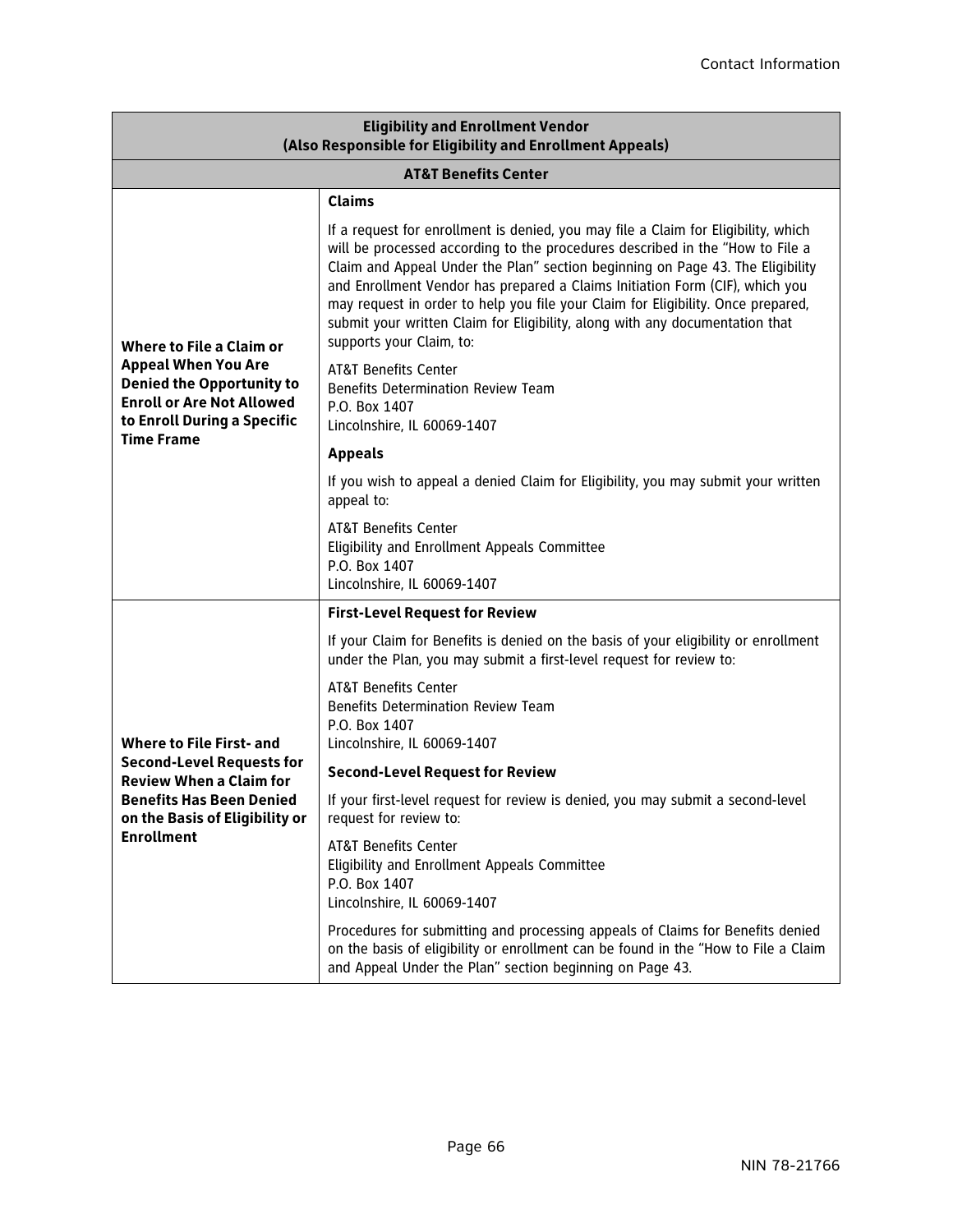| <b>Claims Administrator for the Plan</b>  |                                                                                                                                                          |  |
|-------------------------------------------|----------------------------------------------------------------------------------------------------------------------------------------------------------|--|
| <b>SHPS</b>                               |                                                                                                                                                          |  |
|                                           | For claim forms, access the SHPS Internet site at<br><b>www.myshps.com</b> or call the service center at:                                                |  |
|                                           | 800-283-3211 (domestic)                                                                                                                                  |  |
|                                           | 502-267-3399 (international)                                                                                                                             |  |
|                                           | 800-952-0450 (hearing impaired)                                                                                                                          |  |
| <b>Health Care FSA/Dependent Care FSA</b> | Service associates are available Monday through Friday<br>from 7 a.m. to 7 p.m. Central Time. The IVR is available<br>24 hours a day, seven days a week. |  |
|                                           | Submit claim forms and accompanying receipts to SHPS<br>via fax at 866-643-2219 or by mail to:                                                           |  |
|                                           | <b>SHPS</b><br><b>FSA Processing</b><br>P.O. Box 34700<br>Louisville, KY 40232                                                                           |  |
|                                           | In addition, written request for review of a denied Claim<br>should be sent to the address above.                                                        |  |

#### **Active Employee Address and Telephone Number Changes**

It's important to keep your work and home addresses current because the majority of your benefits, Payroll or similar information is sent to these addresses. Please include any room, cubicle or suite number that will help make mail routing more efficient.

*Table continued on next page*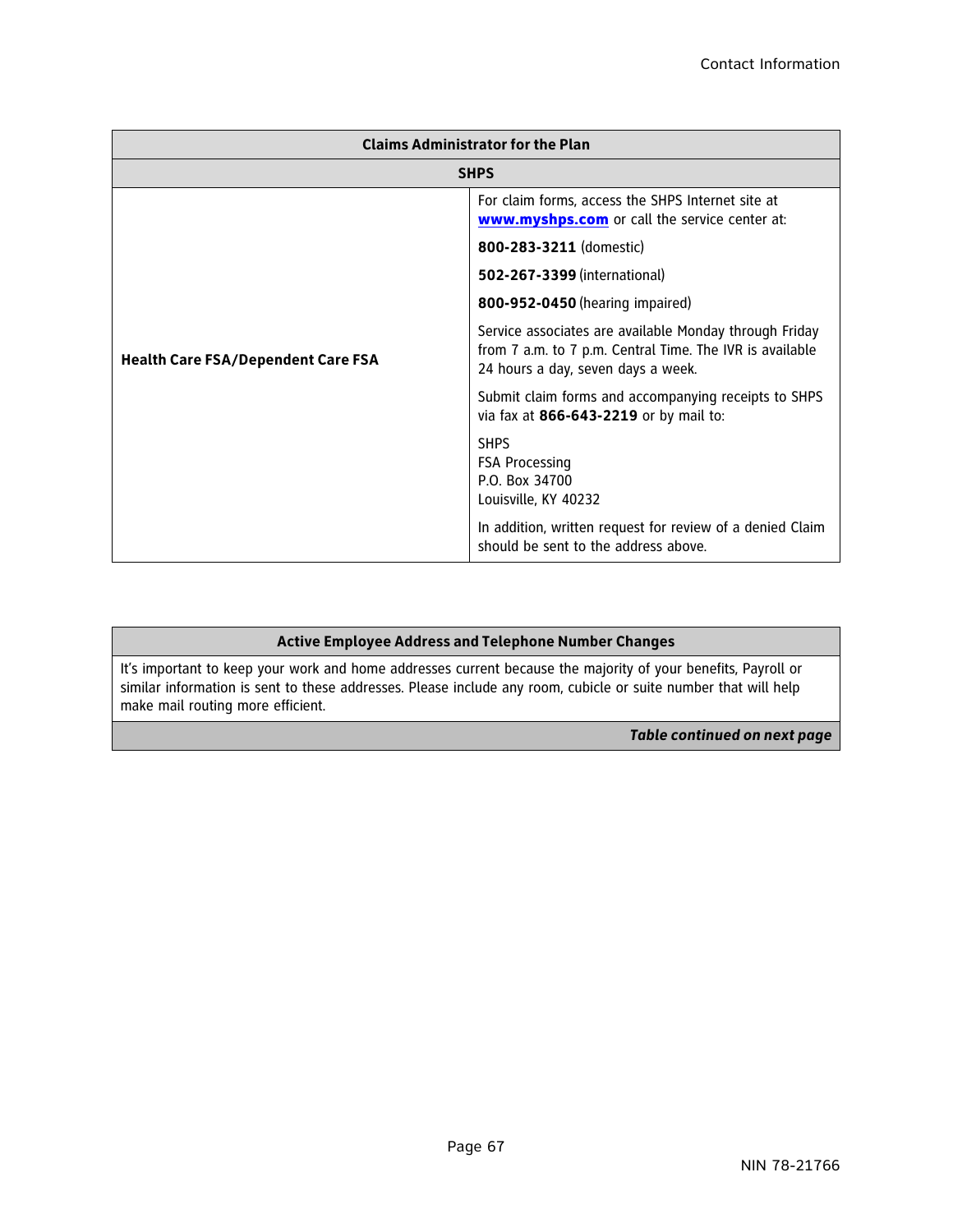| <b>Active Employee Address and Telephone Number Changes</b>                                                       |                                                                                                                                                                                                                                                                                                  |  |
|-------------------------------------------------------------------------------------------------------------------|--------------------------------------------------------------------------------------------------------------------------------------------------------------------------------------------------------------------------------------------------------------------------------------------------|--|
| For Employees with access to the Employee intranet, go to http://myintranet.att.com to review and/or update your: |                                                                                                                                                                                                                                                                                                  |  |
|                                                                                                                   | <b>Home address:</b>                                                                                                                                                                                                                                                                             |  |
|                                                                                                                   | Go to HROneStop at http://hronestop.att.com and select eLink<br>(eCorp) in the left navigation bar.                                                                                                                                                                                              |  |
|                                                                                                                   | Enter your ATTUID and AT&T Global Logon password. (If you do not know<br>٠<br>your password, please follow the instructions on the screen.)                                                                                                                                                      |  |
|                                                                                                                   | Once logged on, click OK.                                                                                                                                                                                                                                                                        |  |
| eLink Users                                                                                                       | On the eCORP home page, click on the Employee Services tab.<br>$\bullet$<br>(Note: Please be sure the far right-hand scroll bar is all the way to the<br>top.)                                                                                                                                   |  |
|                                                                                                                   | Select Personal Information.                                                                                                                                                                                                                                                                     |  |
|                                                                                                                   | Select Maintain Addresses and Phone Numbers.                                                                                                                                                                                                                                                     |  |
|                                                                                                                   | To update your address, select Edit.<br>٠                                                                                                                                                                                                                                                        |  |
|                                                                                                                   | Make any necessary changes, and click Save.<br>٠                                                                                                                                                                                                                                                 |  |
|                                                                                                                   | <b>Work address:</b>                                                                                                                                                                                                                                                                             |  |
|                                                                                                                   | Go to <b>http://myintranet.att.com</b> on the Employee intranet.                                                                                                                                                                                                                                 |  |
|                                                                                                                   | Review your work address information by looking up your name in the<br>$\bullet$<br>Webphone Directory section on the home page.                                                                                                                                                                 |  |
|                                                                                                                   | If you have changes, contact your supervisor or eLink assistant.<br>$\bullet$<br>Remember to include any room, cubicle or suite number that will help<br>make mail routing more efficient. For Employees without access to the<br>Employee intranet, contact your supervisor or eLink assistant. |  |

#### **HROneStop and Internet Access**

Your Benefits section of HROneStop (Active Employees from work). The Your Benefits section of HROneStop provides access to SPDs, administrator Web sites (which may include Provider directories and other tools) and current communications. To access this information, visit the Your Benefits section of HROneStop at http://hronestop.att.com.

AT&T Employee and eligible former Employee benefits Internet site. Go to the Your Benefits section of http://access.att.com (AT&T's secure Internet site for Employees and former Employees) for benefits information at home and at any time. Just go to **http://access.att.com** and follow the login instructions.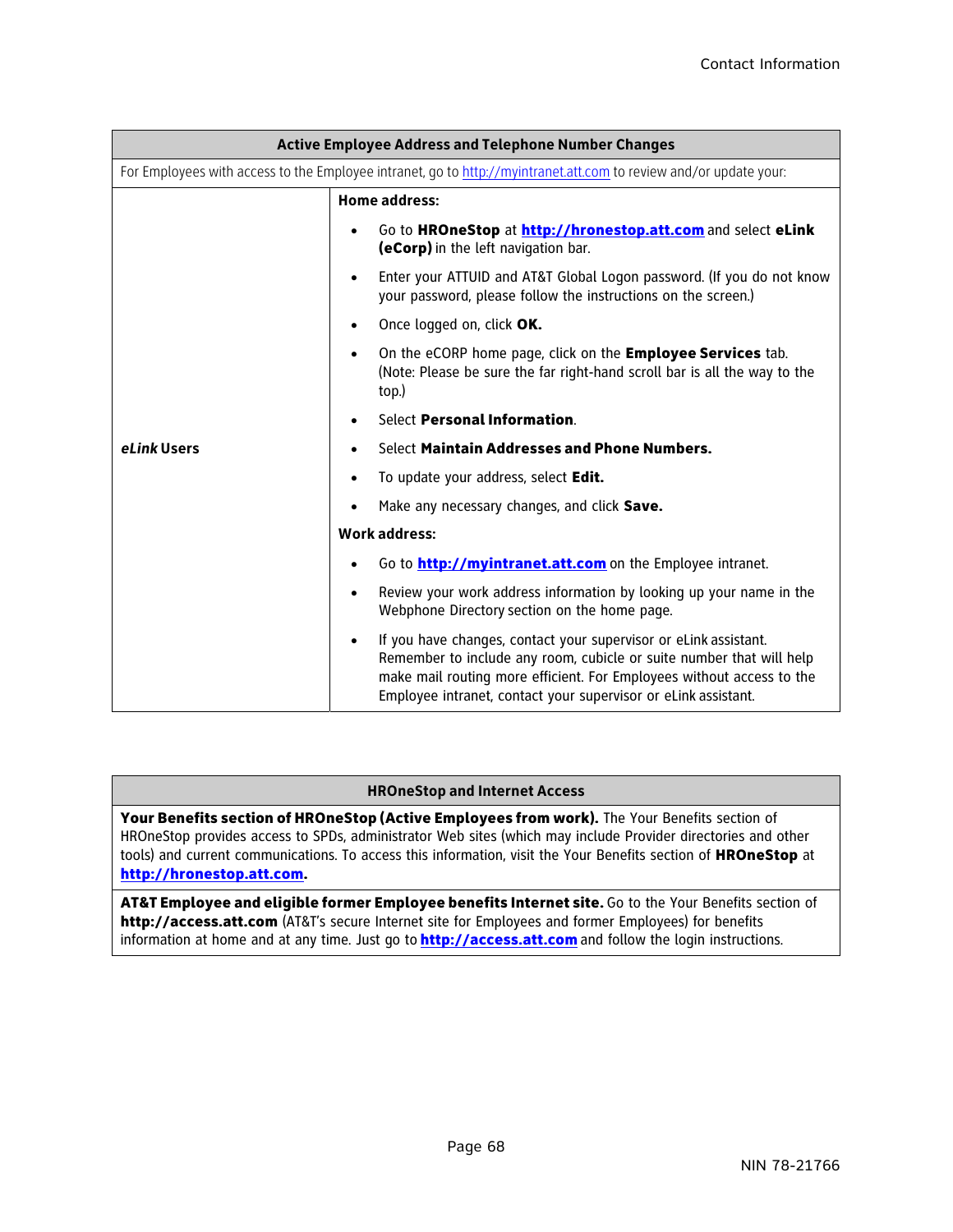# APPENDIX A: EMPLOYEE GROUP TERMS USED IN THIS SPD

Not all information in this SPD is applicable to every Employee. Some Plan provisions regarding eligibility and provisions of the Health Savings Account Payroll Contributions, Health Care Flexible Spending Account and Dependent Care Flexible Spending Account benefits differ depending on your bargained classification, the Company you work for and other factors. These differences are noted throughout this SPD. In the interest of brevity, any time there is an exception pertaining to a particular Company or Employee group covered by a bargained contract, the Company or Employee group is referred to by an acronym rather than an official Company or Employee group name. A complete list of Participating Company names is located in the "Participating Companies" section on Page 55. In addition, a complete list of the Employee groups referred to in this SPD and their associated terms (acronyms) is presented in the *Employee Group Terms Used in This SPD* table below.

| <b>Employee Group Terms Used in This SPD</b> |                                                                                                                                                                                                                                      |
|----------------------------------------------|--------------------------------------------------------------------------------------------------------------------------------------------------------------------------------------------------------------------------------------|
| <b>Term</b>                                  | <b>Description of Employee Group</b>                                                                                                                                                                                                 |
| <b>ADV-CWA</b>                               | Bargained Employee of Ameritech Publishing, Inc. who is represented by the<br>Communications Workers of America (CWA), District 4, in accordance with the<br>agreement dated Aug. 14, 2005                                           |
|                                              | Note: ADV-CWA benefits are also extended to eligible nonmanagement<br>nonunion Employees of Ameritech Publishing, Inc.                                                                                                               |
| AIS-CA/NV                                    | Bargained Employee of SBC Global Services, Inc. doing business in California<br>and Nevada (including a Special Appendix D Employee) who is represented by<br>the CWA in accordance with the letter of agreement dated April 3, 2006 |
| AIS-COS                                      | Bargained Employee of SBC Global Services, Inc. (Customer Operations<br>Specialist) who is represented by the CWA in accordance with the agreement<br>dated April 5, 2009                                                            |
| <b>AIS-CWA</b>                               | Bargained Employee of SBC Global Services, Inc. who is represented by the<br>CWA in accordance with the agreement dated Aug. 5, 2009                                                                                                 |
| <b>AIS-IBEW Local 21</b>                     | Bargained Employee of SBC Global Services, Inc. who is represented by the<br>International Brotherhood of Electrical Workers (IBEW) Local 21 in accordance<br>with the agreement dated June 28, 2009                                 |
| <b>AIS-IBEW Local 58</b>                     | Bargained Employee of SBC Global Services, Inc. who is represented by IBEW<br>Local 58 in accordance with the agreement dated June 28, 2009                                                                                          |
| <b>AIS-IBEW Local 134</b>                    | Bargained Employee of SBC Global Services, Inc. who is represented by IBEW<br>Local 134 in accordance with the agreement dated June 28, 2009                                                                                         |
| <b>AIS-IBEW Local 494</b>                    | Bargained Employee of SBC Global Services, Inc. who is represented by IBEW<br>Local 494 in accordance with the agreement dated June 28, 2009                                                                                         |
| <b>AIS-NMNU</b>                              | Employee of SBC Global Services, Inc. who is neither classified by their<br>employer as a management Employee nor represented by a union                                                                                             |
| <b>Table continued on next page</b>          |                                                                                                                                                                                                                                      |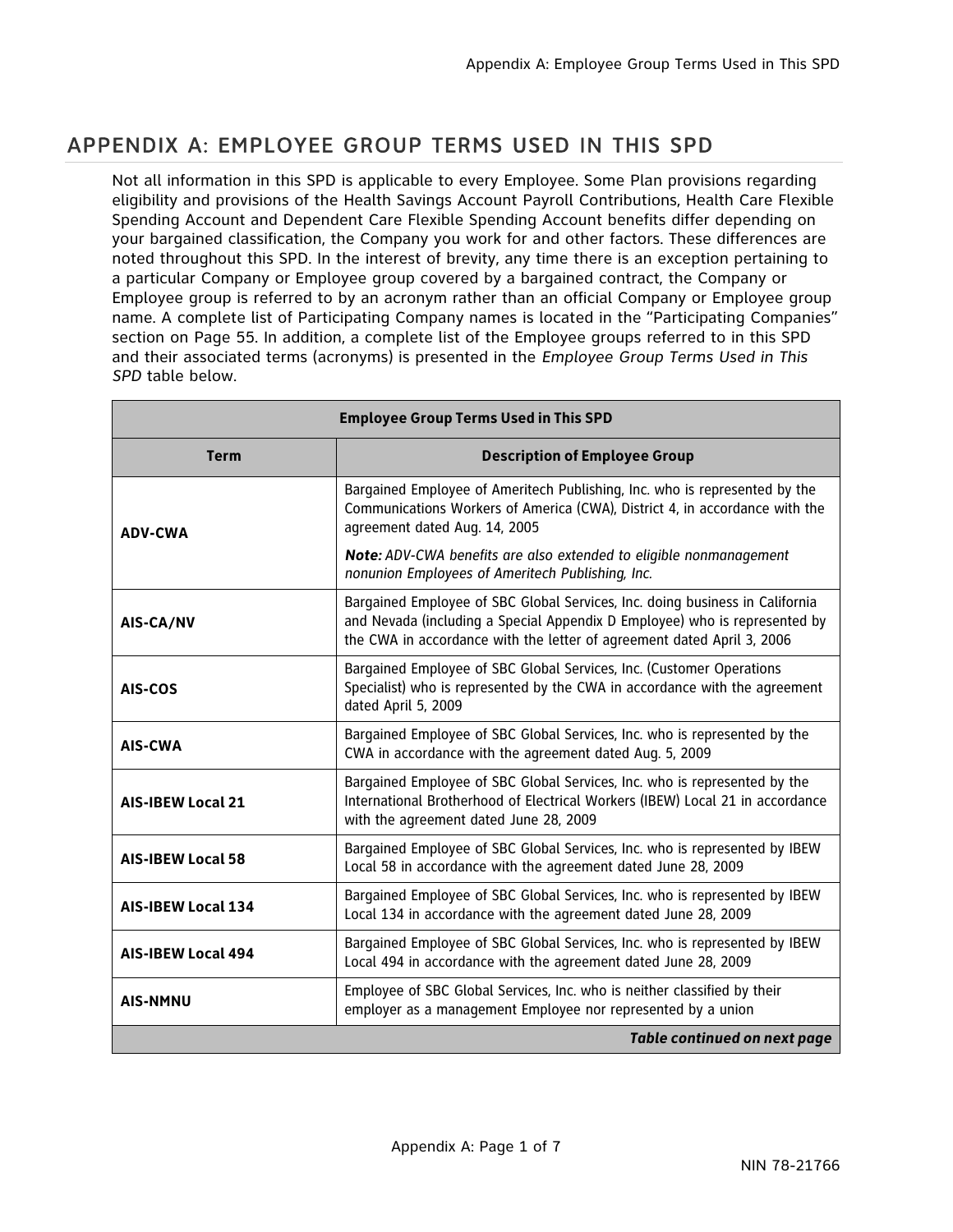| <b>Employee Group Terms Used in This SPD</b> |                                                                                                                                                                                                                                                               |
|----------------------------------------------|---------------------------------------------------------------------------------------------------------------------------------------------------------------------------------------------------------------------------------------------------------------|
| <b>Term</b>                                  | <b>Description of Employee Group</b>                                                                                                                                                                                                                          |
| <b>AT&amp;T Mobility-CWA</b>                 | Employee of AT&T Mobility, LLC who is represented by the CWA District 1, 2, 3,<br>4, 6, 7, 9 and 13 in accordance with the 2008 National Health Plan<br>Agreement.                                                                                            |
| <b>ATTVS-SBVS District 6 CWA</b>             | Bargained Employee of AT&T Video Services, Inc. who is represented by the<br>CWA in accordance with the agreement dated Aug. 25, 2007                                                                                                                         |
| <b>BLS Represented</b>                       | Bargained Employee who is represented by the CWA in accordance with the<br>Southeast Region Core CWA 2009 agreement dated August 9, 2009                                                                                                                      |
|                                              | Bargained Employee who is represented by the CWA District 3:                                                                                                                                                                                                  |
| <b>BLS Special Represented</b>               | In accordance with the agreement dated Aug. 9, 2009, between the<br>$\bullet$<br>CWA and BellSouth Telecommunications, Inc. for Utility Operations                                                                                                            |
|                                              | In accordance with the agreement dated Aug. 7, 2005, between the<br>$\bullet$<br>CWA and BellSouth Telecommunications, Inc. for Internet Services                                                                                                             |
|                                              | In accordance with the agreement dated Jan. 1, 2006, between the<br>$\bullet$<br>CWA and BellSouth Long Distance, Inc.                                                                                                                                        |
|                                              | In accordance with the agreement dated May 15, 2006, between the<br>$\bullet$<br>CWA and Bellsouth Telecommunications, Inc. for National Directory<br>and Customer Assistance                                                                                 |
| DGA-IBEW Local 1269                          | Bargained Employee of PBD Holdings who is represented by the International<br>Brotherhood of Electrical Workers Local 1269 in accordance with the<br>agreement dated Aug. 30, 2009                                                                            |
| <b>DGA-NMNU</b>                              | Bargained Employee of PBD Holdings who is neither classified by their<br>employer as a management Employee nor represented by a union                                                                                                                         |
|                                              | Bargained Employee who is represented by the CWA:                                                                                                                                                                                                             |
| <b>East Region Core CWA</b>                  | In accordance with the East 2004 Core CWA labor agreement dated<br>$\bullet$<br>April 4, 2004, for the following Participating Companies: Southern New<br>England Telephone Company; SNET Diversified Group, Inc.; AT&T<br>Operations and AT&T Services, Inc. |
|                                              | In accordance with the letter of agreement dated May 7, 2007,<br>regarding Appendix F Employees of Southern New England Telephone<br>Company whose job title is Premise Technician                                                                            |
| L. M. Berry NMNU                             | Employee of L.M. Berry and Company and Berry Network, Inc. who is neither<br>classified as a management Employee nor represented by a union.                                                                                                                  |
| <b>Legacy AT&amp;T Corp. CWA</b>             | Bargained Employee who is represented by the CWA in accordance with the<br>2009 Core CWA labor agreement dated April 5, 2009, by and between certain<br>business operating units and divisions of AT&T Corp. and the CWA.                                     |
|                                              | Note: Legacy AT&T Corp. CWA benefits are also extended to any eligible<br>nonmanagement nonunion Employee of such business operating units and<br>divisions of AT&T Corp.                                                                                     |
| <b>Table continued on next page</b>          |                                                                                                                                                                                                                                                               |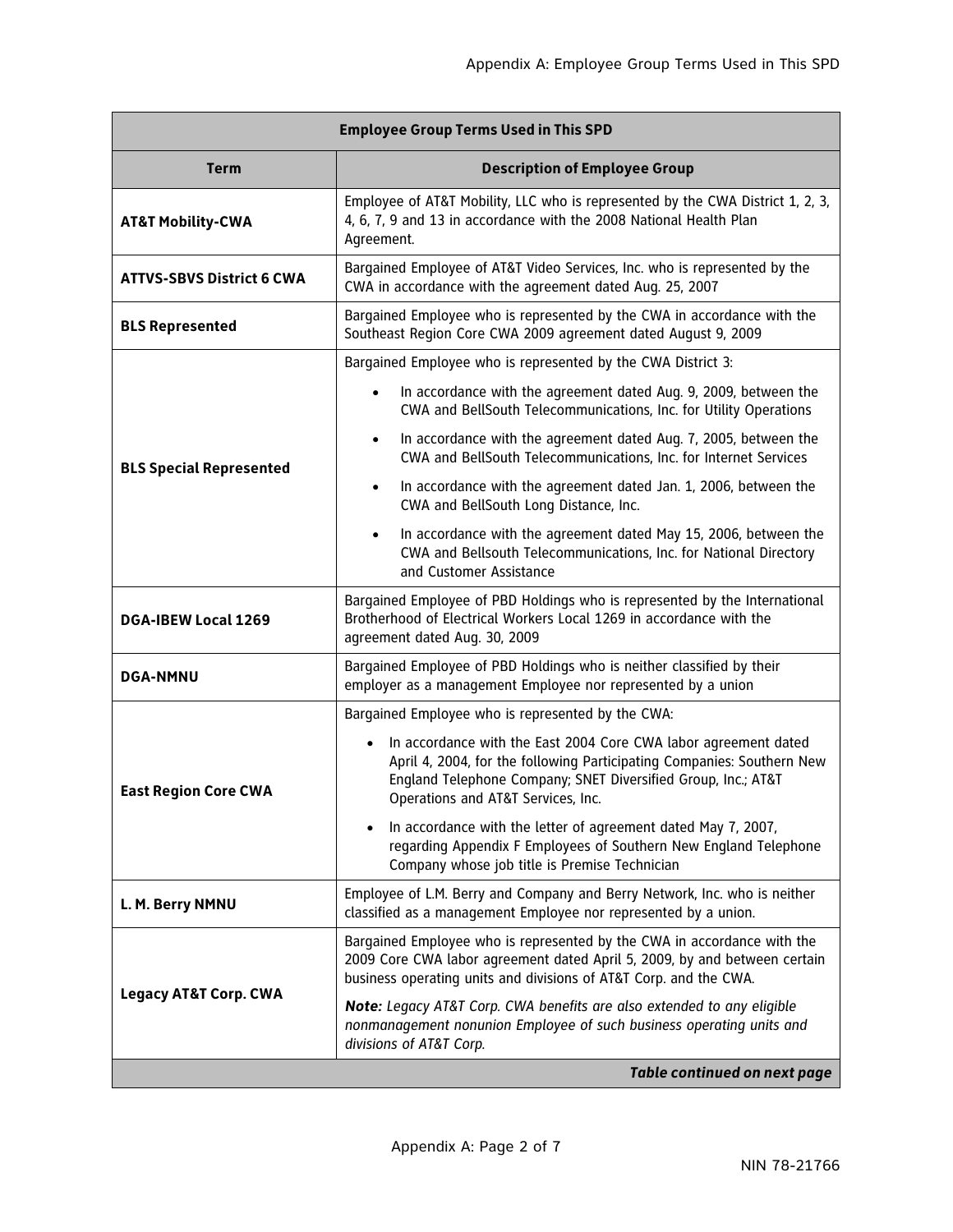| <b>Employee Group Terms Used in This SPD</b> |                                                                                                                                                                                                                                                                                                                                                                                                 |
|----------------------------------------------|-------------------------------------------------------------------------------------------------------------------------------------------------------------------------------------------------------------------------------------------------------------------------------------------------------------------------------------------------------------------------------------------------|
| <b>Term</b>                                  | <b>Description of Employee Group</b>                                                                                                                                                                                                                                                                                                                                                            |
| <b>Legacy AT&amp;T Corp. IBEW</b>            | Bargained Employee who is represented by the IBEW in accordance with the<br>2009 Core CWA labor agreement dated April 5, 2009, by and between certain<br>business operating units and divisions of AT&T Corp. and the IBEW.                                                                                                                                                                     |
|                                              | Note: Legacy AT&T Corp. IBEW benefits are also extended to any eligible<br>nonmanagement nonunion Employee of such business operating units and<br>divisions of AT&T Corp.                                                                                                                                                                                                                      |
| <b>Midwest Region Core CWA</b>               | Bargained Employee who is represented by the CWA District 4:                                                                                                                                                                                                                                                                                                                                    |
|                                              | In accordance with the Midwest Core CWA 2009 agreement dated<br>$\bullet$<br>April 5, 2009, for the following Participating Companies: Ameritech<br>Services, Inc.; AT&T Services, Inc.; Illinois Bell Telephone Company;<br>Indiana Bell Telephone Company, Inc; Michigan Bell Telephone<br>Company; The Ohio Bell Telephone Company; SBC Internet Services,<br>Inc.; and Wisconsin Bell, Inc. |
|                                              | In accordance with the letter of agreement dated May 12, 2006,<br>$\bullet$<br>amending the Midwest 2004 Core CWA labor agreement regarding<br>Special Appendix F Employees whose job title is Premise Technician                                                                                                                                                                               |
|                                              | Note: Midwest Region Core CWA benefits are also extended to any eligible<br>nonmanagement nonunion Employee of the Companies described above.                                                                                                                                                                                                                                                   |
| <b>Midwest Region Core IBEW</b>              | Bargained Employee who is represented by the IBEW AFL/CIO Local 21:                                                                                                                                                                                                                                                                                                                             |
|                                              | In accordance with the agreement dated June 28, 2009, for the<br>following Participating Companies: Ameritech Services, Inc.; AT&T<br>Services, Inc.; Illinois Bell Telephone Company, including Engineering<br>Assistants; and Indiana Bell Telephone Company, Inc.                                                                                                                            |
|                                              | In accordance with the letter of agreement dated Dec. 19, 2006,<br>$\bullet$<br>amending the Midwest 2004 Core IBEW Labor Agreement regarding<br>Special Appendix C Employees whose job title is Premise Technician                                                                                                                                                                             |
|                                              | Note: Midwest Core IBEW benefits are also extended to any eligible<br>nonmanagement nonunion Employee of Illinois Bell Telephone Company and<br>Ameritech Services, Inc. in Illinois.                                                                                                                                                                                                           |
|                                              | Bargained Employee of Pacific Bell Directory who is represented by the IBEW<br>Local 1269 in accordance with the agreement dated Aug. 6, 2005                                                                                                                                                                                                                                                   |
| PBD-IBEW Local 1269                          | Note: PBD-IBEW Local 1269 benefits also are extended to any eligible<br>nonmanagement nonunion Employee of Pacific Bell Directory (North)                                                                                                                                                                                                                                                       |
| PBD-IBEW Local 2139                          | Bargained Employee of Pacific Bell Directory who is represented by the IBEW<br>Local 2139 in accordance with the agreement dated Aug 2, 2008                                                                                                                                                                                                                                                    |
|                                              | Note: PBD-IBEW Local 2139 benefits also are extended to any eligible<br>nonmanagement nonunion Employee of Pacific Bell Directory (South)                                                                                                                                                                                                                                                       |
| PB-IBEW Local 1269                           | Bargained Employee of Pacific Bell Telephone Company who is represented by<br>the IBEW Local 1269 in accordance with the agreement dated July 26, 2009                                                                                                                                                                                                                                          |
|                                              | <b>Table continued on next page</b>                                                                                                                                                                                                                                                                                                                                                             |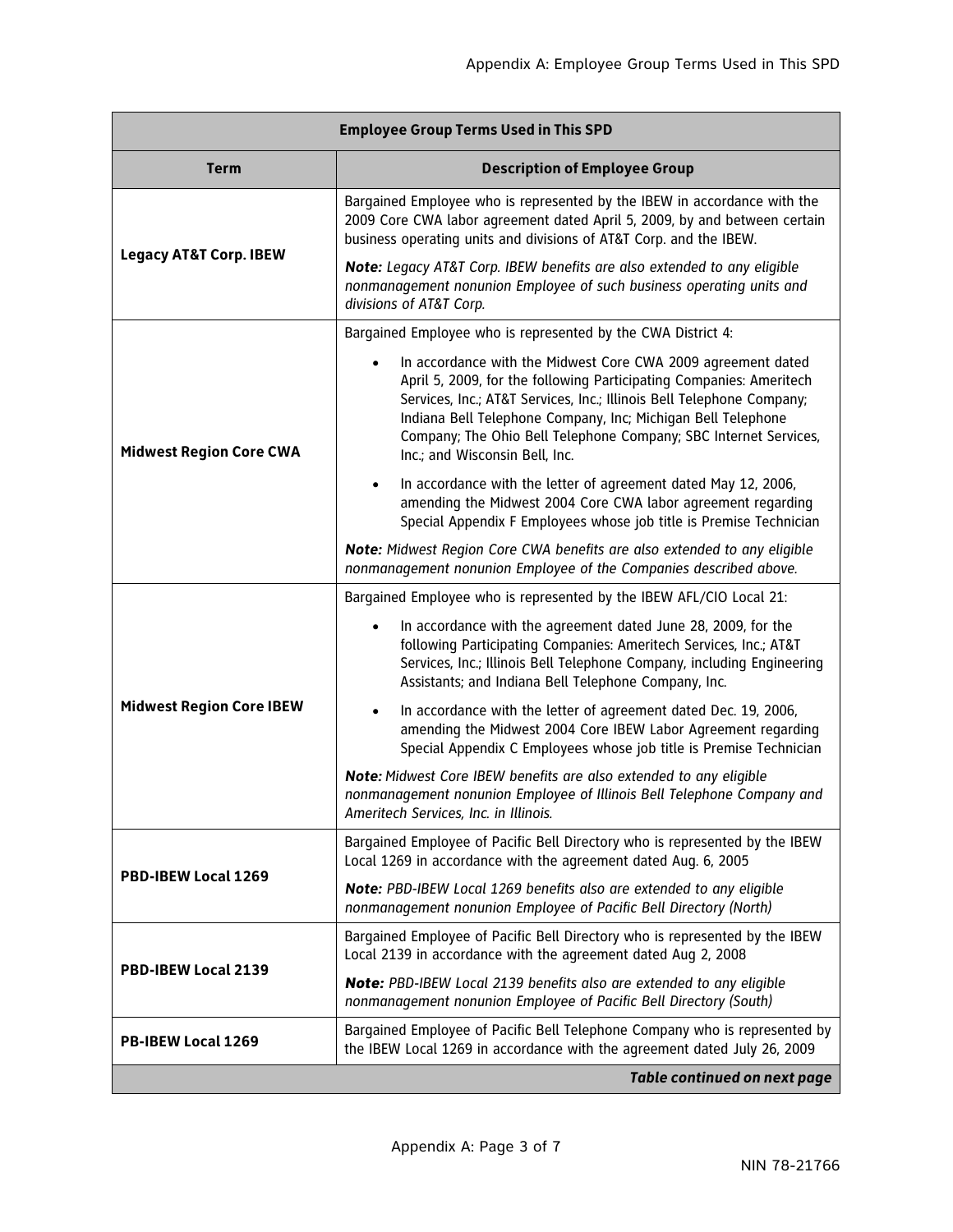| <b>Employee Group Terms Used in This SPD</b> |                                                                                                                                                                                                                                                                               |
|----------------------------------------------|-------------------------------------------------------------------------------------------------------------------------------------------------------------------------------------------------------------------------------------------------------------------------------|
| <b>Term</b>                                  | <b>Description of Employee Group</b>                                                                                                                                                                                                                                          |
| <b>PB-TIU Local 103</b>                      | Bargained Employee of Pacific Bell Telephone Company who is represented by<br>the Telecommunications International Union Local 103 in accordance with the<br>agreement dated July 26, 2009                                                                                    |
| <b>SBCIS-NIC</b>                             | Bargained Employee of SBC Internet Services, Inc. (excluding Tier 1) who is<br>represented by the CWA in accordance with the National Internet Contract<br>dated March 8, 2008                                                                                                |
| <b>SBCISP-NIC</b>                            | Bargained Employee of SBC Internet Services, Inc. (excluding Tier 1) whose job<br>title is Premise Technician and who is represented by the CWA in accordance<br>with the National Internet Contract dated March 8, 2008                                                      |
| <b>SBLD-CWA</b>                              | Bargained Employee of SBC Long Distance, LLC dba Pacific Bell Long Distance<br>who is represented by the CWA                                                                                                                                                                  |
| <b>SBLD-IBEW Local 21</b>                    | Bargained Employee of SBC Long Distance, LLC who is represented by IBEW<br>Local 21 in accordance with the agreement dated June 26, 2005                                                                                                                                      |
| <b>SBYP</b>                                  | Bargained Employee of Southwestern Bell Yellow Pages, Inc. who is<br>represented by the CWA in accordance with the agreement dated Dec 4, 2004                                                                                                                                |
| <b>SGI Local 121C and Local</b><br>540M      | Bargained Employee of Stevens Graphics, Inc. who is represented by the<br>Teamsters Local 121C or Teamsters Local 540M in accordance with the<br>agreement dated Feb. 15, 2009                                                                                                |
| <b>SMSI</b>                                  | Bargained Employee of AT&T Messaging LLC who is represented by the CWA<br>in accordance with the agreement dated July 3, 2005                                                                                                                                                 |
| <b>SNEIS-CWA</b>                             | Bargained Employee of SNET Information Services, Inc. dba SNET Yellow Pages<br>who is represented by the CWA in accordance with the agreement dated<br>May 25, 2004                                                                                                           |
| <b>Southeast Region NMNU</b>                 | Employee of BellSouth Telecommunications, Inc. or SBC Internet Services, Inc.<br>(in the AT&T Southeast Region) whose job title is Premise Technician or<br>Dispatcher and who is neither classified by their employer as a management<br>Employee nor represented by a union |
| <b>Southwest Region Core CWA</b>             | Bargained Employee who is represented by the CWA District 6:                                                                                                                                                                                                                  |
|                                              | In accordance with the agreement dated April 5, 2009, for the<br>following Participating Companies: Southwestern Bell Telephone, L.P.;<br>SBC Advanced Solutions, Inc.; AT&T Operations, Inc.; AT&T Services,<br>Inc.; and SBC Internet Services, Inc.                        |
|                                              | In accordance with the letter of agreement dated June 16, 2006,<br>$\bullet$<br>amending the Southwest 2004 Core CWA Agreement regarding<br>Special Appendix J Employees whose job title is Premise Technician                                                                |
|                                              | Note: Southwest Region Core CWA benefits are also extended to any eligible<br>nonmanagement nonunion Employee of the Companies described above.                                                                                                                               |
|                                              | <b>Table continued on next page</b>                                                                                                                                                                                                                                           |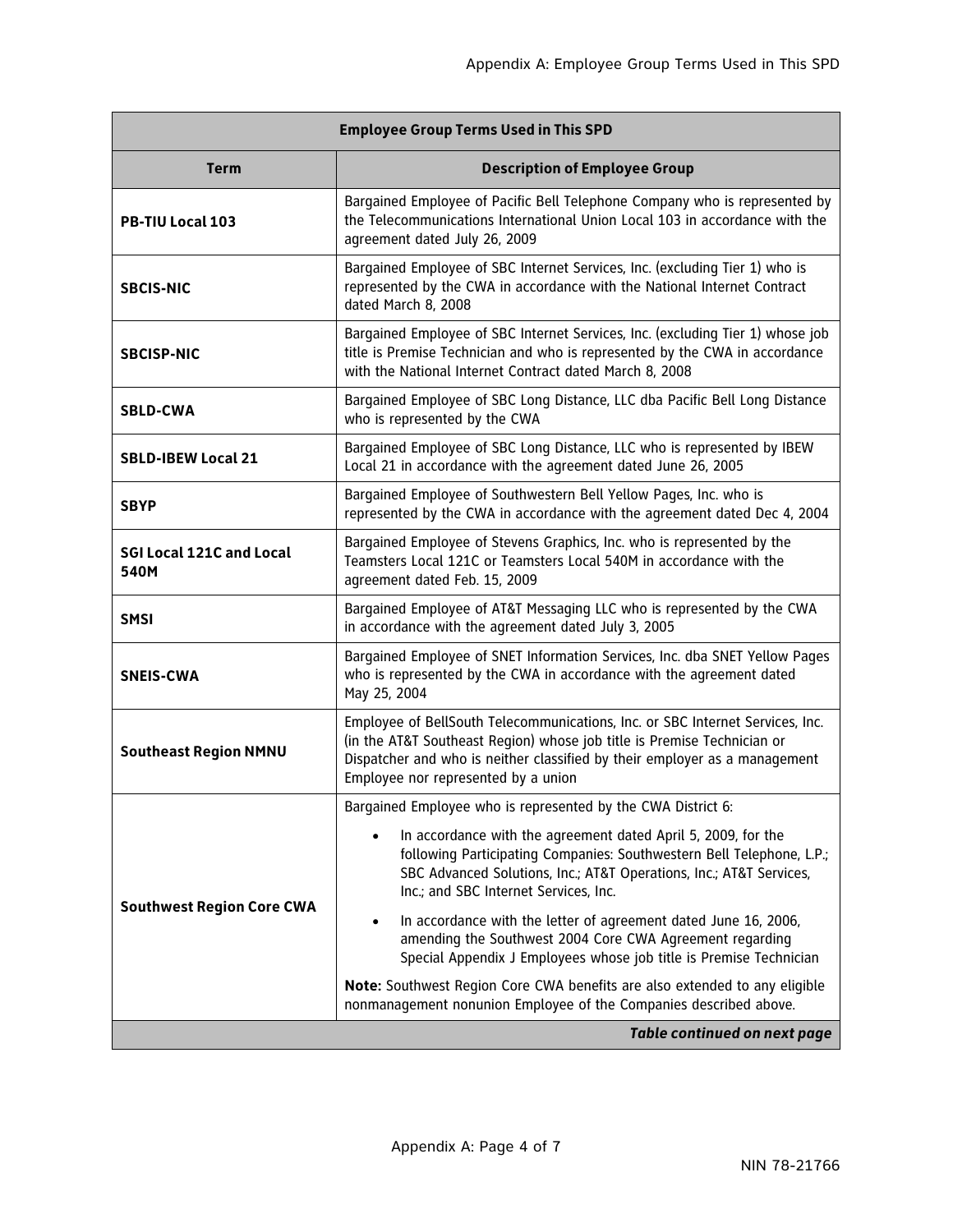| <b>Employee Group Terms Used in This SPD</b> |                                                                                                                                                                                                                                                                   |  |  |  |  |  |  |  |
|----------------------------------------------|-------------------------------------------------------------------------------------------------------------------------------------------------------------------------------------------------------------------------------------------------------------------|--|--|--|--|--|--|--|
| <b>Term</b>                                  | <b>Description of Employee Group</b>                                                                                                                                                                                                                              |  |  |  |  |  |  |  |
| <b>SWBAG</b>                                 | Bargained Employee of Southwestern Bell Advertising Group, Inc. who is<br>represented by the CWA in accordance with the agreement dated<br>April 29, 2007                                                                                                         |  |  |  |  |  |  |  |
|                                              | Note: SWBAG benefits are also extended to any eligible nonmanagement<br>nonunion Employee.                                                                                                                                                                        |  |  |  |  |  |  |  |
| <b>Tier 1 DSL Customer Assistant</b>         | Bargained Employee of SBC Internet Services, Inc. whose job title is Customer<br>Assistant and who is represented by the CWA in accordance with the<br>agreement dated Aug. 15, 2006, as amended March 2, 2007                                                    |  |  |  |  |  |  |  |
|                                              | Bargained Employee who is represented by the CWA District 9:                                                                                                                                                                                                      |  |  |  |  |  |  |  |
|                                              | In accordance with the West 2009 Core CWA labor agreement dated<br>$\bullet$<br>April 5, 2009, for the following Participating Companies: Pacific Bell<br>Telephone Company; Nevada Bell Telephone Company; AT&T Services,<br>Inc.; and AT&T Video Services, Inc. |  |  |  |  |  |  |  |
| <b>West Region Core CWA</b>                  | In accordance with the letter of agreement dated April 3, 2006,<br>$\bullet$<br>amending the West 2004 Core CWA labor agreement regarding Special<br>Appendix D Employees of SBC Global Services, Inc. doing business in<br>California and Nevada                 |  |  |  |  |  |  |  |
|                                              | In accordance with the letter of agreement dated May 31, 2006,<br>$\bullet$<br>amending the West 2004 Core CWA labor agreement regarding Special<br>Appendix E Employees whose job title is Premise Technician                                                    |  |  |  |  |  |  |  |
|                                              | Note: West Region Core CWA benefits also are extended to any eligible<br>nonmanagement nonunion Employee of the Companies described above.                                                                                                                        |  |  |  |  |  |  |  |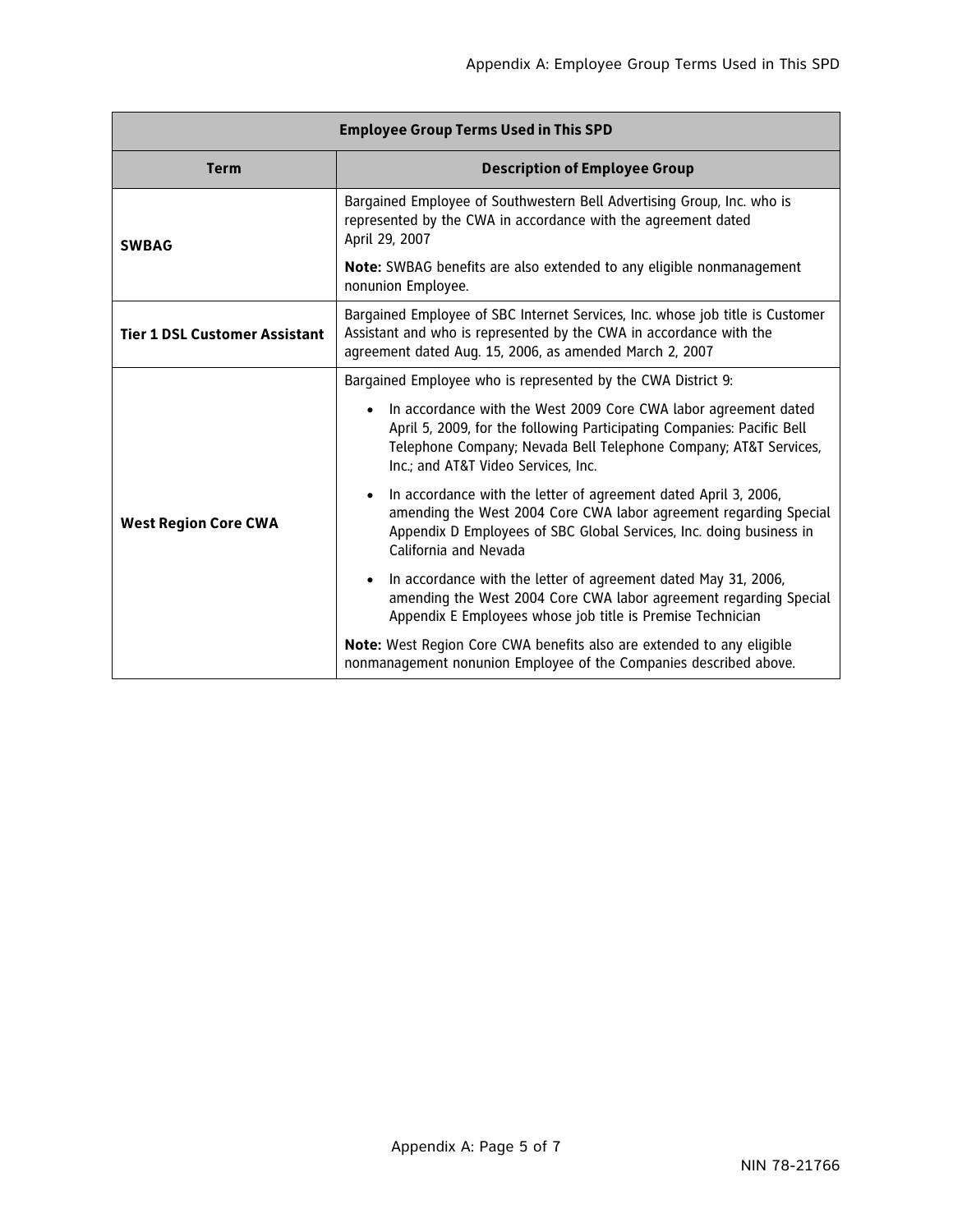## APPENDIX B: ELIGIBILITY, ENROLLMENT, ELIGIBLITY WAITING PERIOD, AND CONTRIBUTION LIMITS MATRIX

| <b>Eligible Employee</b><br>Group                                                                                                                                                                              | <b>Eligibility to</b><br><b>Enroll</b>                                                                                           | <b>Eligibility Waiting</b><br><b>Period</b> | <b>Health Care FSA</b><br><b>Contribution</b><br><b>Limits</b> | <b>Dependent Care</b><br><b>FSA Contribution</b><br><b>Limits</b>              |
|----------------------------------------------------------------------------------------------------------------------------------------------------------------------------------------------------------------|----------------------------------------------------------------------------------------------------------------------------------|---------------------------------------------|----------------------------------------------------------------|--------------------------------------------------------------------------------|
| Management<br><b>Employees (except</b><br><b>Expatriate</b><br>Employees)                                                                                                                                      | Regular Full-Time<br>Regular Part-Time<br>Temp Full-Time<br>Temp Part-Time<br>Term Full-Time                                     | None                                        | Minimum $=$ \$100<br>Maximum = $$10,000$                       | Minimum $=$ \$100<br>Maximum = $$5.000$                                        |
| <b>Management</b><br><b>Expatriate</b><br><b>Employees</b><br>*Exception: AT&T<br>Government<br><b>Solutions (AGS)</b><br><b>Expatriates follow</b><br><b>AGS benefits.</b><br>Except as noted.                | Term Full-Time<br>Reqular Full-Time<br>Reqular Part-Time<br>Temp Full-Time<br>Temp Part-Time<br>Term Full-Time<br>Term Full-Time | None                                        | Minimum $=$ \$100<br>Maximum = $$5,000$                        | Minimum $=$ \$100<br>Maximum = $$5,000$                                        |
| Nonmanagement<br><b>Nonunion Employees</b><br>(NMNUs) with<br><b>Management Level</b><br><b>Benefits include:</b><br>AIS-CA/NV<br><b>AIS-NMNU</b><br><b>DGA-NMNU</b><br><b>Southeast Region</b><br><b>NMNU</b> | Reqular Full-Time<br>Reqular Part-Time<br>Temp Full-Time<br>Temp Part-Time<br>Term Full-Time<br>Term Full-Time                   | None                                        | Minimum $=$ \$100<br>Maximum = $$10,000$                       | Minimum $=$ \$100<br>Maximum = $$5,000$                                        |
| <b>ADV-CWA</b>                                                                                                                                                                                                 | Regular Full-Time<br>Regular Part-Time<br>Term Full-Time<br>Term Part-Time                                                       |                                             | Minimum $=$ \$100<br>Maximum = $$5,000$                        | Minimum $=$ \$100<br>Maximum = $$5,000$<br><b>Table continued on next page</b> |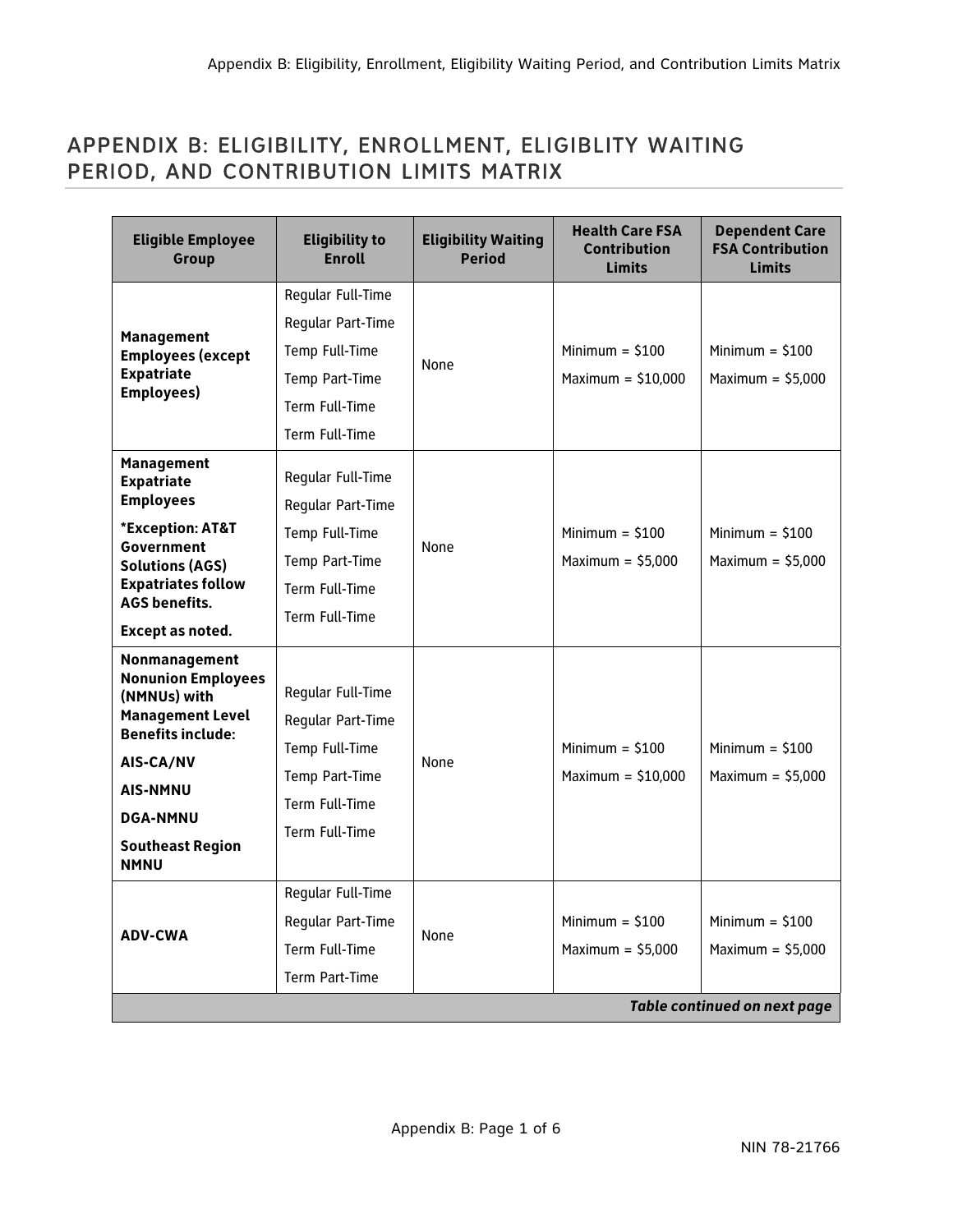| <b>Eligible Employee</b><br>Group | <b>Eligibility to</b><br><b>Enroll</b> | <b>Eligibility Waiting</b><br><b>Period</b> | <b>Health Care FSA</b><br><b>Contribution</b><br><b>Limits</b> | <b>Dependent Care</b><br><b>FSA Contribution</b><br><b>Limits</b> |
|-----------------------------------|----------------------------------------|---------------------------------------------|----------------------------------------------------------------|-------------------------------------------------------------------|
|                                   | Reqular Full-Time                      |                                             |                                                                |                                                                   |
| <b>AIS-COS</b>                    | Regular Part-Time                      |                                             |                                                                |                                                                   |
|                                   | Temp Full-Time                         | None                                        | Minimum = $$100$                                               | Minimum $=$ \$100                                                 |
|                                   | Temp Part-Time                         |                                             | Maximum = $$10,000$                                            | Maximum = $$5,000$                                                |
|                                   | Term Full-Time                         |                                             |                                                                |                                                                   |
|                                   | Term Part-Time                         |                                             |                                                                |                                                                   |
|                                   | Regular Full-Time                      |                                             |                                                                |                                                                   |
|                                   | Regular Part-Time                      |                                             |                                                                |                                                                   |
| <b>AIS-CWA</b>                    | Temp Full-Time                         | None                                        | Minimum = $$100$                                               | Minimum = $$100$                                                  |
|                                   | Temp Part-Time                         |                                             | Maximum = $$10,000$                                            | Maximum = $$5,000$                                                |
|                                   | Term Full-Time                         |                                             |                                                                |                                                                   |
|                                   | Term Part-Time                         |                                             |                                                                |                                                                   |
|                                   | Reqular Full-Time                      |                                             |                                                                |                                                                   |
|                                   | Regular Part-Time                      |                                             | Minimum = $$100$                                               | Minimum = $$100$                                                  |
| <b>AIS-IBEW Local 21</b>          | Term Full-Time                         | None                                        | Maximum = $$10,000$                                            | Maximum = $$5,000$                                                |
|                                   | Term Part-Time                         |                                             |                                                                |                                                                   |
|                                   | Regular Full-Time                      |                                             |                                                                |                                                                   |
|                                   | Regular Part-Time                      |                                             | Minimum = $$100$                                               | Minimum = $$100$                                                  |
| <b>AIS-IBEW Local 58</b>          | Term Full-Time                         | None                                        | Maximum = $$10,000$                                            | Maximum = $$5,000$                                                |
|                                   | Term Part-Time                         |                                             |                                                                |                                                                   |
|                                   | Reqular Full-Time                      |                                             |                                                                |                                                                   |
|                                   | Regular Part-Time                      |                                             | Minimum $= $100$                                               | Minimum $= $100$                                                  |
| <b>AIS-IBEW Local 134</b>         | Term Full-Time                         | None                                        | Maximum = $$10,000$                                            | Maximum = $$5,000$                                                |
|                                   | Term Part-Time                         |                                             |                                                                |                                                                   |
|                                   |                                        |                                             | Minimum = $$100$                                               |                                                                   |
| <b>AIS-IBEW Local 494</b>         | Regular Full-Time                      | None                                        | Maximum = $$5,000$                                             | Minimum = $$100$                                                  |
|                                   | Reqular Part-Time                      |                                             | Maximum = $$10,000$                                            | Maximum = $$5,000$                                                |
|                                   |                                        | First of the month                          |                                                                |                                                                   |
| <b>AT&amp;T Mobility-CWA</b>      | Regular Full-Time                      | following<br>completion of one              | Minimum = $$100$                                               | Minimum = $$100$                                                  |
|                                   | Regular Part-Time                      | month NCS                                   | Maximum = $$5,000$                                             | Maximum = $$5,000$                                                |
|                                   |                                        |                                             |                                                                | <b>Table continued on next page</b>                               |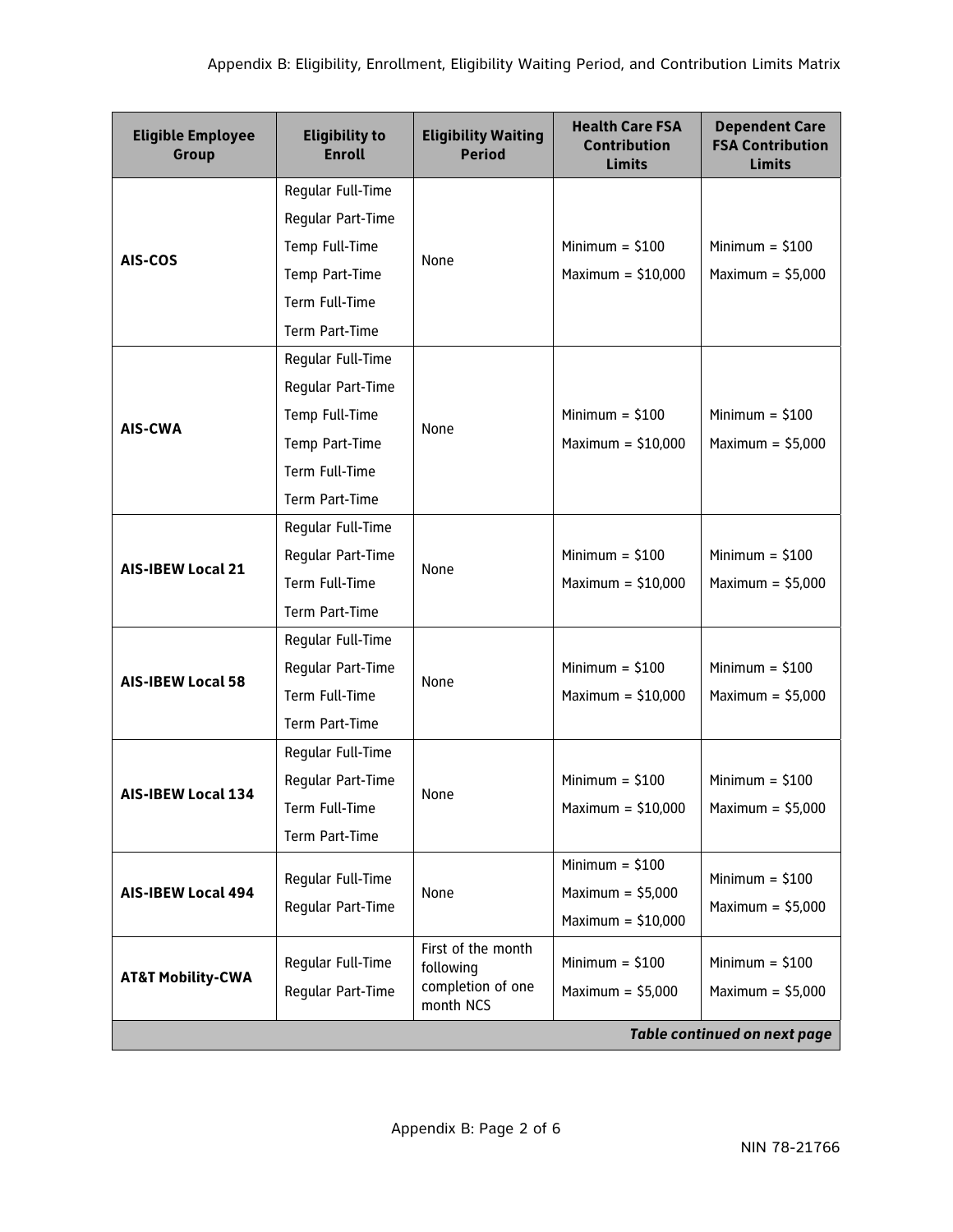| <b>Eligible Employee</b><br>Group        | <b>Eligibility to</b><br><b>Enroll</b>                                     | <b>Eligibility Waiting</b><br><b>Period</b>                                                                     | <b>Health Care FSA</b><br><b>Contribution</b><br><b>Limits</b> | <b>Dependent Care</b><br><b>FSA Contribution</b><br><b>Limits</b> |
|------------------------------------------|----------------------------------------------------------------------------|-----------------------------------------------------------------------------------------------------------------|----------------------------------------------------------------|-------------------------------------------------------------------|
|                                          | Regular Full-Time                                                          |                                                                                                                 |                                                                |                                                                   |
| <b>ATTVS-SBVS District</b><br>6 CWA      | Regular Part-Time                                                          | None                                                                                                            | Minimum $=$ \$100                                              | Minimum = $$100$                                                  |
|                                          | Temp Full-Time                                                             |                                                                                                                 | Maximum = $$10,000$                                            | Maximum = $$5,000$                                                |
|                                          | Temp Part-Time                                                             |                                                                                                                 |                                                                |                                                                   |
| <b>BLS Represented</b>                   | Regular Full-Time<br>Regular Part-Time                                     | Upon 6 months<br>seniority with<br>coverage effective<br>1st of the month<br>following your<br>enrollment date. | Not Eligible                                                   | Minimum = $$100$<br>Maximum = $$5,000$                            |
| <b>BLS Special</b><br>Represented        | Reqular Full-Time<br>Regular Part-Time                                     | Not Applicable                                                                                                  | Not Eligible                                                   | Not Eligible                                                      |
| <b>DGA-IBEW Local</b><br>1269            | Regular Full-Time<br>Regular Part-Time<br>Term Full-Time<br>Term Part-Time | None                                                                                                            | Minimum $= $100$<br>Maximum = $$10,000$                        | Minimum = $$100$<br>Maximum = $$5,000$                            |
|                                          | Regular Full-Time                                                          |                                                                                                                 |                                                                |                                                                   |
| <b>East Region Core</b>                  | Regular Part-Time                                                          |                                                                                                                 | Minimum $= $100$                                               | Minimum = $$100$                                                  |
| <b>CWA</b>                               | Temp Full-Time                                                             | None                                                                                                            | Maximum = $$3,000$                                             | Maximum = $$5,000$                                                |
|                                          | Temp Part-Time                                                             |                                                                                                                 |                                                                |                                                                   |
|                                          | Regular Full-Time                                                          | None                                                                                                            |                                                                | Minimum $= $100$                                                  |
| L. M. Berry NMNU                         | Regular Part-Time                                                          |                                                                                                                 | Not Eligible                                                   | Maximum = $$5,000$                                                |
| <b>Legacy AT&amp;T Corp.</b>             | Regular Full-Time                                                          | None                                                                                                            | Minimum = $$100$                                               | Minimum $= $100$                                                  |
| <b>CWA</b>                               | Regular Part-Time                                                          |                                                                                                                 | Maximum = $$10,000$                                            | Maximum = $$5,000$                                                |
| Legacy AT&T Corp.                        | Reqular Full-Time                                                          | None                                                                                                            | Minimum $= $100$                                               | Minimum $= $100$                                                  |
| <b>IBEW</b>                              | Regular Part-Time                                                          |                                                                                                                 | Maximum = $$10,000$                                            | Maximum = $$5,000$                                                |
|                                          | Reqular Full-Time                                                          |                                                                                                                 |                                                                |                                                                   |
| <b>Midwest Region Core</b><br><b>CWA</b> | Regular Part-Time                                                          |                                                                                                                 |                                                                |                                                                   |
|                                          | Regular Limited<br>Term Full-Time                                          | None                                                                                                            | Minimum = $$100$<br>Maximum = $$10,000$                        | Minimum = $$100$<br>Maximum = $$5,000$                            |
|                                          | Regular Limited<br>Term Part-Time                                          |                                                                                                                 |                                                                |                                                                   |
|                                          |                                                                            |                                                                                                                 |                                                                | <b>Table continued on next page</b>                               |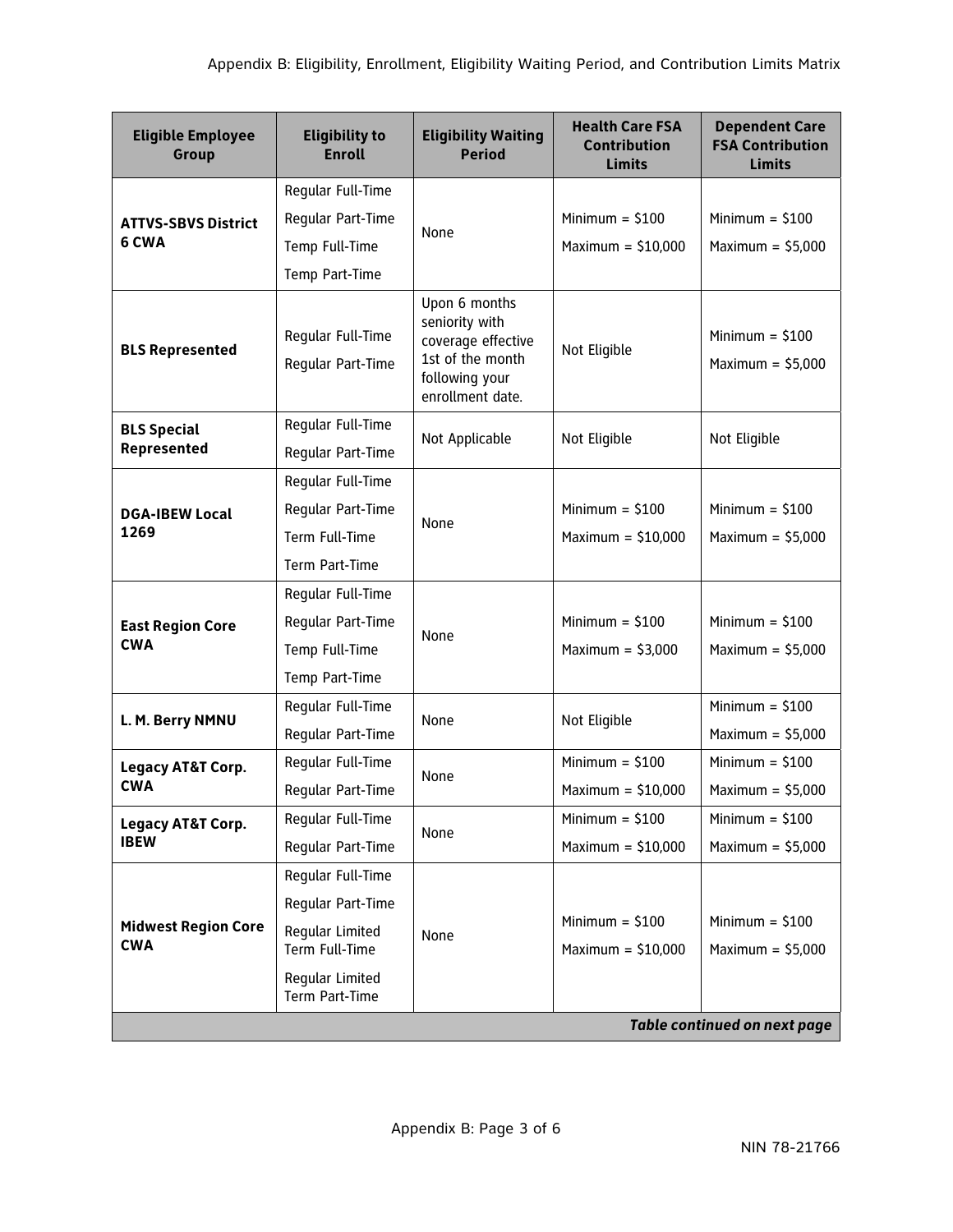| <b>Eligible Employee</b><br>Group         | <b>Eligibility to</b><br><b>Enroll</b> | <b>Eligibility Waiting</b><br><b>Period</b> | <b>Health Care FSA</b><br><b>Contribution</b><br><b>Limits</b> | <b>Dependent Care</b><br><b>FSA Contribution</b><br><b>Limits</b> |
|-------------------------------------------|----------------------------------------|---------------------------------------------|----------------------------------------------------------------|-------------------------------------------------------------------|
|                                           | Regular Full-Time                      |                                             |                                                                |                                                                   |
| <b>Midwest Region Core</b><br><b>IBEW</b> | Regular Part-Time                      | None                                        | Minimum $=$ \$100                                              | Minimum $= $100$                                                  |
|                                           | Term Full-Time                         |                                             | Maximum = $$10,000$                                            | Maximum = $$5,000$                                                |
|                                           | Term Part-Time                         |                                             |                                                                |                                                                   |
|                                           | Reqular Full-Time                      |                                             |                                                                |                                                                   |
| <b>PBD-IBEW Local</b>                     | Regular Part-Time                      | None                                        | Minimum = $$100$                                               | Minimum $= $100$                                                  |
| 1269                                      | Term Full-Time                         |                                             | Maximum = $$3,000$                                             | Maximum = $$5,000$                                                |
|                                           | Term Part-Time                         |                                             |                                                                |                                                                   |
|                                           | Regular Full-Time                      |                                             |                                                                |                                                                   |
| <b>PBD-IBEW Local</b>                     | Regular Part-Time                      | None                                        | Minimum $=$ \$100                                              | Minimum $= $100$                                                  |
| 2139                                      | Term Full-Time                         |                                             | Maximum = $$10,000$                                            | Maximum = $$5,000$                                                |
|                                           | Term Part-Time                         |                                             |                                                                |                                                                   |
|                                           | Regular Full-Time                      |                                             |                                                                |                                                                   |
| PB-IBEW Local 1269                        | Reqular Part-Time                      | None                                        | Minimum = $$100$                                               | Minimum $= $100$                                                  |
|                                           | Term Full-Time                         |                                             | Maximum = $$10,000$                                            | Maximum = $$5,000$                                                |
|                                           | Term Part-Time                         |                                             |                                                                |                                                                   |
|                                           | Regular Full-Time                      |                                             |                                                                |                                                                   |
| PB-TIU Local 103                          | Regular Part-Time                      | None                                        | Minimum = $$100$                                               | Minimum = $$100$                                                  |
|                                           | Term Full-Time                         |                                             | Maximum = $$10,000$                                            | Maximum = $$5,000$                                                |
|                                           | Term Part-Time                         |                                             |                                                                |                                                                   |
|                                           | Regular Full-Time                      |                                             |                                                                |                                                                   |
|                                           | Regular Part-Time                      |                                             |                                                                |                                                                   |
| <b>SBCIS-NIC</b>                          | Temp Full-Time                         | None                                        | Minimum $=$ \$100                                              | Minimum $=$ \$100                                                 |
| <b>SBCISP-NIC</b>                         | Temp Part-Time                         |                                             | Maximum = $$3,000$                                             | Maximum = $$5,000$                                                |
|                                           | Term Full-Time                         |                                             |                                                                |                                                                   |
|                                           | Term Part-Time                         |                                             |                                                                |                                                                   |
|                                           | Regular Full-Time                      |                                             |                                                                |                                                                   |
|                                           | Reqular Part-Time                      |                                             |                                                                |                                                                   |
| <b>SBLD-CWA</b>                           | Temp Full-Time                         | None                                        | Minimum $= $100$                                               | Minimum $= $100$                                                  |
|                                           | Temp Part-Time                         |                                             | Maximum = $$3,000$                                             | Maximum = $$5,000$                                                |
|                                           | Term Full-Time                         |                                             |                                                                |                                                                   |
|                                           | Term Part-Time                         |                                             |                                                                |                                                                   |
|                                           |                                        |                                             |                                                                | <b>Table continued on next page</b>                               |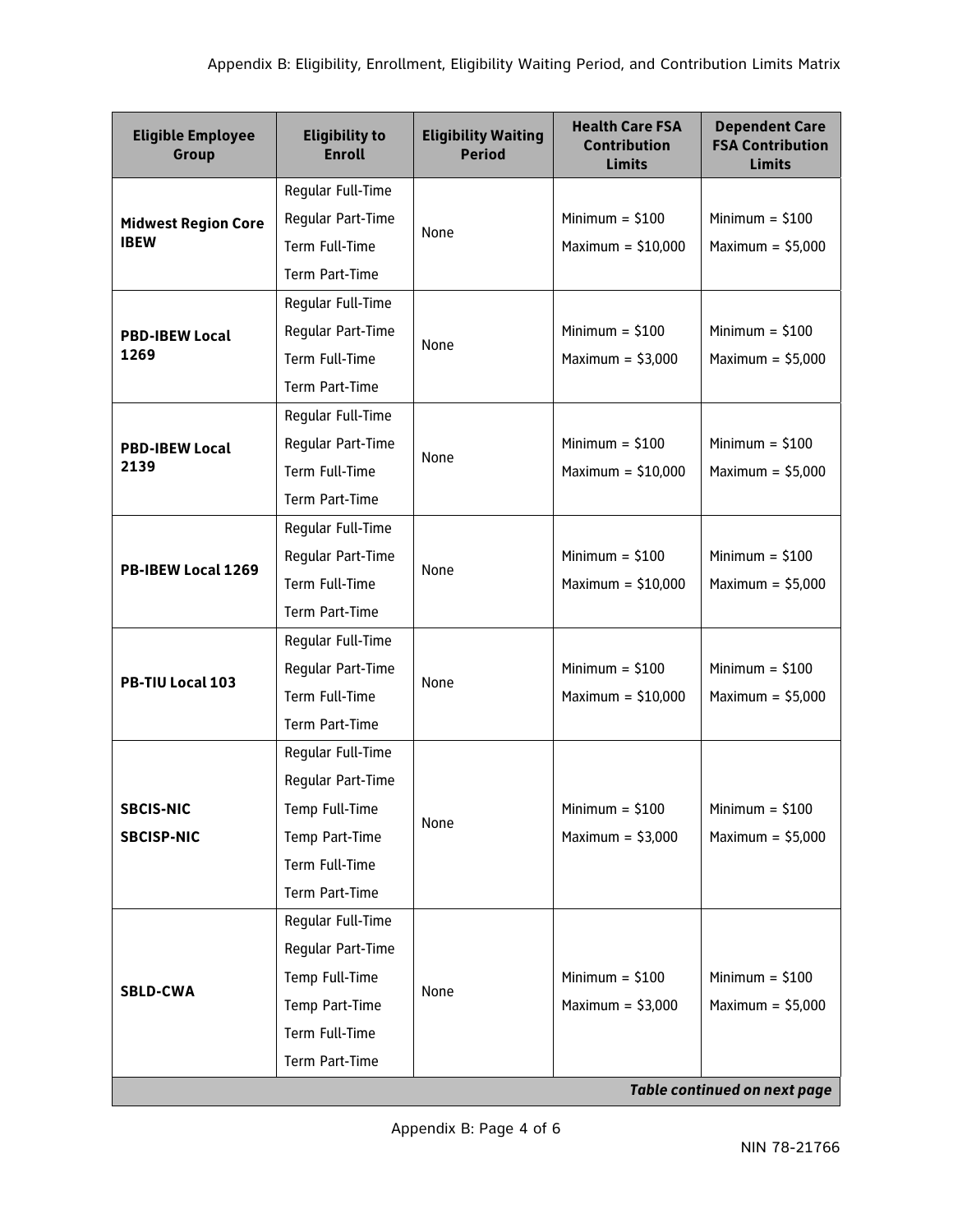| <b>Eligible Employee</b><br>Group | <b>Eligibility to</b><br><b>Enroll</b> | <b>Eligibility Waiting</b><br><b>Period</b> | <b>Health Care FSA</b><br><b>Contribution</b><br><b>Limits</b> | <b>Dependent Care</b><br><b>FSA Contribution</b><br><b>Limits</b> |
|-----------------------------------|----------------------------------------|---------------------------------------------|----------------------------------------------------------------|-------------------------------------------------------------------|
|                                   | Regular Full-Time                      |                                             |                                                                |                                                                   |
| <b>SBLD-IBEW Local 21</b>         | Regular Part-Time                      | None                                        | Minimum = $$100$                                               | Minimum = $$100$                                                  |
|                                   | Term Full-Time                         |                                             | Maximum = $$5,000$                                             | Maximum = $$5,000$                                                |
|                                   | Term Part-Time                         |                                             |                                                                |                                                                   |
|                                   | Regular Full-Time                      |                                             |                                                                |                                                                   |
| <b>SBYP</b>                       | Regular Part-Time                      | None                                        | Minimum = $$100$                                               | Minimum = $$100$                                                  |
|                                   | Temp Full-Time                         |                                             | Maximum = $$3,000$                                             | Maximum = $$5,000$                                                |
|                                   | Temp Part-Time                         |                                             |                                                                |                                                                   |
| SGI Local 121C and                | Regular Full-Time                      | None                                        | Minimum = $$100$                                               | Minimum $= $100$                                                  |
| Local 540M                        | Reqular Part-Time                      |                                             | Maximum = $$10,000$                                            | Maximum = $$5,000$                                                |
|                                   | Regular Full-Time                      |                                             |                                                                |                                                                   |
| <b>SMSI</b>                       | Regular Part-Time                      | None                                        | Minimum = $$100$                                               | Minimum = $$100$                                                  |
|                                   | Temp Full-Time                         |                                             | Maximum = $$10,000$                                            | Maximum = $$5,000$                                                |
|                                   | Temp Part-Time                         |                                             |                                                                |                                                                   |
|                                   | Regular Full-Time                      |                                             |                                                                |                                                                   |
| <b>SNEIS-CWA</b>                  | Regular Part-Time                      | None                                        | Minimum = $$100$                                               | Minimum = $$100$                                                  |
|                                   | Temp Full-Time                         |                                             | Maximum = $$3,000$                                             | Maximum = $$5,000$                                                |
|                                   | Temp Part-Time                         |                                             |                                                                |                                                                   |
|                                   | Regular Full-Time                      |                                             |                                                                |                                                                   |
| <b>Southwest Region</b>           | Regular Part-Time                      | None                                        | Minimum = $$100$                                               | Minimum = $$100$                                                  |
| <b>Core CWA</b>                   | Temp Full-Time                         |                                             | Maximum = $$10,000$                                            | Maximum = $$5,000$                                                |
|                                   | Temp Part-Time                         |                                             |                                                                |                                                                   |
|                                   | Regular Full-Time                      |                                             |                                                                |                                                                   |
|                                   | Regular Part-Time                      |                                             |                                                                |                                                                   |
| <b>SWBAG</b>                      | Temp Full-Time                         | None                                        | Minimum = $$100$                                               | Minimum = $$100$                                                  |
|                                   | Temp Part-Time                         |                                             | Maximum = $$10,000$                                            | Maximum = $$5,000$                                                |
|                                   | Term Full-Time                         |                                             |                                                                |                                                                   |
|                                   | Term Part-Time                         |                                             |                                                                |                                                                   |
|                                   |                                        |                                             |                                                                | <b>Table continued on next page</b>                               |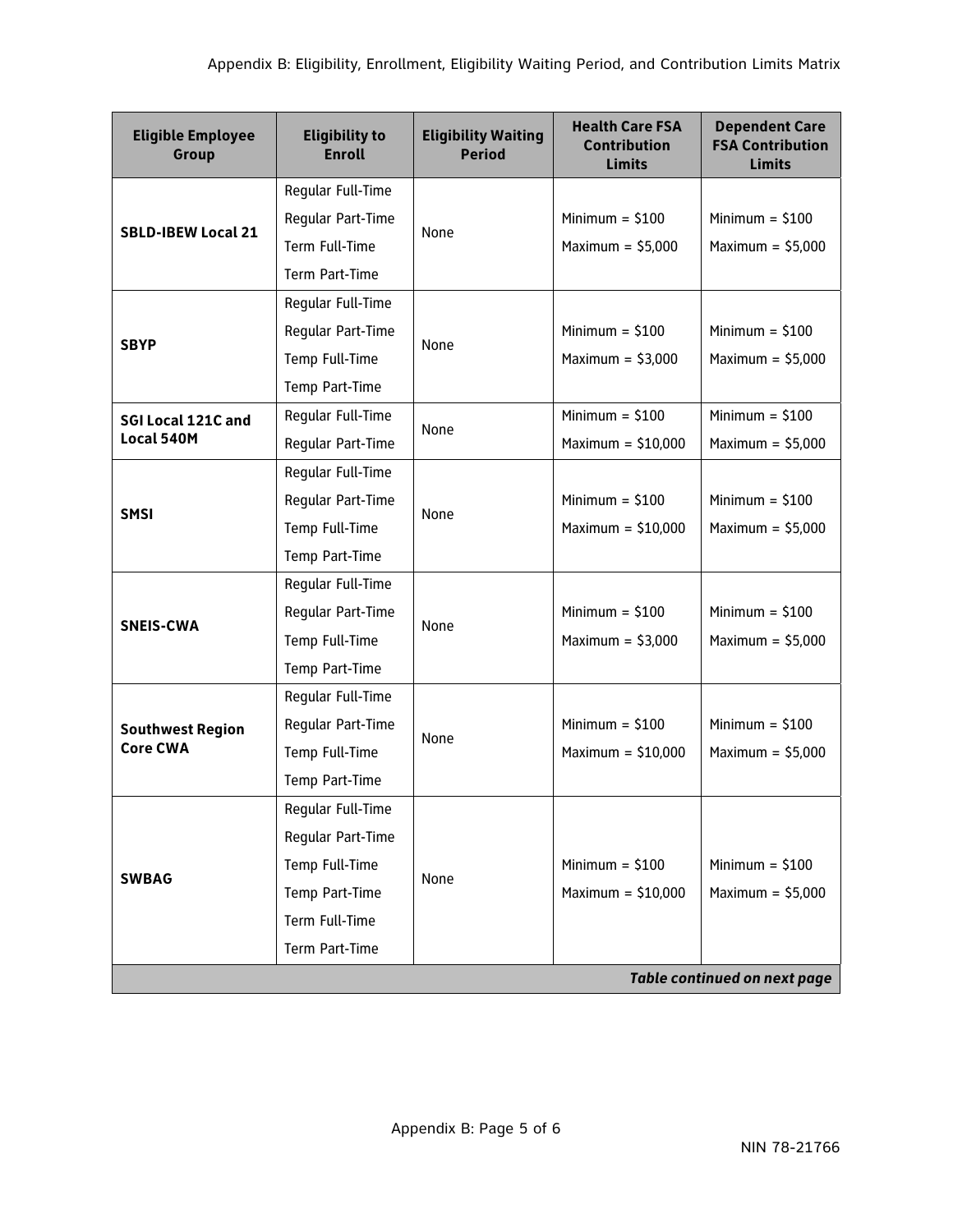| <b>Eligible Employee</b><br>Group | <b>Eligibility to</b><br>Enroll | <b>Eligibility Waiting</b><br><b>Period</b> | <b>Health Care FSA</b><br><b>Contribution</b><br><b>Limits</b> | <b>Dependent Care</b><br><b>FSA Contribution</b><br><b>Limits</b> |
|-----------------------------------|---------------------------------|---------------------------------------------|----------------------------------------------------------------|-------------------------------------------------------------------|
|                                   | Regular Full-Time               |                                             |                                                                |                                                                   |
|                                   | Reqular Part-Time               |                                             |                                                                |                                                                   |
| Tier 1 DSL Customer<br>Assistant  | Temp Full-Time                  | None                                        | Minimum $=$ \$100                                              | Minimum $=$ \$100                                                 |
|                                   | Temp Part-Time                  |                                             | Maximum = $$10,000$                                            | Maximum = $$5,000$                                                |
|                                   | Term Full-Time                  |                                             |                                                                |                                                                   |
|                                   | Term Part-Time                  |                                             |                                                                |                                                                   |
|                                   | Reqular Full-Time               |                                             |                                                                |                                                                   |
|                                   | Reqular Part-Time               |                                             | Minimum $=$ \$100                                              | Minimum $=$ \$100                                                 |
| West Region Core CWA              | Term Full-Time                  | None                                        | Maximum = $$10,000$                                            | Maximum = $$5,000$                                                |
|                                   | Term Part-Time                  |                                             |                                                                |                                                                   |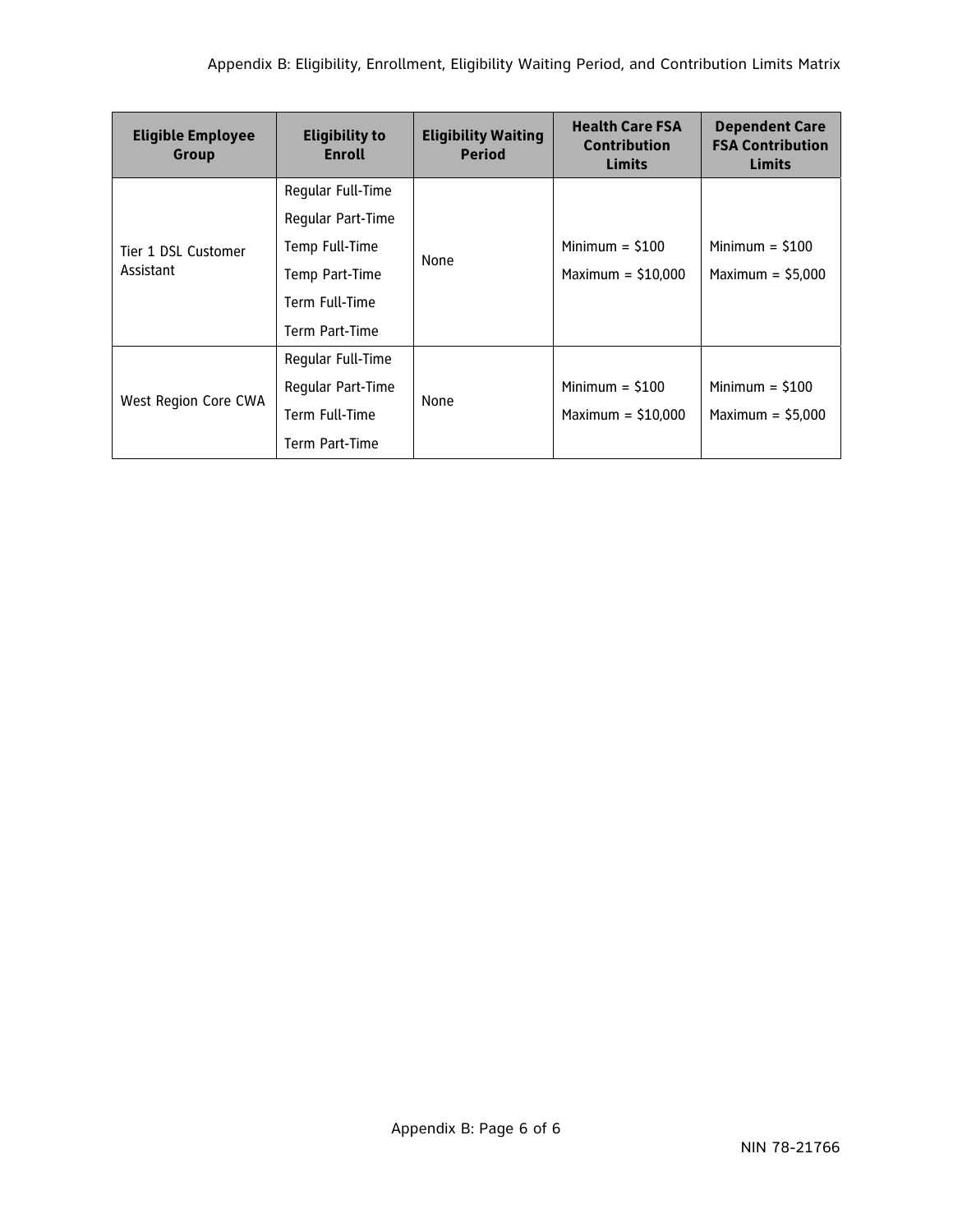## APPENDIX C: QUALIFIED STATUS CHANGES MATRIX

This matrix indicates whether you are permitted to make changes to your Before-Tax Premium Option ("BTPO"), Health Care Flexible Spending Account ("Health Care FSA") and Dependent Care Flexible Spending Account ("Dependent Care FSA") coverage elections during a Plan Year (Jan. 1 to Dec. 31) as a result of a "Qualified Status Change" under the AT&T Flexible Spending Account Plan. In all cases where this chart indicates that you may make a change to your BTPO, Health Care FSA and/or Dependent Care FSA election(s), the election change must be on account of and consistent with the Qualified Status Change event. The Plan Administrator has the discretion to determine whether an election change is on account of and consistent with the Qualified Status Change event.

This matrix does not apply to your ability to change your coverage election for benefits under the medical, dental, vision, CarePlus, Medical Plus or AD&D plans in which you may be participating. You should refer to the applicable summary plan description to determine your ability to make changes to your elections under such plans. Also, this matrix does not apply to your ability to change your Before-Tax HSA Payroll Deductions, which may be changed at any time for any reason.

*Note: Refer to the bottom of the table for the definitions of the codes provided in the matrix.* 

| <b>Life Event</b>            |                                                                                                                                                                             |                     | <b>Before-Tax Premium Option</b><br>(Paying Monthly Contributions on a Before-Tax Dollars) |                                             | <b>Health Care</b><br><b>Flexible</b> | <b>Dependent Care</b><br><b>Flexible Spending</b>                                                                          |                                                                                                                                                                   |  |  |
|------------------------------|-----------------------------------------------------------------------------------------------------------------------------------------------------------------------------|---------------------|--------------------------------------------------------------------------------------------|---------------------------------------------|---------------------------------------|----------------------------------------------------------------------------------------------------------------------------|-------------------------------------------------------------------------------------------------------------------------------------------------------------------|--|--|
|                              | <b>Medical</b>                                                                                                                                                              | <b>Dental</b>       | <b>Vision</b>                                                                              | CarePlus /<br><b>Medical</b><br><b>Plus</b> | AD&D                                  | <b>Spending</b><br><b>Account (Health</b><br>Care FSA)                                                                     | <b>Account</b><br>(Dependent Care<br>FSA)                                                                                                                         |  |  |
|                              | AD, AS, C,<br>DD, E, W                                                                                                                                                      | AD, AS,<br>DD, E, W | AD, AS, DD,<br>E, W                                                                        | AD, AS, DD,<br>E, W                         | AD, AS, DD,<br>C, E, W                | D, E, I                                                                                                                    | D, E, I                                                                                                                                                           |  |  |
| <b>Marriage</b>              | Notes:<br>E, AD, AS – for newly eligible spouse and any<br>dependent children of Employee or new spouse<br>DD, W - only if coverage is available under new<br>spouse's plan |                     |                                                                                            |                                             |                                       | <b>Notes:</b><br>$E, I - for spouse$<br>and spouse's<br>dependents<br>$D - if new spouse$<br>has Health Care<br><b>FSA</b> | <b>Notes:</b><br>$E, I - for spouse's$<br>dependents<br>$D - if new spouse is$<br>not employed<br>or has Dependent Care<br>FSA election with<br>spouse's employer |  |  |
| Table continued on next page |                                                                                                                                                                             |                     |                                                                                            |                                             |                                       |                                                                                                                            |                                                                                                                                                                   |  |  |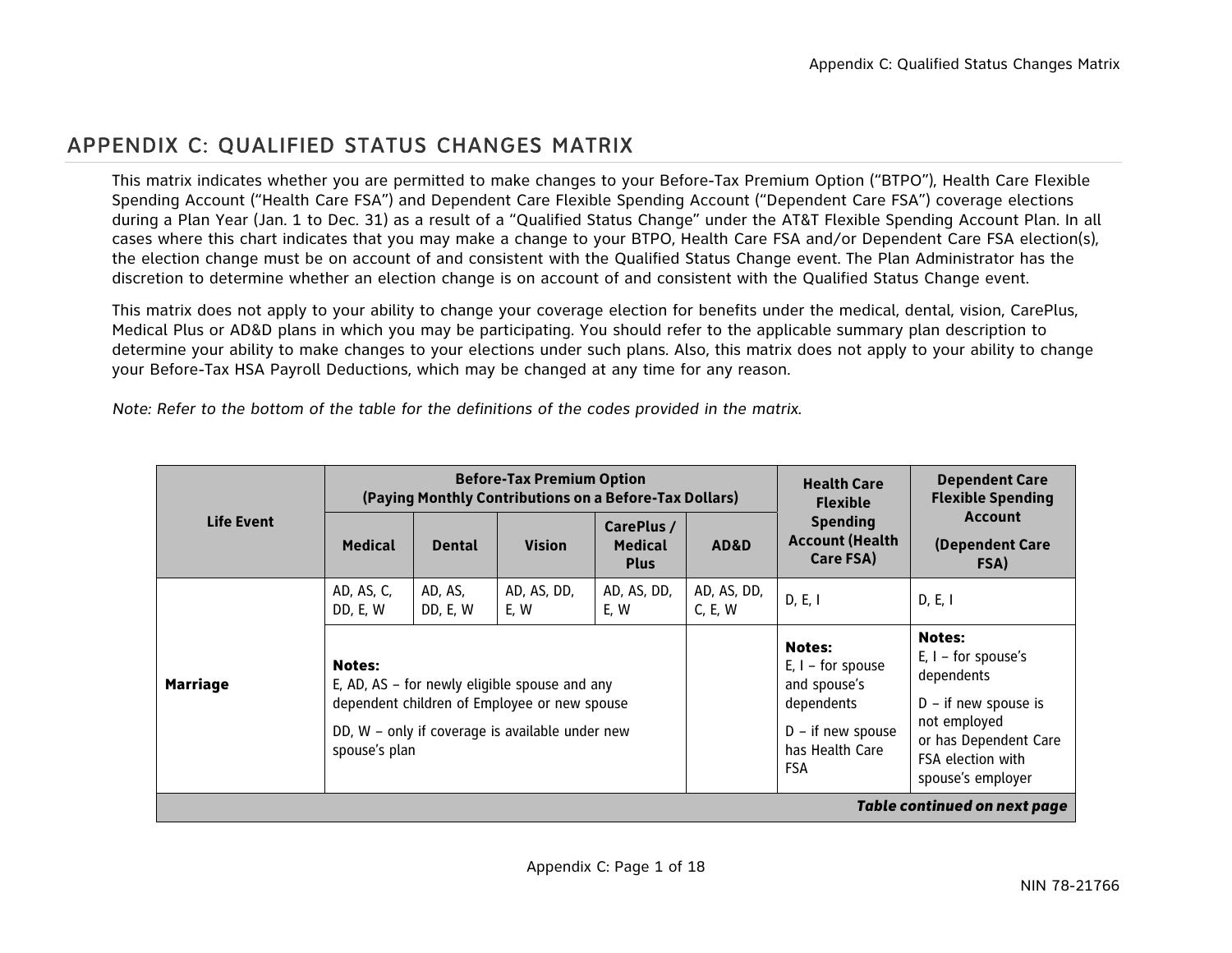|                                                                                            |                                                                                                                                            |                  | <b>Before-Tax Premium Option</b><br>(Paying Monthly Contributions on a Before-Tax Dollars)                     |                                             |                            | <b>Health Care</b><br><b>Flexible</b>                                                 | <b>Dependent Care</b><br><b>Flexible Spending</b>                                                                                              |
|--------------------------------------------------------------------------------------------|--------------------------------------------------------------------------------------------------------------------------------------------|------------------|----------------------------------------------------------------------------------------------------------------|---------------------------------------------|----------------------------|---------------------------------------------------------------------------------------|------------------------------------------------------------------------------------------------------------------------------------------------|
| <b>Life Event</b>                                                                          | <b>Medical</b>                                                                                                                             | <b>Dental</b>    | <b>Vision</b>                                                                                                  | CarePlus /<br><b>Medical</b><br><b>Plus</b> | AD&D                       | <b>Spending</b><br><b>Account (Health</b><br>Care FSA)                                | <b>Account</b><br>(Dependent Care<br>FSA)                                                                                                      |
|                                                                                            | AD,C, DD,<br>DS, E                                                                                                                         | AD, DD,<br>DS, E | AD, DD, DS, E                                                                                                  | AD, DD, DS,<br>E                            | AD, DD, DS,<br>C, E, W     | D, E, I                                                                               | D, E, I                                                                                                                                        |
| Death of spouse,<br>divorce, legal<br>separation, or legal<br>annulment                    | <b>Notes:</b><br>E, AD - if lose coverage under spouse's plan<br><b>DS</b><br>DD - only if dependents have coverage under spouse's<br>plan |                  |                                                                                                                |                                             |                            | <b>Notes:</b><br>$E, I - if lose$<br><b>Health Care FSA</b><br>under spouse's<br>plan | <b>Notes:</b><br>E, $I -$ to accommodate<br>newly eligible<br>dependents<br>D - if dependent no<br>longer eligible                             |
|                                                                                            | AD, AS, C,E,<br>W                                                                                                                          | AD, AS, E,<br>w  | AD, AS, E, W                                                                                                   | AD, AS, E,<br>w                             | AD, AS, DD,<br>DS, C, E, W | D, E, I                                                                               | E, I                                                                                                                                           |
| <b>Gain of dependent</b><br>status, birth,<br>adoption, placement<br>for adoption          | <b>Notes:</b><br>other dependent child                                                                                                     |                  | E, AD, AS - for newly eligible dependent child or any<br>W - only if coverage is available under spouse's plan |                                             |                            | <b>Notes:</b><br>$D - if$ spouse has<br><b>Health Care FSA</b>                        | <b>Notes:</b><br>$E. I - to accommodate$<br>newly eligible<br>dependents<br>$D - if loss of eligibility$<br>due to spouse no<br>longer working |
| <b>Loss of dependent</b>                                                                   | D <sub>D</sub>                                                                                                                             | DD.              | <b>DD</b>                                                                                                      | <b>DD</b>                                   | AD, AS, DD,<br>DS, C, E, W | D                                                                                     | D                                                                                                                                              |
| eligibility status                                                                         | <b>Notes:</b>                                                                                                                              |                  | DD - may only drop dependent who lost eligibility                                                              |                                             |                            |                                                                                       |                                                                                                                                                |
| <b>QMCSO requiring an</b><br><b>Employee to cover a</b><br>dependent or<br>alternate payee | AD, C                                                                                                                                      | AD               | AD                                                                                                             | AD                                          | <b>DNA</b>                 | E,I                                                                                   | N                                                                                                                                              |
|                                                                                            |                                                                                                                                            |                  |                                                                                                                |                                             |                            |                                                                                       | <b>Table continued on next page</b>                                                                                                            |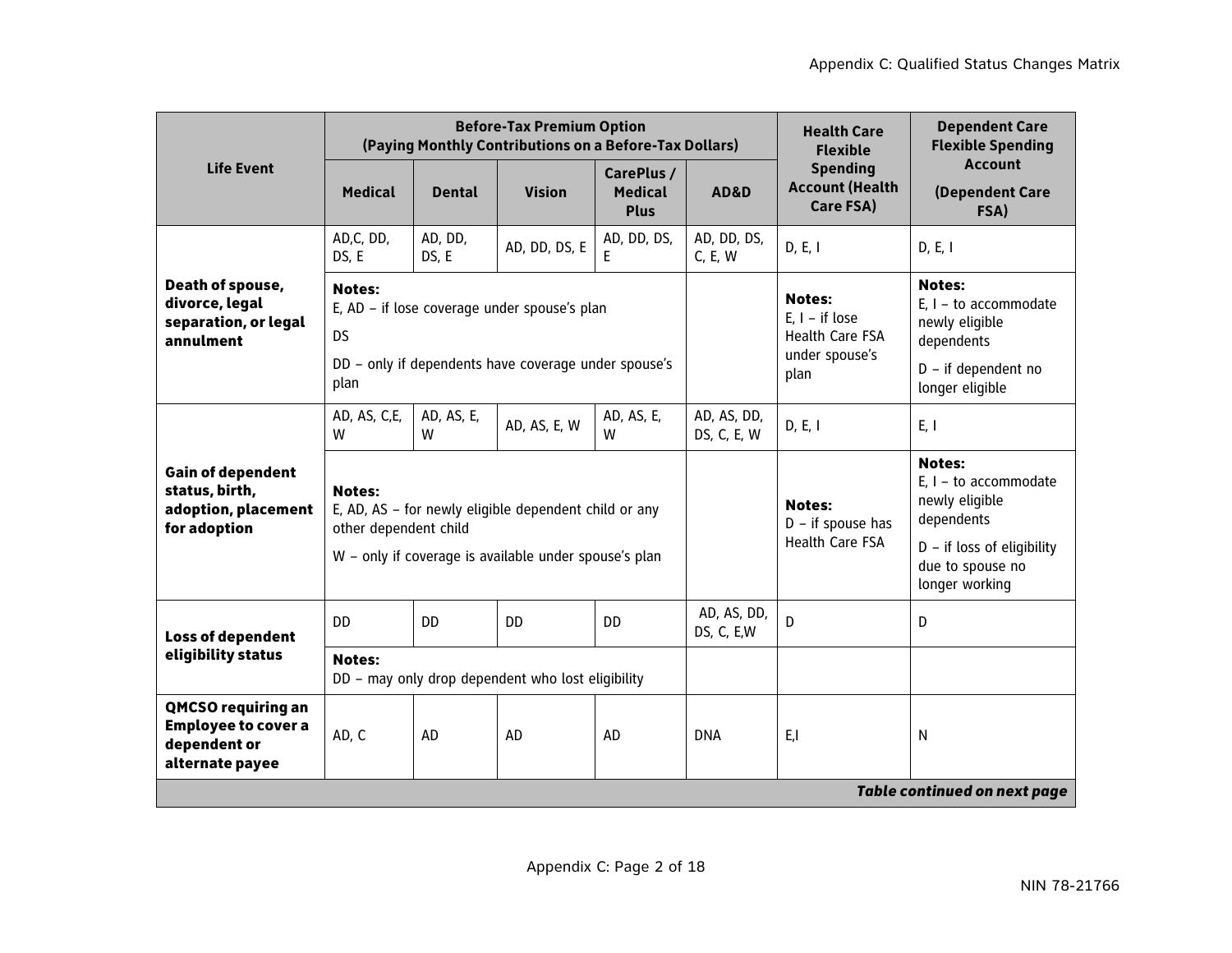|                                                                                                                         | <b>Before-Tax Premium Option</b><br>(Paying Monthly Contributions on a Before-Tax Dollars) |               |                                                                                                     |                                             |                            | <b>Health Care</b><br><b>Flexible</b>                          | <b>Dependent Care</b><br><b>Flexible Spending</b>                                                                                                |
|-------------------------------------------------------------------------------------------------------------------------|--------------------------------------------------------------------------------------------|---------------|-----------------------------------------------------------------------------------------------------|---------------------------------------------|----------------------------|----------------------------------------------------------------|--------------------------------------------------------------------------------------------------------------------------------------------------|
| <b>Life Event</b>                                                                                                       | <b>Medical</b>                                                                             | <b>Dental</b> | <b>Vision</b>                                                                                       | CarePlus /<br><b>Medical</b><br><b>Plus</b> | AD&D                       | <b>Spending</b><br><b>Account (Health</b><br>Care FSA)         | <b>Account</b><br>(Dependent Care<br>FSA)                                                                                                        |
| <b>QMCSO requiring</b><br>former spouse to<br>cover a dependent<br>or alternate payee<br>under the spouse's<br>coverage | DD.                                                                                        | DD.           | DD.                                                                                                 | DD.                                         | <b>DNA</b>                 | D                                                              | N                                                                                                                                                |
| <b>Expiration of QMCSO</b>                                                                                              | W, DD, C                                                                                   | W, DD         | W, DD                                                                                               | W, DD                                       | <b>DNA</b>                 | W                                                              | W                                                                                                                                                |
| <b>Death of covered</b>                                                                                                 | DD.                                                                                        | <b>DD</b>     | <b>DD</b>                                                                                           | <b>DD</b>                                   | AD, AS, DD,<br>DS, C, E, W | D                                                              | D                                                                                                                                                |
| dependent                                                                                                               | <b>Notes:</b>                                                                              |               | DD - may only drop deceased dependent                                                               |                                             |                            |                                                                |                                                                                                                                                  |
|                                                                                                                         | DD, DS, W                                                                                  | DD, DS, W     | DD, DS, W                                                                                           | DD, DS, W                                   | AD, AS, DD,<br>DS, C, E, W | D                                                              | D, E, I                                                                                                                                          |
| <b>Gain of employment</b><br>and benefit<br>coverage by spouse<br>or dependent                                          | <b>Notes:</b><br>employer's plan                                                           |               | DD, DS, W - only with respect to Employee, spouse, or<br>dependent who gains coverage under another |                                             |                            | <b>Notes:</b><br>$D - if$ spouse has<br><b>Health Care FSA</b> | <b>Notes:</b><br>E, $I - if newly eligible$<br>due to spouse's<br>employment<br>$D - if dependent added$<br>under spouse's<br>Dependent Care FSA |
|                                                                                                                         |                                                                                            |               |                                                                                                     |                                             |                            |                                                                | <b>Table continued on next page</b>                                                                                                              |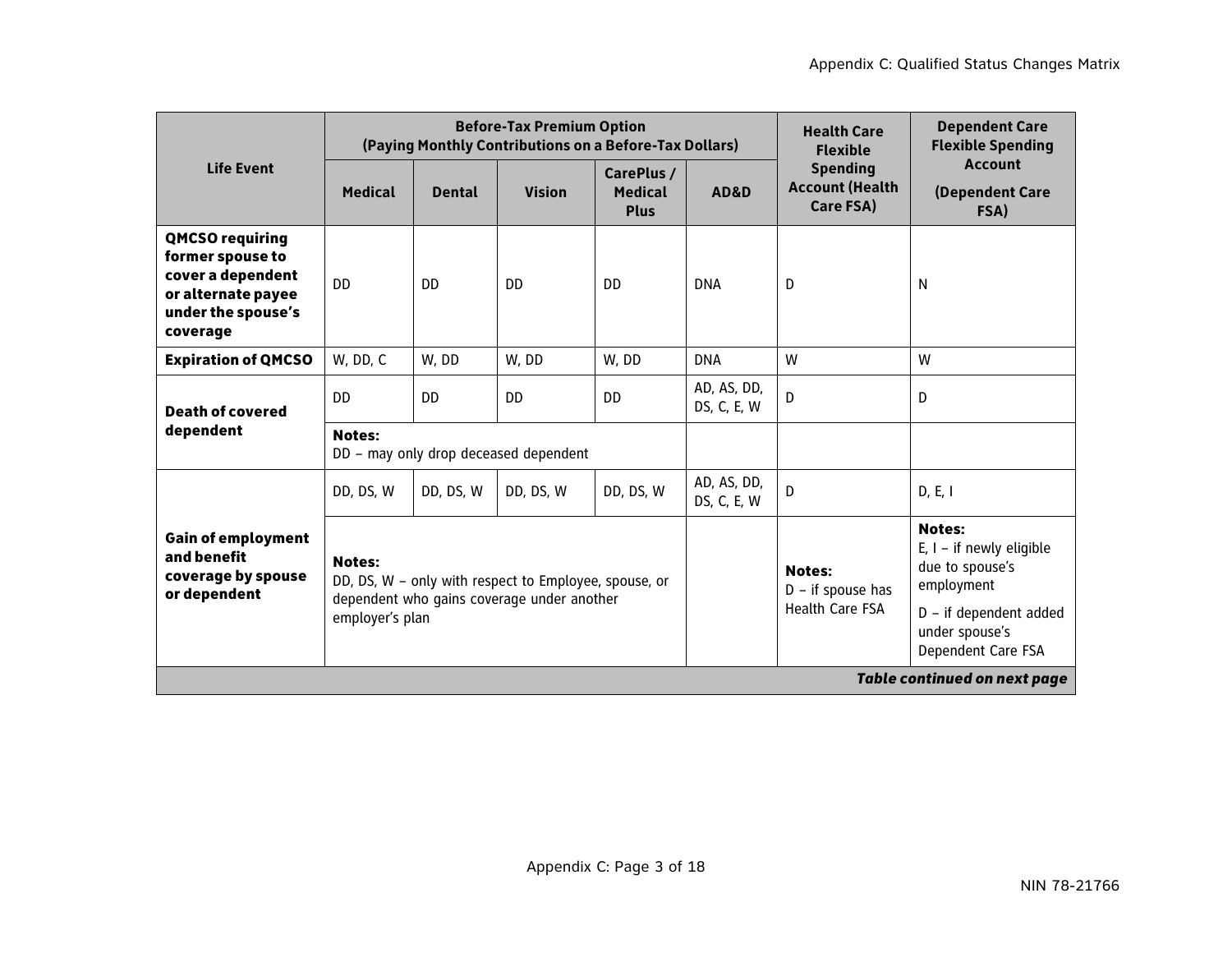|                                                                                |                                  |               | <b>Before-Tax Premium Option</b><br>(Paying Monthly Contributions on a Before-Tax Dollars)         |                                             |                            | <b>Health Care</b><br><b>Flexible</b>                  | <b>Dependent Care</b><br><b>Flexible Spending</b>                                                                                                                           |
|--------------------------------------------------------------------------------|----------------------------------|---------------|----------------------------------------------------------------------------------------------------|---------------------------------------------|----------------------------|--------------------------------------------------------|-----------------------------------------------------------------------------------------------------------------------------------------------------------------------------|
| <b>Life Event</b>                                                              | <b>Medical</b>                   | <b>Dental</b> | <b>Vision</b>                                                                                      | CarePlus /<br><b>Medical</b><br><b>Plus</b> | <b>AD&amp;D</b>            | <b>Spending</b><br><b>Account (Health</b><br>Care FSA) | <b>Account</b><br>(Dependent Care<br>FSA)                                                                                                                                   |
|                                                                                | AD, AS,C, E                      | AD, AS, E     | AD, AS, E                                                                                          | AD, AS, E                                   | AD, AS, DD,<br>DS, C, E, W | E, I                                                   | D, E, I                                                                                                                                                                     |
| <b>Loss of employment</b><br>and benefit<br>coverage by spouse<br>or dependent | <b>Notes:</b><br>employer's plan |               | AD, AS, E - only with respect to Employee, spouse, or<br>dependent who lost coverage under another |                                             |                            |                                                        | <b>Notes:</b><br>$E_{1}$ – to accommodate<br>loss of coverage under<br>spouse's Dependent<br>Care FSA<br>$D - if$ loss of eligibility<br>due to spouse no<br>longer working |
|                                                                                | DD.                              | <b>DD</b>     | <b>DD</b>                                                                                          | <b>DD</b>                                   | AD, AS, DD,<br>DS, C, E, W | D                                                      | D, E, I                                                                                                                                                                     |
| <b>Dependent gains</b><br>coverage under<br>another employer's<br>plan         |                                  |               |                                                                                                    |                                             |                            |                                                        | <b>Notes:</b><br>$E, I - if newly eligible$<br>due to dependent's<br>parents' employment                                                                                    |
|                                                                                |                                  |               |                                                                                                    |                                             |                            |                                                        | D - if dependent added<br>under spouse's<br>Dependent Care FSA                                                                                                              |
|                                                                                |                                  |               |                                                                                                    |                                             |                            |                                                        | <b>Table continued on next page</b>                                                                                                                                         |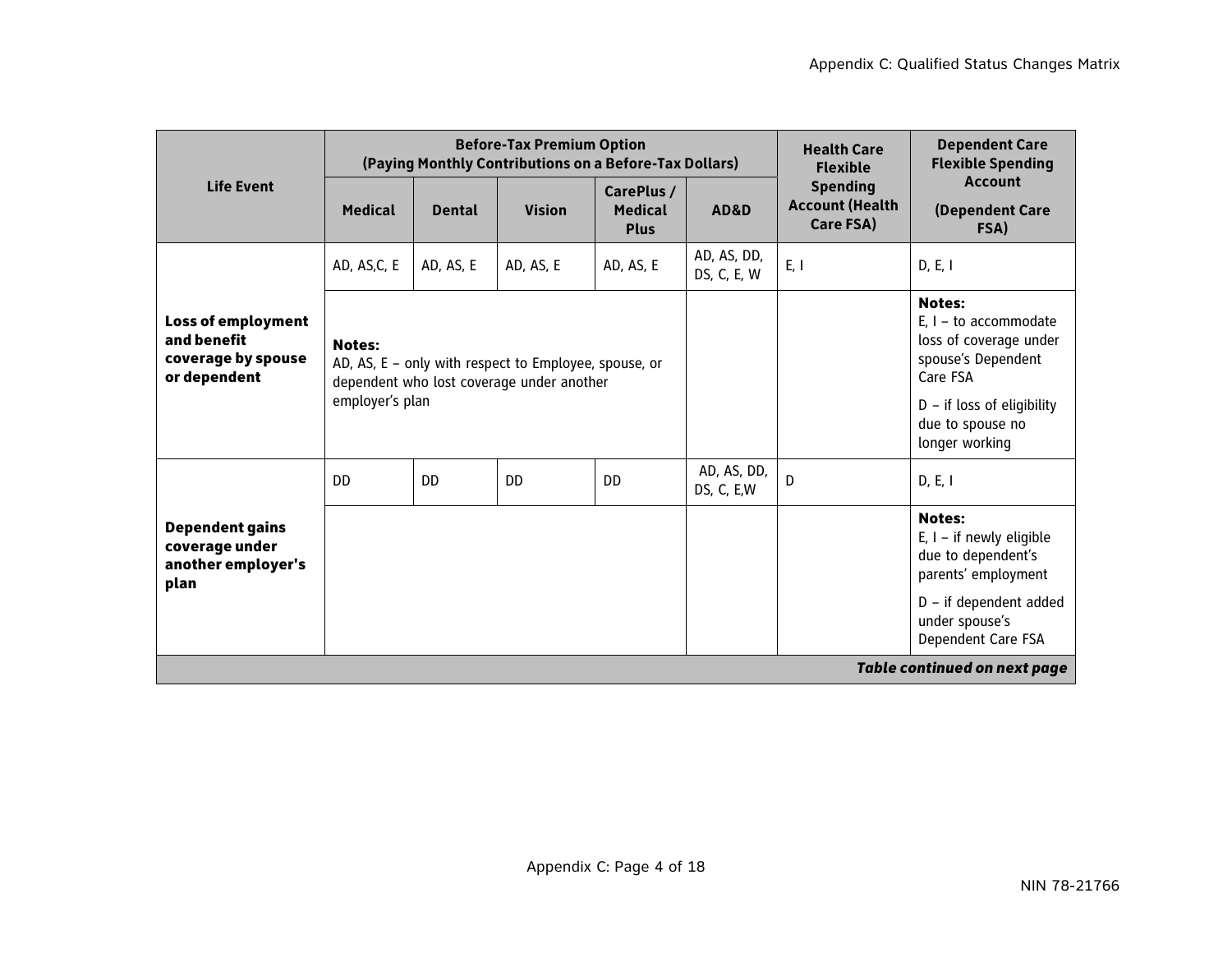|                                                                             |                                                                                                            |               | <b>Before-Tax Premium Option</b><br>(Paying Monthly Contributions on a Before-Tax Dollars) | <b>Health Care</b><br><b>Flexible</b>       | <b>Dependent Care</b><br><b>Flexible Spending</b> |                                                        |                                                                                                                                                                            |
|-----------------------------------------------------------------------------|------------------------------------------------------------------------------------------------------------|---------------|--------------------------------------------------------------------------------------------|---------------------------------------------|---------------------------------------------------|--------------------------------------------------------|----------------------------------------------------------------------------------------------------------------------------------------------------------------------------|
| <b>Life Event</b>                                                           | <b>Medical</b>                                                                                             | <b>Dental</b> | <b>Vision</b>                                                                              | CarePlus /<br><b>Medical</b><br><b>Plus</b> | AD&D                                              | <b>Spending</b><br><b>Account (Health</b><br>Care FSA) | <b>Account</b><br>(Dependent Care<br>FSA)                                                                                                                                  |
|                                                                             | AD, C, E                                                                                                   | AD, E         | AD, E                                                                                      | AD, E                                       | AD, AS, DD,<br>DS, C, E, W                        | E, I                                                   | D, E, I                                                                                                                                                                    |
| <b>Dependent loses</b><br>coverage under<br>another employer's<br>plan      | <b>Notes:</b><br>AD, E - only with respect to dependent who lost<br>coverage under another employer's plan |               |                                                                                            |                                             |                                                   |                                                        | <b>Notes:</b><br>$E, I - to accommodate$<br>loss of coverage under<br>spouse's Dependent<br>Care FSA<br>$D - if loss of eligibility$<br>due to spouse no<br>longer working |
| <b>Relocation</b>                                                           | AD, AS, E                                                                                                  | AD, AS, E     | AD, AS, E                                                                                  | AD, AS, E                                   | AD, AS, DD,<br>DS, C, E, W                        | N                                                      | D, E, I                                                                                                                                                                    |
| triggering gain of<br>plan benefit/option<br>eligibility                    | <b>Notes:</b><br>qained                                                                                    |               | AD, AS, $E - only$ if eligibility for coverage option is                                   |                                             |                                                   |                                                        | <b>Notes:</b><br>D, E, $I - only$ if<br>dependent care<br>provider changes and<br>charges a different rate                                                                 |
| <b>Relocation</b>                                                           | C, W                                                                                                       | W             | W                                                                                          | W                                           | AD, AS, DD,<br>DS, C, E, W                        | N                                                      | D, E, I                                                                                                                                                                    |
| triggering loss of<br>plan benefit/option<br>availability or<br>eligibility | <b>Notes:</b>                                                                                              |               | W - only if eligibility for coverage option is lost                                        |                                             |                                                   |                                                        | <b>Notes:</b><br>D, E, $I - only$ if<br>dependent care<br>provider changes and<br>charges a different rate                                                                 |
|                                                                             |                                                                                                            |               |                                                                                            |                                             |                                                   |                                                        | <b>Table continued on next page</b>                                                                                                                                        |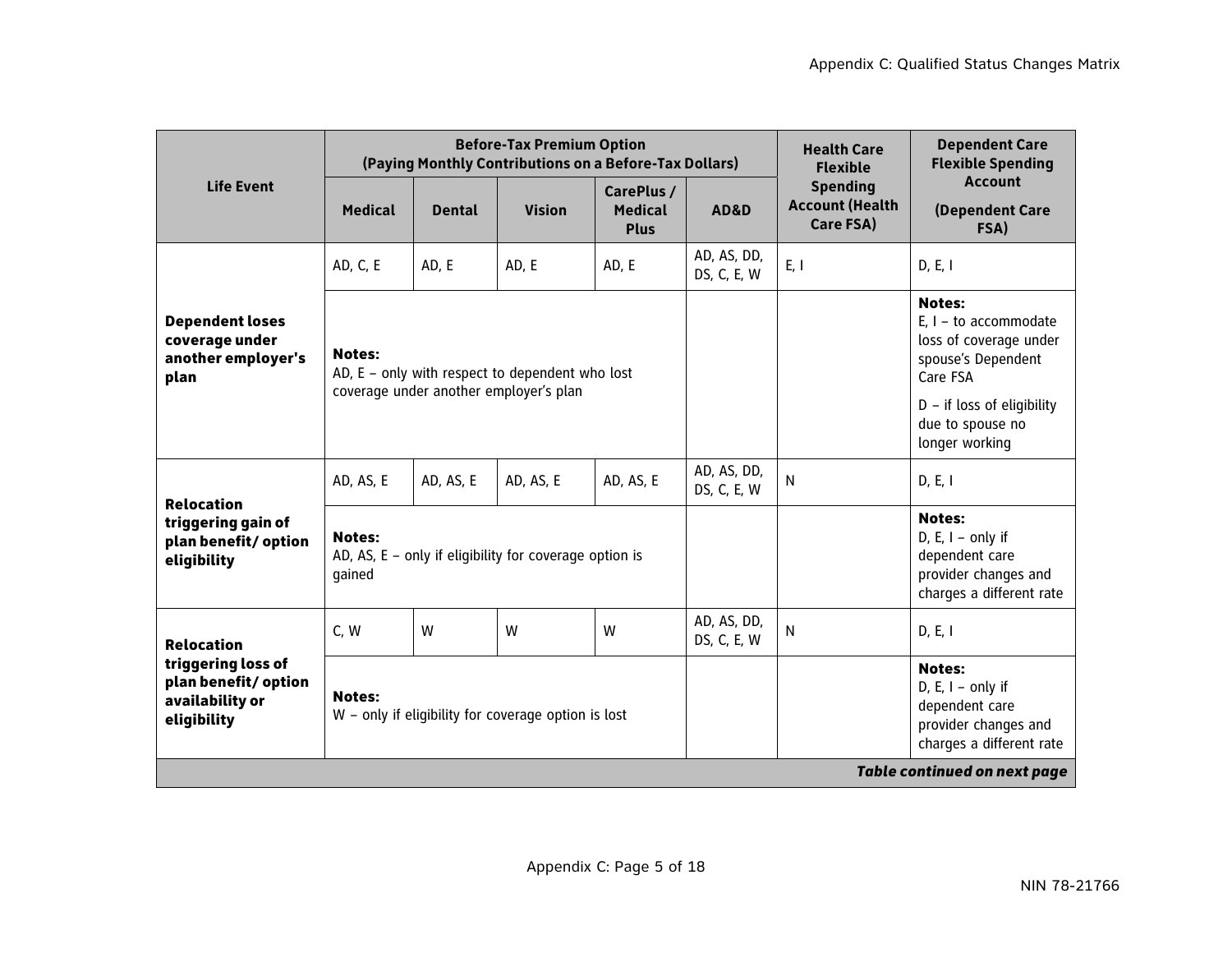|                                                                                                                                                                  |                                                                                                                                        |               | <b>Before-Tax Premium Option</b><br>(Paying Monthly Contributions on a Before-Tax Dollars) | <b>Health Care</b><br><b>Flexible</b>       | <b>Dependent Care</b><br><b>Flexible Spending</b> |                                                                                          |                                                                                                                                                                                                       |
|------------------------------------------------------------------------------------------------------------------------------------------------------------------|----------------------------------------------------------------------------------------------------------------------------------------|---------------|--------------------------------------------------------------------------------------------|---------------------------------------------|---------------------------------------------------|------------------------------------------------------------------------------------------|-------------------------------------------------------------------------------------------------------------------------------------------------------------------------------------------------------|
| <b>Life Event</b>                                                                                                                                                | <b>Medical</b>                                                                                                                         | <b>Dental</b> | <b>Vision</b>                                                                              | CarePlus /<br><b>Medical</b><br><b>Plus</b> | AD&D                                              | <b>Spending</b><br><b>Account (Health</b><br>Care FSA)                                   | <b>Account</b><br>(Dependent Care<br>FSA)                                                                                                                                                             |
| <b>Change in</b><br><b>Employee's work</b>                                                                                                                       | AD, AS, E                                                                                                                              | AD, AS, E     | AD, AS, E                                                                                  | AD, AS, E                                   | AD, AS, DD,<br>DS, C, E, W                        | E                                                                                        | E                                                                                                                                                                                                     |
| schedule or<br>employment status<br>resulting in gain of<br>benefit plan<br>coverage                                                                             | <b>Notes:</b><br>AD, AS, $E - only$ if eligibility for coverage option is<br>qained                                                    |               |                                                                                            |                                             |                                                   | <b>Notes:</b><br>$E - only$ if<br>eligibility for<br><b>Health Care FSA is</b><br>gained | <b>Notes:</b><br>$E$ – only if eligibility for<br>Dependent Care FSA is<br>qained                                                                                                                     |
| <b>Change in</b><br><b>Employee's work</b>                                                                                                                       | C, DD, DS, W                                                                                                                           | DD, DS,<br>W  | DD, DS, W                                                                                  | DD, DS, W                                   | AD, AS, DD,<br>DS, C, E, W                        | D                                                                                        | D                                                                                                                                                                                                     |
| schedule or<br>employment status<br>resulting in loss of<br><b>Employee benefit</b><br>plan coverage                                                             | <b>Notes:</b><br>DD, DS, W - only with respect to Employee, spouse,<br>and/or dependent who loses eligibility                          |               |                                                                                            |                                             |                                                   | <b>Notes:</b><br>$D - only$ if<br>eligibility for<br>Health Care FSA is<br>lost          | <b>Notes:</b><br>D - only if eligibility for<br>Dependent Care FSA is<br>lost                                                                                                                         |
| <b>Change in spouse's</b>                                                                                                                                        | AD, AS, C, E                                                                                                                           | AD, AS, E     | AD, AS, E                                                                                  | AD, AS, E                                   | AD, AS, DD,<br>DS, C, E, W                        | E, I                                                                                     | D, E, I                                                                                                                                                                                               |
| or dependent's work<br>schedule or<br>employment status<br>resulting in loss of<br>eligibility under<br>spouse's or<br>dependent's<br>employer's benefit<br>plan | <b>Notes:</b><br>AD, AS, E - only with respect to Employee, spouse, or<br>dependent who lost coverage under another<br>employer's plan |               |                                                                                            |                                             |                                                   |                                                                                          | <b>Notes:</b><br>$E, I - to accommodate$<br>loss of coverage under<br>spouse's Dependent<br>Care FSA<br>$D - if loss of eligibility$<br>due to spouse no<br>longer satisfying<br>working requirements |
|                                                                                                                                                                  |                                                                                                                                        |               |                                                                                            |                                             |                                                   |                                                                                          | <b>Table continued on next page</b>                                                                                                                                                                   |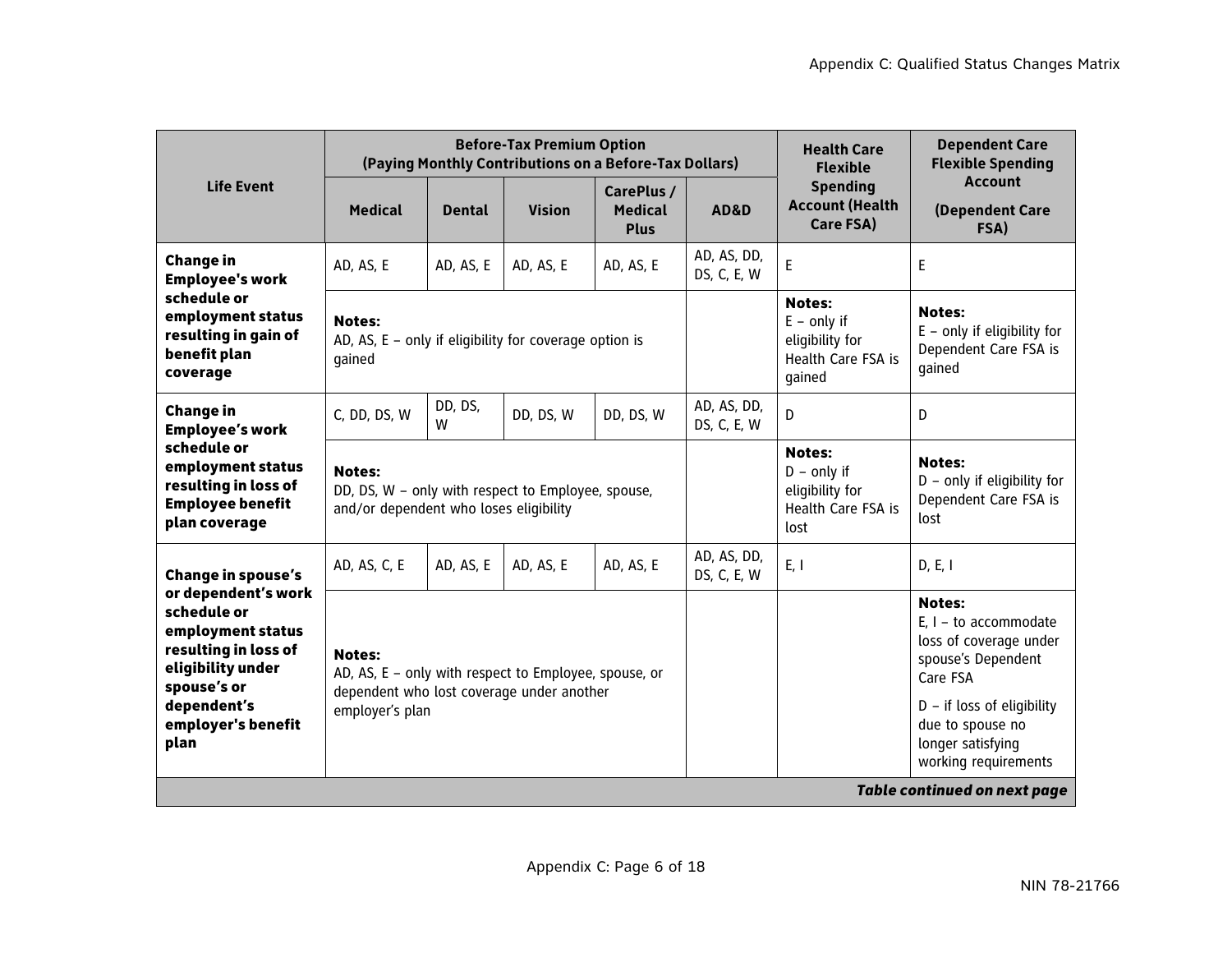|                                                                                                                                           |                                                                                                                                         |               | <b>Before-Tax Premium Option</b><br>(Paying Monthly Contributions on a Before-Tax Dollars) | <b>Health Care</b><br><b>Flexible</b>       | <b>Dependent Care</b><br><b>Flexible Spending</b>              |                                                        |                                                                                                                        |
|-------------------------------------------------------------------------------------------------------------------------------------------|-----------------------------------------------------------------------------------------------------------------------------------------|---------------|--------------------------------------------------------------------------------------------|---------------------------------------------|----------------------------------------------------------------|--------------------------------------------------------|------------------------------------------------------------------------------------------------------------------------|
| <b>Life Event</b>                                                                                                                         | <b>Medical</b>                                                                                                                          | <b>Dental</b> | <b>Vision</b>                                                                              | CarePlus /<br><b>Medical</b><br><b>Plus</b> | AD&D                                                           | <b>Spending</b><br><b>Account (Health</b><br>Care FSA) | <b>Account</b><br>(Dependent Care<br>FSA)                                                                              |
| <b>Change in spouse's</b><br>or dependent's work                                                                                          | DD, DS, W                                                                                                                               | DD, DS,<br>W  | DD, DS, W                                                                                  | DD, DS, W                                   | AD, AS, DD,<br>DS, C, E, W                                     | $\mathsf{D}$                                           | N                                                                                                                      |
| schedule or<br>employment status<br>resulting in gain of<br>eligibility under<br>spouse's or<br>dependent's<br>employer's benefit<br>plan | <b>Notes:</b><br>DD, DS, W - only with respect to Employee, spouse, or<br>dependent who gains coverage under another<br>employer's plan |               |                                                                                            |                                             | <b>Notes:</b><br>$D - if$ spouse has<br><b>Health Care FSA</b> |                                                        |                                                                                                                        |
| Mid-year expiration<br>of COBRA coverage<br>from another<br>employer<br>(Employee, spouse,<br>or dependent)                               | AD, AS, C, E                                                                                                                            | AD, AS, E     | AD, AS, E                                                                                  | AD, AS, E                                   | <b>DNA</b>                                                     | E, I                                                   | N                                                                                                                      |
| <b>Decrease in</b><br>coverage or cost<br>increase under                                                                                  | AD, AS, C*, E<br>*Per HIPAA,<br>only if<br>company<br>contributions<br>cease                                                            | AD, AS, E     | AD, AS, E                                                                                  | AD, AS, E                                   | AD, AS, DD,<br>DS, C, E, W                                     | $\mathsf{N}$                                           | E, I                                                                                                                   |
| spouse's or<br>dependent's<br>employer's benefit<br>plan(s)                                                                               | <b>Notes:</b><br>AD, AS, E - if Employee, spouse, and/or dependent<br>coverage under other employer's plan is decreased or<br>dropped   |               |                                                                                            |                                             |                                                                |                                                        | <b>Notes:</b><br>$E, I - if coverage under$<br>other employer's<br>Dependent Care FSA is<br>eliminated or<br>decreased |
|                                                                                                                                           |                                                                                                                                         |               |                                                                                            |                                             |                                                                |                                                        | <b>Table continued on next page</b>                                                                                    |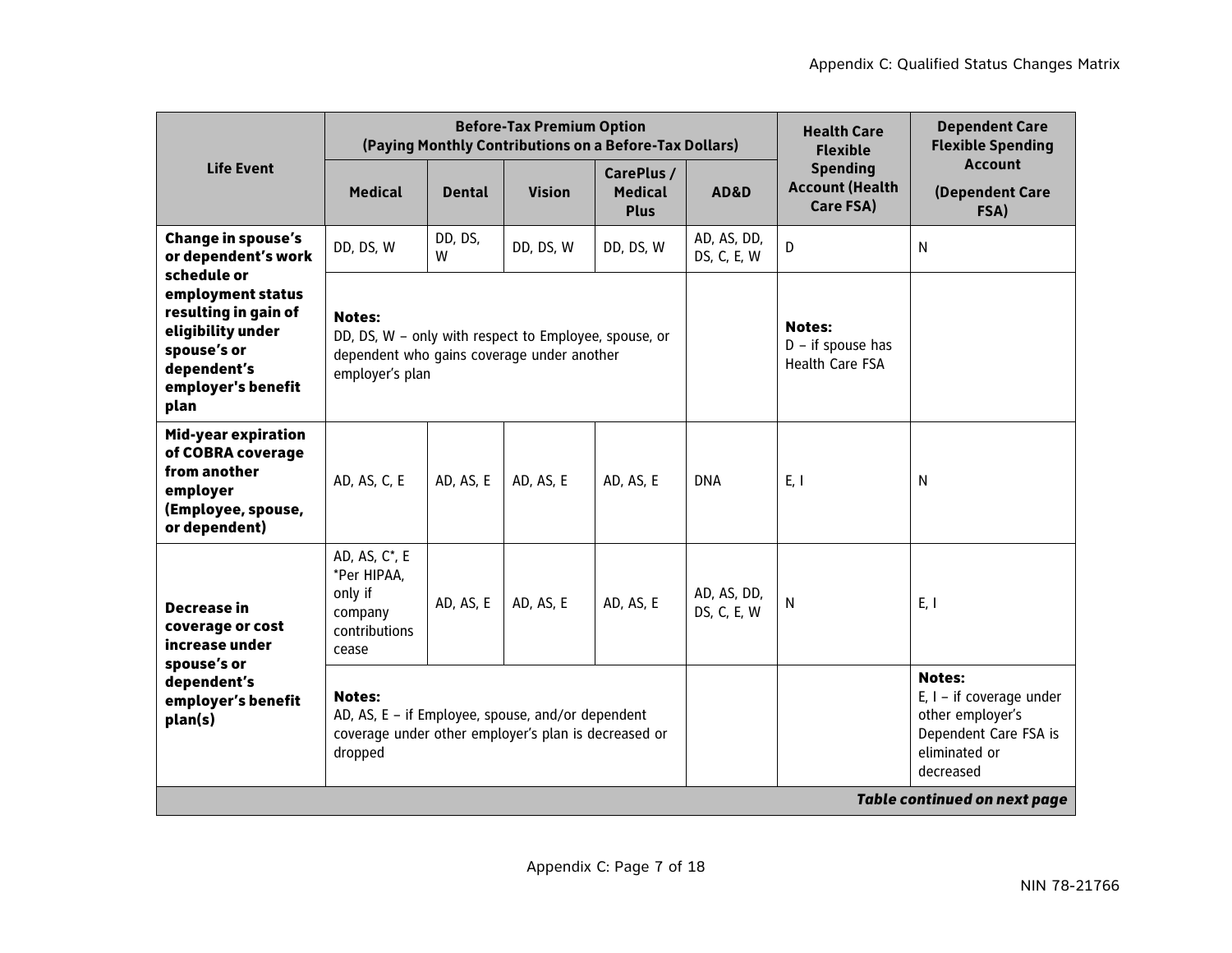|                                                                                   |                                                                                                                                                                                                                                         |                            | <b>Before-Tax Premium Option</b><br>(Paying Monthly Contributions on a Before-Tax Dollars) |                                             | <b>Health Care</b><br><b>Flexible</b> | <b>Dependent Care</b><br><b>Flexible Spending</b>      |                                                                                                  |
|-----------------------------------------------------------------------------------|-----------------------------------------------------------------------------------------------------------------------------------------------------------------------------------------------------------------------------------------|----------------------------|--------------------------------------------------------------------------------------------|---------------------------------------------|---------------------------------------|--------------------------------------------------------|--------------------------------------------------------------------------------------------------|
| <b>Life Event</b>                                                                 | <b>Medical</b>                                                                                                                                                                                                                          | <b>Dental</b>              | <b>Vision</b>                                                                              | CarePlus /<br><b>Medical</b><br><b>Plus</b> | AD&D                                  | <b>Spending</b><br><b>Account (Health</b><br>Care FSA) | <b>Account</b><br>(Dependent Care<br>FSA)                                                        |
| Increase in coverage<br>or cost decrease                                          | DD, DS, W                                                                                                                                                                                                                               | DD, DS,<br>W               | DD, DS, W                                                                                  | DD, DS, W                                   | AD, AS, DD,<br>DS, C, E, W            | N                                                      | D                                                                                                |
| under spouse's or<br>dependent's<br>employer's benefit<br>plan(s)                 | <b>Notes:</b><br>DD, DS, W - if Employee, spouse, and/or dependent<br>coverage under other employer's plan is added                                                                                                                     |                            |                                                                                            |                                             |                                       |                                                        | <b>Notes:</b><br>$D - if coverage under$<br>other employer's<br>Dependent Care FSA is<br>elected |
| <b>Significant increase</b><br>in cost of Employee's<br>benefit package<br>option | AD, AS, $C^*$ ,<br>DD, DS, E, W<br>*Per HIPAA,<br>only if<br>Company<br>contributions<br>cease                                                                                                                                          | AD, AS,<br>DD, DS, E,<br>W | AD, AS, DD,<br>DS, E, W                                                                    | AD, AS, DD,<br>DS, E, W                     | AD, AS, DD,<br>DS, C, E, W            | N                                                      | N                                                                                                |
|                                                                                   | <b>Notes:</b><br>May increase election to match cost increase, OR<br>W with AD, AS, E - under another benefit package<br>option providing similar coverage, OR<br>W, DD, DS - If no other benefit package providing<br>similar coverage |                            |                                                                                            |                                             |                                       |                                                        |                                                                                                  |
|                                                                                   |                                                                                                                                                                                                                                         |                            |                                                                                            |                                             |                                       |                                                        | <b>Table continued on next page</b>                                                              |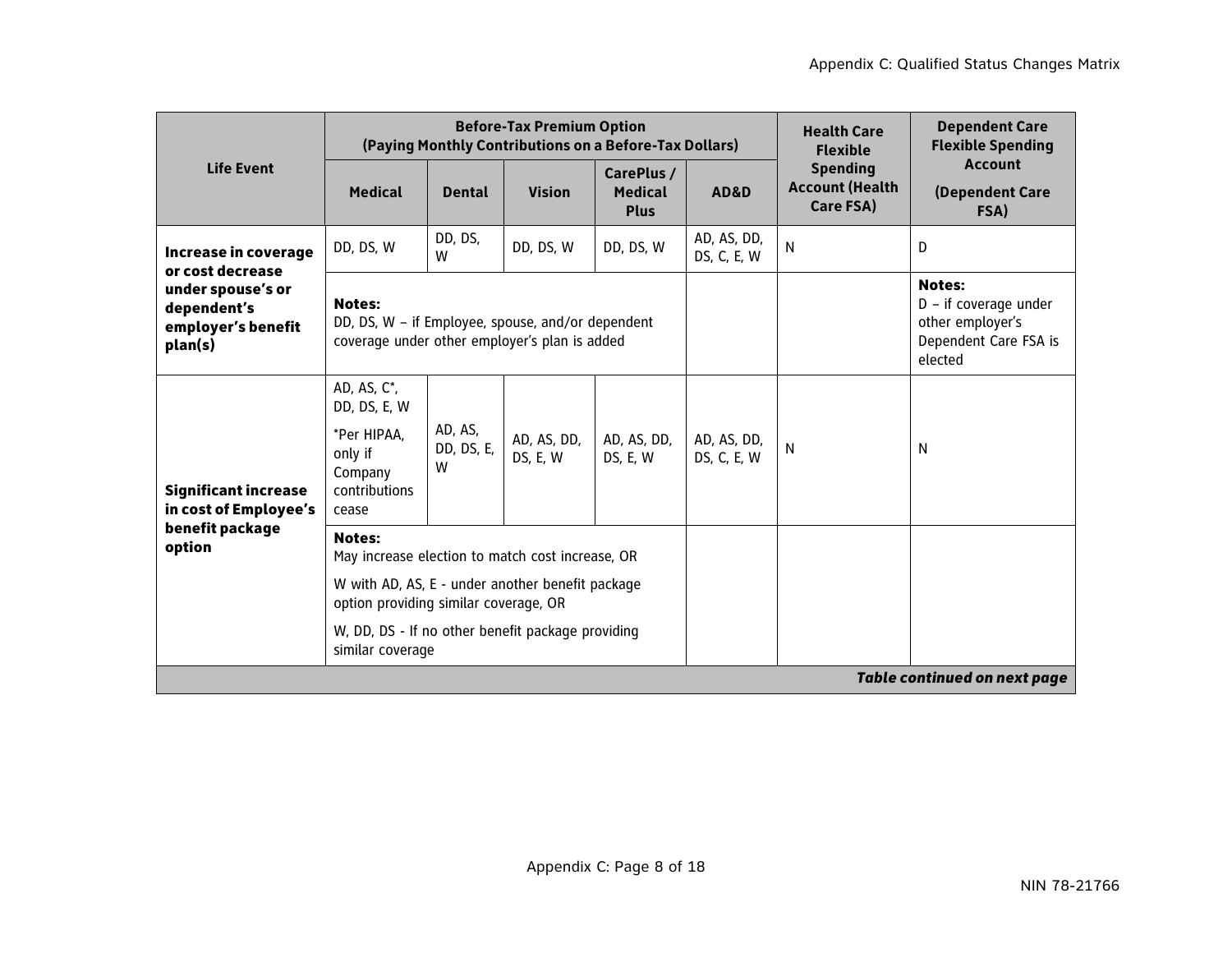|                                                                                                                 |                                                                                                                       |                            | <b>Before-Tax Premium Option</b><br>(Paying Monthly Contributions on a Before-Tax Dollars) | <b>Health Care</b><br><b>Flexible</b>       | <b>Dependent Care</b><br><b>Flexible Spending</b> |                                                        |                                           |
|-----------------------------------------------------------------------------------------------------------------|-----------------------------------------------------------------------------------------------------------------------|----------------------------|--------------------------------------------------------------------------------------------|---------------------------------------------|---------------------------------------------------|--------------------------------------------------------|-------------------------------------------|
| <b>Life Event</b>                                                                                               | <b>Medical</b>                                                                                                        | <b>Dental</b>              | <b>Vision</b>                                                                              | CarePlus /<br><b>Medical</b><br><b>Plus</b> | AD&D                                              | <b>Spending</b><br><b>Account (Health</b><br>Care FSA) | <b>Account</b><br>(Dependent Care<br>FSA) |
| <b>Significant decrease</b>                                                                                     | AD, AS, DD,<br>DS, E, W                                                                                               | AD, AS,<br>DD, DS, E,<br>W | AD, AS, DD,<br>DS, E, W                                                                    | AD, AS, DD,<br>DS, E, W                     | AD, AS, DD,<br>DS, C, E, W                        | N                                                      | N                                         |
| in cost of Employee's<br>benefit package                                                                        | <b>Notes:</b><br>May decrease election to match cost decrease, OR                                                     |                            |                                                                                            |                                             |                                                   |                                                        |                                           |
| option                                                                                                          | W, DD, DS with AD, AS, E - drop other benefit package<br>option and add benefit package option with decreased<br>cost |                            |                                                                                            |                                             |                                                   |                                                        |                                           |
| A change in<br>dependent care cost<br>or coverage<br>including changing<br>day care provider<br>(non-related)   | <b>DNA</b>                                                                                                            | <b>DNA</b>                 | <b>DNA</b>                                                                                 | <b>DNA</b>                                  | <b>DNA</b>                                        | N                                                      | D, E, I                                   |
| <b>Employee starts a</b><br>leave of absence<br>whether paid or<br>unpaid, whether<br><b>FMLA or non-FMLA</b>   | DD, DS, W                                                                                                             | DD, DS,<br>W               | DD, DS, W                                                                                  | DD, DS, W                                   | AD, AS, DD,<br>DS, C, E, W                        | D                                                      | D                                         |
| <b>Employee returns</b><br>from a leave of<br>absence whether<br>paid or unpaid,<br>whether FMLA or<br>non-FMLA | AD, AS, E                                                                                                             | AD, AS, E                  | AD, AS, E                                                                                  | AD, AS, E                                   | AD, AS, DD,<br>DS, C, E, W                        | E, I                                                   | E, I                                      |
|                                                                                                                 |                                                                                                                       |                            |                                                                                            |                                             |                                                   |                                                        | <b>Table continued on next page</b>       |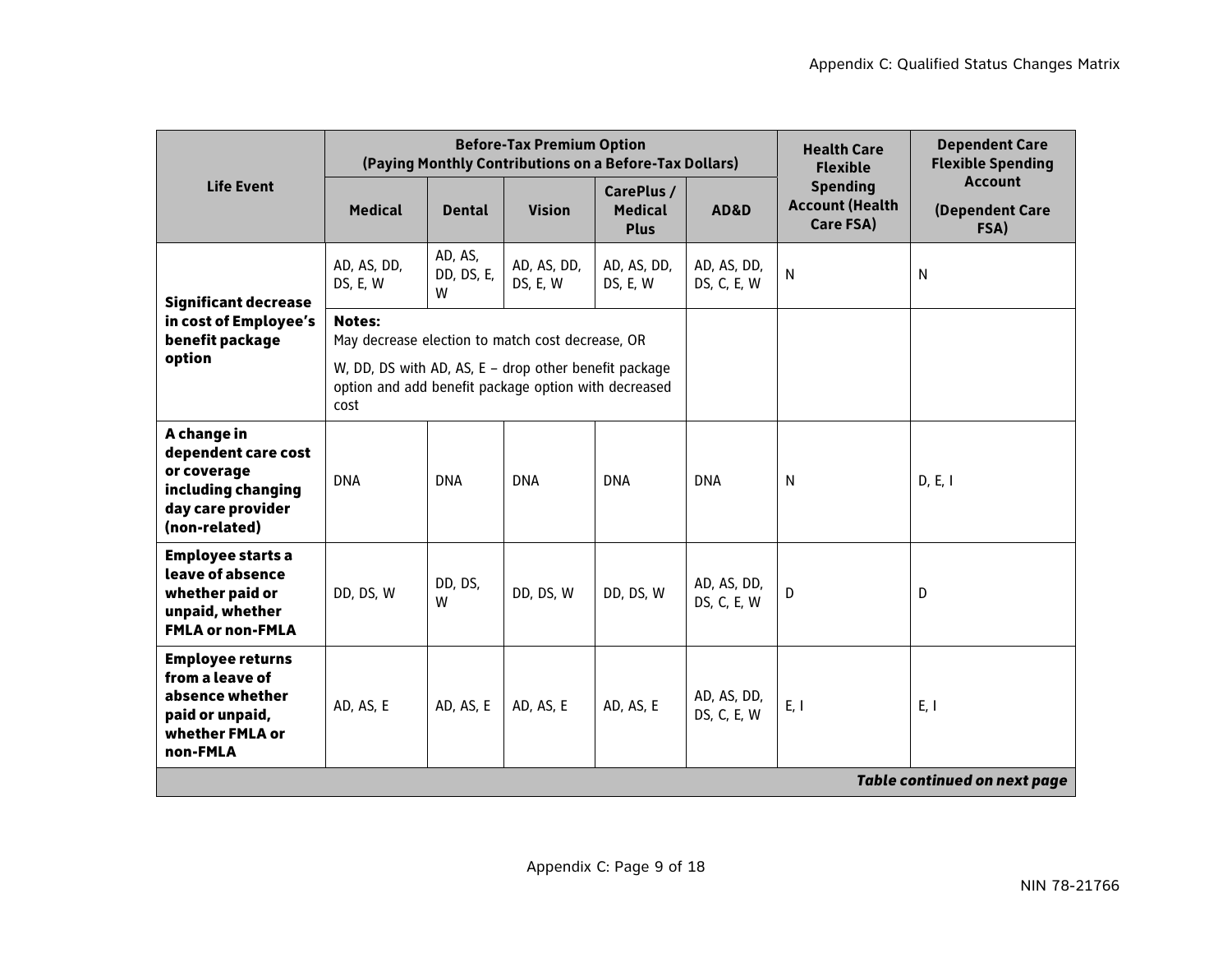|                                                                                                                                                                              |                                                                                                                                        |               | <b>Before-Tax Premium Option</b><br>(Paying Monthly Contributions on a Before-Tax Dollars) | <b>Health Care</b><br><b>Flexible</b>       | <b>Dependent Care</b><br><b>Flexible Spending</b> |                                                        |                                                                                                                                                                                                       |
|------------------------------------------------------------------------------------------------------------------------------------------------------------------------------|----------------------------------------------------------------------------------------------------------------------------------------|---------------|--------------------------------------------------------------------------------------------|---------------------------------------------|---------------------------------------------------|--------------------------------------------------------|-------------------------------------------------------------------------------------------------------------------------------------------------------------------------------------------------------|
| <b>Life Event</b>                                                                                                                                                            | <b>Medical</b>                                                                                                                         | <b>Dental</b> | <b>Vision</b>                                                                              | CarePlus /<br><b>Medical</b><br><b>Plus</b> | <b>AD&amp;D</b>                                   | <b>Spending</b><br><b>Account (Health</b><br>Care FSA) | <b>Account</b><br>(Dependent Care<br>FSA)                                                                                                                                                             |
| <b>Spouse or</b>                                                                                                                                                             | AD, AS, C, E                                                                                                                           | AD, AS, E     | AD, AS, E                                                                                  | AD, AS, E                                   | AD, AS, DD,<br>DS, C, E, W                        | E, I                                                   | D, E, I                                                                                                                                                                                               |
| dependent starts an<br>unpaid leave of<br>absence (or FMLA<br>leave) with resulting<br>loss in eligibility<br>under spouse's or<br>dependent's<br>employer's benefit<br>plan | <b>Notes:</b><br>AD, AS, E - only with respect to Employee, spouse, or<br>dependent who lost coverage under another<br>employer's plan |               |                                                                                            |                                             |                                                   |                                                        | <b>Notes:</b><br>$E, I - to accommodate$<br>loss of coverage under<br>spouse's Dependent<br>Care FSA<br>$D - if loss of eligibility$<br>due to spouse no<br>longer satisfying<br>working requirements |
|                                                                                                                                                                              | N                                                                                                                                      | N             | N                                                                                          | N                                           | AD, AS, C,<br>DD, DS, E,<br>W                     | N                                                      | D, E, I                                                                                                                                                                                               |
| <b>Employee or spouse</b><br>becomes disabled                                                                                                                                |                                                                                                                                        |               |                                                                                            |                                             |                                                   |                                                        | <b>Notes:</b><br>$E, I - if coverage is lost$<br>under spouse's<br>employer's Dependent<br>Care FSA<br>$D - if loss of eligibility$<br>due to spouse no<br>longer satisfying                          |
|                                                                                                                                                                              |                                                                                                                                        |               |                                                                                            |                                             |                                                   |                                                        | working requirements<br><b>Table continued on next page</b>                                                                                                                                           |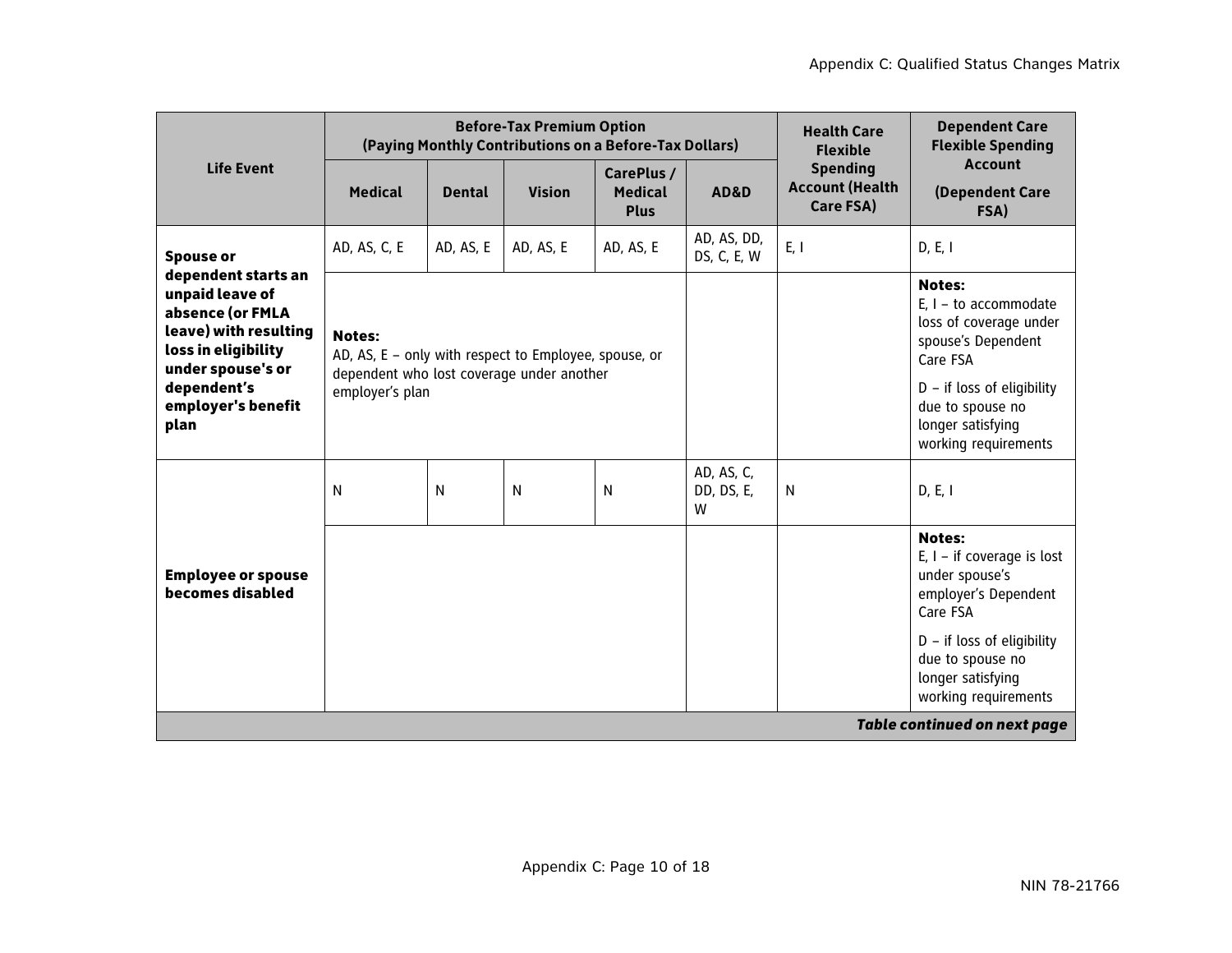|                                                                                                                                                                       |                                  |               | <b>Before-Tax Premium Option</b><br>(Paying Monthly Contributions on a Before-Tax Dollars)          |                                             | <b>Health Care</b><br><b>Flexible</b> | <b>Dependent Care</b><br><b>Flexible Spending</b>      |                                                                                                                                                                                                   |
|-----------------------------------------------------------------------------------------------------------------------------------------------------------------------|----------------------------------|---------------|-----------------------------------------------------------------------------------------------------|---------------------------------------------|---------------------------------------|--------------------------------------------------------|---------------------------------------------------------------------------------------------------------------------------------------------------------------------------------------------------|
| <b>Life Event</b>                                                                                                                                                     | <b>Medical</b>                   | <b>Dental</b> | <b>Vision</b>                                                                                       | CarePlus /<br><b>Medical</b><br><b>Plus</b> | AD&D                                  | <b>Spending</b><br><b>Account (Health</b><br>Care FSA) | <b>Account</b><br>(Dependent Care<br>FSA)                                                                                                                                                         |
| <b>Spouse or</b><br>dependent returns                                                                                                                                 | DD, DS, W                        | DD, DS, W     | DD, DS, W                                                                                           | DD, DS, W                                   | AD, AS, DD,<br>DS, C, E, W            | E, I                                                   | E, I                                                                                                                                                                                              |
| from an unpaid leave<br>of absence with<br>resulting gain in<br>eligibility under<br>spouse's or<br>dependent's<br>employer's benefit<br>plan (or from FMLA<br>leave) | <b>Notes:</b><br>employer's plan |               | DD,DS, W - only with respect to Employee, spouse, or<br>dependent who gains coverage under another  |                                             |                                       |                                                        | <b>Notes:</b><br>$E, I - if newly eligible$<br>due to spouse<br>satisfying working<br>requirements<br>$D - to accommodate$<br>qain of coverage under<br>spouse's employer's<br>Dependent Care FSA |
| Spouse starts an<br>unpaid leave of                                                                                                                                   | AD, AS, E                        | AD, AS, E     | AD, AS, E                                                                                           | AD, AS, E                                   | AD, AS, DD,<br>DS, C, E, W            | N                                                      | N                                                                                                                                                                                                 |
| absence (non-FMLA)<br>without change in<br>eligibility                                                                                                                | <b>Notes:</b><br>employer's plan |               | AD, AS, E - only with respect to Employee, spouse, or<br>dependent who loses coverage under another |                                             |                                       |                                                        |                                                                                                                                                                                                   |
| <b>Spouse or</b><br>dependent returns                                                                                                                                 | DD, DS, W                        | DD, DS, W     | DD, DS, W                                                                                           | DD, DS, W                                   | AD, AS, DD,<br>DS, C, E, W            | N                                                      | N                                                                                                                                                                                                 |
| from<br>an unpaid leave of<br>absence (non-FMLA)<br>without change in<br>eligibility                                                                                  | <b>Notes:</b><br>employer's plan |               | DD,DS, W - only with respect to Employee, spouse, or<br>dependent who gains coverage under another  |                                             |                                       |                                                        |                                                                                                                                                                                                   |
|                                                                                                                                                                       |                                  |               |                                                                                                     |                                             |                                       |                                                        | <b>Table continued on next page</b>                                                                                                                                                               |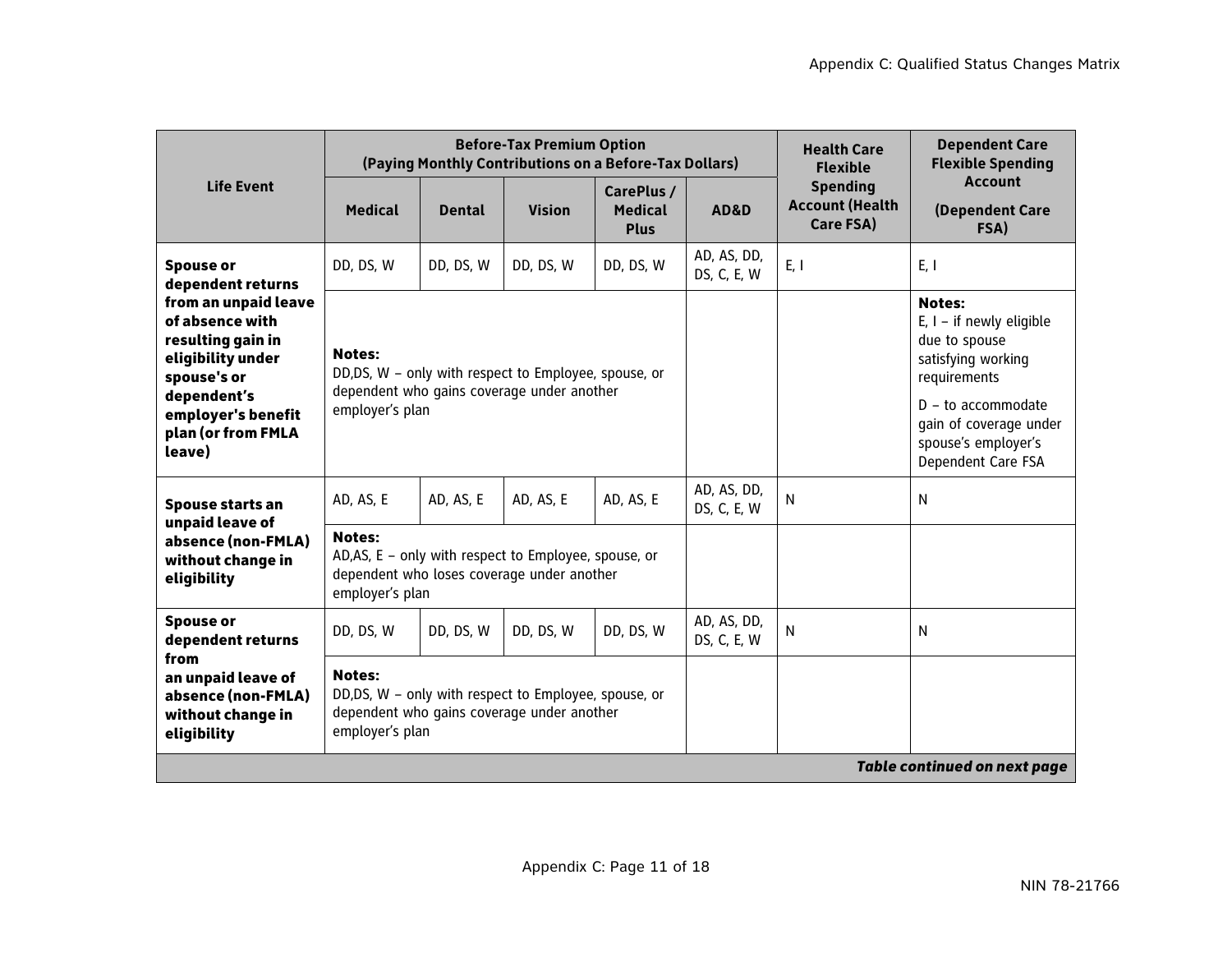|                                                                              |                                                         |                                                            | <b>Before-Tax Premium Option</b><br>(Paying Monthly Contributions on a Before-Tax Dollars)                       |                                             | <b>Health Care</b><br><b>Flexible</b> | <b>Dependent Care</b><br><b>Flexible Spending</b>      |                                                                                                  |
|------------------------------------------------------------------------------|---------------------------------------------------------|------------------------------------------------------------|------------------------------------------------------------------------------------------------------------------|---------------------------------------------|---------------------------------------|--------------------------------------------------------|--------------------------------------------------------------------------------------------------|
| <b>Life Event</b>                                                            | <b>Medical</b>                                          | <b>Dental</b>                                              | <b>Vision</b>                                                                                                    | CarePlus /<br><b>Medical</b><br><b>Plus</b> | AD&D                                  | <b>Spending</b><br><b>Account (Health</b><br>Care FSA) | <b>Account</b><br>(Dependent Care<br>FSA)                                                        |
| <b>Addition or</b>                                                           | AD, AS, DD,<br>DS, E, W                                 | AD, AS,<br>DD, DS, E,<br>W                                 | AD, AS, DD,<br>DS, E, W                                                                                          | AD, AS, DD,<br>DS, E, W                     | AD, AS, DD,<br>DS, C, E, W            | $\mathsf{N}$                                           | D with $E. I$                                                                                    |
| significant<br>improvement of<br>benefit option to<br><b>Employee's plan</b> | <b>Notes:</b>                                           |                                                            | DD, DS, W with AD, AS, E - may drop current benefit<br>option and elect significantly improved benefit option    |                                             |                                       |                                                        | <b>Notes:</b><br>D with $E, I -$ may drop<br>current option and                                  |
|                                                                              |                                                         |                                                            | AD, AS, $E - if$ not previously enrolled in a benefit<br>option, may elect significantly improved benefit option |                                             |                                       |                                                        | elect significantly<br>improved benefit option                                                   |
| <b>Addition of benefit</b>                                                   | DD, DS, W                                               | DD, DS, W                                                  | DD, DS, W                                                                                                        | DD, DS, W                                   | AD, AS, DD,<br>DS, C, E, W            | $\mathsf{N}$                                           | D                                                                                                |
| option to spouse's or<br>dependent's<br>employer's benefit<br>plans          | <b>Notes:</b>                                           |                                                            | DD, DS, W - if Employee, spouse, and/or dependent<br>coverage under other employer's plan is added               |                                             |                                       |                                                        | <b>Notes:</b><br>$D - if coverage under$<br>other employer's<br>Dependent Care FSA is<br>elected |
| <b>Employee</b><br>entitlement to<br><b>Medicare/Medicaid</b><br>coverage    | C, W                                                    | C, W only<br>if Medicaid<br>provided<br>Dental<br>Coverage | C, W only if<br>Medicaid<br>provided<br>Vision<br>Coverage                                                       | C, W                                        | N                                     | D                                                      | N                                                                                                |
|                                                                              | <b>Notes:</b><br>W - if Employee adds Medicaid coverage |                                                            |                                                                                                                  |                                             |                                       |                                                        |                                                                                                  |
|                                                                              |                                                         |                                                            |                                                                                                                  |                                             |                                       |                                                        | <b>Table continued on next page</b>                                                              |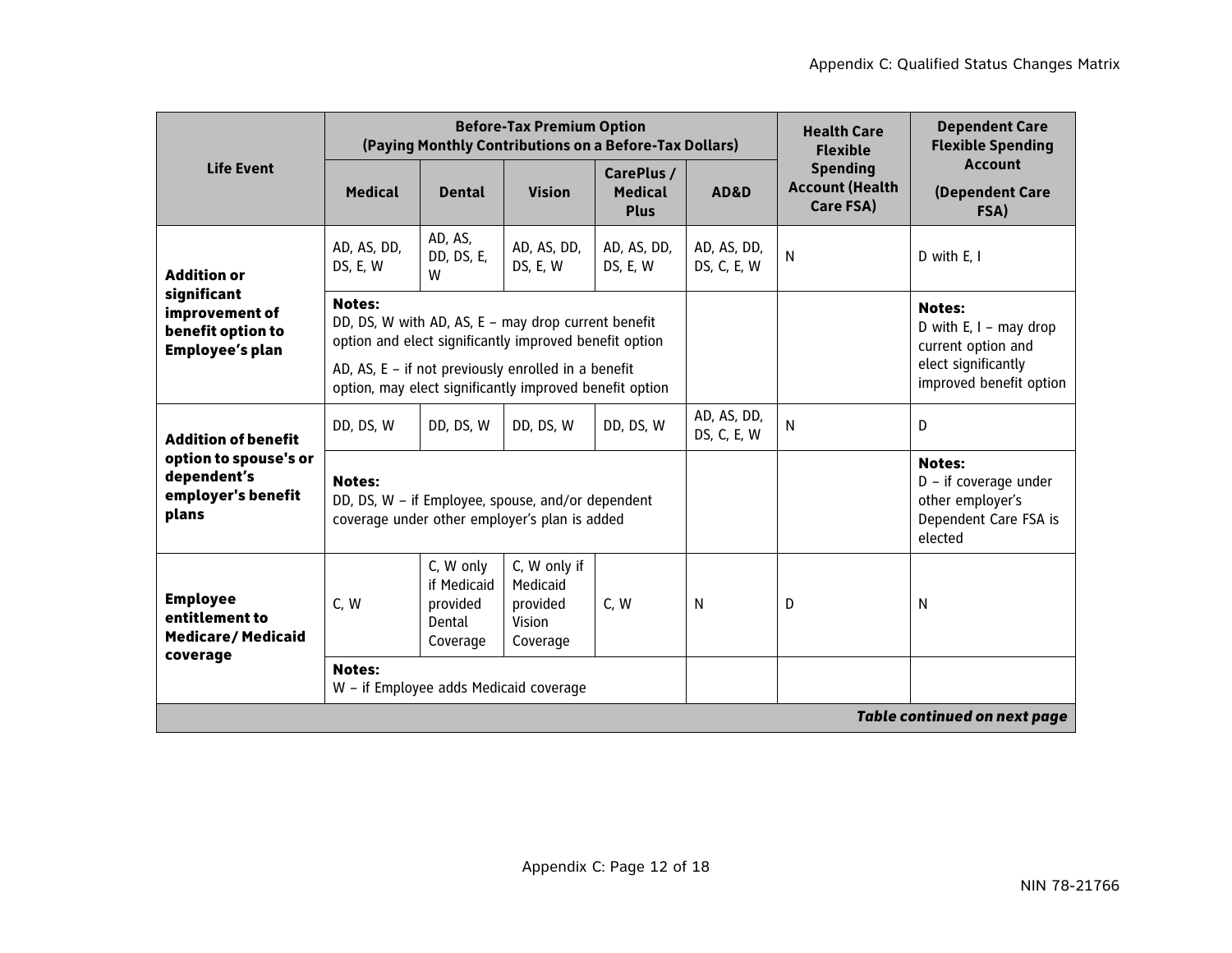|                                                                            |                           |                                                                       | <b>Before-Tax Premium Option</b><br>(Paying Monthly Contributions on a Before-Tax Dollars) | <b>Health Care</b><br><b>Flexible</b>       | <b>Dependent Care</b><br><b>Flexible Spending</b> |                                                        |                                           |
|----------------------------------------------------------------------------|---------------------------|-----------------------------------------------------------------------|--------------------------------------------------------------------------------------------|---------------------------------------------|---------------------------------------------------|--------------------------------------------------------|-------------------------------------------|
| <b>Life Event</b>                                                          | <b>Medical</b>            | <b>Dental</b>                                                         | <b>Vision</b>                                                                              | CarePlus /<br><b>Medical</b><br><b>Plus</b> | <b>AD&amp;D</b>                                   | <b>Spending</b><br><b>Account (Health</b><br>Care FSA) | <b>Account</b><br>(Dependent Care<br>FSA) |
| <b>Employee loss of</b><br>Medicare/Medicaid<br>coverage                   | AD, AS, C, E              | AD, AS, C,<br>E only if<br>Medicaid<br>provided<br>Dental<br>Coverage | AD, AS, C, E<br>only if<br>Medicaid<br>provided<br>Vision<br>Coverage                      |                                             | N                                                 | E, I                                                   | N                                         |
|                                                                            | <b>Notes:</b><br>coverage |                                                                       | AD, AS, E - if dependent or spouse loses Medicaid                                          |                                             |                                                   |                                                        |                                           |
| Spouse/dependent<br>entitlement to<br><b>Medicare/Medicaid</b><br>coverage | DD, DS                    | DD, DS<br>only if<br>Medicaid<br>provided<br>Dental<br>Coverage       | DD, DS only<br>if Medicaid<br>provided<br>Vision<br>Coverage                               | DD, DS                                      | N                                                 | D                                                      | N                                         |
|                                                                            | <b>Notes:</b><br>coverage |                                                                       | DD, DS - if dependent or spouse adds Medicaid                                              |                                             |                                                   |                                                        |                                           |
| Spouse/dependent<br>loss of Medicare/<br><b>Medicaid coverage</b>          | C, E, AD, AS              | AD, AS, E<br>only if<br>Medicaid<br>provided<br>Dental<br>Coverage    | AD, AS, E<br>only if<br>Medicaid<br>provided<br>Vision<br>Coverage                         |                                             | N                                                 | E, I                                                   | N                                         |
|                                                                            | <b>Notes:</b><br>coverage |                                                                       | AD, AS, E - if dependent or spouse loses Medicaid                                          |                                             |                                                   |                                                        |                                           |
|                                                                            |                           |                                                                       |                                                                                            |                                             |                                                   |                                                        | <b>Table continued on next page</b>       |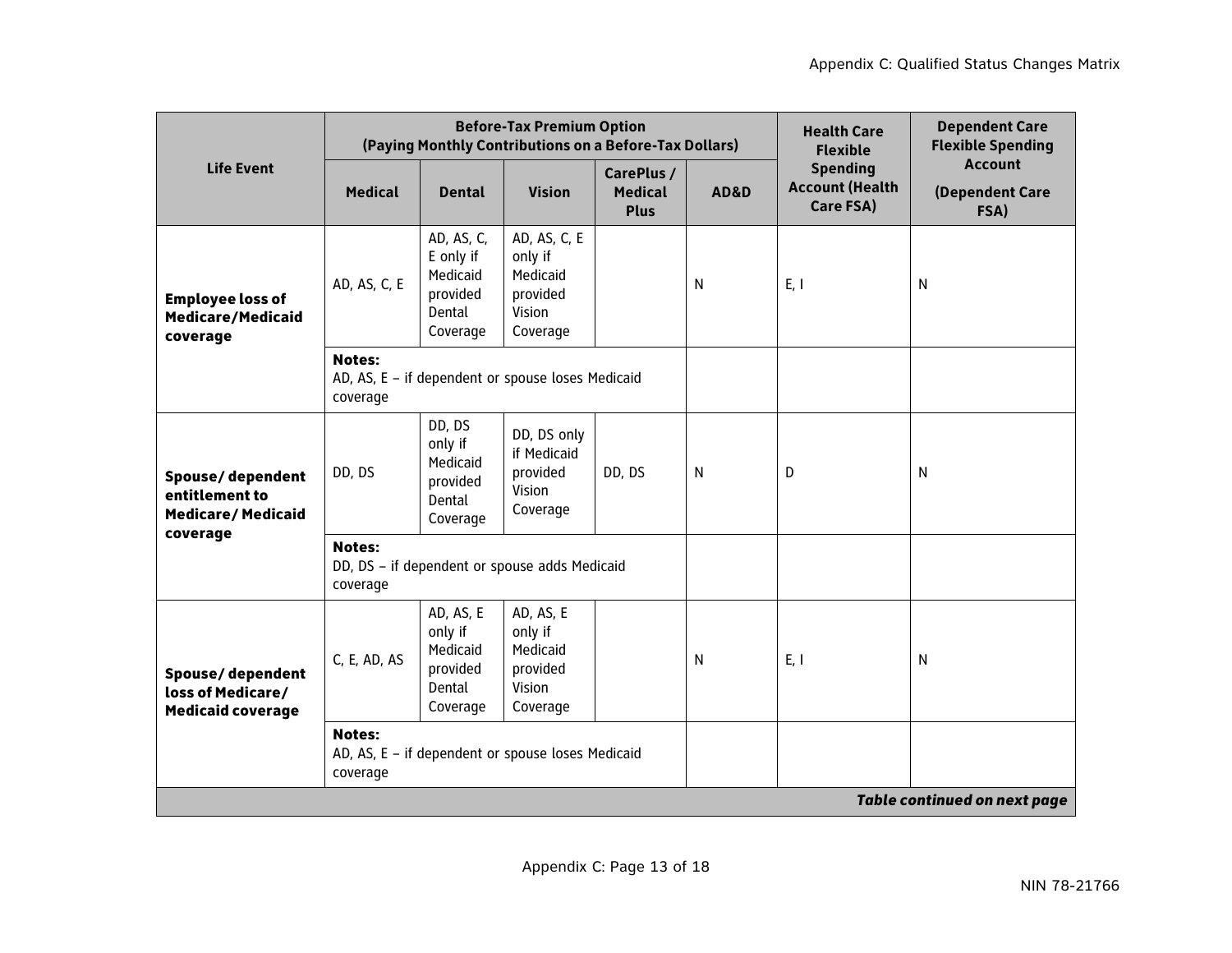|                                                                                                         |                                                                                  |               | <b>Before-Tax Premium Option</b><br>(Paying Monthly Contributions on a Before-Tax Dollars) | <b>Health Care</b><br><b>Flexible</b>       | <b>Dependent Care</b><br><b>Flexible Spending</b> |                                                        |                                           |
|---------------------------------------------------------------------------------------------------------|----------------------------------------------------------------------------------|---------------|--------------------------------------------------------------------------------------------|---------------------------------------------|---------------------------------------------------|--------------------------------------------------------|-------------------------------------------|
| <b>Life Event</b>                                                                                       | <b>Medical</b>                                                                   | <b>Dental</b> | <b>Vision</b>                                                                              | CarePlus /<br><b>Medical</b><br><b>Plus</b> | AD&D                                              | <b>Spending</b><br><b>Account (Health</b><br>Care FSA) | <b>Account</b><br>(Dependent Care<br>FSA) |
| <b>Employee</b><br>commences strike or<br>lockout resulting in<br>a change in benefit<br>eligibility    | W                                                                                | W             | W                                                                                          | W                                           | AD, AS, DD,<br>DS, C, E, W                        | D                                                      | D                                         |
| <b>Employee returns</b><br>from strike or<br>lockout resulting in<br>a change in benefit<br>eligibility | AD, AS, E                                                                        | AD, AS, E     | AD, AS, E                                                                                  | AD, AS, E                                   | AD, AS, DD,<br>DS, C, E, W                        | E                                                      | E, I                                      |
| <b>Spouse or</b><br>dependent<br>commences strike or<br>lockout                                         | AD, AS, C*, E<br>*Per HIPAA,<br>only if there<br>is a loss in<br>coverage        | AD, AS, E     | AD, AS, E                                                                                  | AD, AS, E                                   | AD, AS, DD,<br>DS, C, E, W                        | E, I                                                   | D                                         |
| <b>Spouse or</b><br>dependent returns<br>from strike or<br>lockout                                      | $C^*$ , DD, DS,<br>W<br>*Per HIPAA,<br>only if there<br>is a loss in<br>coverage | DD, DS, W     | DD, DS, W                                                                                  | DD, DS, W                                   | AD, AS, DD,<br>DS, C, E, W                        | D                                                      | E, I                                      |
|                                                                                                         |                                                                                  |               |                                                                                            |                                             |                                                   |                                                        | <b>Table continued on next page</b>       |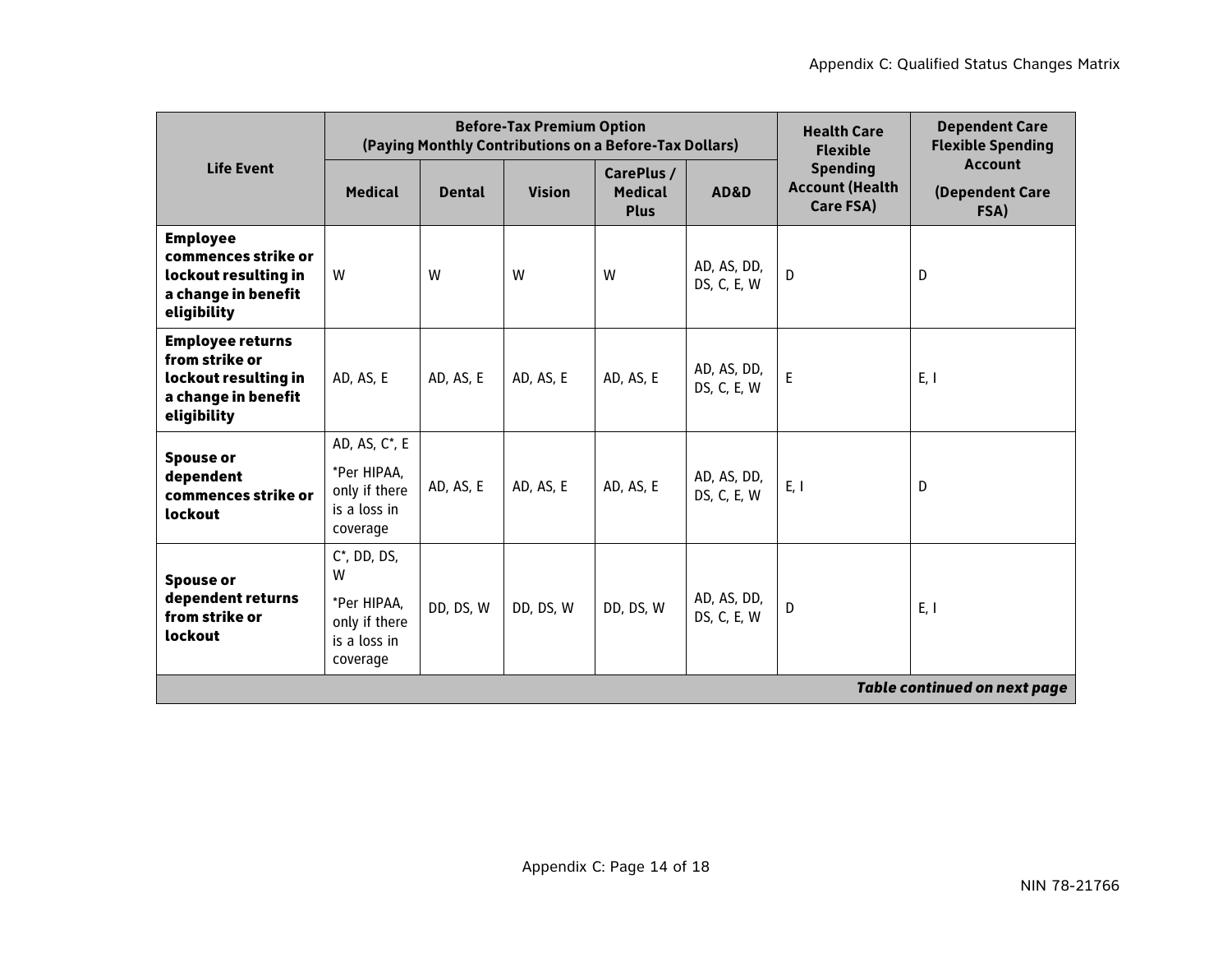|                                                                                                                                                                                                                                              |                                                           |                                                              | <b>Before-Tax Premium Option</b><br>(Paying Monthly Contributions on a Before-Tax Dollars) | <b>Health Care</b><br><b>Flexible</b>                     | <b>Dependent Care</b><br><b>Flexible Spending</b>         |                                                        |                                                  |
|----------------------------------------------------------------------------------------------------------------------------------------------------------------------------------------------------------------------------------------------|-----------------------------------------------------------|--------------------------------------------------------------|--------------------------------------------------------------------------------------------|-----------------------------------------------------------|-----------------------------------------------------------|--------------------------------------------------------|--------------------------------------------------|
| <b>Life Event</b>                                                                                                                                                                                                                            | <b>Medical</b>                                            | <b>Dental</b>                                                | <b>Vision</b>                                                                              | CarePlus /<br><b>Medical</b><br><b>Plus</b>               | AD&D                                                      | <b>Spending</b><br><b>Account (Health</b><br>Care FSA) | <b>Account</b><br>(Dependent Care<br>FSA)        |
| <b>Significant</b><br>curtailment or<br>termination of<br><b>Employee's</b><br>coverage with or<br>without a loss of<br>coverage                                                                                                             | C, DD, DS, W                                              | DD, DS, W                                                    | DD, DS, W                                                                                  | DD, DS, W                                                 | AD, AS, DD,<br>DS, C, E, W                                | N                                                      | D, E, I                                          |
| <b>Significant</b><br>curtailment or<br>termination of<br>spouse's or<br>dependent's<br>coverage under<br>spouse's or<br>dependent's<br>employer's benefit<br>plan(s) with a loss of<br>coverage when no<br>similar coverage is<br>available | AD, AS, C, E                                              | AD, AS, E                                                    | AD, AS, E                                                                                  | AD, AS, E                                                 | AD, AS, DD,<br>DS, C, E, W                                | $\mathsf{N}$                                           | E, I                                             |
| <b>Employee rehires</b><br>within 30 days of<br>termination                                                                                                                                                                                  | Reinstate<br>prior<br>election; no<br>changes<br>allowed. | Reinstate<br>prior<br>election;<br>no<br>changes<br>allowed. | Reinstate<br>prior<br>election; no<br>changes<br>allowed.                                  | Reinstate<br>prior<br>election; no<br>changes<br>allowed. | Reinstate<br>prior<br>election; no<br>changes<br>allowed. | Reinstate prior<br>election; no<br>changes allowed.    | Reinstate prior election;<br>no changes allowed. |
|                                                                                                                                                                                                                                              |                                                           |                                                              |                                                                                            |                                                           |                                                           |                                                        | <b>Table continued on next page</b>              |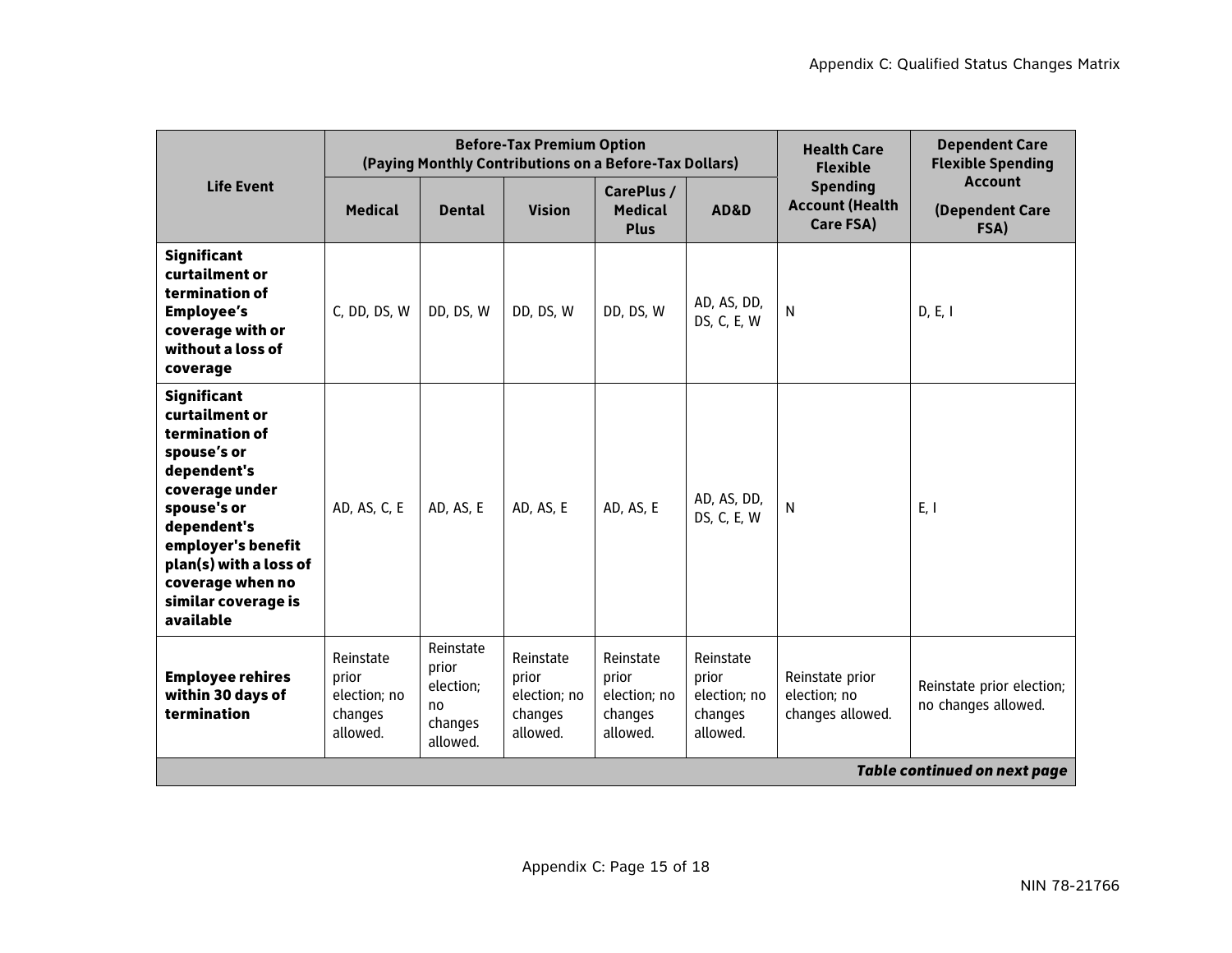|                                                                                                                                    |                                                                                             |                            | <b>Before-Tax Premium Option</b>                                                                       | (Paying Monthly Contributions on a Before-Tax Dollars) |                            | <b>Health Care</b><br><b>Flexible</b>                  | <b>Dependent Care</b><br><b>Flexible Spending</b>                                                                                         |
|------------------------------------------------------------------------------------------------------------------------------------|---------------------------------------------------------------------------------------------|----------------------------|--------------------------------------------------------------------------------------------------------|--------------------------------------------------------|----------------------------|--------------------------------------------------------|-------------------------------------------------------------------------------------------------------------------------------------------|
| <b>Life Event</b>                                                                                                                  | <b>Medical</b>                                                                              | <b>Dental</b>              | <b>Vision</b>                                                                                          | CarePlus /<br><b>Medical</b><br><b>Plus</b>            | AD&D                       | <b>Spending</b><br><b>Account (Health</b><br>Care FSA) | <b>Account</b><br>(Dependent Care<br>FSA)                                                                                                 |
| <b>Employee rehires</b><br>after 30 days<br>following<br>termination                                                               | AD, AS, C, E                                                                                | AD, AS, E                  | AD, AS, E                                                                                              | AD, AS, E                                              | AD, AS, E                  | E                                                      | E                                                                                                                                         |
| <b>Non-AT&amp;T spouse's</b><br>or dependent's<br>annual enrollment<br>does not correspond<br>with Employee's<br>annual enrollment | AD, AS, $C^*$ ,<br>DD, DS, E, W<br>*Per HIPAA,<br>only if there<br>is a loss in<br>coverage | AD, AS,<br>DD, DS, E,<br>W | AD, AS, DD,<br>DS, E, W                                                                                | AD, AS, DD,<br>DS, E, W                                | AD, AS, DD,<br>DS, C, E, W | $\mathsf{N}$                                           | D, E, I                                                                                                                                   |
|                                                                                                                                    | <b>Notes:</b>                                                                               |                            | AD, AS, DD, DS, E, W - changes permitted to reflect<br>corresponding changes in non-AT&T spouse's plan |                                                        |                            |                                                        | <b>Notes:</b><br>D, E, I - changes<br>permitted to reflect<br>corresponding changes<br>in non-AT&T spouse's<br>Dependent Care FSA<br>Plan |
|                                                                                                                                    | DD, DS, W                                                                                   | DD, DS, W                  | DD, DS, W                                                                                              | DD, DS, W                                              | AD, AS, DD,<br>DS, C, E, W | N                                                      | D                                                                                                                                         |
| <b>Employee gains</b><br>eligibility under<br>another employer's<br>group plan(s)                                                  | <b>Notes:</b>                                                                               |                            | DD, DS, W - if employee, spouse, and/or dependent<br>coverage under other employer's plan is added     |                                                        |                            |                                                        | <b>Notes:</b><br>$D - if coverage under$<br>other employer's<br>Dependent Care FSA is<br>elected                                          |
|                                                                                                                                    |                                                                                             |                            |                                                                                                        |                                                        |                            |                                                        | <b>Table continued on next page</b>                                                                                                       |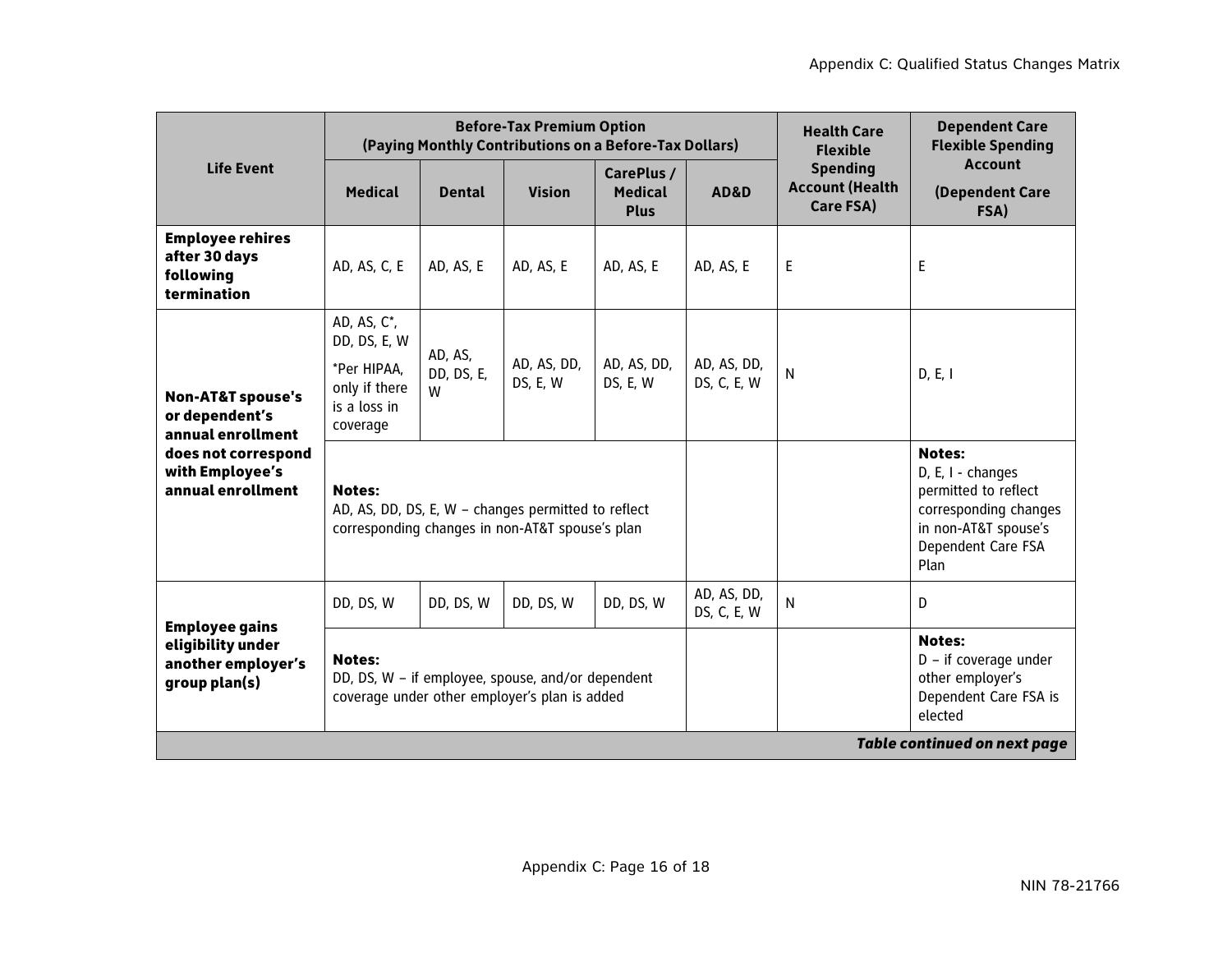|                                                                                                                                                                                                         |                |               | <b>Before-Tax Premium Option</b><br>(Paying Monthly Contributions on a Before-Tax Dollars) |                                             | <b>Health Care</b><br><b>Flexible</b> | <b>Dependent Care</b><br><b>Flexible Spending</b>      |                                           |
|---------------------------------------------------------------------------------------------------------------------------------------------------------------------------------------------------------|----------------|---------------|--------------------------------------------------------------------------------------------|---------------------------------------------|---------------------------------------|--------------------------------------------------------|-------------------------------------------|
| <b>Life Event</b>                                                                                                                                                                                       | <b>Medical</b> | <b>Dental</b> | <b>Vision</b>                                                                              | CarePlus /<br><b>Medical</b><br><b>Plus</b> | AD&D                                  | <b>Spending</b><br><b>Account (Health</b><br>Care FSA) | <b>Account</b><br>(Dependent Care<br>FSA) |
| <b>Employee loses</b><br>eligibility under<br>another employer's<br>group plan(s)                                                                                                                       | AD, AS, C, E   | AD, AS, E     | AD, AS, E                                                                                  | AD, AS, E                                   | AD, AS, DD,<br>DS, C, E, W            | E                                                      | E, I                                      |
| <b>Employee loss of</b><br>other government or<br>educational<br>institution coverage<br>such as tribal<br>coverage, state<br>health benefits risk<br>pool, or foreign<br>government plan               | AD, AS, C, E   | AD, AS, E     | AD, AS, E                                                                                  | AD, AS, E                                   | <b>DNA</b>                            | N                                                      | N                                         |
| <b>Spouse or</b><br>dependent loss of<br>other government or<br>educational<br>institution coverage<br>such as tribal<br>coverage, state<br>health benefits risk<br>pool, or foreign<br>government plan | AD, AS, C, E   | AD, AS, E     | AD, AS, E                                                                                  | AD, AS, E                                   | <b>DNA</b>                            | N                                                      | N                                         |
| <b>Employee, spouse or</b><br>dependent meets or<br>exceeds lifetime<br>limit                                                                                                                           | C, W           | N             | $\mathsf{N}$                                                                               | N                                           | <b>DNA</b>                            | $\mathsf{N}$                                           | N                                         |
|                                                                                                                                                                                                         |                |               |                                                                                            |                                             |                                       |                                                        | <b>Table continued on next page</b>       |